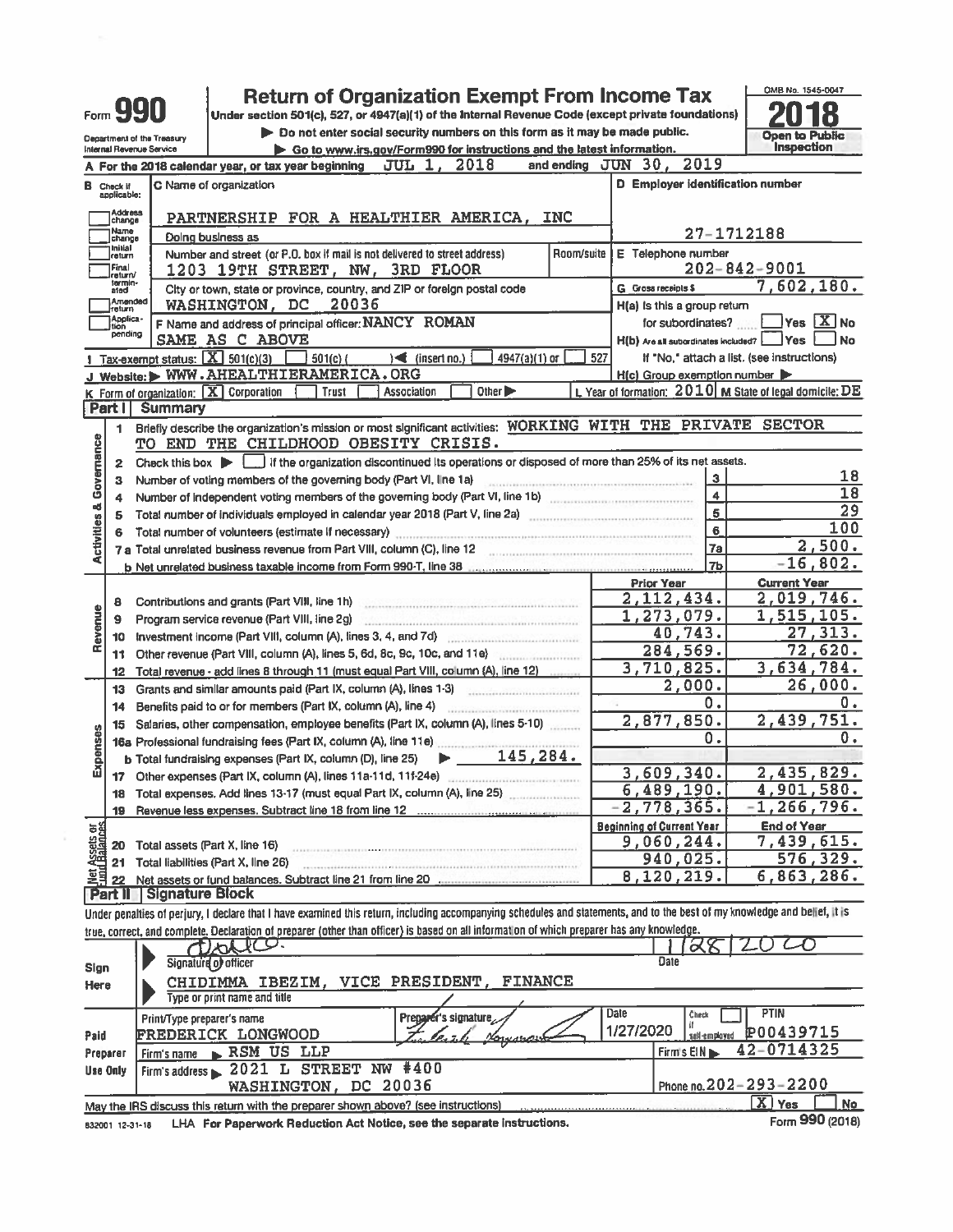|              | 27-1712188<br>PARTNERSHIP FOR A HEALTHIER AMERICA, INC<br>Page $2$<br>Form 990 (2018)                                                                  |
|--------------|--------------------------------------------------------------------------------------------------------------------------------------------------------|
|              | Part III   Statement of Program Service Accomplishments                                                                                                |
|              | $\overline{\mathbf{X}}$                                                                                                                                |
| $\mathbf{1}$ | Briefly describe the organization's mission:                                                                                                           |
|              | PHA'S MISSION IS TO LEVERAGE AND ACCELERATE THE POWER OF THE PRIVATE                                                                                   |
|              | SECTOR TO BRING LASTING SYSTEMIC CHANGES THAT IMPROVE THE FOOD SUPPLY,                                                                                 |
|              | INCREASE HEALTHY CHOICES, INCREASE PHYSICAL ACTIVITY, AND CONTRIBUTE<br>TO A CULTURE OF HEALTH.                                                        |
|              |                                                                                                                                                        |
| $\mathbf{2}$ | Did the organization undertake any significant program services during the year which were not listed on the<br>$\sqrt{}$ Yes $\sqrt{}$ X $\sqrt{}$ No |
|              | If "Yes," describe these new services on Schedule O.                                                                                                   |
| 3            |                                                                                                                                                        |
|              | If "Yes," describe these changes on Schedule O.                                                                                                        |
| 4            | Describe the organization's program service accomplishments for each of its three largest program services, as measured by expenses.                   |
|              | Section 501(c)(3) and 501(c)(4) organizations are required to report the amount of grants and allocations to others, the total expenses, and           |
|              | revenue, if any, for each program service reported.                                                                                                    |
|              | <b>4a</b> (Code:                                                                                                                                       |
|              | COMMITMENTS:                                                                                                                                           |
|              | PHA NEGOTIATES VOLUNTARY BUSINESS PRACTICE CHANGE AMONG PRIVATE SECTOR                                                                                 |
|              | PARTNERS THAT WORK TO IMPROVE THE FOOD SUPPLY AND INCREASE HEALTHY                                                                                     |
|              | AS PART OF THESE PARTNERSHIPS, PHA COORDINATES MONITORING<br>CHOICES.                                                                                  |
|              | ACTIVITIES OVER THE LIFE OF THE AGREEMENT AND WORKS WITH THIRD PARTY                                                                                   |
|              | CONTRACTORS TO VERIFY PROGRESS.                                                                                                                        |
|              |                                                                                                                                                        |
|              |                                                                                                                                                        |
|              |                                                                                                                                                        |
|              |                                                                                                                                                        |
|              |                                                                                                                                                        |
|              | 976,898. including grants of \$ 0. (Revenue \$ $395,190.$ )<br>4b (Code:<br>(Expenses \$                                                               |
|              | CATALYZING ACTION:                                                                                                                                     |
|              | PHA'S PROGRAMS AND CAMPAIGNS MAKE HEALTHIER CHOICES EASIER FOR BUSY                                                                                    |
|              | PARENTS AND FAMILIES BY HELPING BUILD DEMAND FOR HEALTHIER CHOICES.                                                                                    |
|              | DRINK UP WAS FOUNDED IN 2013 TO ENCOURAGE EVERYONE TO DRINK MORE WATER,                                                                                |
|              | AND EMPLOYS SAVVY MARKETING AND ADVERTISING TO INSPIRE PEOPLE TO CHOOSE                                                                                |
|              | WATER MORE OFTEN. FNV IS A NEW CAMPAIGN THAT ENGAGES CELEBRITIES IN AN                                                                                 |
|              | INNOVATIVE MARKETING AND ADVERTISING CAMPAIGN TO INSPIRE INCREASED                                                                                     |
|              | CONSUMPTION OF FRUITS AND VEGETABLES. LET'S MOVE! ACTIVE SCHOOLS                                                                                       |
|              | BRINGS TOGETHER A CADRE OF COLLABORATORS TO ENCOURAGE AND SUPPORT                                                                                      |
|              | PHYSICAL ACTIVITY BEFORE, DURING AND AFTER SCHOOL.                                                                                                     |
|              |                                                                                                                                                        |
|              |                                                                                                                                                        |
|              | 4c (Code: __________)(Expenses \$ ___________614,907. including grants of \$ _________________________)(Revenue \$ _________644,050.)<br>CONVENING:    |
|              | PHA BRINGS TOGETHER NEARLY 1,000 LEADERS FROM THE PRIVATE SECTOR,                                                                                      |
|              | GOVERNMENT, AND NON-PROFIT ORGANIZATIONS TO HELP END CHILDHOOD OBESITY                                                                                 |
|              | THROUGH A VARIETY OF CONVENING OPPORTUNITIES, INCLUDING PHA'S MARQUIS                                                                                  |
|              | EVENT THE BUILDING A HEALTHIER FUTURE SUMMIT.                                                                                                          |
|              |                                                                                                                                                        |
|              |                                                                                                                                                        |
|              |                                                                                                                                                        |
|              |                                                                                                                                                        |
|              |                                                                                                                                                        |
|              |                                                                                                                                                        |
|              |                                                                                                                                                        |
|              | 4d Other program services (Describe in Schedule O.)                                                                                                    |
|              | (Expenses \$<br>(Revenue \$<br>including grants of \$                                                                                                  |
|              | 4e Total program service expenses > 3, 761, 443.                                                                                                       |
|              | Form 990 (2018)                                                                                                                                        |
|              | 832002 12-31-18<br>$\overline{a}$                                                                                                                      |
|              |                                                                                                                                                        |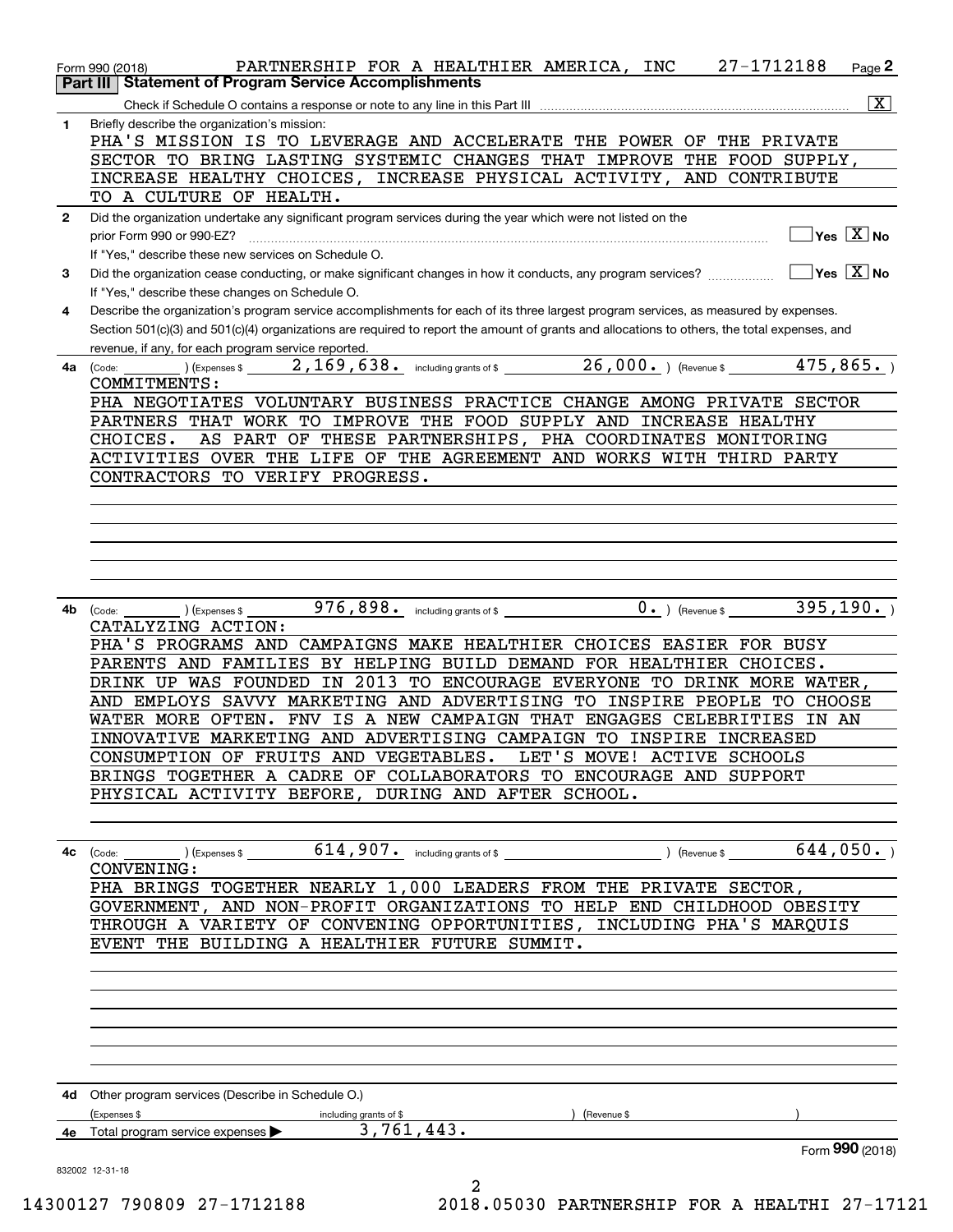| Form 990 (2018) |                                                  | PARTNERSHIP FOR A HEALTHIER AMERICA, |  |  | <b>INC</b> | 27-1712188 | $P$ aqe $3$ |
|-----------------|--------------------------------------------------|--------------------------------------|--|--|------------|------------|-------------|
|                 | <b>Part IV   Checklist of Required Schedules</b> |                                      |  |  |            |            |             |

|       |                                                                                                                                                                                                                                                   |                        | Yes             | No          |
|-------|---------------------------------------------------------------------------------------------------------------------------------------------------------------------------------------------------------------------------------------------------|------------------------|-----------------|-------------|
| 1     | Is the organization described in section $501(c)(3)$ or $4947(a)(1)$ (other than a private foundation)?                                                                                                                                           |                        |                 |             |
|       |                                                                                                                                                                                                                                                   | 1                      | X               |             |
| 2     |                                                                                                                                                                                                                                                   | $\mathbf{2}$           | $\mathbf X$     |             |
| 3     | Did the organization engage in direct or indirect political campaign activities on behalf of or in opposition to candidates for                                                                                                                   |                        |                 |             |
|       |                                                                                                                                                                                                                                                   | 3                      |                 | x           |
| 4     | Section 501(c)(3) organizations. Did the organization engage in lobbying activities, or have a section 501(h) election in effect                                                                                                                  |                        |                 |             |
|       |                                                                                                                                                                                                                                                   | 4                      |                 | x           |
| 5     | Is the organization a section 501(c)(4), 501(c)(5), or 501(c)(6) organization that receives membership dues, assessments, or                                                                                                                      |                        |                 |             |
|       |                                                                                                                                                                                                                                                   | 5                      |                 | x           |
| 6     | Did the organization maintain any donor advised funds or any similar funds or accounts for which donors have the right to                                                                                                                         |                        |                 | х           |
| 7     | provide advice on the distribution or investment of amounts in such funds or accounts? If "Yes," complete Schedule D, Part I                                                                                                                      | 6                      |                 |             |
|       | Did the organization receive or hold a conservation easement, including easements to preserve open space,                                                                                                                                         | 7                      |                 | x           |
| 8     | Did the organization maintain collections of works of art, historical treasures, or other similar assets? If "Yes," complete                                                                                                                      |                        |                 |             |
|       |                                                                                                                                                                                                                                                   | 8                      |                 | x           |
| 9     | Did the organization report an amount in Part X, line 21, for escrow or custodial account liability, serve as a custodian for                                                                                                                     |                        |                 |             |
|       | amounts not listed in Part X; or provide credit counseling, debt management, credit repair, or debt negotiation services?                                                                                                                         |                        |                 |             |
|       | If "Yes," complete Schedule D, Part IV                                                                                                                                                                                                            | 9                      |                 | x           |
| 10    | Did the organization, directly or through a related organization, hold assets in temporarily restricted endowments, permanent                                                                                                                     |                        |                 |             |
|       |                                                                                                                                                                                                                                                   | 10                     |                 | x           |
| 11    | If the organization's answer to any of the following questions is "Yes," then complete Schedule D, Parts VI, VIII, VIII, IX, or X                                                                                                                 |                        |                 |             |
|       | as applicable.                                                                                                                                                                                                                                    |                        |                 |             |
|       | a Did the organization report an amount for land, buildings, and equipment in Part X, line 10? If "Yes," complete Schedule D,                                                                                                                     |                        |                 |             |
|       |                                                                                                                                                                                                                                                   | 11a                    | x               |             |
|       | <b>b</b> Did the organization report an amount for investments - other securities in Part X, line 12 that is 5% or more of its total                                                                                                              |                        |                 |             |
|       |                                                                                                                                                                                                                                                   | 11b                    |                 | x           |
|       | c Did the organization report an amount for investments - program related in Part X, line 13 that is 5% or more of its total                                                                                                                      |                        |                 |             |
|       |                                                                                                                                                                                                                                                   | 11c                    |                 | x           |
|       | d Did the organization report an amount for other assets in Part X, line 15 that is 5% or more of its total assets reported in                                                                                                                    |                        |                 |             |
|       |                                                                                                                                                                                                                                                   | 11d                    |                 | x           |
|       | e Did the organization report an amount for other liabilities in Part X, line 25? If "Yes," complete Schedule D, Part X                                                                                                                           | 11e                    | x               |             |
| f     | Did the organization's separate or consolidated financial statements for the tax year include a footnote that addresses                                                                                                                           |                        |                 | x           |
|       | the organization's liability for uncertain tax positions under FIN 48 (ASC 740)? If "Yes," complete Schedule D, Part X<br>12a Did the organization obtain separate, independent audited financial statements for the tax year? If "Yes," complete | 11f                    |                 |             |
|       |                                                                                                                                                                                                                                                   | 12a                    | x               |             |
|       | Schedule D, Parts XI and XII<br><b>b</b> Was the organization included in consolidated, independent audited financial statements for the tax year?                                                                                                |                        |                 |             |
|       | If "Yes," and if the organization answered "No" to line 12a, then completing Schedule D, Parts XI and XII is optional                                                                                                                             | 12b                    |                 | X           |
| 13    |                                                                                                                                                                                                                                                   | 13                     |                 | $\mathbf X$ |
| 14a l | Did the organization maintain an office, employees, or agents outside of the United States?                                                                                                                                                       | 14a                    |                 | Χ           |
|       | <b>b</b> Did the organization have aggregate revenues or expenses of more than \$10,000 from grantmaking, fundraising, business,                                                                                                                  |                        |                 |             |
|       | investment, and program service activities outside the United States, or aggregate foreign investments valued at \$100,000                                                                                                                        |                        |                 |             |
|       |                                                                                                                                                                                                                                                   | 14b                    |                 | х           |
| 15    | Did the organization report on Part IX, column (A), line 3, more than \$5,000 of grants or other assistance to or for any                                                                                                                         |                        |                 |             |
|       |                                                                                                                                                                                                                                                   | 15                     |                 | x           |
| 16    | Did the organization report on Part IX, column (A), line 3, more than \$5,000 of aggregate grants or other assistance to                                                                                                                          |                        |                 |             |
|       |                                                                                                                                                                                                                                                   | 16                     |                 | х           |
| 17    | Did the organization report a total of more than \$15,000 of expenses for professional fundraising services on Part IX,                                                                                                                           |                        |                 |             |
|       |                                                                                                                                                                                                                                                   | 17                     |                 | x           |
| 18    | Did the organization report more than \$15,000 total of fundraising event gross income and contributions on Part VIII, lines                                                                                                                      |                        |                 |             |
|       |                                                                                                                                                                                                                                                   | 18                     | х               |             |
| 19    | Did the organization report more than \$15,000 of gross income from gaming activities on Part VIII, line 9a? If "Yes."                                                                                                                            |                        |                 | х           |
|       |                                                                                                                                                                                                                                                   | 19                     |                 | Χ           |
|       |                                                                                                                                                                                                                                                   | 20a<br>20 <sub>b</sub> |                 |             |
| 21    | Did the organization report more than \$5,000 of grants or other assistance to any domestic organization or                                                                                                                                       |                        |                 |             |
|       |                                                                                                                                                                                                                                                   | 21                     | x               |             |
|       | 332003 12-31-18                                                                                                                                                                                                                                   |                        | Form 990 (2018) |             |

832003 12-31-18

14300127 790809 27-1712188 2018.05030 PARTNERSHIP FOR A HEALTHI 27-17121

3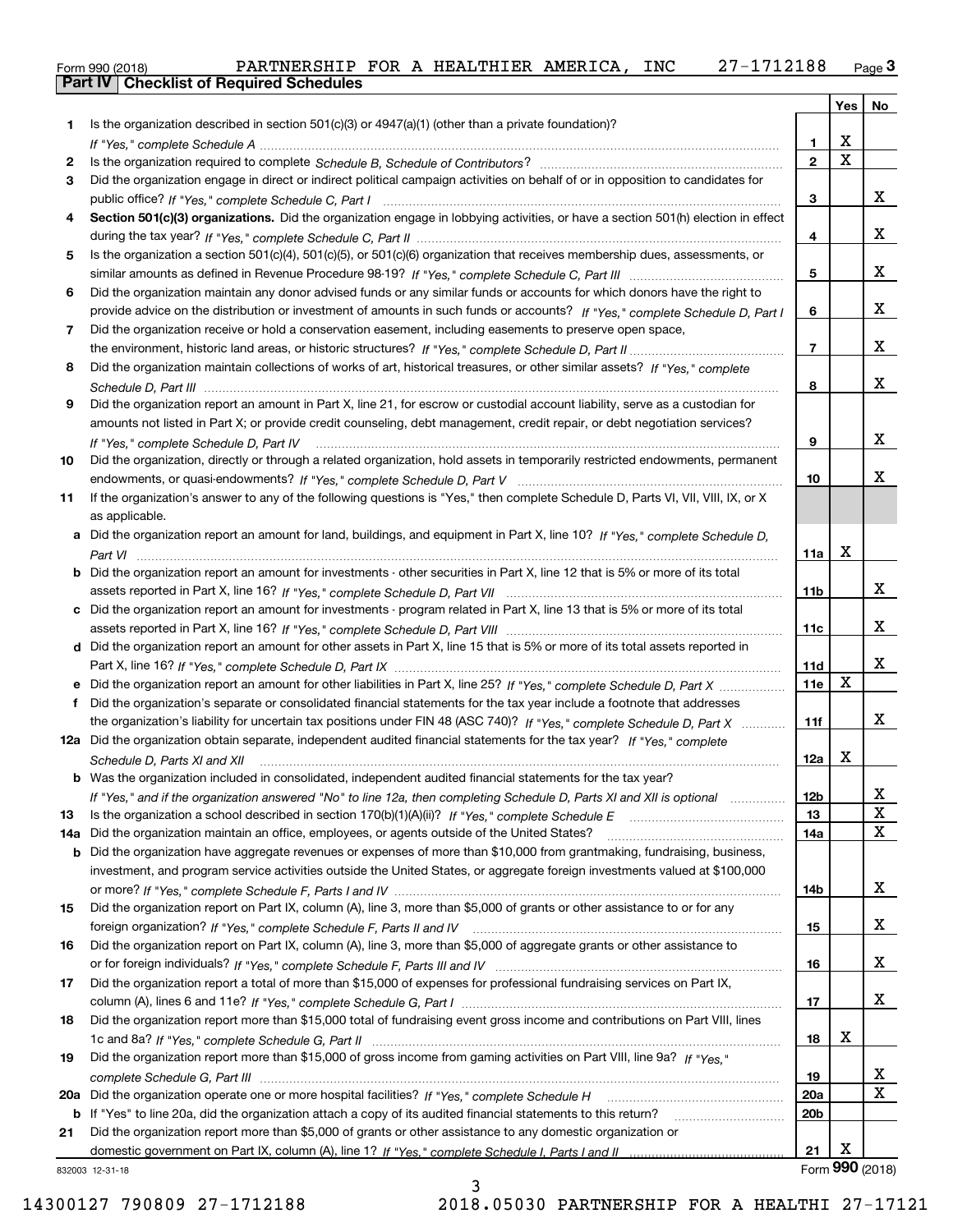orm 990 (2018) PARTNERSHIP FOR A HEALTHIER AMERICA*,* INC 27-1712188 <sub>Page</sub> 4<br><mark>Part IV | Checklist of Required Schedules</mark> <sub>(continued)</sub> Form 990 (2018) PARTNERSHIP FOR A HEALTHIER AMERICA, INC 27-1712188 Page

|               |                                                                                                                                 |     | Yes             | No          |
|---------------|---------------------------------------------------------------------------------------------------------------------------------|-----|-----------------|-------------|
| 22            | Did the organization report more than \$5,000 of grants or other assistance to or for domestic individuals on                   |     |                 |             |
|               |                                                                                                                                 | 22  |                 | x           |
| 23            | Did the organization answer "Yes" to Part VII, Section A, line 3, 4, or 5 about compensation of the organization's current      |     |                 |             |
|               | and former officers, directors, trustees, key employees, and highest compensated employees? If "Yes," complete                  |     |                 |             |
|               |                                                                                                                                 | 23  | Х               |             |
|               | 24a Did the organization have a tax-exempt bond issue with an outstanding principal amount of more than \$100,000 as of the     |     |                 |             |
|               | last day of the year, that was issued after December 31, 2002? If "Yes," answer lines 24b through 24d and complete              |     |                 |             |
|               |                                                                                                                                 | 24a |                 | x           |
|               |                                                                                                                                 | 24b |                 |             |
|               | c Did the organization maintain an escrow account other than a refunding escrow at any time during the year to defease          |     |                 |             |
|               |                                                                                                                                 | 24c |                 |             |
|               |                                                                                                                                 | 24d |                 |             |
|               | 25a Section 501(c)(3), 501(c)(4), and 501(c)(29) organizations. Did the organization engage in an excess benefit                |     |                 |             |
|               |                                                                                                                                 | 25a |                 | x           |
|               | b Is the organization aware that it engaged in an excess benefit transaction with a disqualified person in a prior year, and    |     |                 |             |
|               | that the transaction has not been reported on any of the organization's prior Forms 990 or 990-EZ? If "Yes," complete           |     |                 |             |
|               | Schedule L, Part I                                                                                                              | 25b |                 | x           |
| 26            | Did the organization report any amount on Part X, line 5, 6, or 22 for receivables from or payables to any current or           |     |                 |             |
|               | former officers, directors, trustees, key employees, highest compensated employees, or disqualified persons? If "Yes."          |     |                 |             |
|               |                                                                                                                                 | 26  |                 | x           |
| 27            | Did the organization provide a grant or other assistance to an officer, director, trustee, key employee, substantial            |     |                 |             |
|               | contributor or employee thereof, a grant selection committee member, or to a 35% controlled entity or family member             |     |                 | x           |
|               |                                                                                                                                 | 27  |                 |             |
| 28            | Was the organization a party to a business transaction with one of the following parties (see Schedule L, Part IV               |     |                 |             |
| a             | instructions for applicable filing thresholds, conditions, and exceptions):                                                     | 28a |                 | x           |
| b             | A family member of a current or former officer, director, trustee, or key employee? If "Yes," complete Schedule L, Part IV      | 28b |                 | $\mathbf X$ |
| с             | An entity of which a current or former officer, director, trustee, or key employee (or a family member thereof) was an officer, |     |                 |             |
|               |                                                                                                                                 | 28c |                 | X           |
| 29            |                                                                                                                                 | 29  |                 | $\mathbf X$ |
| 30            | Did the organization receive contributions of art, historical treasures, or other similar assets, or qualified conservation     |     |                 |             |
|               |                                                                                                                                 | 30  |                 | x           |
| 31            | Did the organization liquidate, terminate, or dissolve and cease operations?                                                    |     |                 |             |
|               |                                                                                                                                 | 31  |                 | x           |
| 32            | Did the organization sell, exchange, dispose of, or transfer more than 25% of its net assets? If "Yes," complete                |     |                 |             |
|               |                                                                                                                                 | 32  |                 | x           |
| 33            | Did the organization own 100% of an entity disregarded as separate from the organization under Regulations                      |     |                 |             |
|               |                                                                                                                                 | 33  |                 | х           |
| 34            | Was the organization related to any tax-exempt or taxable entity? If "Yes," complete Schedule R, Part II, III, or IV, and       |     |                 |             |
|               |                                                                                                                                 | 34  |                 | х           |
|               | 35a Did the organization have a controlled entity within the meaning of section 512(b)(13)?                                     | 35a |                 | $\mathbf X$ |
|               | b If "Yes" to line 35a, did the organization receive any payment from or engage in any transaction with a controlled entity     |     |                 |             |
|               |                                                                                                                                 | 35b |                 |             |
| 36            | Section 501(c)(3) organizations. Did the organization make any transfers to an exempt non-charitable related organization?      |     |                 | х           |
|               | Did the organization conduct more than 5% of its activities through an entity that is not a related organization                | 36  |                 |             |
| 37            |                                                                                                                                 | 37  |                 | х           |
| 38            | Did the organization complete Schedule O and provide explanations in Schedule O for Part VI, lines 11b and 19?                  |     |                 |             |
|               | Note. All Form 990 filers are required to complete Schedule O                                                                   | 38  | х               |             |
| <b>Part V</b> | Statements Regarding Other IRS Filings and Tax Compliance                                                                       |     |                 |             |
|               | Check if Schedule O contains a response or note to any line in this Part V                                                      |     |                 |             |
|               |                                                                                                                                 |     | Yes             | No          |
|               | 42<br>1a Enter the number reported in Box 3 of Form 1096. Enter -0- if not applicable<br>1a                                     |     |                 |             |
| b             | 0<br>Enter the number of Forms W-2G included in line 1a. Enter -0- if not applicable<br>1b                                      |     |                 |             |
|               | Did the organization comply with backup withholding rules for reportable payments to vendors and reportable gaming              |     |                 |             |
|               | (gambling) winnings to prize winners?                                                                                           | 1c  | x               |             |
|               | 832004 12-31-18                                                                                                                 |     | Form 990 (2018) |             |
|               | 4                                                                                                                               |     |                 |             |

14300127 790809 27-1712188 2018.05030 PARTNERSHIP FOR A HEALTHI 27-17121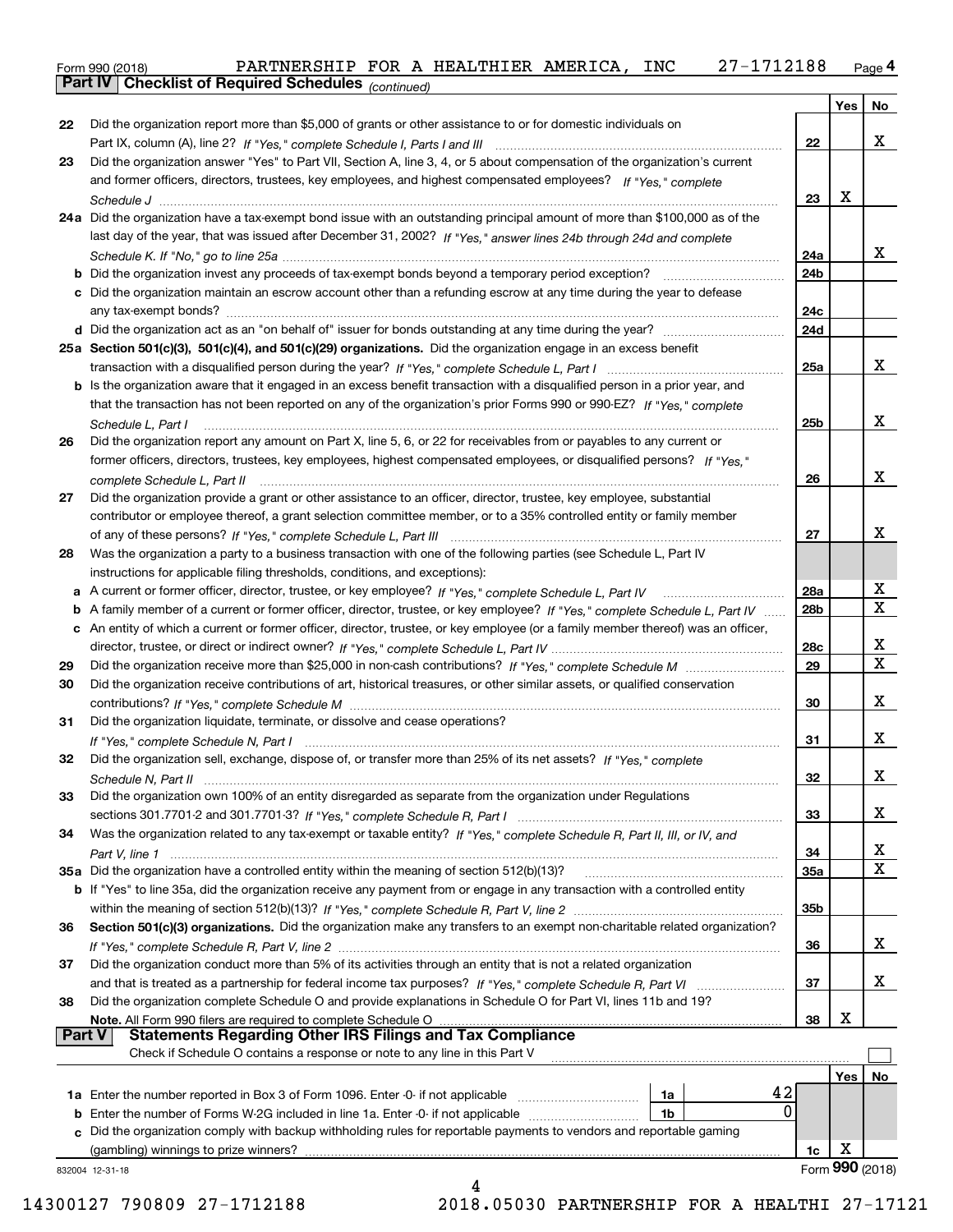|         | PARTNERSHIP FOR A HEALTHIER AMERICA, INC<br>Form 990 (2018)                                                                                                                                                                                | 27-1712188      |                |     | <u>Page 5</u>               |
|---------|--------------------------------------------------------------------------------------------------------------------------------------------------------------------------------------------------------------------------------------------|-----------------|----------------|-----|-----------------------------|
| Part V  | Statements Regarding Other IRS Filings and Tax Compliance (continued)                                                                                                                                                                      |                 |                |     |                             |
|         |                                                                                                                                                                                                                                            |                 |                | Yes | No                          |
|         | 2a Enter the number of employees reported on Form W-3, Transmittal of Wage and Tax Statements,                                                                                                                                             | 29              |                |     |                             |
|         | filed for the calendar year ending with or within the year covered by this return <i>manumumumum</i>                                                                                                                                       | 2a              |                | х   |                             |
|         |                                                                                                                                                                                                                                            |                 | 2 <sub>b</sub> |     |                             |
|         |                                                                                                                                                                                                                                            |                 | 3a             | X   |                             |
|         | 3a Did the organization have unrelated business gross income of \$1,000 or more during the year?                                                                                                                                           |                 | 3 <sub>b</sub> | X   |                             |
|         | 4a At any time during the calendar year, did the organization have an interest in, or a signature or other authority over, a                                                                                                               |                 |                |     |                             |
|         |                                                                                                                                                                                                                                            |                 | 4a             |     | х                           |
|         | <b>b</b> If "Yes," enter the name of the foreign country: $\blacktriangleright$                                                                                                                                                            |                 |                |     |                             |
|         | See instructions for filing requirements for FinCEN Form 114, Report of Foreign Bank and Financial Accounts (FBAR).                                                                                                                        |                 |                |     |                             |
|         | 5a Was the organization a party to a prohibited tax shelter transaction at any time during the tax year?                                                                                                                                   |                 | 5a             |     | х                           |
| b       |                                                                                                                                                                                                                                            |                 | 5 <sub>b</sub> |     | Χ                           |
| с       |                                                                                                                                                                                                                                            |                 | 5с             |     |                             |
|         | 6a Does the organization have annual gross receipts that are normally greater than \$100,000, and did the organization solicit                                                                                                             |                 |                |     |                             |
|         | any contributions that were not tax deductible as charitable contributions?                                                                                                                                                                |                 | 6a             |     | x                           |
|         | <b>b</b> If "Yes," did the organization include with every solicitation an express statement that such contributions or gifts                                                                                                              |                 |                |     |                             |
|         |                                                                                                                                                                                                                                            |                 | 6b             |     |                             |
| 7       | Organizations that may receive deductible contributions under section 170(c).                                                                                                                                                              |                 |                |     |                             |
| а       | Did the organization receive a payment in excess of \$75 made partly as a contribution and partly for goods and services provided to the payor?                                                                                            |                 | 7a             |     | х                           |
| b       | If "Yes," did the organization notify the donor of the value of the goods or services provided?                                                                                                                                            |                 | 7b             |     |                             |
|         | c Did the organization sell, exchange, or otherwise dispose of tangible personal property for which it was required                                                                                                                        |                 |                |     |                             |
|         |                                                                                                                                                                                                                                            |                 | 7c             |     | х                           |
|         | d If "Yes," indicate the number of Forms 8282 filed during the year [11,111] The set response to the number of Forms 8282 filed during the year                                                                                            | 7d              |                |     |                             |
| е       | Did the organization receive any funds, directly or indirectly, to pay premiums on a personal benefit contract?                                                                                                                            |                 | 7e             |     | х<br>$\mathbf X$            |
| f       | Did the organization, during the year, pay premiums, directly or indirectly, on a personal benefit contract?                                                                                                                               |                 | 7f             | N/R |                             |
| g       | If the organization received a contribution of qualified intellectual property, did the organization file Form 8899 as required?                                                                                                           |                 | 7g<br>7h       | N/R |                             |
| h.<br>8 | If the organization received a contribution of cars, boats, airplanes, or other vehicles, did the organization file a Form 1098-C?<br>Sponsoring organizations maintaining donor advised funds. Did a donor advised fund maintained by the |                 |                |     |                             |
|         | sponsoring organization have excess business holdings at any time during the year?                                                                                                                                                         | N/A             | 8              |     |                             |
| 9       | Sponsoring organizations maintaining donor advised funds.                                                                                                                                                                                  |                 |                |     |                             |
| а       | Did the sponsoring organization make any taxable distributions under section 4966?                                                                                                                                                         | N/A             | 9а             |     |                             |
| b       | Did the sponsoring organization make a distribution to a donor, donor advisor, or related person?                                                                                                                                          | N/A             | 9b             |     |                             |
| 10      | Section 501(c)(7) organizations. Enter:                                                                                                                                                                                                    |                 |                |     |                             |
| а       | N/A                                                                                                                                                                                                                                        | 10a             |                |     |                             |
|         | Gross receipts, included on Form 990, Part VIII, line 12, for public use of club facilities                                                                                                                                                | 10 <sub>b</sub> |                |     |                             |
| 11      | Section 501(c)(12) organizations. Enter:                                                                                                                                                                                                   |                 |                |     |                             |
| а       | N/A<br>Gross income from members or shareholders                                                                                                                                                                                           | 11a             |                |     |                             |
|         | b Gross income from other sources (Do not net amounts due or paid to other sources against                                                                                                                                                 |                 |                |     |                             |
|         | amounts due or received from them.)                                                                                                                                                                                                        | 11b             |                |     |                             |
|         | 12a Section 4947(a)(1) non-exempt charitable trusts. Is the organization filing Form 990 in lieu of Form 1041?                                                                                                                             |                 | 12a            |     |                             |
|         | <b>b</b> If "Yes," enter the amount of tax-exempt interest received or accrued during the year $\ldots \mathbf{N}/\mathbf{A}$                                                                                                              | 12b             |                |     |                             |
| 13      | Section 501(c)(29) qualified nonprofit health insurance issuers.                                                                                                                                                                           |                 |                |     |                             |
| а       |                                                                                                                                                                                                                                            | N/A             | 13а            |     |                             |
|         | Note. See the instructions for additional information the organization must report on Schedule O.                                                                                                                                          |                 |                |     |                             |
|         | <b>b</b> Enter the amount of reserves the organization is required to maintain by the states in which the                                                                                                                                  | 13b             |                |     |                             |
| c       |                                                                                                                                                                                                                                            | 13с             |                |     |                             |
|         | 14a Did the organization receive any payments for indoor tanning services during the tax year?                                                                                                                                             |                 | 14a            |     | х                           |
|         |                                                                                                                                                                                                                                            |                 | 14b            |     |                             |
| 15      | Is the organization subject to the section 4960 tax on payment(s) of more than \$1,000,000 in remuneration or                                                                                                                              |                 |                |     |                             |
|         |                                                                                                                                                                                                                                            |                 | 15             |     | х                           |
|         | If "Yes," see instructions and file Form 4720, Schedule N.                                                                                                                                                                                 |                 |                |     |                             |
| 16      | Is the organization an educational institution subject to the section 4968 excise tax on net investment income?                                                                                                                            |                 | 16             |     | x                           |
|         | If "Yes," complete Form 4720, Schedule O.                                                                                                                                                                                                  |                 |                |     |                             |
|         |                                                                                                                                                                                                                                            |                 |                |     | $F_{\text{arm}}$ 990 (2019) |

Form (2018) **990**

832005 12-31-18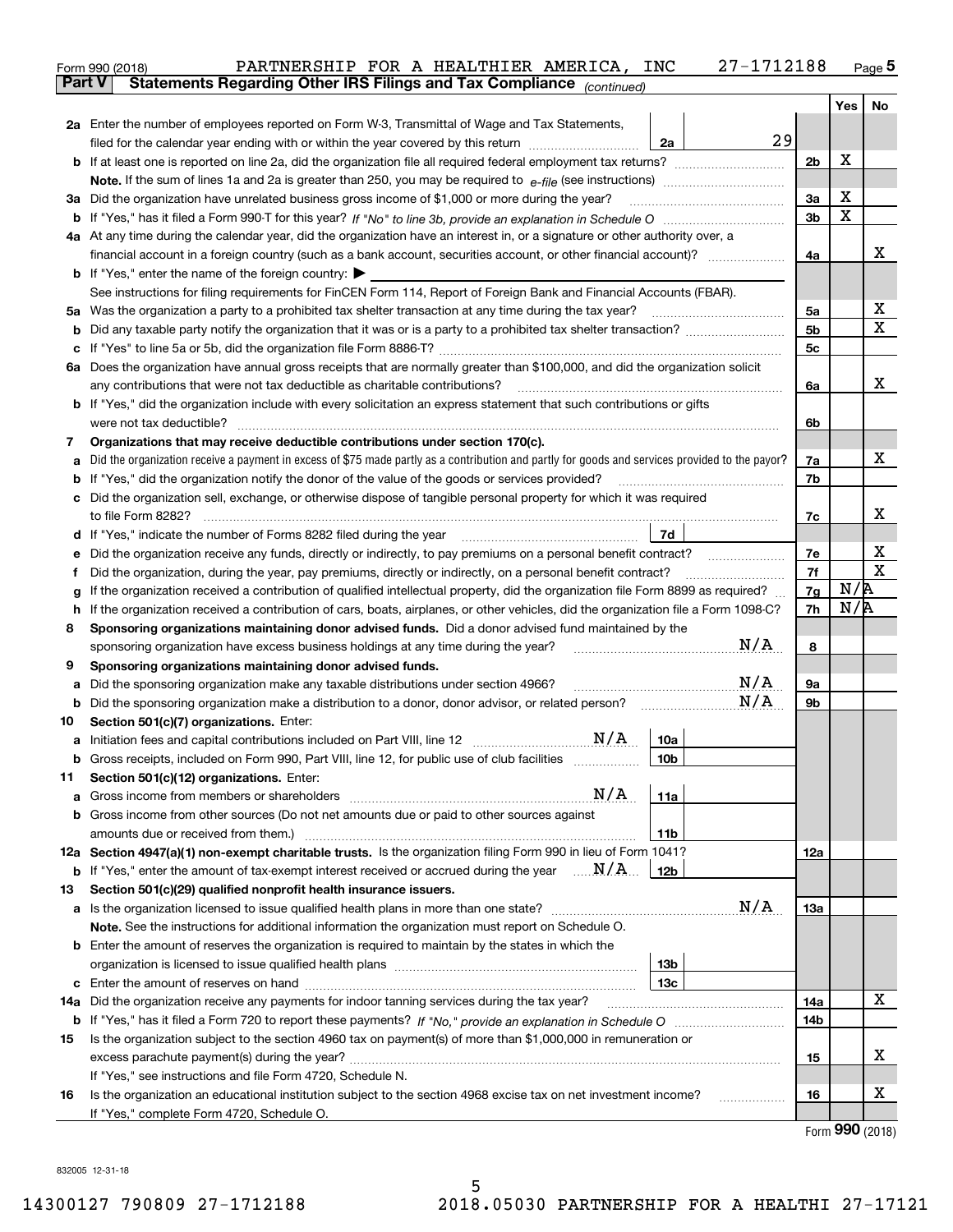| Form 990 (2018) | PARTNERSHIP FOR A HEALTHIER AMERICA, INC |  |  | 27-1712188                                                                                                                         | $P$ aqe $6$ |
|-----------------|------------------------------------------|--|--|------------------------------------------------------------------------------------------------------------------------------------|-------------|
|                 |                                          |  |  | <b>Part VI</b> Governance, Management, and Disclosure For each "Yes" response to lines 2 through 7b below, and for a "No" response |             |

*For each "Yes" response to lines 2 through 7b below, and for a "No" response to line 8a, 8b, or 10b below, describe the circumstances, processes, or changes in Schedule O. See instructions.*

|    |                                                                                                                                                                         | 18              | Yes <sub>1</sub> | No                      |  |  |  |  |  |
|----|-------------------------------------------------------------------------------------------------------------------------------------------------------------------------|-----------------|------------------|-------------------------|--|--|--|--|--|
|    | <b>1a</b> Enter the number of voting members of the governing body at the end of the tax year<br>1a                                                                     |                 |                  |                         |  |  |  |  |  |
|    | If there are material differences in voting rights among members of the governing body, or if the governing                                                             |                 |                  |                         |  |  |  |  |  |
|    | body delegated broad authority to an executive committee or similar committee, explain in Schedule O.                                                                   | 18              |                  |                         |  |  |  |  |  |
| b  | Enter the number of voting members included in line 1a, above, who are independent<br>1b                                                                                |                 |                  |                         |  |  |  |  |  |
| 2  | Did any officer, director, trustee, or key employee have a family relationship or a business relationship with any other                                                |                 |                  | X                       |  |  |  |  |  |
|    | officer, director, trustee, or key employee?                                                                                                                            | $\mathbf{2}$    |                  |                         |  |  |  |  |  |
| 3  | Did the organization delegate control over management duties customarily performed by or under the direct supervision                                                   |                 |                  | $\mathbf{X}$            |  |  |  |  |  |
|    |                                                                                                                                                                         | 3               |                  | $\overline{\textbf{x}}$ |  |  |  |  |  |
| 4  | Did the organization make any significant changes to its governing documents since the prior Form 990 was filed?                                                        | 4               |                  | $\overline{\mathbf{x}}$ |  |  |  |  |  |
| 5  |                                                                                                                                                                         | 5<br>6          |                  | $\overline{\mathbf{x}}$ |  |  |  |  |  |
| 6  | Did the organization have members or stockholders?<br>Did the organization have members, stockholders, or other persons who had the power to elect or appoint one or    |                 |                  |                         |  |  |  |  |  |
| 7a |                                                                                                                                                                         |                 |                  | X                       |  |  |  |  |  |
|    |                                                                                                                                                                         | 7a              |                  |                         |  |  |  |  |  |
|    | <b>b</b> Are any governance decisions of the organization reserved to (or subject to approval by) members, stockholders, or                                             |                 |                  | X                       |  |  |  |  |  |
|    | persons other than the governing body?                                                                                                                                  | 7b              |                  |                         |  |  |  |  |  |
| 8  | Did the organization contemporaneously document the meetings held or written actions undertaken during the year by the following:                                       |                 | X                |                         |  |  |  |  |  |
| a  |                                                                                                                                                                         | 8а<br>8b        | $\mathbf X$      |                         |  |  |  |  |  |
| 9  |                                                                                                                                                                         |                 |                  |                         |  |  |  |  |  |
|    | Is there any officer, director, trustee, or key employee listed in Part VII, Section A, who cannot be reached at the                                                    | 9               |                  | X                       |  |  |  |  |  |
|    | Section B. Policies <sub>(This</sub> Section B requests information about policies not required by the Internal Revenue Code.)                                          |                 |                  |                         |  |  |  |  |  |
|    |                                                                                                                                                                         |                 | Yes              | No                      |  |  |  |  |  |
|    |                                                                                                                                                                         | 10a             |                  | X                       |  |  |  |  |  |
|    | <b>b</b> If "Yes," did the organization have written policies and procedures governing the activities of such chapters, affiliates,                                     |                 |                  |                         |  |  |  |  |  |
|    |                                                                                                                                                                         | 10 <sub>b</sub> |                  |                         |  |  |  |  |  |
|    | 11a Has the organization provided a complete copy of this Form 990 to all members of its governing body before filing the form?                                         | 11a             | X                |                         |  |  |  |  |  |
|    | <b>b</b> Describe in Schedule O the process, if any, used by the organization to review this Form 990.                                                                  |                 |                  |                         |  |  |  |  |  |
|    |                                                                                                                                                                         | 12a             | X                |                         |  |  |  |  |  |
| b  |                                                                                                                                                                         | 12 <sub>b</sub> | X                |                         |  |  |  |  |  |
|    | c Did the organization regularly and consistently monitor and enforce compliance with the policy? If "Yes," describe                                                    |                 |                  |                         |  |  |  |  |  |
|    | in Schedule O how this was done measured and contain an account of the state of the state of the state of the                                                           | 12c             | X                |                         |  |  |  |  |  |
| 13 |                                                                                                                                                                         | 13              | $\mathbf x$      |                         |  |  |  |  |  |
| 14 |                                                                                                                                                                         | 14              | X                |                         |  |  |  |  |  |
| 15 | Did the process for determining compensation of the following persons include a review and approval by independent                                                      |                 |                  |                         |  |  |  |  |  |
|    | persons, comparability data, and contemporaneous substantiation of the deliberation and decision?                                                                       |                 |                  |                         |  |  |  |  |  |
|    | a The organization's CEO, Executive Director, or top management official manufactured content of the organization's CEO, Executive Director, or top management official | 15a             | х                |                         |  |  |  |  |  |
|    |                                                                                                                                                                         | 15 <sub>b</sub> | X                |                         |  |  |  |  |  |
|    | If "Yes" to line 15a or 15b, describe the process in Schedule O (see instructions).                                                                                     |                 |                  |                         |  |  |  |  |  |
|    | 16a Did the organization invest in, contribute assets to, or participate in a joint venture or similar arrangement with a                                               |                 |                  |                         |  |  |  |  |  |
|    | taxable entity during the year?                                                                                                                                         | 16a             |                  | X                       |  |  |  |  |  |
|    | b If "Yes," did the organization follow a written policy or procedure requiring the organization to evaluate its participation                                          |                 |                  |                         |  |  |  |  |  |
|    | in joint venture arrangements under applicable federal tax law, and take steps to safeguard the organization's                                                          |                 |                  |                         |  |  |  |  |  |
|    | exempt status with respect to such arrangements?                                                                                                                        | 16b             |                  |                         |  |  |  |  |  |
|    | <b>Section C. Disclosure</b>                                                                                                                                            |                 |                  |                         |  |  |  |  |  |
| 17 | List the states with which a copy of this Form 990 is required to be filed $\blacktriangleright$ AL, AK, AZ, AR, CA, CO, CT, DC, FL, GA, HI, IL                         |                 |                  |                         |  |  |  |  |  |
| 18 | Section 6104 requires an organization to make its Forms 1023 (1024 or 1024 A if applicable), 990, and 990-T (Section 501(c)(3)s only) available                         |                 |                  |                         |  |  |  |  |  |
|    | for public inspection. Indicate how you made these available. Check all that apply.                                                                                     |                 |                  |                         |  |  |  |  |  |
|    | $X$ Upon request<br>$\boxed{\mathbf{X}}$ Other (explain in Schedule O)<br>Another's website<br>Own website                                                              |                 |                  |                         |  |  |  |  |  |
| 19 | Describe in Schedule O whether (and if so, how) the organization made its governing documents, conflict of interest policy, and financial                               |                 |                  |                         |  |  |  |  |  |
|    | statements available to the public during the tax year.                                                                                                                 |                 |                  |                         |  |  |  |  |  |
| 20 | State the name, address, and telephone number of the person who possesses the organization's books and records                                                          |                 |                  |                         |  |  |  |  |  |
|    | THE ORGANIZATION - 202-842-9001                                                                                                                                         |                 |                  |                         |  |  |  |  |  |
|    | 20006<br>2001 PENNSYLVANIA AVE, NW, NO. 900, WASHINGTON, DC                                                                                                             |                 |                  |                         |  |  |  |  |  |
|    | SEE SCHEDULE O FOR FULL LIST OF STATES                                                                                                                                  |                 | Form 990 (2018)  |                         |  |  |  |  |  |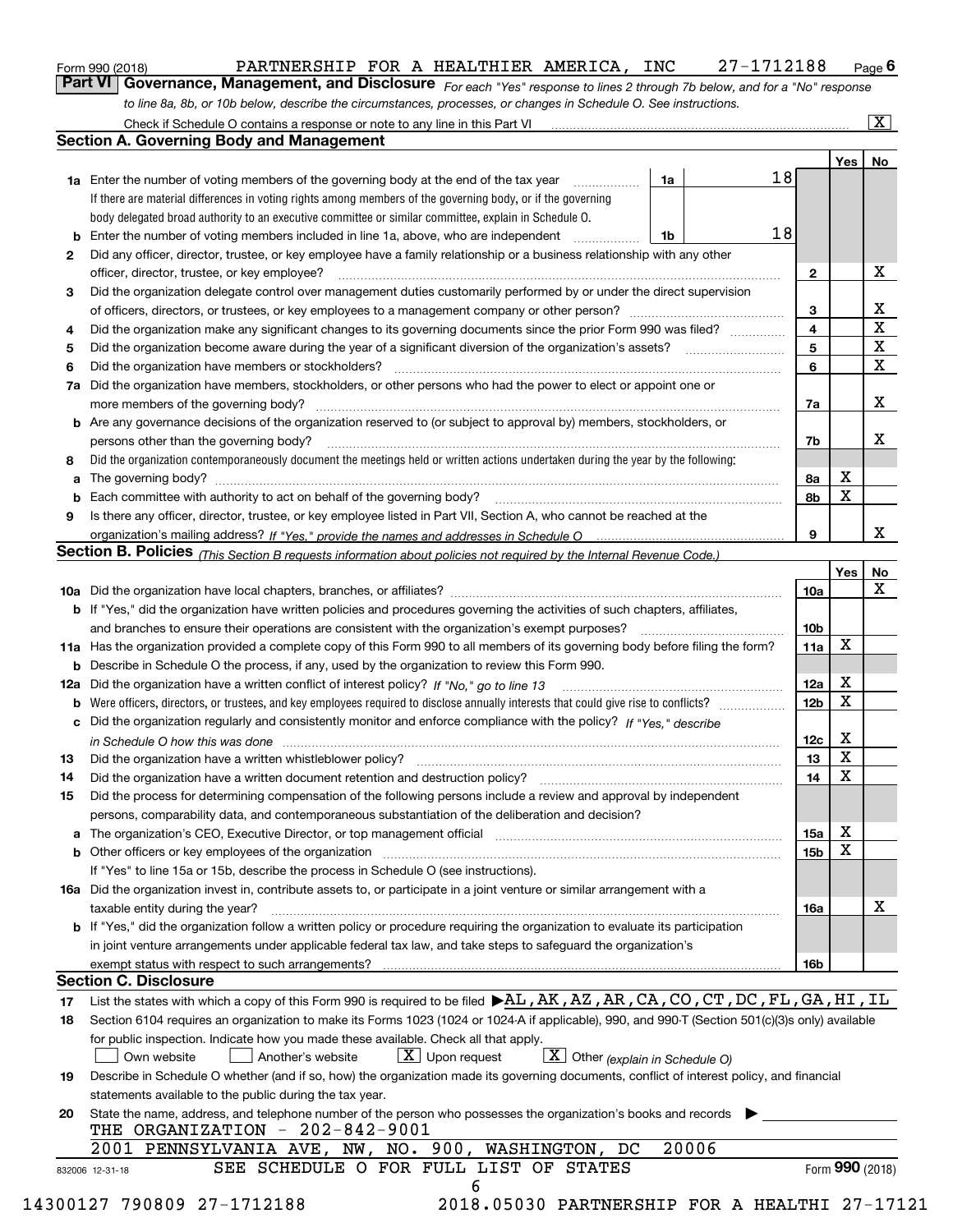## Form 990 (2018) PARTNERSHIP FOR A HEALTHIER AMERICA, INC 27-1712188 Page **7Part VII Compensation of Officers, Directors, Trustees, Key Employees, Highest Compensated**

**Employees, and Independent Contractors**

Check if Schedule O contains a response or note to any line in this Part VII

**Section A. Officers, Directors, Trustees, Key Employees, and Highest Compensated Employees**

**1a**  Complete this table for all persons required to be listed. Report compensation for the calendar year ending with or within the organization's tax year.

**•** List all of the organization's current officers, directors, trustees (whether individuals or organizations), regardless of amount of compensation. Enter -0- in columns  $(D)$ ,  $(E)$ , and  $(F)$  if no compensation was paid.

● List all of the organization's **current** key employees, if any. See instructions for definition of "key employee."

**•** List the organization's five current highest compensated employees (other than an officer, director, trustee, or key employee) who received reportable compensation (Box 5 of Form W-2 and/or Box 7 of Form 1099-MISC) of more than \$100,000 from the organization and any related organizations.

 $\bullet$  List all of the organization's **former** officers, key employees, and highest compensated employees who received more than \$100,000 of reportable compensation from the organization and any related organizations.

**•** List all of the organization's former directors or trustees that received, in the capacity as a former director or trustee of the organization, more than \$10,000 of reportable compensation from the organization and any related organizations.

List persons in the following order: individual trustees or directors; institutional trustees; officers; key employees; highest compensated employees; and former such persons.

Check this box if neither the organization nor any related organization compensated any current officer, director, or trustee.  $\mathcal{L}^{\text{max}}$ 

| (A)                                  | (B)                    | (C)                            |                       |                                                                  |              |                                  |        | (D)                 | (E)                              | (F)                      |
|--------------------------------------|------------------------|--------------------------------|-----------------------|------------------------------------------------------------------|--------------|----------------------------------|--------|---------------------|----------------------------------|--------------------------|
| Name and Title                       | Average                |                                |                       | Position<br>(do not check more than one                          |              |                                  |        | Reportable          | Reportable                       | Estimated                |
|                                      | hours per              |                                |                       | box, unless person is both an<br>officer and a director/trustee) |              |                                  |        | compensation        | compensation                     | amount of                |
|                                      | week                   |                                |                       |                                                                  |              |                                  |        | from                | from related                     | other                    |
|                                      | (list any<br>hours for |                                |                       |                                                                  |              |                                  |        | the<br>organization | organizations<br>(W-2/1099-MISC) | compensation<br>from the |
|                                      | related                |                                |                       |                                                                  |              |                                  |        | (W-2/1099-MISC)     |                                  | organization             |
|                                      | organizations          |                                |                       |                                                                  |              |                                  |        |                     |                                  | and related              |
|                                      | below                  | Individual trustee or director | Institutional trustee |                                                                  | Key employee |                                  |        |                     |                                  | organizations            |
|                                      | line)                  |                                |                       | Officer                                                          |              | Highest compensated<br> employee | Former |                     |                                  |                          |
| (1) JAMES R. GARVIN III, MD., PH.D   | 5.00                   |                                |                       |                                                                  |              |                                  |        |                     |                                  |                          |
| <b>BOARD CHAIR</b>                   |                        | $\mathbf X$                    |                       | Χ                                                                |              |                                  |        | 0.                  | 0.                               | 0.                       |
| (2) MATHEW ANTHONY                   | $\overline{2.00}$      |                                |                       |                                                                  |              |                                  |        |                     |                                  |                          |
| BOARD MEMBER                         |                        | $\mathbf X$                    |                       |                                                                  |              |                                  |        | 0.                  | 0.                               | 0.                       |
| (3) DAVID BLAIR                      | 2.00                   |                                |                       |                                                                  |              |                                  |        |                     |                                  |                          |
| <b>BOARD MEMBER</b>                  |                        | $\mathbf X$                    |                       |                                                                  |              |                                  |        | 0.                  | 0.                               | 0.                       |
| (4) DEBORAH L. DEHAAS                | 2.00                   |                                |                       |                                                                  |              |                                  |        |                     |                                  |                          |
| <b>BOARD MEMBER</b>                  |                        | $\mathbf X$                    |                       |                                                                  |              |                                  |        | 0.                  | 0.                               | 0.                       |
| (5) WILLIAM H. DIETZ, MD, PH.D       | 2.00                   |                                |                       |                                                                  |              |                                  |        |                     |                                  |                          |
| <b>BOARD MEMBER</b>                  |                        | $\mathbf X$                    |                       |                                                                  |              |                                  |        | 0.                  | 0.                               | 0.                       |
| (6) PETER R. DOLAN, MBA              | 2.00                   |                                |                       |                                                                  |              |                                  |        |                     |                                  |                          |
| <b>BOARD MEMBER</b>                  |                        | $\mathbf X$                    |                       |                                                                  |              |                                  |        | 0.                  | 0.                               | 0.                       |
| (7) IMANI GREEN                      | $\overline{2}$ .00     |                                |                       |                                                                  |              |                                  |        |                     |                                  |                          |
| <b>BOARD MEMBER</b>                  |                        | $\mathbf X$                    |                       |                                                                  |              |                                  |        | 0.                  | 0.                               | 0.                       |
| (8) TRACEY GRIFFIN, MBA              | 2.00                   |                                |                       |                                                                  |              |                                  |        |                     |                                  |                          |
| <b>BOARD MEMBER</b>                  |                        | $\mathbf X$                    |                       |                                                                  |              |                                  |        | 0.                  | 0.                               | 0.                       |
| (9) DANIEL HOUSTON                   | $\overline{2}$ .00     |                                |                       |                                                                  |              |                                  |        |                     |                                  |                          |
| BOARD MEMBER                         |                        | $\mathbf X$                    |                       |                                                                  |              |                                  |        | 0.                  | 0.                               | 0.                       |
| (10) RICHARD (RIC) JURGENS           | 2.00                   |                                |                       |                                                                  |              |                                  |        |                     |                                  |                          |
| BOARD MEMBER                         |                        | $\mathbf X$                    |                       |                                                                  |              |                                  |        | 0.                  | 0.                               | 0.                       |
| (11) JASON LANGHEIER, MD, MPH        | 2.00                   |                                |                       |                                                                  |              |                                  |        |                     |                                  |                          |
| BOARD MEMBER                         |                        | $\mathbf X$                    |                       |                                                                  |              |                                  |        | 0.                  | 0.                               | 0.                       |
| (12) S. LAWRENCE KOCOT, JD, LLM, MPA | 2.00                   |                                |                       |                                                                  |              |                                  |        |                     |                                  |                          |
| BOARD MEMBER                         |                        | $\mathbf X$                    |                       |                                                                  |              |                                  |        | 0.                  | 0.                               | 0.                       |
| (13) DOUG RAUCH                      | 2.00                   |                                |                       |                                                                  |              |                                  |        |                     |                                  |                          |
| <b>BOARD MEMBER</b>                  |                        | $\mathbf X$                    |                       |                                                                  |              |                                  |        | 0.                  | 0.                               | 0.                       |
| (14) GORDON REID                     | 2.00                   |                                |                       |                                                                  |              |                                  |        |                     |                                  |                          |
| BOARD MEMBER                         |                        | X                              |                       |                                                                  |              |                                  |        | $\mathbf 0$ .       | $\mathbf 0$ .                    | 0.                       |
| (15) VIVIAN RIEFBERG, MBA            | 2.00                   |                                |                       |                                                                  |              |                                  |        |                     |                                  |                          |
| BOARD MEMBER                         |                        | x                              |                       |                                                                  |              |                                  |        | $\mathbf 0$ .       | $\mathbf 0$ .                    | 0.                       |
| (16) LESLIE SARASIN                  | 2.00                   |                                |                       |                                                                  |              |                                  |        |                     |                                  |                          |
| BOARD MEMBER                         |                        | X                              |                       |                                                                  |              |                                  |        | $\boldsymbol{0}$ .  | $\mathbf 0$ .                    | 0.                       |
| (17) SUSAN SHER, JD                  | 2.00                   |                                |                       |                                                                  |              |                                  |        |                     |                                  |                          |
| BOARD MEMBER                         |                        | x                              |                       |                                                                  |              |                                  |        | $\mathbf 0$ .       | $\mathbf 0$ .                    | 0.                       |
| 832007 12-31-18                      |                        |                                |                       |                                                                  |              |                                  |        |                     |                                  | Form 990 (2018)          |

7

832007 12-31-18

14300127 790809 27-1712188 2018.05030 PARTNERSHIP FOR A HEALTHI 27-17121

 $\mathcal{L}^{\text{max}}$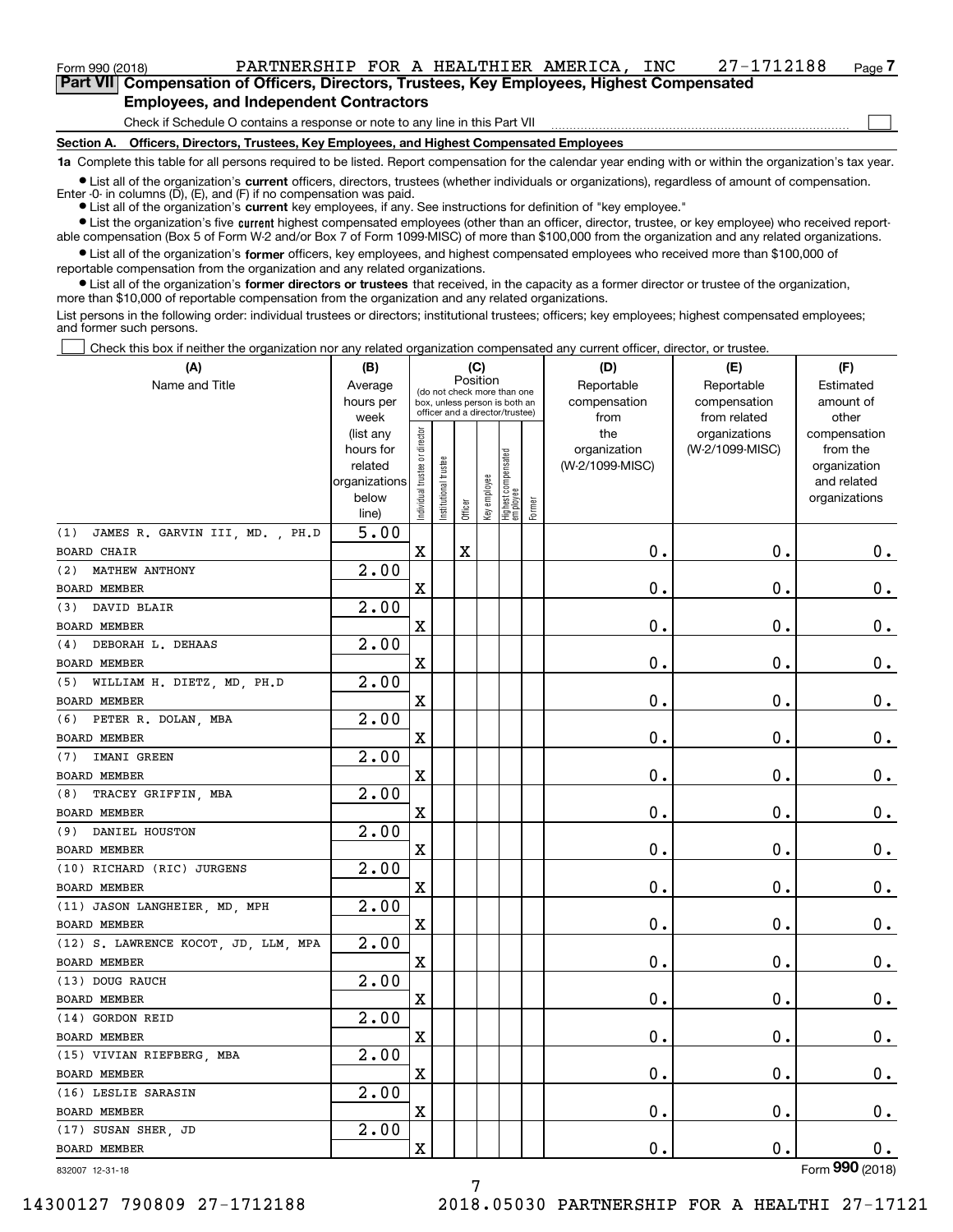| Form 990 (2018)                                                                                                                              |                                          |                                |                       |          |              |                                                                  |        | PARTNERSHIP FOR A HEALTHIER AMERICA, INC | 27-1712188      |                  |                     | Page 8                      |
|----------------------------------------------------------------------------------------------------------------------------------------------|------------------------------------------|--------------------------------|-----------------------|----------|--------------|------------------------------------------------------------------|--------|------------------------------------------|-----------------|------------------|---------------------|-----------------------------|
| <b>Part VII</b><br>Section A. Officers, Directors, Trustees, Key Employees, and Highest Compensated Employees (continued)                    |                                          |                                |                       |          |              |                                                                  |        |                                          |                 |                  |                     |                             |
| (A)                                                                                                                                          | (B)                                      |                                |                       |          | (C)          |                                                                  |        | (D)                                      | (E)             |                  |                     | (F)                         |
| Name and title                                                                                                                               | Average                                  |                                |                       | Position |              | (do not check more than one                                      |        | Reportable                               | Reportable      |                  |                     | Estimated                   |
|                                                                                                                                              | hours per                                |                                |                       |          |              | box, unless person is both an<br>officer and a director/trustee) |        | compensation                             | compensation    |                  |                     | amount of                   |
|                                                                                                                                              | week                                     |                                |                       |          |              |                                                                  |        | from                                     | from related    |                  |                     | other                       |
|                                                                                                                                              | (list any<br>hours for                   |                                |                       |          |              |                                                                  |        | the                                      | organizations   |                  |                     | compensation                |
|                                                                                                                                              | related                                  |                                |                       |          |              |                                                                  |        | organization                             | (W-2/1099-MISC) |                  |                     | from the                    |
|                                                                                                                                              | organizations                            |                                |                       |          |              |                                                                  |        | (W-2/1099-MISC)                          |                 |                  |                     | organization<br>and related |
|                                                                                                                                              | below                                    |                                |                       |          |              |                                                                  |        |                                          |                 |                  |                     | organizations               |
|                                                                                                                                              | line)                                    | Individual trustee or director | Institutional trustee | Officer  | Key employee | Highest compensated<br>  employee                                | Former |                                          |                 |                  |                     |                             |
| (18) OLAJIDE WILLIAMS, MD, MS                                                                                                                | 2.00                                     |                                |                       |          |              |                                                                  |        |                                          |                 |                  |                     |                             |
| <b>BOARD MEMBER</b>                                                                                                                          |                                          | $\mathbf X$                    |                       |          |              |                                                                  |        | 0.                                       |                 | 0.               |                     | 0.                          |
| (19) NANCY ROMAN                                                                                                                             | 40.00                                    |                                |                       |          |              |                                                                  |        |                                          |                 |                  |                     |                             |
| CEO                                                                                                                                          |                                          |                                |                       | X        |              |                                                                  |        | 343,751.                                 |                 | $\mathbf 0$ .    |                     | <u>41,126.</u>              |
| (20) CHIDIMMA IBEZIM                                                                                                                         | 40.00                                    |                                |                       |          |              |                                                                  |        |                                          |                 |                  |                     |                             |
| VP, FINANCE                                                                                                                                  |                                          |                                |                       | X        |              |                                                                  |        | 118,693.                                 |                 | $\mathbf 0$ .    |                     | 24,823.                     |
| (21) STACY MOLANDER                                                                                                                          | 40.00                                    |                                |                       |          |              |                                                                  |        |                                          |                 |                  |                     |                             |
| CHIEF OPERATING OFFICER                                                                                                                      |                                          |                                |                       |          | X            |                                                                  |        | <u> 194,972.</u>                         |                 | $\mathbf 0$ .    |                     | 25,114.                     |
| (22) BLYTHE THOMAS                                                                                                                           | 40.00                                    |                                |                       |          |              |                                                                  |        |                                          |                 |                  |                     |                             |
| CHIEF MARKETING OFFICER                                                                                                                      |                                          |                                |                       |          | X            |                                                                  |        | 154,710.                                 |                 | $\mathbf 0$ .    |                     | 32, 117.                    |
| (23) ANDREA MUSCADIN                                                                                                                         | 40.00                                    |                                |                       |          |              |                                                                  |        |                                          |                 |                  |                     |                             |
| VP, PARTNERSHIPS                                                                                                                             |                                          |                                |                       |          |              | X                                                                |        | 121,413.                                 |                 | 0.               |                     | 19,042.                     |
|                                                                                                                                              |                                          |                                |                       |          |              |                                                                  |        |                                          |                 |                  |                     |                             |
|                                                                                                                                              |                                          |                                |                       |          |              |                                                                  |        |                                          |                 |                  |                     |                             |
|                                                                                                                                              |                                          |                                |                       |          |              |                                                                  |        |                                          |                 |                  |                     |                             |
|                                                                                                                                              |                                          |                                |                       |          |              |                                                                  |        |                                          |                 |                  |                     |                             |
|                                                                                                                                              |                                          |                                |                       |          |              |                                                                  |        |                                          |                 |                  |                     |                             |
|                                                                                                                                              |                                          |                                |                       |          |              |                                                                  |        | 933,539.                                 |                 | 0.               |                     | 142,222.                    |
| c Total from continuation sheets to Part VII, Section A manufactured and response to Total from extension                                    |                                          |                                |                       |          |              |                                                                  |        | 0.                                       |                 | 0.               |                     | 0.                          |
|                                                                                                                                              |                                          |                                |                       |          |              |                                                                  |        | 933,539.                                 |                 | $\overline{0}$ . |                     | 142, 222.                   |
| Total number of individuals (including but not limited to those listed above) who received more than \$100,000 of reportable<br>$\mathbf{2}$ |                                          |                                |                       |          |              |                                                                  |        |                                          |                 |                  |                     |                             |
| compensation from the organization $\blacktriangleright$                                                                                     |                                          |                                |                       |          |              |                                                                  |        |                                          |                 |                  |                     | 5                           |
|                                                                                                                                              |                                          |                                |                       |          |              |                                                                  |        |                                          |                 |                  |                     | <b>Yes</b><br>No            |
| 3<br>Did the organization list any former officer, director, or trustee, key employee, or highest compensated employee on                    |                                          |                                |                       |          |              |                                                                  |        |                                          |                 |                  |                     |                             |
| line 1a? If "Yes," complete Schedule J for such individual manufactured contained and the Ves," complete Schedule J for such individual      |                                          |                                |                       |          |              |                                                                  |        |                                          |                 |                  | 3                   | X                           |
| 4<br>For any individual listed on line 1a, is the sum of reportable compensation and other compensation from the organization                |                                          |                                |                       |          |              |                                                                  |        |                                          |                 |                  |                     |                             |
|                                                                                                                                              |                                          |                                |                       |          |              |                                                                  |        |                                          |                 |                  | 4                   | X                           |
| Did any person listed on line 1a receive or accrue compensation from any unrelated organization or individual for services<br>5              |                                          |                                |                       |          |              |                                                                  |        |                                          |                 |                  |                     |                             |
|                                                                                                                                              |                                          |                                |                       |          |              |                                                                  |        |                                          |                 |                  | 5                   | X                           |
| <b>Section B. Independent Contractors</b>                                                                                                    |                                          |                                |                       |          |              |                                                                  |        |                                          |                 |                  |                     |                             |
| Complete this table for your five highest compensated independent contractors that received more than \$100,000 of compensation from<br>1    |                                          |                                |                       |          |              |                                                                  |        |                                          |                 |                  |                     |                             |
| the organization. Report compensation for the calendar year ending with or within the organization's tax year.                               |                                          |                                |                       |          |              |                                                                  |        |                                          |                 |                  |                     |                             |
| (A)<br>Name and business address                                                                                                             |                                          |                                |                       |          |              |                                                                  |        | (B)<br>Description of services           |                 |                  | (C)<br>Compensation |                             |
|                                                                                                                                              |                                          |                                |                       |          |              |                                                                  |        | ADVERTISING AGENCY -                     |                 |                  |                     |                             |
| POLVORA, 75 ARLINGTON STREET, SUITE 500,                                                                                                     |                                          |                                |                       |          |              |                                                                  |        |                                          |                 |                  |                     | 380,001.                    |
| BOSTON, MA 02116                                                                                                                             |                                          |                                |                       |          |              |                                                                  |        | <b>FNV CAMPAIGN</b>                      |                 |                  |                     |                             |
| RENAISSANCE WASHINGTON DC<br>FACILITY RENTAL FOR                                                                                             |                                          |                                |                       |          |              |                                                                  |        |                                          |                 |                  | 190,440.            |                             |
| 999 9TH STREET, NW, WASHINGTON, DC 20001<br>CONFERENCE<br>CONSULTANT -                                                                       |                                          |                                |                       |          |              |                                                                  |        |                                          |                 |                  |                     |                             |
|                                                                                                                                              | HUDSON INSTITUTE, INC, 1201 PENNSYLVANIA |                                |                       |          |              |                                                                  |        | INDUSTRY EVALUTIONS                      |                 |                  |                     | 184,962.                    |
| PRODUCTION RESOURCE GROUP LLC                                                                                                                | AVEM NW STE 400, WASHINGTON, DC 20004    |                                |                       |          |              |                                                                  |        | PRODUCTION SERVICES                      |                 |                  |                     |                             |
| 9590 LYNN BUFF CT. STE 16, LAUREL, MD 20723                                                                                                  |                                          |                                |                       |          |              |                                                                  |        | FOR SUMMIT & GALA                        |                 |                  |                     | 164,473.                    |
| TRADE CENTER MANAGEMENT ASSOC. INC.<br>FACILITY RENTAL FOR                                                                                   |                                          |                                |                       |          |              |                                                                  |        |                                          |                 |                  |                     |                             |
| P.O. BOX 14580, WASHINGTON, DC 20044                                                                                                         |                                          |                                |                       |          |              |                                                                  |        | CONFERENCE                               |                 |                  |                     | 126,609.                    |
| Total number of independent contractors (including but not limited to those listed above) who received more than<br>$\mathbf{2}$             |                                          |                                |                       |          |              |                                                                  |        |                                          |                 |                  |                     |                             |
| \$100,000 of compensation from the organization >                                                                                            |                                          |                                |                       |          | 6            |                                                                  |        |                                          |                 |                  |                     |                             |

832008 12-31-18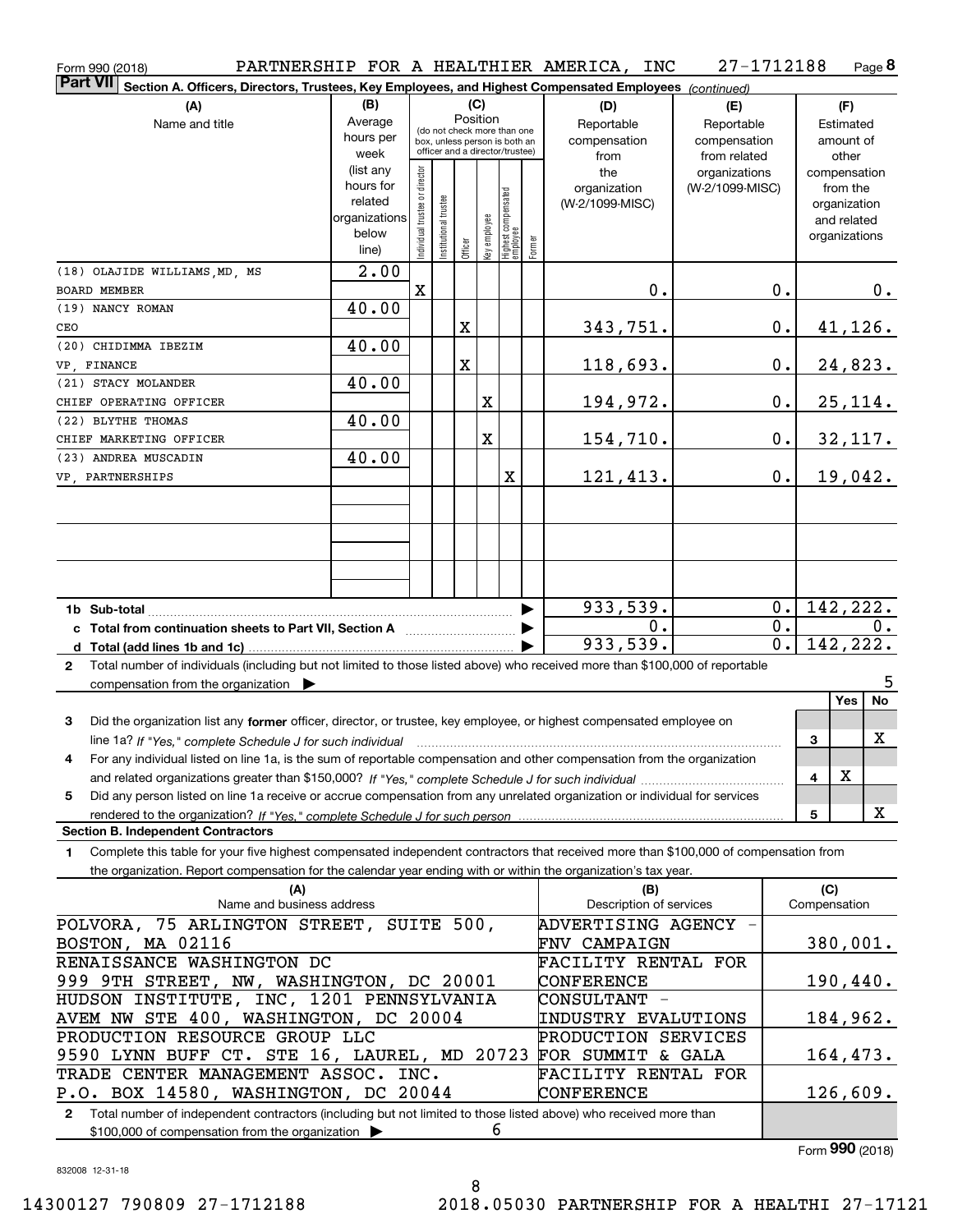| <b>Part VIII</b><br><b>Statement of Revenue</b><br>Check if Schedule O contains a response or note to any line in this Part VIII<br>(B)<br>(C)<br>(D)<br>Revenue excluded<br>(A)<br>Related or<br>Unrelated<br>Total revenue<br>from tax under<br>exempt function<br>business<br>sections<br>512 - 514<br>revenue<br>revenue<br>Contributions, Gifts, Grants<br>and Other Similar Amounts<br>1a<br><b>1 a</b> Federated campaigns <b>contained</b><br><b>b</b> Membership dues <i></i><br>1 <sub>b</sub><br>30,274.<br>1c<br>c Fundraising events<br>1 <sub>d</sub><br>d Related organizations<br>e Government grants (contributions)<br>1e<br>f All other contributions, gifts, grants, and<br>1,989,472.<br>similar amounts not included above<br>l 1f<br>5,000.<br><b>g</b> Noncash contributions included in lines 1a-1f: \$<br>2,019,746.<br><b>Business Code</b><br>900099<br>SUMMIT<br>644,050.<br>644,050.<br>2a<br>Program Service<br>Revenue<br>900099<br>COMMITMENT & EVALUATION FEES<br>475,865.<br>475,865.<br>b<br>STRATEGIC PARTNER PROGRAM<br>900099<br>395,190.<br>395,190.<br>d<br>е<br>All other program service revenue<br>1,515,105.<br>▶<br>Investment income (including dividends, interest, and<br>3<br>80,332.<br>▶<br>Income from investment of tax-exempt bond proceeds<br>4<br>▶<br>5<br>(i) Real<br>(ii) Personal<br>6 a Gross rents<br><b>b</b> Less: rental expenses<br>c Rental income or (loss)<br>d Net rental income or (loss)<br>7 a Gross amount from sales of<br>(i) Securities<br>(ii) Other<br>3,753,204.<br>assets other than inventory<br><b>b</b> Less: cost or other basis<br>3,806,223.<br>and sales expenses<br>$-53,019.$<br>c Gain or (loss)<br>$-53,019.$<br>$-53,019.$<br>8 a Gross income from fundraising events (not<br><b>Other Revenue</b><br>including $$ 30,274.$ of<br>contributions reported on line 1c). See<br>190,051.<br>a<br>161, 173.<br>b<br>28,878.<br>2,500.<br>c Net income or (loss) from fundraising events<br>▶<br>9 a Gross income from gaming activities. See<br>а<br>b<br>c Net income or (loss) from gaming activities<br>10 a Gross sales of inventory, less returns<br>а<br>b<br>c Net income or (loss) from sales of inventory<br><b>Business Code</b><br>Miscellaneous Revenue<br>900099<br>11 a MISCELLANEOUS INCOME<br>43,742.<br>43,742.<br>b<br>с<br>d<br>43,742.<br>▶<br>3,634,784.<br>1,515,105.<br>2,500.<br>97,433.<br>12<br>832009 12-31-18 |  | Form 990 (2018) |  | PARTNERSHIP FOR A HEALTHIER AMERICA, INC | 27-1712188 | Page 9          |
|--------------------------------------------------------------------------------------------------------------------------------------------------------------------------------------------------------------------------------------------------------------------------------------------------------------------------------------------------------------------------------------------------------------------------------------------------------------------------------------------------------------------------------------------------------------------------------------------------------------------------------------------------------------------------------------------------------------------------------------------------------------------------------------------------------------------------------------------------------------------------------------------------------------------------------------------------------------------------------------------------------------------------------------------------------------------------------------------------------------------------------------------------------------------------------------------------------------------------------------------------------------------------------------------------------------------------------------------------------------------------------------------------------------------------------------------------------------------------------------------------------------------------------------------------------------------------------------------------------------------------------------------------------------------------------------------------------------------------------------------------------------------------------------------------------------------------------------------------------------------------------------------------------------------------------------------------------------------------------------------------------------------------------------------------------------------------------------------------------------------------------------------------------------------------------------------------------------------------------------------------------------------------------------------------------------------------------------------------------------------------------------------------------------------------------------|--|-----------------|--|------------------------------------------|------------|-----------------|
|                                                                                                                                                                                                                                                                                                                                                                                                                                                                                                                                                                                                                                                                                                                                                                                                                                                                                                                                                                                                                                                                                                                                                                                                                                                                                                                                                                                                                                                                                                                                                                                                                                                                                                                                                                                                                                                                                                                                                                                                                                                                                                                                                                                                                                                                                                                                                                                                                                      |  |                 |  |                                          |            |                 |
|                                                                                                                                                                                                                                                                                                                                                                                                                                                                                                                                                                                                                                                                                                                                                                                                                                                                                                                                                                                                                                                                                                                                                                                                                                                                                                                                                                                                                                                                                                                                                                                                                                                                                                                                                                                                                                                                                                                                                                                                                                                                                                                                                                                                                                                                                                                                                                                                                                      |  |                 |  |                                          |            |                 |
|                                                                                                                                                                                                                                                                                                                                                                                                                                                                                                                                                                                                                                                                                                                                                                                                                                                                                                                                                                                                                                                                                                                                                                                                                                                                                                                                                                                                                                                                                                                                                                                                                                                                                                                                                                                                                                                                                                                                                                                                                                                                                                                                                                                                                                                                                                                                                                                                                                      |  |                 |  |                                          |            |                 |
|                                                                                                                                                                                                                                                                                                                                                                                                                                                                                                                                                                                                                                                                                                                                                                                                                                                                                                                                                                                                                                                                                                                                                                                                                                                                                                                                                                                                                                                                                                                                                                                                                                                                                                                                                                                                                                                                                                                                                                                                                                                                                                                                                                                                                                                                                                                                                                                                                                      |  |                 |  |                                          |            |                 |
|                                                                                                                                                                                                                                                                                                                                                                                                                                                                                                                                                                                                                                                                                                                                                                                                                                                                                                                                                                                                                                                                                                                                                                                                                                                                                                                                                                                                                                                                                                                                                                                                                                                                                                                                                                                                                                                                                                                                                                                                                                                                                                                                                                                                                                                                                                                                                                                                                                      |  |                 |  |                                          |            |                 |
|                                                                                                                                                                                                                                                                                                                                                                                                                                                                                                                                                                                                                                                                                                                                                                                                                                                                                                                                                                                                                                                                                                                                                                                                                                                                                                                                                                                                                                                                                                                                                                                                                                                                                                                                                                                                                                                                                                                                                                                                                                                                                                                                                                                                                                                                                                                                                                                                                                      |  |                 |  |                                          |            |                 |
|                                                                                                                                                                                                                                                                                                                                                                                                                                                                                                                                                                                                                                                                                                                                                                                                                                                                                                                                                                                                                                                                                                                                                                                                                                                                                                                                                                                                                                                                                                                                                                                                                                                                                                                                                                                                                                                                                                                                                                                                                                                                                                                                                                                                                                                                                                                                                                                                                                      |  |                 |  |                                          |            |                 |
|                                                                                                                                                                                                                                                                                                                                                                                                                                                                                                                                                                                                                                                                                                                                                                                                                                                                                                                                                                                                                                                                                                                                                                                                                                                                                                                                                                                                                                                                                                                                                                                                                                                                                                                                                                                                                                                                                                                                                                                                                                                                                                                                                                                                                                                                                                                                                                                                                                      |  |                 |  |                                          |            |                 |
|                                                                                                                                                                                                                                                                                                                                                                                                                                                                                                                                                                                                                                                                                                                                                                                                                                                                                                                                                                                                                                                                                                                                                                                                                                                                                                                                                                                                                                                                                                                                                                                                                                                                                                                                                                                                                                                                                                                                                                                                                                                                                                                                                                                                                                                                                                                                                                                                                                      |  |                 |  |                                          |            |                 |
|                                                                                                                                                                                                                                                                                                                                                                                                                                                                                                                                                                                                                                                                                                                                                                                                                                                                                                                                                                                                                                                                                                                                                                                                                                                                                                                                                                                                                                                                                                                                                                                                                                                                                                                                                                                                                                                                                                                                                                                                                                                                                                                                                                                                                                                                                                                                                                                                                                      |  |                 |  |                                          |            |                 |
|                                                                                                                                                                                                                                                                                                                                                                                                                                                                                                                                                                                                                                                                                                                                                                                                                                                                                                                                                                                                                                                                                                                                                                                                                                                                                                                                                                                                                                                                                                                                                                                                                                                                                                                                                                                                                                                                                                                                                                                                                                                                                                                                                                                                                                                                                                                                                                                                                                      |  |                 |  |                                          |            |                 |
|                                                                                                                                                                                                                                                                                                                                                                                                                                                                                                                                                                                                                                                                                                                                                                                                                                                                                                                                                                                                                                                                                                                                                                                                                                                                                                                                                                                                                                                                                                                                                                                                                                                                                                                                                                                                                                                                                                                                                                                                                                                                                                                                                                                                                                                                                                                                                                                                                                      |  |                 |  |                                          |            |                 |
|                                                                                                                                                                                                                                                                                                                                                                                                                                                                                                                                                                                                                                                                                                                                                                                                                                                                                                                                                                                                                                                                                                                                                                                                                                                                                                                                                                                                                                                                                                                                                                                                                                                                                                                                                                                                                                                                                                                                                                                                                                                                                                                                                                                                                                                                                                                                                                                                                                      |  |                 |  |                                          |            |                 |
|                                                                                                                                                                                                                                                                                                                                                                                                                                                                                                                                                                                                                                                                                                                                                                                                                                                                                                                                                                                                                                                                                                                                                                                                                                                                                                                                                                                                                                                                                                                                                                                                                                                                                                                                                                                                                                                                                                                                                                                                                                                                                                                                                                                                                                                                                                                                                                                                                                      |  |                 |  |                                          |            |                 |
|                                                                                                                                                                                                                                                                                                                                                                                                                                                                                                                                                                                                                                                                                                                                                                                                                                                                                                                                                                                                                                                                                                                                                                                                                                                                                                                                                                                                                                                                                                                                                                                                                                                                                                                                                                                                                                                                                                                                                                                                                                                                                                                                                                                                                                                                                                                                                                                                                                      |  |                 |  |                                          |            |                 |
|                                                                                                                                                                                                                                                                                                                                                                                                                                                                                                                                                                                                                                                                                                                                                                                                                                                                                                                                                                                                                                                                                                                                                                                                                                                                                                                                                                                                                                                                                                                                                                                                                                                                                                                                                                                                                                                                                                                                                                                                                                                                                                                                                                                                                                                                                                                                                                                                                                      |  |                 |  |                                          |            |                 |
|                                                                                                                                                                                                                                                                                                                                                                                                                                                                                                                                                                                                                                                                                                                                                                                                                                                                                                                                                                                                                                                                                                                                                                                                                                                                                                                                                                                                                                                                                                                                                                                                                                                                                                                                                                                                                                                                                                                                                                                                                                                                                                                                                                                                                                                                                                                                                                                                                                      |  |                 |  |                                          |            |                 |
|                                                                                                                                                                                                                                                                                                                                                                                                                                                                                                                                                                                                                                                                                                                                                                                                                                                                                                                                                                                                                                                                                                                                                                                                                                                                                                                                                                                                                                                                                                                                                                                                                                                                                                                                                                                                                                                                                                                                                                                                                                                                                                                                                                                                                                                                                                                                                                                                                                      |  |                 |  |                                          |            |                 |
|                                                                                                                                                                                                                                                                                                                                                                                                                                                                                                                                                                                                                                                                                                                                                                                                                                                                                                                                                                                                                                                                                                                                                                                                                                                                                                                                                                                                                                                                                                                                                                                                                                                                                                                                                                                                                                                                                                                                                                                                                                                                                                                                                                                                                                                                                                                                                                                                                                      |  |                 |  |                                          |            |                 |
|                                                                                                                                                                                                                                                                                                                                                                                                                                                                                                                                                                                                                                                                                                                                                                                                                                                                                                                                                                                                                                                                                                                                                                                                                                                                                                                                                                                                                                                                                                                                                                                                                                                                                                                                                                                                                                                                                                                                                                                                                                                                                                                                                                                                                                                                                                                                                                                                                                      |  |                 |  |                                          |            |                 |
|                                                                                                                                                                                                                                                                                                                                                                                                                                                                                                                                                                                                                                                                                                                                                                                                                                                                                                                                                                                                                                                                                                                                                                                                                                                                                                                                                                                                                                                                                                                                                                                                                                                                                                                                                                                                                                                                                                                                                                                                                                                                                                                                                                                                                                                                                                                                                                                                                                      |  |                 |  |                                          |            |                 |
|                                                                                                                                                                                                                                                                                                                                                                                                                                                                                                                                                                                                                                                                                                                                                                                                                                                                                                                                                                                                                                                                                                                                                                                                                                                                                                                                                                                                                                                                                                                                                                                                                                                                                                                                                                                                                                                                                                                                                                                                                                                                                                                                                                                                                                                                                                                                                                                                                                      |  |                 |  |                                          |            | 80,332.         |
|                                                                                                                                                                                                                                                                                                                                                                                                                                                                                                                                                                                                                                                                                                                                                                                                                                                                                                                                                                                                                                                                                                                                                                                                                                                                                                                                                                                                                                                                                                                                                                                                                                                                                                                                                                                                                                                                                                                                                                                                                                                                                                                                                                                                                                                                                                                                                                                                                                      |  |                 |  |                                          |            |                 |
|                                                                                                                                                                                                                                                                                                                                                                                                                                                                                                                                                                                                                                                                                                                                                                                                                                                                                                                                                                                                                                                                                                                                                                                                                                                                                                                                                                                                                                                                                                                                                                                                                                                                                                                                                                                                                                                                                                                                                                                                                                                                                                                                                                                                                                                                                                                                                                                                                                      |  |                 |  |                                          |            |                 |
|                                                                                                                                                                                                                                                                                                                                                                                                                                                                                                                                                                                                                                                                                                                                                                                                                                                                                                                                                                                                                                                                                                                                                                                                                                                                                                                                                                                                                                                                                                                                                                                                                                                                                                                                                                                                                                                                                                                                                                                                                                                                                                                                                                                                                                                                                                                                                                                                                                      |  |                 |  |                                          |            |                 |
|                                                                                                                                                                                                                                                                                                                                                                                                                                                                                                                                                                                                                                                                                                                                                                                                                                                                                                                                                                                                                                                                                                                                                                                                                                                                                                                                                                                                                                                                                                                                                                                                                                                                                                                                                                                                                                                                                                                                                                                                                                                                                                                                                                                                                                                                                                                                                                                                                                      |  |                 |  |                                          |            |                 |
|                                                                                                                                                                                                                                                                                                                                                                                                                                                                                                                                                                                                                                                                                                                                                                                                                                                                                                                                                                                                                                                                                                                                                                                                                                                                                                                                                                                                                                                                                                                                                                                                                                                                                                                                                                                                                                                                                                                                                                                                                                                                                                                                                                                                                                                                                                                                                                                                                                      |  |                 |  |                                          |            |                 |
|                                                                                                                                                                                                                                                                                                                                                                                                                                                                                                                                                                                                                                                                                                                                                                                                                                                                                                                                                                                                                                                                                                                                                                                                                                                                                                                                                                                                                                                                                                                                                                                                                                                                                                                                                                                                                                                                                                                                                                                                                                                                                                                                                                                                                                                                                                                                                                                                                                      |  |                 |  |                                          |            |                 |
|                                                                                                                                                                                                                                                                                                                                                                                                                                                                                                                                                                                                                                                                                                                                                                                                                                                                                                                                                                                                                                                                                                                                                                                                                                                                                                                                                                                                                                                                                                                                                                                                                                                                                                                                                                                                                                                                                                                                                                                                                                                                                                                                                                                                                                                                                                                                                                                                                                      |  |                 |  |                                          |            |                 |
|                                                                                                                                                                                                                                                                                                                                                                                                                                                                                                                                                                                                                                                                                                                                                                                                                                                                                                                                                                                                                                                                                                                                                                                                                                                                                                                                                                                                                                                                                                                                                                                                                                                                                                                                                                                                                                                                                                                                                                                                                                                                                                                                                                                                                                                                                                                                                                                                                                      |  |                 |  |                                          |            |                 |
|                                                                                                                                                                                                                                                                                                                                                                                                                                                                                                                                                                                                                                                                                                                                                                                                                                                                                                                                                                                                                                                                                                                                                                                                                                                                                                                                                                                                                                                                                                                                                                                                                                                                                                                                                                                                                                                                                                                                                                                                                                                                                                                                                                                                                                                                                                                                                                                                                                      |  |                 |  |                                          |            |                 |
|                                                                                                                                                                                                                                                                                                                                                                                                                                                                                                                                                                                                                                                                                                                                                                                                                                                                                                                                                                                                                                                                                                                                                                                                                                                                                                                                                                                                                                                                                                                                                                                                                                                                                                                                                                                                                                                                                                                                                                                                                                                                                                                                                                                                                                                                                                                                                                                                                                      |  |                 |  |                                          |            |                 |
|                                                                                                                                                                                                                                                                                                                                                                                                                                                                                                                                                                                                                                                                                                                                                                                                                                                                                                                                                                                                                                                                                                                                                                                                                                                                                                                                                                                                                                                                                                                                                                                                                                                                                                                                                                                                                                                                                                                                                                                                                                                                                                                                                                                                                                                                                                                                                                                                                                      |  |                 |  |                                          |            |                 |
|                                                                                                                                                                                                                                                                                                                                                                                                                                                                                                                                                                                                                                                                                                                                                                                                                                                                                                                                                                                                                                                                                                                                                                                                                                                                                                                                                                                                                                                                                                                                                                                                                                                                                                                                                                                                                                                                                                                                                                                                                                                                                                                                                                                                                                                                                                                                                                                                                                      |  |                 |  |                                          |            |                 |
|                                                                                                                                                                                                                                                                                                                                                                                                                                                                                                                                                                                                                                                                                                                                                                                                                                                                                                                                                                                                                                                                                                                                                                                                                                                                                                                                                                                                                                                                                                                                                                                                                                                                                                                                                                                                                                                                                                                                                                                                                                                                                                                                                                                                                                                                                                                                                                                                                                      |  |                 |  |                                          |            |                 |
|                                                                                                                                                                                                                                                                                                                                                                                                                                                                                                                                                                                                                                                                                                                                                                                                                                                                                                                                                                                                                                                                                                                                                                                                                                                                                                                                                                                                                                                                                                                                                                                                                                                                                                                                                                                                                                                                                                                                                                                                                                                                                                                                                                                                                                                                                                                                                                                                                                      |  |                 |  |                                          |            |                 |
|                                                                                                                                                                                                                                                                                                                                                                                                                                                                                                                                                                                                                                                                                                                                                                                                                                                                                                                                                                                                                                                                                                                                                                                                                                                                                                                                                                                                                                                                                                                                                                                                                                                                                                                                                                                                                                                                                                                                                                                                                                                                                                                                                                                                                                                                                                                                                                                                                                      |  |                 |  |                                          |            |                 |
|                                                                                                                                                                                                                                                                                                                                                                                                                                                                                                                                                                                                                                                                                                                                                                                                                                                                                                                                                                                                                                                                                                                                                                                                                                                                                                                                                                                                                                                                                                                                                                                                                                                                                                                                                                                                                                                                                                                                                                                                                                                                                                                                                                                                                                                                                                                                                                                                                                      |  |                 |  |                                          |            |                 |
|                                                                                                                                                                                                                                                                                                                                                                                                                                                                                                                                                                                                                                                                                                                                                                                                                                                                                                                                                                                                                                                                                                                                                                                                                                                                                                                                                                                                                                                                                                                                                                                                                                                                                                                                                                                                                                                                                                                                                                                                                                                                                                                                                                                                                                                                                                                                                                                                                                      |  |                 |  |                                          |            |                 |
|                                                                                                                                                                                                                                                                                                                                                                                                                                                                                                                                                                                                                                                                                                                                                                                                                                                                                                                                                                                                                                                                                                                                                                                                                                                                                                                                                                                                                                                                                                                                                                                                                                                                                                                                                                                                                                                                                                                                                                                                                                                                                                                                                                                                                                                                                                                                                                                                                                      |  |                 |  |                                          |            | 26,378.         |
|                                                                                                                                                                                                                                                                                                                                                                                                                                                                                                                                                                                                                                                                                                                                                                                                                                                                                                                                                                                                                                                                                                                                                                                                                                                                                                                                                                                                                                                                                                                                                                                                                                                                                                                                                                                                                                                                                                                                                                                                                                                                                                                                                                                                                                                                                                                                                                                                                                      |  |                 |  |                                          |            |                 |
|                                                                                                                                                                                                                                                                                                                                                                                                                                                                                                                                                                                                                                                                                                                                                                                                                                                                                                                                                                                                                                                                                                                                                                                                                                                                                                                                                                                                                                                                                                                                                                                                                                                                                                                                                                                                                                                                                                                                                                                                                                                                                                                                                                                                                                                                                                                                                                                                                                      |  |                 |  |                                          |            |                 |
|                                                                                                                                                                                                                                                                                                                                                                                                                                                                                                                                                                                                                                                                                                                                                                                                                                                                                                                                                                                                                                                                                                                                                                                                                                                                                                                                                                                                                                                                                                                                                                                                                                                                                                                                                                                                                                                                                                                                                                                                                                                                                                                                                                                                                                                                                                                                                                                                                                      |  |                 |  |                                          |            |                 |
|                                                                                                                                                                                                                                                                                                                                                                                                                                                                                                                                                                                                                                                                                                                                                                                                                                                                                                                                                                                                                                                                                                                                                                                                                                                                                                                                                                                                                                                                                                                                                                                                                                                                                                                                                                                                                                                                                                                                                                                                                                                                                                                                                                                                                                                                                                                                                                                                                                      |  |                 |  |                                          |            |                 |
|                                                                                                                                                                                                                                                                                                                                                                                                                                                                                                                                                                                                                                                                                                                                                                                                                                                                                                                                                                                                                                                                                                                                                                                                                                                                                                                                                                                                                                                                                                                                                                                                                                                                                                                                                                                                                                                                                                                                                                                                                                                                                                                                                                                                                                                                                                                                                                                                                                      |  |                 |  |                                          |            |                 |
|                                                                                                                                                                                                                                                                                                                                                                                                                                                                                                                                                                                                                                                                                                                                                                                                                                                                                                                                                                                                                                                                                                                                                                                                                                                                                                                                                                                                                                                                                                                                                                                                                                                                                                                                                                                                                                                                                                                                                                                                                                                                                                                                                                                                                                                                                                                                                                                                                                      |  |                 |  |                                          |            |                 |
|                                                                                                                                                                                                                                                                                                                                                                                                                                                                                                                                                                                                                                                                                                                                                                                                                                                                                                                                                                                                                                                                                                                                                                                                                                                                                                                                                                                                                                                                                                                                                                                                                                                                                                                                                                                                                                                                                                                                                                                                                                                                                                                                                                                                                                                                                                                                                                                                                                      |  |                 |  |                                          |            |                 |
|                                                                                                                                                                                                                                                                                                                                                                                                                                                                                                                                                                                                                                                                                                                                                                                                                                                                                                                                                                                                                                                                                                                                                                                                                                                                                                                                                                                                                                                                                                                                                                                                                                                                                                                                                                                                                                                                                                                                                                                                                                                                                                                                                                                                                                                                                                                                                                                                                                      |  |                 |  |                                          |            |                 |
|                                                                                                                                                                                                                                                                                                                                                                                                                                                                                                                                                                                                                                                                                                                                                                                                                                                                                                                                                                                                                                                                                                                                                                                                                                                                                                                                                                                                                                                                                                                                                                                                                                                                                                                                                                                                                                                                                                                                                                                                                                                                                                                                                                                                                                                                                                                                                                                                                                      |  |                 |  |                                          |            |                 |
|                                                                                                                                                                                                                                                                                                                                                                                                                                                                                                                                                                                                                                                                                                                                                                                                                                                                                                                                                                                                                                                                                                                                                                                                                                                                                                                                                                                                                                                                                                                                                                                                                                                                                                                                                                                                                                                                                                                                                                                                                                                                                                                                                                                                                                                                                                                                                                                                                                      |  |                 |  |                                          |            |                 |
|                                                                                                                                                                                                                                                                                                                                                                                                                                                                                                                                                                                                                                                                                                                                                                                                                                                                                                                                                                                                                                                                                                                                                                                                                                                                                                                                                                                                                                                                                                                                                                                                                                                                                                                                                                                                                                                                                                                                                                                                                                                                                                                                                                                                                                                                                                                                                                                                                                      |  |                 |  |                                          |            |                 |
|                                                                                                                                                                                                                                                                                                                                                                                                                                                                                                                                                                                                                                                                                                                                                                                                                                                                                                                                                                                                                                                                                                                                                                                                                                                                                                                                                                                                                                                                                                                                                                                                                                                                                                                                                                                                                                                                                                                                                                                                                                                                                                                                                                                                                                                                                                                                                                                                                                      |  |                 |  |                                          |            |                 |
|                                                                                                                                                                                                                                                                                                                                                                                                                                                                                                                                                                                                                                                                                                                                                                                                                                                                                                                                                                                                                                                                                                                                                                                                                                                                                                                                                                                                                                                                                                                                                                                                                                                                                                                                                                                                                                                                                                                                                                                                                                                                                                                                                                                                                                                                                                                                                                                                                                      |  |                 |  |                                          |            |                 |
|                                                                                                                                                                                                                                                                                                                                                                                                                                                                                                                                                                                                                                                                                                                                                                                                                                                                                                                                                                                                                                                                                                                                                                                                                                                                                                                                                                                                                                                                                                                                                                                                                                                                                                                                                                                                                                                                                                                                                                                                                                                                                                                                                                                                                                                                                                                                                                                                                                      |  |                 |  |                                          |            |                 |
|                                                                                                                                                                                                                                                                                                                                                                                                                                                                                                                                                                                                                                                                                                                                                                                                                                                                                                                                                                                                                                                                                                                                                                                                                                                                                                                                                                                                                                                                                                                                                                                                                                                                                                                                                                                                                                                                                                                                                                                                                                                                                                                                                                                                                                                                                                                                                                                                                                      |  |                 |  |                                          |            | Form 990 (2018) |

832009 12-31-18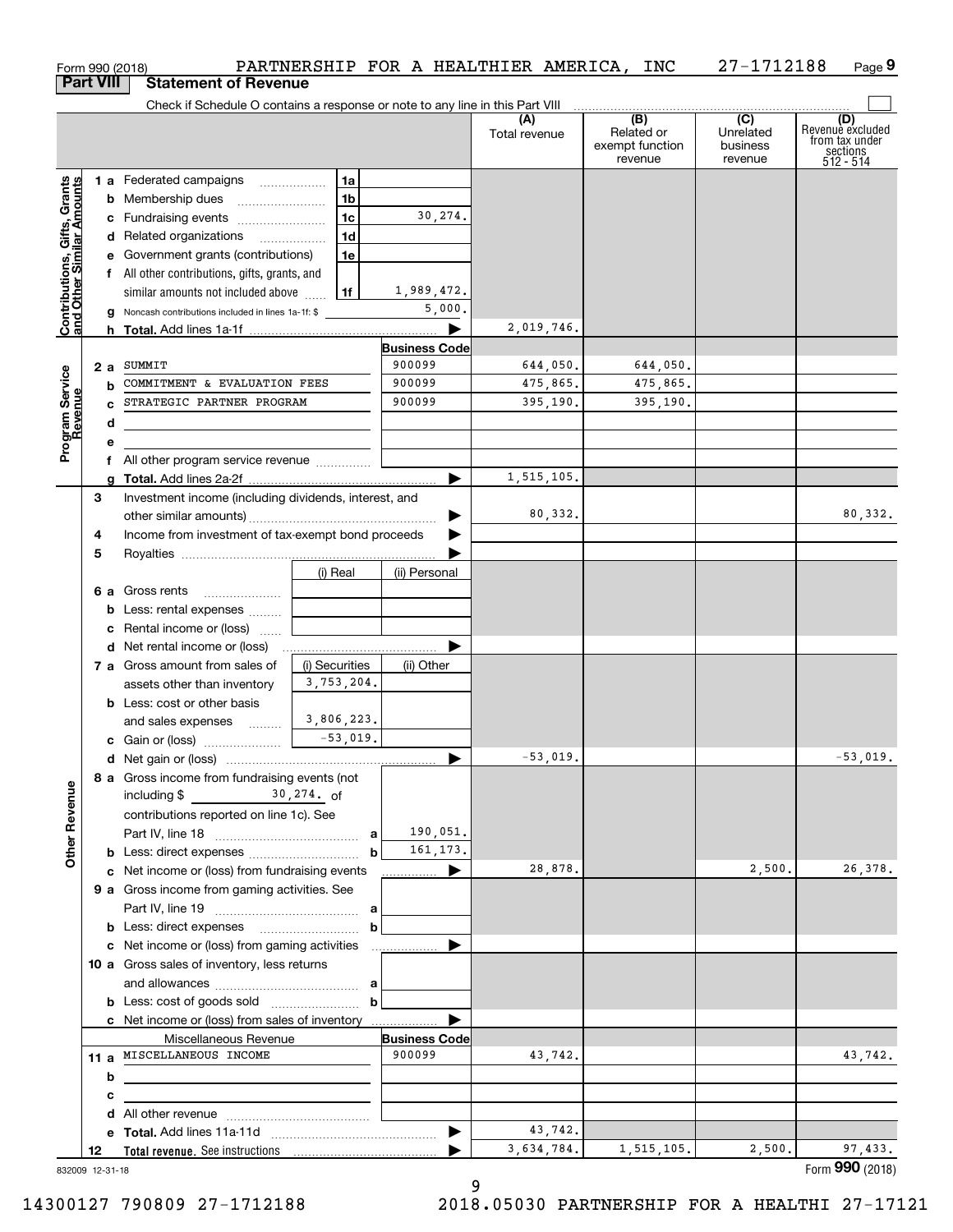#### Form 990 (2018) Page PARTNERSHIP FOR A HEALTHIER AMERICA, INC 27-1712188 **10 Part IX Statement of Functional Expenses**

*Section 501(c)(3) and 501(c)(4) organizations must complete all columns. All other organizations must complete column (A).*

|              | Check if Schedule O contains a response or note to any line in this Part IX                                                   |                       |                                    |                                           |                                 |  |  |  |  |  |  |  |
|--------------|-------------------------------------------------------------------------------------------------------------------------------|-----------------------|------------------------------------|-------------------------------------------|---------------------------------|--|--|--|--|--|--|--|
|              | Do not include amounts reported on lines 6b,<br>7b, 8b, 9b, and 10b of Part VIII.                                             | (A)<br>Total expenses | (B)<br>Program service<br>expenses | (C)<br>Management and<br>general expenses | (D)<br>Fundraising<br>expenses  |  |  |  |  |  |  |  |
| 1.           | Grants and other assistance to domestic organizations                                                                         |                       |                                    |                                           |                                 |  |  |  |  |  |  |  |
|              | and domestic governments. See Part IV, line 21                                                                                | 26,000.               | 26,000.                            |                                           |                                 |  |  |  |  |  |  |  |
| $\mathbf{2}$ | Grants and other assistance to domestic                                                                                       |                       |                                    |                                           |                                 |  |  |  |  |  |  |  |
|              | individuals. See Part IV, line 22                                                                                             |                       |                                    |                                           |                                 |  |  |  |  |  |  |  |
| 3            | Grants and other assistance to foreign                                                                                        |                       |                                    |                                           |                                 |  |  |  |  |  |  |  |
|              | organizations, foreign governments, and foreign                                                                               |                       |                                    |                                           |                                 |  |  |  |  |  |  |  |
|              | individuals. See Part IV, lines 15 and 16                                                                                     |                       |                                    |                                           |                                 |  |  |  |  |  |  |  |
| 4            | Benefits paid to or for members                                                                                               |                       |                                    |                                           |                                 |  |  |  |  |  |  |  |
| 5            | Compensation of current officers, directors,                                                                                  |                       |                                    |                                           |                                 |  |  |  |  |  |  |  |
|              |                                                                                                                               | 1,053,830.            | 701,527.                           | 310,706.                                  | 41,597.                         |  |  |  |  |  |  |  |
| 6            | Compensation not included above, to disqualified                                                                              |                       |                                    |                                           |                                 |  |  |  |  |  |  |  |
|              | persons (as defined under section 4958(f)(1)) and                                                                             |                       |                                    |                                           |                                 |  |  |  |  |  |  |  |
|              | persons described in section 4958(c)(3)(B)<br>.                                                                               | 1,144,280.            | 761, 738.                          | 337, 374.                                 | 45,168.                         |  |  |  |  |  |  |  |
| 7            |                                                                                                                               |                       |                                    |                                           |                                 |  |  |  |  |  |  |  |
| 8            | Pension plan accruals and contributions (include                                                                              | 38,604.               | 25,698.                            | 11,382.                                   |                                 |  |  |  |  |  |  |  |
|              | section 401(k) and 403(b) employer contributions)                                                                             | 68,392.               | $\overline{45,528}$ .              | $\overline{20,164}$ .                     |                                 |  |  |  |  |  |  |  |
| 9<br>10      |                                                                                                                               | 134,645.              | 89,632.                            | 39,698.                                   | $\frac{1,524}{2,700}$<br>5,315. |  |  |  |  |  |  |  |
| 11           | Fees for services (non-employees):                                                                                            |                       |                                    |                                           |                                 |  |  |  |  |  |  |  |
| a            |                                                                                                                               |                       |                                    |                                           |                                 |  |  |  |  |  |  |  |
| b            |                                                                                                                               | 46,843.               | 35,810.                            | 9,959.                                    |                                 |  |  |  |  |  |  |  |
| c            |                                                                                                                               | $\overline{25,725}$ . | 19,666.                            | 5,469.                                    | $\frac{1,074.590.5}{}$          |  |  |  |  |  |  |  |
| d            |                                                                                                                               |                       |                                    |                                           |                                 |  |  |  |  |  |  |  |
|              | Professional fundraising services. See Part IV, line 17                                                                       |                       |                                    |                                           |                                 |  |  |  |  |  |  |  |
| f            | Investment management fees                                                                                                    | 4,930.                |                                    | 4,930.                                    |                                 |  |  |  |  |  |  |  |
| g            | Other. (If line 11g amount exceeds 10% of line 25,                                                                            |                       |                                    |                                           |                                 |  |  |  |  |  |  |  |
|              | column (A) amount, list line 11g expenses on Sch O.)                                                                          | 71,126.               | 54,374.                            | 15,121.                                   | 1,631.                          |  |  |  |  |  |  |  |
| 12           |                                                                                                                               |                       |                                    |                                           |                                 |  |  |  |  |  |  |  |
| 13           |                                                                                                                               | 11,537.               | 7,972.                             | 3,145.                                    | 420.                            |  |  |  |  |  |  |  |
| 14           |                                                                                                                               | 98,076.               | 78,611.                            | 17, 172.                                  | $\overline{2,293.}$             |  |  |  |  |  |  |  |
| 15           |                                                                                                                               |                       |                                    |                                           |                                 |  |  |  |  |  |  |  |
| 16           |                                                                                                                               | 337,372.              | 208,618.                           | 116,352.                                  | 12,402.                         |  |  |  |  |  |  |  |
| 17           | Travel                                                                                                                        | 111,081.              | 81,559.                            | 22,658.                                   | 6,864.                          |  |  |  |  |  |  |  |
| 18           | Payments of travel or entertainment expenses                                                                                  |                       |                                    |                                           |                                 |  |  |  |  |  |  |  |
|              | for any federal, state, or local public officials                                                                             | 475,804.              | 474,798.                           |                                           | 1,006.                          |  |  |  |  |  |  |  |
| 19<br>20     | Conferences, conventions, and meetings<br>Interest                                                                            |                       |                                    |                                           |                                 |  |  |  |  |  |  |  |
| 21           |                                                                                                                               |                       |                                    |                                           |                                 |  |  |  |  |  |  |  |
| 22           | Depreciation, depletion, and amortization                                                                                     |                       |                                    |                                           |                                 |  |  |  |  |  |  |  |
| 23           | Insurance                                                                                                                     |                       |                                    |                                           |                                 |  |  |  |  |  |  |  |
| 24           | Other expenses. Itemize expenses not covered                                                                                  |                       |                                    |                                           |                                 |  |  |  |  |  |  |  |
|              | above. (List miscellaneous expenses in line 24e. If line<br>24e amount exceeds 10% of line 25, column (A)                     |                       |                                    |                                           |                                 |  |  |  |  |  |  |  |
|              | amount, list line 24e expenses on Schedule O.)                                                                                |                       |                                    |                                           |                                 |  |  |  |  |  |  |  |
| a            | INDUSTRY-PAID EVALUATIO                                                                                                       | 680, 611.             | 676,417.                           | 4,194.                                    |                                 |  |  |  |  |  |  |  |
| b            | COMMUNICATIONS                                                                                                                | 329,968.              | 328, 718.                          | $\overline{10}$ .                         | 1,240.                          |  |  |  |  |  |  |  |
| C            | ADMINISTRATIVE EXPENSES                                                                                                       | 179,771.              | 107,666.                           | 53,339.                                   | 18,766.                         |  |  |  |  |  |  |  |
| d            | OTHER PERSONNEL RELATED                                                                                                       | 62,985.               | 37,111.                            | 23,180.                                   | 2,694.                          |  |  |  |  |  |  |  |
|              | e All other expenses                                                                                                          |                       |                                    |                                           |                                 |  |  |  |  |  |  |  |
| 25           | Total functional expenses. Add lines 1 through 24e                                                                            | 4,901,580.            | 3,761,443.                         | 994,853.                                  | 145,284.                        |  |  |  |  |  |  |  |
| 26           | Joint costs. Complete this line only if the organization                                                                      |                       |                                    |                                           |                                 |  |  |  |  |  |  |  |
|              | reported in column (B) joint costs from a combined                                                                            |                       |                                    |                                           |                                 |  |  |  |  |  |  |  |
|              | educational campaign and fundraising solicitation.<br>Check here $\blacktriangleright$<br>if following SOP 98-2 (ASC 958-720) |                       |                                    |                                           |                                 |  |  |  |  |  |  |  |
|              |                                                                                                                               |                       |                                    |                                           |                                 |  |  |  |  |  |  |  |

10

832010 12-31-18

Form (2018) **990**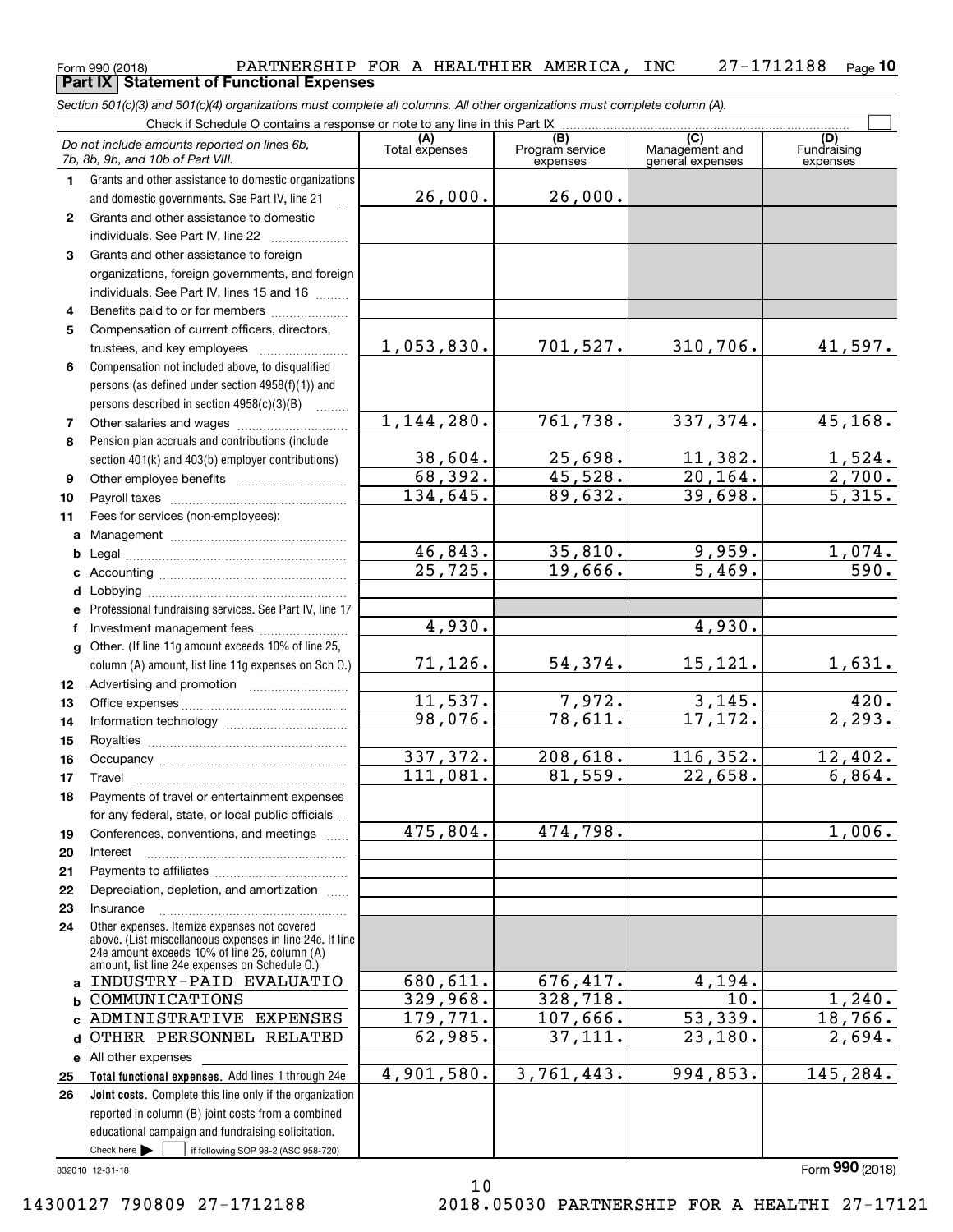| 990 (2018)<br>∙orm | PARTNERSHIP | <b>FOR</b><br>A | <b>HEALTHIER</b> | AMERICA | INC | ת ה | -<br>Page |
|--------------------|-------------|-----------------|------------------|---------|-----|-----|-----------|
|                    |             |                 |                  |         |     |     |           |

|                             |    |                                                                                                                                                                                                                                | (A)<br>Beginning of year |                         | (B)<br>End of year             |
|-----------------------------|----|--------------------------------------------------------------------------------------------------------------------------------------------------------------------------------------------------------------------------------|--------------------------|-------------------------|--------------------------------|
|                             | 1  |                                                                                                                                                                                                                                | 3,088,507.               | $\mathbf{1}$            | 2,565,316.                     |
|                             | 2  |                                                                                                                                                                                                                                | 1,864,858.               | $\mathbf{2}$            | 3,526,026.                     |
|                             | 3  |                                                                                                                                                                                                                                | 1,908,769.               | $\mathbf{3}$            | 989,629.                       |
|                             | 4  |                                                                                                                                                                                                                                | 100,027.                 | $\overline{\mathbf{4}}$ | 77,984.                        |
|                             | 5  | Loans and other receivables from current and former officers, directors,                                                                                                                                                       |                          |                         |                                |
|                             |    | trustees, key employees, and highest compensated employees. Complete                                                                                                                                                           |                          |                         |                                |
|                             |    | Part II of Schedule Latin million and Contact March 2014                                                                                                                                                                       |                          | 5                       |                                |
|                             | 6  | Loans and other receivables from other disqualified persons (as defined under                                                                                                                                                  |                          |                         |                                |
|                             |    | section 4958(f)(1)), persons described in section 4958(c)(3)(B), and contributing                                                                                                                                              |                          |                         |                                |
|                             |    | employers and sponsoring organizations of section 501(c)(9) voluntary                                                                                                                                                          |                          |                         |                                |
|                             |    | employees' beneficiary organizations (see instr). Complete Part II of Sch L                                                                                                                                                    |                          | 6                       |                                |
| Assets                      | 7  |                                                                                                                                                                                                                                |                          | $\overline{7}$          |                                |
|                             | 8  |                                                                                                                                                                                                                                |                          | 8                       |                                |
|                             | 9  | Prepaid expenses and deferred charges                                                                                                                                                                                          | $\overline{277,595}$ .   | $\boldsymbol{9}$        | 115,945.                       |
|                             |    | <b>10a</b> Land, buildings, and equipment: cost or other                                                                                                                                                                       |                          |                         |                                |
|                             |    | basis. Complete Part VI of Schedule D  10a   1, 077, 940.                                                                                                                                                                      |                          |                         |                                |
|                             |    | 913, 225.<br><u>  1</u> 0b<br><b>b</b> Less: accumulated depreciation                                                                                                                                                          | 245, 253.                | 10 <sub>c</sub>         | 164,715.                       |
|                             | 11 |                                                                                                                                                                                                                                | 1,575,235.               | 11                      |                                |
|                             | 12 |                                                                                                                                                                                                                                |                          | 12                      |                                |
|                             | 13 |                                                                                                                                                                                                                                |                          | 13                      |                                |
|                             | 14 |                                                                                                                                                                                                                                |                          | 14                      |                                |
|                             | 15 |                                                                                                                                                                                                                                |                          | 15                      |                                |
|                             | 16 |                                                                                                                                                                                                                                | 9,060,244.               | 16                      | 7,439,615.                     |
|                             | 17 |                                                                                                                                                                                                                                | 722,018.                 | 17                      | 487,918.                       |
|                             | 18 |                                                                                                                                                                                                                                |                          | 18                      |                                |
|                             | 19 | Deferred revenue manual contracts and contracts are all the manual contracts and contracts are contracted and contracts are contracted and contract are contracted and contract are contracted and contract are contracted and | 164,186.                 | 19                      | 51, 199.                       |
|                             | 20 |                                                                                                                                                                                                                                |                          | 20                      |                                |
|                             | 21 | Escrow or custodial account liability. Complete Part IV of Schedule D<br>1.1.1.1.1.1.1.1.1.1                                                                                                                                   |                          | 21                      |                                |
|                             | 22 | Loans and other payables to current and former officers, directors, trustees,                                                                                                                                                  |                          |                         |                                |
|                             |    | key employees, highest compensated employees, and disqualified persons.                                                                                                                                                        |                          |                         |                                |
| Liabilities                 |    |                                                                                                                                                                                                                                |                          | 22                      |                                |
|                             | 23 |                                                                                                                                                                                                                                |                          | 23                      |                                |
|                             | 24 |                                                                                                                                                                                                                                |                          | 24                      |                                |
|                             | 25 | Other liabilities (including federal income tax, payables to related third                                                                                                                                                     |                          |                         |                                |
|                             |    | parties, and other liabilities not included on lines 17-24). Complete Part X of                                                                                                                                                | 53,821.                  |                         | 37,212.                        |
|                             |    | Schedule D                                                                                                                                                                                                                     | 940,025.                 | 25<br>26                | 576, 329.                      |
|                             | 26 | Organizations that follow SFAS 117 (ASC 958), check here $\blacktriangleright \begin{array}{c} \boxed{X} \\ \end{array}$ and                                                                                                   |                          |                         |                                |
|                             |    | complete lines 27 through 29, and lines 33 and 34.                                                                                                                                                                             |                          |                         |                                |
|                             | 27 |                                                                                                                                                                                                                                | 5,524,658.               | 27                      | 5,631,071.                     |
|                             | 28 |                                                                                                                                                                                                                                | 2,595,561.               | 28                      | $\overline{1,232,215}$ .       |
|                             | 29 | Permanently restricted net assets                                                                                                                                                                                              |                          | 29                      |                                |
|                             |    | Organizations that do not follow SFAS 117 (ASC 958), check here ▶                                                                                                                                                              |                          |                         |                                |
|                             |    | and complete lines 30 through 34.                                                                                                                                                                                              |                          |                         |                                |
| Net Assets or Fund Balances | 30 |                                                                                                                                                                                                                                |                          | 30                      |                                |
|                             | 31 | Paid-in or capital surplus, or land, building, or equipment fund                                                                                                                                                               |                          | 31                      |                                |
|                             | 32 | Retained earnings, endowment, accumulated income, or other funds                                                                                                                                                               |                          | 32                      |                                |
|                             | 33 |                                                                                                                                                                                                                                | 8,120,219.               | 33                      | 6,863,286.                     |
|                             | 34 |                                                                                                                                                                                                                                | 9,060,244.               | 34                      | 7,439,615.                     |
|                             |    |                                                                                                                                                                                                                                |                          |                         | $T_{\text{max}}$ 000 $(0.010)$ |

Form (2018) **990**

**11**

**Part X Balance Sheet**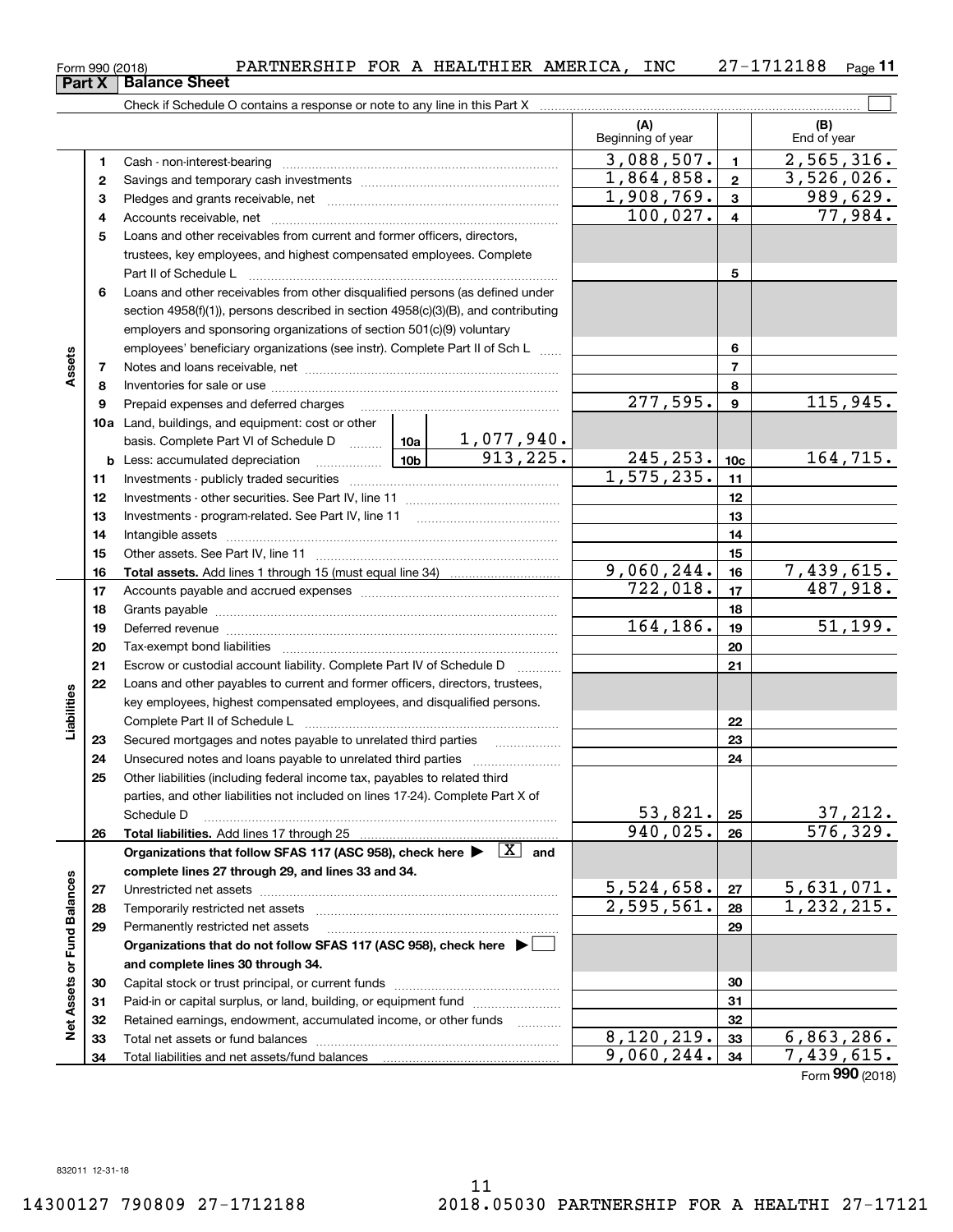|    | PARTNERSHIP FOR A HEALTHIER AMERICA, INC<br>Form 990 (2018)                                                                     |                         | 27-1712188                  |            | $Page$ 12               |
|----|---------------------------------------------------------------------------------------------------------------------------------|-------------------------|-----------------------------|------------|-------------------------|
|    | <b>Reconciliation of Net Assets</b><br>Part XI                                                                                  |                         |                             |            |                         |
|    | Check if Schedule O contains a response or note to any line in this Part XI                                                     |                         |                             |            |                         |
|    |                                                                                                                                 |                         |                             |            |                         |
| 1  | Total revenue (must equal Part VIII, column (A), line 12)                                                                       | 1.                      | 3,634,784.                  |            |                         |
| 2  | Total expenses (must equal Part IX, column (A), line 25)                                                                        | $\overline{2}$          | 4,901,580.                  |            |                         |
| 3  | Revenue less expenses. Subtract line 2 from line 1                                                                              | 3                       | $\overline{-1}$ , 266, 796. |            |                         |
| 4  |                                                                                                                                 | $\overline{\mathbf{4}}$ | 8,120,219.                  |            |                         |
| 5  | Net unrealized gains (losses) on investments                                                                                    | 5                       |                             |            | 4,863.                  |
| 6  | Donated services and use of facilities                                                                                          | 6                       |                             | 5,000.     |                         |
| 7  | Investment expenses                                                                                                             | $\overline{7}$          |                             |            |                         |
| 8  | Prior period adjustments                                                                                                        | 8                       |                             |            |                         |
| 9  |                                                                                                                                 | 9                       |                             |            | 0.                      |
| 10 | Net assets or fund balances at end of year. Combine lines 3 through 9 (must equal Part X, line 33,                              |                         |                             |            |                         |
|    | column (B))                                                                                                                     | 10                      | 6,863,286.                  |            |                         |
|    | Part XII Financial Statements and Reporting                                                                                     |                         |                             |            |                         |
|    |                                                                                                                                 |                         |                             |            | $\overline{\mathbf{X}}$ |
|    |                                                                                                                                 |                         |                             | Yes        | No                      |
| 1  | $\boxed{\mathbf{X}}$ Accrual<br>Accounting method used to prepare the Form 990: <u>June</u> Cash<br>Other                       |                         |                             |            |                         |
|    | If the organization changed its method of accounting from a prior year or checked "Other," explain in Schedule O.               |                         |                             |            |                         |
|    | 2a Were the organization's financial statements compiled or reviewed by an independent accountant?                              |                         | 2a                          |            | х                       |
|    | If "Yes," check a box below to indicate whether the financial statements for the year were compiled or reviewed on a            |                         |                             |            |                         |
|    | separate basis, consolidated basis, or both:                                                                                    |                         |                             |            |                         |
|    | Both consolidated and separate basis<br>Separate basis<br><b>Consolidated basis</b>                                             |                         |                             |            |                         |
|    | <b>b</b> Were the organization's financial statements audited by an independent accountant?                                     |                         | 2 <sub>b</sub>              | X          |                         |
|    | If "Yes," check a box below to indicate whether the financial statements for the year were audited on a separate basis,         |                         |                             |            |                         |
|    | consolidated basis, or both:                                                                                                    |                         |                             |            |                         |
|    | $ \mathbf{X} $ Separate basis<br><b>Consolidated basis</b><br>Both consolidated and separate basis                              |                         |                             |            |                         |
|    | c If "Yes" to line 2a or 2b, does the organization have a committee that assumes responsibility for oversight of the audit,     |                         |                             |            |                         |
|    |                                                                                                                                 |                         | 2с                          | х          |                         |
|    | If the organization changed either its oversight process or selection process during the tax year, explain in Schedule O.       |                         |                             |            |                         |
|    | 3a As a result of a federal award, was the organization required to undergo an audit or audits as set forth in the Single Audit |                         |                             |            |                         |
|    |                                                                                                                                 |                         | За                          |            | х                       |
|    | b If "Yes," did the organization undergo the required audit or audits? If the organization did not undergo the required audit   |                         |                             |            |                         |
|    | or audits, explain why in Schedule O and describe any steps taken to undergo such audits                                        |                         | 3b                          | <u>nnn</u> |                         |

Form (2018) **990**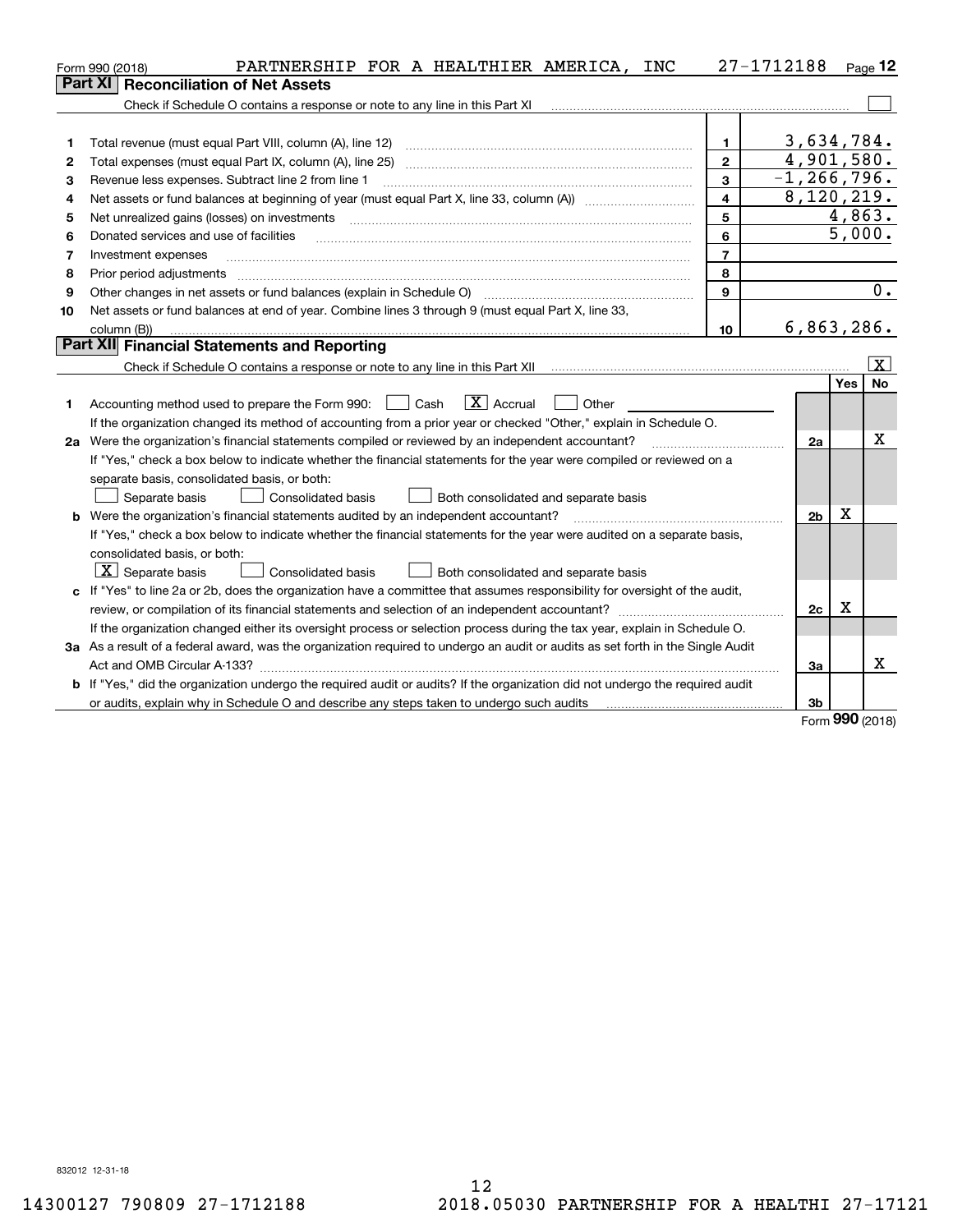|--|

Department of the Treasury

# **Public Charity Status and Public Support**

**Complete if the organization is a section 501(c)(3) organization or a section 4947(a)(1) nonexempt charitable trust. | Attach to Form 990 or Form 990-EZ.** 

|  | o www.irs.qov/Form990 for instructions and the latest information. |  |
|--|--------------------------------------------------------------------|--|
|  |                                                                    |  |

| OMB No 1545-0047                    |
|-------------------------------------|
| 2018                                |
| <b>Open to Public</b><br>Inspection |

٦

| Internal Revenue Service |                     |                                               |                                             |                                                                        | Go to www.irs.gov/Form990 for instructions and the latest information.                                                                        |                             |                                 |                                                      |  | Inspection |                                                    |  |
|--------------------------|---------------------|-----------------------------------------------|---------------------------------------------|------------------------------------------------------------------------|-----------------------------------------------------------------------------------------------------------------------------------------------|-----------------------------|---------------------------------|------------------------------------------------------|--|------------|----------------------------------------------------|--|
| Name of the organization |                     |                                               |                                             |                                                                        |                                                                                                                                               |                             |                                 |                                                      |  |            | <b>Employer identification number</b>              |  |
|                          |                     |                                               |                                             |                                                                        | PARTNERSHIP FOR A HEALTHIER AMERICA, INC                                                                                                      |                             |                                 |                                                      |  |            | 27-1712188                                         |  |
| Part I                   |                     |                                               |                                             |                                                                        | Reason for Public Charity Status (All organizations must complete this part.) See instructions.                                               |                             |                                 |                                                      |  |            |                                                    |  |
|                          |                     |                                               |                                             |                                                                        | The organization is not a private foundation because it is: (For lines 1 through 12, check only one box.)                                     |                             |                                 |                                                      |  |            |                                                    |  |
| 1.                       |                     |                                               |                                             |                                                                        | A church, convention of churches, or association of churches described in section 170(b)(1)(A)(i).                                            |                             |                                 |                                                      |  |            |                                                    |  |
| 2                        |                     |                                               |                                             |                                                                        | A school described in section 170(b)(1)(A)(ii). (Attach Schedule E (Form 990 or 990-EZ).)                                                     |                             |                                 |                                                      |  |            |                                                    |  |
| 3                        |                     |                                               |                                             |                                                                        | A hospital or a cooperative hospital service organization described in section 170(b)(1)(A)(iii).                                             |                             |                                 |                                                      |  |            |                                                    |  |
| 4                        |                     |                                               |                                             |                                                                        | A medical research organization operated in conjunction with a hospital described in section 170(b)(1)(A)(iii). Enter the hospital's name,    |                             |                                 |                                                      |  |            |                                                    |  |
|                          |                     |                                               | city, and state:                            |                                                                        |                                                                                                                                               |                             |                                 |                                                      |  |            |                                                    |  |
| 5                        |                     |                                               |                                             |                                                                        | An organization operated for the benefit of a college or university owned or operated by a governmental unit described in                     |                             |                                 |                                                      |  |            |                                                    |  |
|                          |                     | section 170(b)(1)(A)(iv). (Complete Part II.) |                                             |                                                                        |                                                                                                                                               |                             |                                 |                                                      |  |            |                                                    |  |
| 6                        |                     |                                               |                                             |                                                                        | A federal, state, or local government or governmental unit described in section 170(b)(1)(A)(v).                                              |                             |                                 |                                                      |  |            |                                                    |  |
| 7                        | $\lfloor x \rfloor$ |                                               |                                             |                                                                        | An organization that normally receives a substantial part of its support from a governmental unit or from the general public described in     |                             |                                 |                                                      |  |            |                                                    |  |
|                          |                     |                                               |                                             | section 170(b)(1)(A)(vi). (Complete Part II.)                          |                                                                                                                                               |                             |                                 |                                                      |  |            |                                                    |  |
| 8                        |                     |                                               |                                             |                                                                        | A community trust described in section 170(b)(1)(A)(vi). (Complete Part II.)                                                                  |                             |                                 |                                                      |  |            |                                                    |  |
| 9                        |                     |                                               |                                             |                                                                        | An agricultural research organization described in section 170(b)(1)(A)(ix) operated in conjunction with a land-grant college                 |                             |                                 |                                                      |  |            |                                                    |  |
|                          |                     |                                               |                                             |                                                                        | or university or a non-land-grant college of agriculture (see instructions). Enter the name, city, and state of the college or                |                             |                                 |                                                      |  |            |                                                    |  |
|                          |                     | university:                                   |                                             |                                                                        |                                                                                                                                               |                             |                                 |                                                      |  |            |                                                    |  |
| 10                       |                     |                                               |                                             |                                                                        | An organization that normally receives: (1) more than 33 1/3% of its support from contributions, membership fees, and gross receipts from     |                             |                                 |                                                      |  |            |                                                    |  |
|                          |                     |                                               |                                             |                                                                        | activities related to its exempt functions - subject to certain exceptions, and (2) no more than 33 1/3% of its support from gross investment |                             |                                 |                                                      |  |            |                                                    |  |
|                          |                     |                                               |                                             |                                                                        | income and unrelated business taxable income (less section 511 tax) from businesses acquired by the organization after June 30, 1975.         |                             |                                 |                                                      |  |            |                                                    |  |
|                          |                     |                                               |                                             | See section 509(a)(2). (Complete Part III.)                            |                                                                                                                                               |                             |                                 |                                                      |  |            |                                                    |  |
| 11                       |                     |                                               |                                             |                                                                        | An organization organized and operated exclusively to test for public safety. See section 509(a)(4).                                          |                             |                                 |                                                      |  |            |                                                    |  |
| 12                       |                     |                                               |                                             |                                                                        | An organization organized and operated exclusively for the benefit of, to perform the functions of, or to carry out the purposes of one or    |                             |                                 |                                                      |  |            |                                                    |  |
|                          |                     |                                               |                                             |                                                                        |                                                                                                                                               |                             |                                 |                                                      |  |            |                                                    |  |
|                          |                     |                                               |                                             |                                                                        | more publicly supported organizations described in section 509(a)(1) or section 509(a)(2). See section 509(a)(3). Check the box in            |                             |                                 |                                                      |  |            |                                                    |  |
|                          |                     |                                               |                                             |                                                                        | lines 12a through 12d that describes the type of supporting organization and complete lines 12e, 12f, and 12g.                                |                             |                                 |                                                      |  |            |                                                    |  |
| а                        |                     |                                               |                                             |                                                                        | Type I. A supporting organization operated, supervised, or controlled by its supported organization(s), typically by giving                   |                             |                                 |                                                      |  |            |                                                    |  |
|                          |                     |                                               |                                             |                                                                        | the supported organization(s) the power to regularly appoint or elect a majority of the directors or trustees of the supporting               |                             |                                 |                                                      |  |            |                                                    |  |
|                          |                     |                                               |                                             | organization. You must complete Part IV, Sections A and B.             |                                                                                                                                               |                             |                                 |                                                      |  |            |                                                    |  |
| b                        |                     |                                               |                                             |                                                                        | Type II. A supporting organization supervised or controlled in connection with its supported organization(s), by having                       |                             |                                 |                                                      |  |            |                                                    |  |
|                          |                     |                                               |                                             |                                                                        | control or management of the supporting organization vested in the same persons that control or manage the supported                          |                             |                                 |                                                      |  |            |                                                    |  |
|                          |                     |                                               |                                             | organization(s). You must complete Part IV, Sections A and C.          |                                                                                                                                               |                             |                                 |                                                      |  |            |                                                    |  |
| c                        |                     |                                               |                                             |                                                                        | Type III functionally integrated. A supporting organization operated in connection with, and functionally integrated with,                    |                             |                                 |                                                      |  |            |                                                    |  |
|                          |                     |                                               |                                             |                                                                        | its supported organization(s) (see instructions). You must complete Part IV, Sections A, D, and E.                                            |                             |                                 |                                                      |  |            |                                                    |  |
| d                        |                     |                                               |                                             |                                                                        | Type III non-functionally integrated. A supporting organization operated in connection with its supported organization(s)                     |                             |                                 |                                                      |  |            |                                                    |  |
|                          |                     |                                               |                                             |                                                                        | that is not functionally integrated. The organization generally must satisfy a distribution requirement and an attentiveness                  |                             |                                 |                                                      |  |            |                                                    |  |
|                          |                     |                                               |                                             |                                                                        | requirement (see instructions). You must complete Part IV, Sections A and D, and Part V.                                                      |                             |                                 |                                                      |  |            |                                                    |  |
| е                        |                     |                                               |                                             |                                                                        | Check this box if the organization received a written determination from the IRS that it is a Type I, Type II, Type III                       |                             |                                 |                                                      |  |            |                                                    |  |
|                          |                     |                                               |                                             |                                                                        | functionally integrated, or Type III non-functionally integrated supporting organization.                                                     |                             |                                 |                                                      |  |            |                                                    |  |
| f                        |                     |                                               | Enter the number of supported organizations |                                                                        |                                                                                                                                               |                             |                                 |                                                      |  |            |                                                    |  |
|                          |                     |                                               |                                             | Provide the following information about the supported organization(s). |                                                                                                                                               |                             | (iv) Is the organization listed |                                                      |  |            |                                                    |  |
|                          |                     | (i) Name of supported<br>organization         |                                             | (ii) EIN                                                               | (iii) Type of organization<br>(described on lines 1-10                                                                                        | in your governing document? |                                 | (v) Amount of monetary<br>support (see instructions) |  |            | (vi) Amount of other<br>support (see instructions) |  |
|                          |                     |                                               |                                             |                                                                        | above (see instructions))                                                                                                                     | Yes                         | No                              |                                                      |  |            |                                                    |  |
|                          |                     |                                               |                                             |                                                                        |                                                                                                                                               |                             |                                 |                                                      |  |            |                                                    |  |
|                          |                     |                                               |                                             |                                                                        |                                                                                                                                               |                             |                                 |                                                      |  |            |                                                    |  |
|                          |                     |                                               |                                             |                                                                        |                                                                                                                                               |                             |                                 |                                                      |  |            |                                                    |  |
|                          |                     |                                               |                                             |                                                                        |                                                                                                                                               |                             |                                 |                                                      |  |            |                                                    |  |
|                          |                     |                                               |                                             |                                                                        |                                                                                                                                               |                             |                                 |                                                      |  |            |                                                    |  |
|                          |                     |                                               |                                             |                                                                        |                                                                                                                                               |                             |                                 |                                                      |  |            |                                                    |  |
|                          |                     |                                               |                                             |                                                                        |                                                                                                                                               |                             |                                 |                                                      |  |            |                                                    |  |
|                          |                     |                                               |                                             |                                                                        |                                                                                                                                               |                             |                                 |                                                      |  |            |                                                    |  |
|                          |                     |                                               |                                             |                                                                        |                                                                                                                                               |                             |                                 |                                                      |  |            |                                                    |  |
|                          |                     |                                               |                                             |                                                                        |                                                                                                                                               |                             |                                 |                                                      |  |            |                                                    |  |
| Total                    |                     |                                               |                                             |                                                                        |                                                                                                                                               |                             |                                 |                                                      |  |            |                                                    |  |

LHA For Paperwork Reduction Act Notice, see the Instructions for Form 990 or 990-EZ. 832021 10-11-18 Schedule A (Form 990 or 990-EZ) 2018 13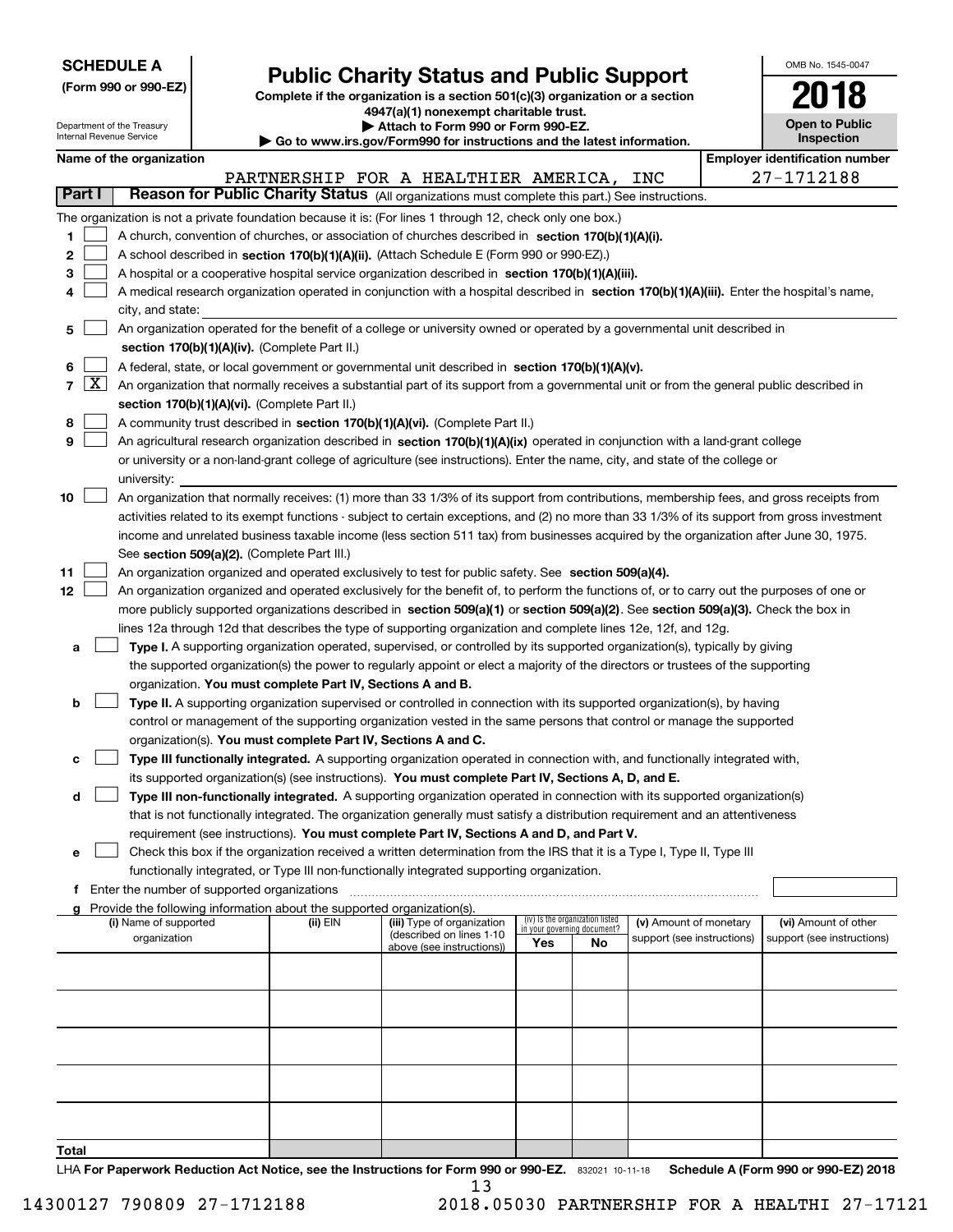### Schedule A (Form 990 or 990-EZ) 2018 PARTNERSHIP FOR A HEALTHIER AMERICA, INC 27-1712188 <sub>Page</sub> 2 **Part II Support Schedule for Organizations Described in Sections 170(b)(1)(A)(iv) and 170(b)(1)(A)(vi)**

(Complete only if you checked the box on line 5, 7, or 8 of Part I or if the organization failed to qualify under Part III. If the organization fails to qualify under the tests listed below, please complete Part III.)

|    | <b>Section A. Public Support</b>                                                                                                               |          |                   |            |            |          |                                          |
|----|------------------------------------------------------------------------------------------------------------------------------------------------|----------|-------------------|------------|------------|----------|------------------------------------------|
|    | Calendar year (or fiscal year beginning in)                                                                                                    | (a) 2014 | $(b)$ 2015        | $(c)$ 2016 | $(d)$ 2017 | (e) 2018 | (f) Total                                |
|    | 1 Gifts, grants, contributions, and<br>membership fees received. (Do not                                                                       |          |                   |            |            |          |                                          |
|    | include any "unusual grants.")                                                                                                                 |          | 7823783.13775552. | 6229621.   | 2112434.   |          | 2019746. 31961136.                       |
|    | 2 Tax revenues levied for the organ-<br>ization's benefit and either paid to<br>or expended on its behalf                                      |          |                   |            |            |          |                                          |
|    | 3 The value of services or facilities<br>furnished by a governmental unit to                                                                   |          |                   |            |            |          |                                          |
|    | the organization without charge                                                                                                                |          |                   |            |            |          |                                          |
|    | 4 Total. Add lines 1 through 3                                                                                                                 |          | 7823783.13775552. | 6229621.   | 2112434.   |          | 2019746. 31961136.                       |
|    | 5 The portion of total contributions                                                                                                           |          |                   |            |            |          |                                          |
|    | by each person (other than a                                                                                                                   |          |                   |            |            |          |                                          |
|    | governmental unit or publicly                                                                                                                  |          |                   |            |            |          |                                          |
|    | supported organization) included                                                                                                               |          |                   |            |            |          |                                          |
|    | on line 1 that exceeds 2% of the                                                                                                               |          |                   |            |            |          |                                          |
|    | amount shown on line 11,                                                                                                                       |          |                   |            |            |          |                                          |
|    | column (f)                                                                                                                                     |          |                   |            |            |          | 15766572.                                |
|    | 6 Public support. Subtract line 5 from line 4.                                                                                                 |          |                   |            |            |          | 16194564.                                |
|    | <b>Section B. Total Support</b>                                                                                                                |          |                   |            |            |          |                                          |
|    | Calendar year (or fiscal year beginning in)                                                                                                    | (a) 2014 | $(b)$ 2015        | $(c)$ 2016 | $(d)$ 2017 | (e) 2018 | (f) Total                                |
|    | <b>7</b> Amounts from line 4                                                                                                                   |          | 7823783.13775552. | 6229621.   | 2112434.   |          | 2019746. 31961136.                       |
|    | 8 Gross income from interest,                                                                                                                  |          |                   |            |            |          |                                          |
|    | dividends, payments received on                                                                                                                |          |                   |            |            |          |                                          |
|    | securities loans, rents, royalties,                                                                                                            |          |                   |            |            |          |                                          |
|    | and income from similar sources                                                                                                                | 7,336.   | 21,223.           | 32,318.    | 68,914.    | 80, 332. | 210, 123.                                |
|    | <b>9</b> Net income from unrelated business                                                                                                    |          |                   |            |            |          |                                          |
|    | activities, whether or not the                                                                                                                 |          |                   |            |            |          |                                          |
|    | business is regularly carried on                                                                                                               |          |                   |            |            |          |                                          |
|    | 10 Other income. Do not include gain                                                                                                           |          |                   |            |            |          |                                          |
|    | or loss from the sale of capital                                                                                                               |          |                   |            |            |          |                                          |
|    | assets (Explain in Part VI.)                                                                                                                   | 343.     | 4,858.            | 38,965.    | 99,875.    |          | $43,742.$ 187,783.                       |
|    | 11 Total support. Add lines 7 through 10                                                                                                       |          |                   |            |            |          | 32359042.                                |
|    | <b>12</b> Gross receipts from related activities, etc. (see instructions)                                                                      |          |                   |            |            | 12       | 7,405,102.                               |
|    | 13 First five years. If the Form 990 is for the organization's first, second, third, fourth, or fifth tax year as a section 501(c)(3)          |          |                   |            |            |          |                                          |
|    | organization, check this box and stop here                                                                                                     |          |                   |            |            |          |                                          |
|    | <b>Section C. Computation of Public Support Percentage</b>                                                                                     |          |                   |            |            |          |                                          |
|    | 14 Public support percentage for 2018 (line 6, column (f) divided by line 11, column (f) <i></i>                                               |          |                   |            |            | 14       | 50.05<br>%                               |
|    |                                                                                                                                                |          |                   |            |            | 15       | 49.12<br>$\%$                            |
|    | 16a 33 1/3% support test - 2018. If the organization did not check the box on line 13, and line 14 is 33 1/3% or more, check this box and      |          |                   |            |            |          |                                          |
|    | stop here. The organization qualifies as a publicly supported organization                                                                     |          |                   |            |            |          | $\blacktriangleright$ $\boxed{\text{X}}$ |
|    | b 33 1/3% support test - 2017. If the organization did not check a box on line 13 or 16a, and line 15 is 33 1/3% or more, check this box       |          |                   |            |            |          |                                          |
|    |                                                                                                                                                |          |                   |            |            |          |                                          |
|    | 17a 10% -facts-and-circumstances test - 2018. If the organization did not check a box on line 13, 16a, or 16b, and line 14 is 10% or more,     |          |                   |            |            |          |                                          |
|    | and if the organization meets the "facts-and-circumstances" test, check this box and stop here. Explain in Part VI how the organization        |          |                   |            |            |          |                                          |
|    |                                                                                                                                                |          |                   |            |            |          |                                          |
|    | <b>b 10% -facts-and-circumstances test - 2017.</b> If the organization did not check a box on line 13, 16a, 16b, or 17a, and line 15 is 10% or |          |                   |            |            |          |                                          |
|    | more, and if the organization meets the "facts-and-circumstances" test, check this box and stop here. Explain in Part VI how the               |          |                   |            |            |          |                                          |
|    | organization meets the "facts-and-circumstances" test. The organization qualifies as a publicly supported organization                         |          |                   |            |            |          |                                          |
| 18 | Private foundation. If the organization did not check a box on line 13, 16a, 16b, 17a, or 17b, check this box and see instructions             |          |                   |            |            |          |                                          |
|    |                                                                                                                                                |          |                   |            |            |          | Schedule A (Form 990 or 990-EZ) 2018     |

832022 10-11-18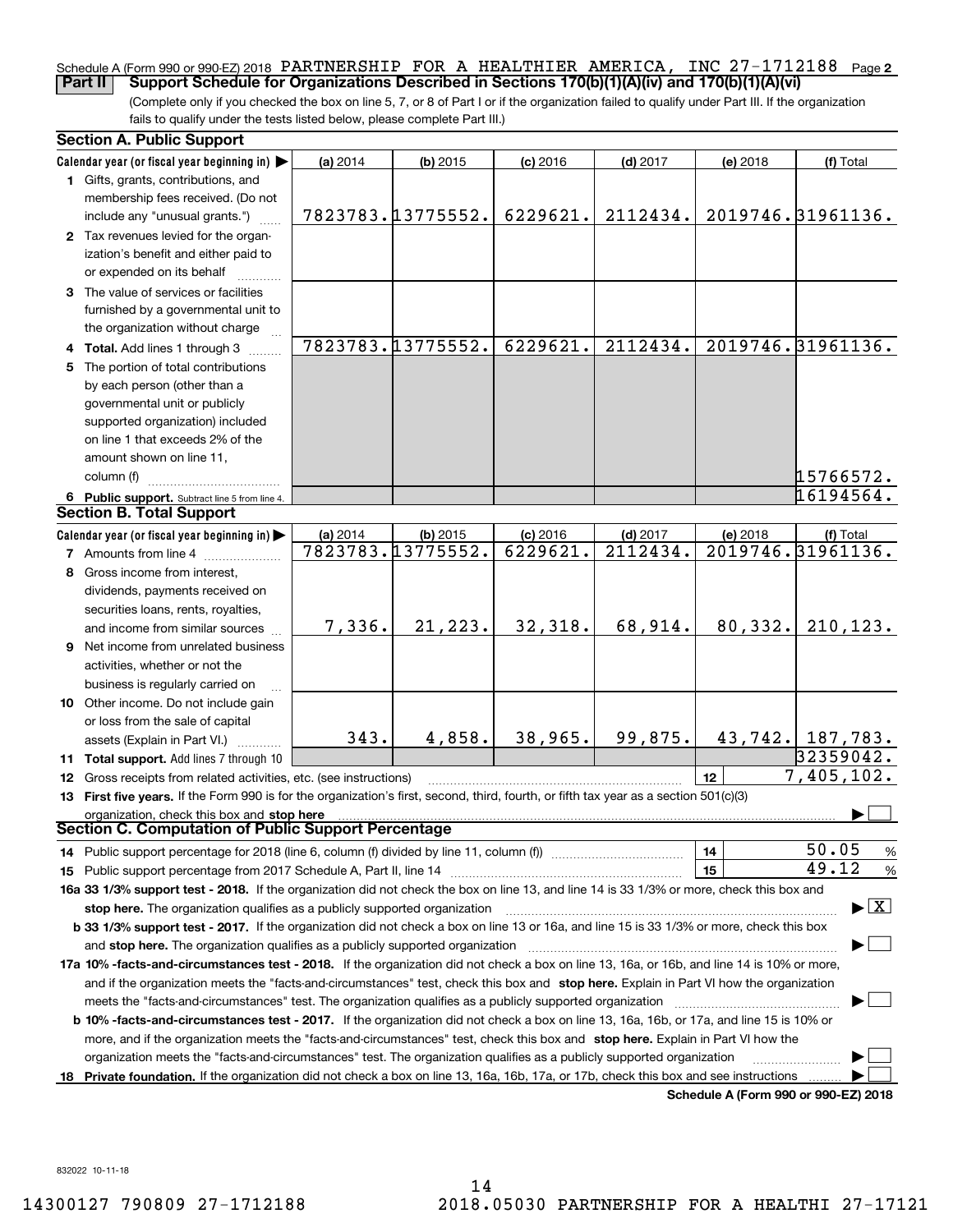## Schedule A (Form 990 or 990-EZ) 2018 PARTNERSHIP FOR A HEALTHIER AMERICA, INC 27-1712188 <sub>Page 3</sub> **Part III Support Schedule for Organizations Described in Section 509(a)(2)**

(Complete only if you checked the box on line 10 of Part I or if the organization failed to qualify under Part II. If the organization fails to qualify under the tests listed below, please complete Part II.)

|    | <b>Section A. Public Support</b>                                                                                                                                                                                               |            |            |            |            |          |                                      |
|----|--------------------------------------------------------------------------------------------------------------------------------------------------------------------------------------------------------------------------------|------------|------------|------------|------------|----------|--------------------------------------|
|    | Calendar year (or fiscal year beginning in) $\blacktriangleright$                                                                                                                                                              | (a) 2014   | $(b)$ 2015 | $(c)$ 2016 | $(d)$ 2017 | (e) 2018 | (f) Total                            |
|    | 1 Gifts, grants, contributions, and                                                                                                                                                                                            |            |            |            |            |          |                                      |
|    | membership fees received. (Do not                                                                                                                                                                                              |            |            |            |            |          |                                      |
|    | include any "unusual grants.")                                                                                                                                                                                                 |            |            |            |            |          |                                      |
|    | 2 Gross receipts from admissions,<br>merchandise sold or services per-<br>formed, or facilities furnished in<br>any activity that is related to the<br>organization's tax-exempt purpose                                       |            |            |            |            |          |                                      |
|    | 3 Gross receipts from activities that<br>are not an unrelated trade or bus-                                                                                                                                                    |            |            |            |            |          |                                      |
|    | iness under section 513                                                                                                                                                                                                        |            |            |            |            |          |                                      |
|    | 4 Tax revenues levied for the organ-                                                                                                                                                                                           |            |            |            |            |          |                                      |
|    | ization's benefit and either paid to<br>or expended on its behalf<br>.                                                                                                                                                         |            |            |            |            |          |                                      |
|    | 5 The value of services or facilities                                                                                                                                                                                          |            |            |            |            |          |                                      |
|    | furnished by a governmental unit to                                                                                                                                                                                            |            |            |            |            |          |                                      |
|    | the organization without charge                                                                                                                                                                                                |            |            |            |            |          |                                      |
|    | <b>6 Total.</b> Add lines 1 through 5                                                                                                                                                                                          |            |            |            |            |          |                                      |
|    | 7a Amounts included on lines 1, 2, and<br>3 received from disqualified persons                                                                                                                                                 |            |            |            |            |          |                                      |
|    | <b>b</b> Amounts included on lines 2 and 3 received<br>from other than disqualified persons that<br>exceed the greater of \$5,000 or 1% of the<br>amount on line 13 for the year                                               |            |            |            |            |          |                                      |
|    | c Add lines 7a and 7b                                                                                                                                                                                                          |            |            |            |            |          |                                      |
|    | 8 Public support. (Subtract line 7c from line 6.)                                                                                                                                                                              |            |            |            |            |          |                                      |
|    | <b>Section B. Total Support</b>                                                                                                                                                                                                |            |            |            |            |          |                                      |
|    | Calendar year (or fiscal year beginning in) $\blacktriangleright$                                                                                                                                                              | (a) $2014$ | $(b)$ 2015 | $(c)$ 2016 | $(d)$ 2017 | (e) 2018 | (f) Total                            |
|    | 9 Amounts from line 6                                                                                                                                                                                                          |            |            |            |            |          |                                      |
|    | 10a Gross income from interest,<br>dividends, payments received on<br>securities loans, rents, royalties,<br>and income from similar sources                                                                                   |            |            |            |            |          |                                      |
|    | <b>b</b> Unrelated business taxable income<br>(less section 511 taxes) from businesses                                                                                                                                         |            |            |            |            |          |                                      |
|    | acquired after June 30, 1975                                                                                                                                                                                                   |            |            |            |            |          |                                      |
|    | c Add lines 10a and 10b<br>11 Net income from unrelated business<br>activities not included in line 10b,<br>whether or not the business is<br>regularly carried on                                                             |            |            |            |            |          |                                      |
|    | 12 Other income. Do not include gain<br>or loss from the sale of capital<br>assets (Explain in Part VI.)                                                                                                                       |            |            |            |            |          |                                      |
|    | <b>13</b> Total support. (Add lines 9, 10c, 11, and 12.)                                                                                                                                                                       |            |            |            |            |          |                                      |
|    | 14 First five years. If the Form 990 is for the organization's first, second, third, fourth, or fifth tax year as a section 501(c)(3) organization,                                                                            |            |            |            |            |          |                                      |
|    | check this box and stop here measurements are all the state of the state of the state of the state of the state of the state of the state of the state of the state of the state of the state of the state of the state of the |            |            |            |            |          |                                      |
|    | Section C. Computation of Public Support Percentage                                                                                                                                                                            |            |            |            |            |          |                                      |
|    | 15 Public support percentage for 2018 (line 8, column (f), divided by line 13, column (f))                                                                                                                                     |            |            |            |            | 15       | %                                    |
|    | 16 Public support percentage from 2017 Schedule A, Part III, line 15                                                                                                                                                           |            |            |            |            | 16       | %                                    |
|    | <b>Section D. Computation of Investment Income Percentage</b>                                                                                                                                                                  |            |            |            |            |          |                                      |
|    | 17 Investment income percentage for 2018 (line 10c, column (f), divided by line 13, column (f))                                                                                                                                |            |            |            |            | 17       | %                                    |
|    | <b>18</b> Investment income percentage from <b>2017</b> Schedule A, Part III, line 17                                                                                                                                          |            |            |            |            | 18       | %                                    |
|    | 19a 33 1/3% support tests - 2018. If the organization did not check the box on line 14, and line 15 is more than 33 1/3%, and line 17 is not                                                                                   |            |            |            |            |          |                                      |
|    | more than 33 1/3%, check this box and stop here. The organization qualifies as a publicly supported organization                                                                                                               |            |            |            |            |          | ▶                                    |
|    | b 33 1/3% support tests - 2017. If the organization did not check a box on line 14 or line 19a, and line 16 is more than 33 1/3%, and                                                                                          |            |            |            |            |          |                                      |
|    | line 18 is not more than 33 1/3%, check this box and stop here. The organization qualifies as a publicly supported organization                                                                                                |            |            |            |            |          |                                      |
| 20 | <b>Private foundation.</b> If the organization did not check a box on line 14, 19a, or 19b, check this box and see instructions                                                                                                |            |            |            |            |          |                                      |
|    | 832023 10-11-18                                                                                                                                                                                                                |            | 15         |            |            |          | Schedule A (Form 990 or 990-EZ) 2018 |

 <sup>14300127 790809 27-1712188 2018.05030</sup> PARTNERSHIP FOR A HEALTHI 27-17121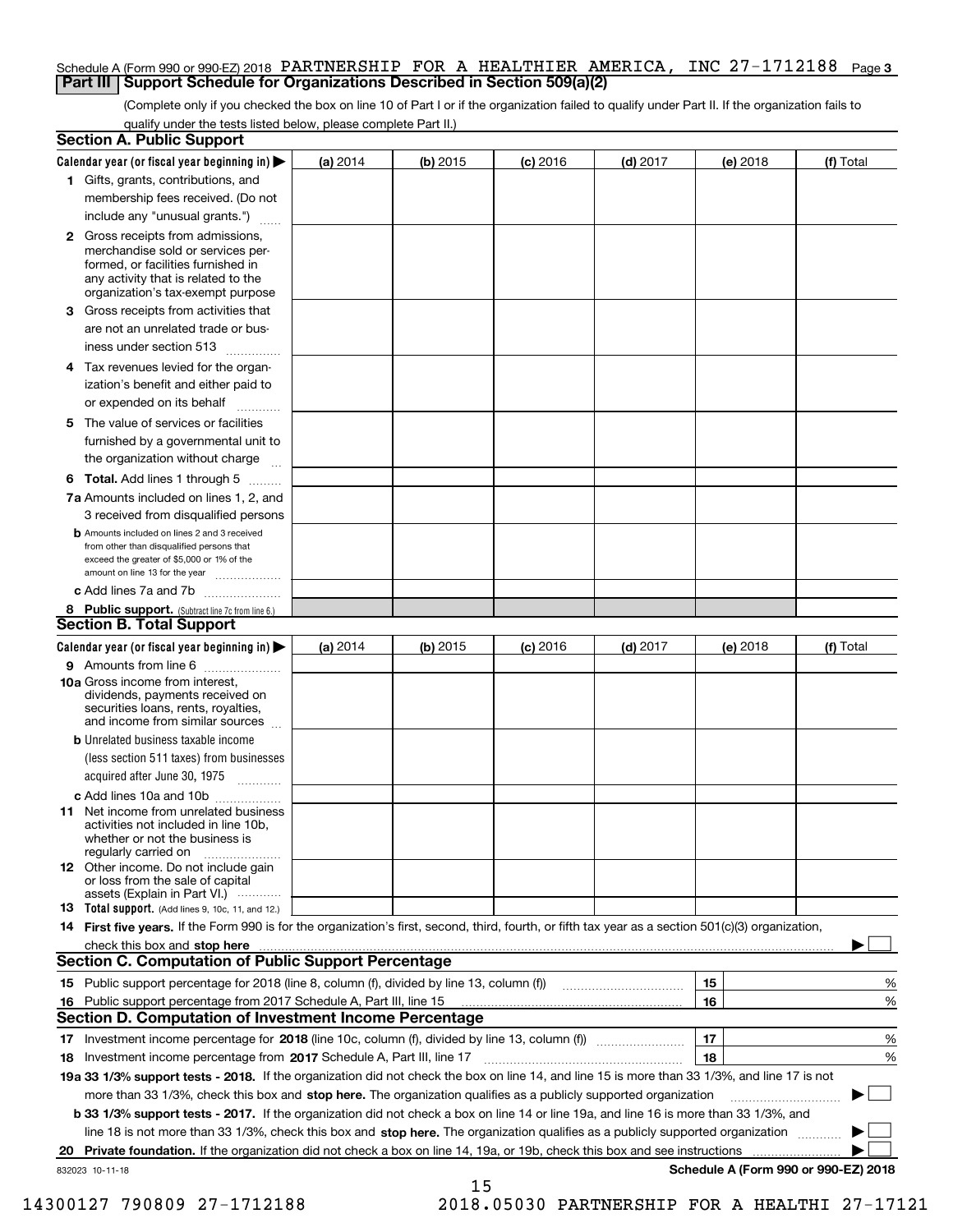# Schedule A (Form 990 or 990-EZ) 2018 PARTNERSHIP FOR A HEALTHIER AMERICA, INC 27-1712188 <sub>Page 4</sub>

# **Part IV Supporting Organizations**

(Complete only if you checked a box in line 12 on Part I. If you checked 12a of Part I, complete Sections A and B. If you checked 12b of Part I, complete Sections A and C. If you checked 12c of Part I, complete Sections A, D, and E. If you checked 12d of Part I, complete Sections A and D, and complete Part V.)

# **Section A. All Supporting Organizations**

- **1** Are all of the organization's supported organizations listed by name in the organization's governing documents? If "No," describe in **Part VI** how the supported organizations are designated. If designated by *class or purpose, describe the designation. If historic and continuing relationship, explain.*
- **2** Did the organization have any supported organization that does not have an IRS determination of status under section 509(a)(1) or (2)? If "Yes," explain in Part VI how the organization determined that the supported *organization was described in section 509(a)(1) or (2).*
- **3a** Did the organization have a supported organization described in section 501(c)(4), (5), or (6)? If "Yes," answer *(b) and (c) below.*
- **b** Did the organization confirm that each supported organization qualified under section 501(c)(4), (5), or (6) and satisfied the public support tests under section 509(a)(2)? If "Yes," describe in **Part VI** when and how the *organization made the determination.*
- **c**Did the organization ensure that all support to such organizations was used exclusively for section 170(c)(2)(B) purposes? If "Yes," explain in **Part VI** what controls the organization put in place to ensure such use.
- **4a***If* Was any supported organization not organized in the United States ("foreign supported organization")? *"Yes," and if you checked 12a or 12b in Part I, answer (b) and (c) below.*
- **b** Did the organization have ultimate control and discretion in deciding whether to make grants to the foreign supported organization? If "Yes," describe in **Part VI** how the organization had such control and discretion *despite being controlled or supervised by or in connection with its supported organizations.*
- **c** Did the organization support any foreign supported organization that does not have an IRS determination under sections 501(c)(3) and 509(a)(1) or (2)? If "Yes," explain in **Part VI** what controls the organization used *to ensure that all support to the foreign supported organization was used exclusively for section 170(c)(2)(B) purposes.*
- **5a** Did the organization add, substitute, or remove any supported organizations during the tax year? If "Yes," answer (b) and (c) below (if applicable). Also, provide detail in **Part VI,** including (i) the names and EIN *numbers of the supported organizations added, substituted, or removed; (ii) the reasons for each such action; (iii) the authority under the organization's organizing document authorizing such action; and (iv) how the action was accomplished (such as by amendment to the organizing document).*
- **b** Type I or Type II only. Was any added or substituted supported organization part of a class already designated in the organization's organizing document?
- **cSubstitutions only.**  Was the substitution the result of an event beyond the organization's control?
- **6** Did the organization provide support (whether in the form of grants or the provision of services or facilities) to **Part VI.** *If "Yes," provide detail in* support or benefit one or more of the filing organization's supported organizations? anyone other than (i) its supported organizations, (ii) individuals that are part of the charitable class benefited by one or more of its supported organizations, or (iii) other supporting organizations that also
- **7**Did the organization provide a grant, loan, compensation, or other similar payment to a substantial contributor *If "Yes," complete Part I of Schedule L (Form 990 or 990-EZ).* regard to a substantial contributor? (as defined in section 4958(c)(3)(C)), a family member of a substantial contributor, or a 35% controlled entity with
- **8** Did the organization make a loan to a disqualified person (as defined in section 4958) not described in line 7? *If "Yes," complete Part I of Schedule L (Form 990 or 990-EZ).*
- **9a** Was the organization controlled directly or indirectly at any time during the tax year by one or more in section 509(a)(1) or (2))? If "Yes," *provide detail in* <code>Part VI.</code> disqualified persons as defined in section 4946 (other than foundation managers and organizations described
- **b** Did one or more disqualified persons (as defined in line 9a) hold a controlling interest in any entity in which the supporting organization had an interest? If "Yes," provide detail in P**art VI**.
- **c**Did a disqualified person (as defined in line 9a) have an ownership interest in, or derive any personal benefit from, assets in which the supporting organization also had an interest? If "Yes," provide detail in P**art VI.**
- **10a** Was the organization subject to the excess business holdings rules of section 4943 because of section supporting organizations)? If "Yes," answer 10b below. 4943(f) (regarding certain Type II supporting organizations, and all Type III non-functionally integrated
- **b** Did the organization have any excess business holdings in the tax year? (Use Schedule C, Form 4720, to *determine whether the organization had excess business holdings.)*

16

832024 10-11-18

**Schedule A (Form 990 or 990-EZ) 2018**

**YesNo**

**1**

**2**

**3a**

**3b**

**3c**

**4a**

**4b**

**4c**

**5a**

**5b5c**

**6**

**7**

**8**

**9a**

**9b**

**9c**

**10a**

**10b**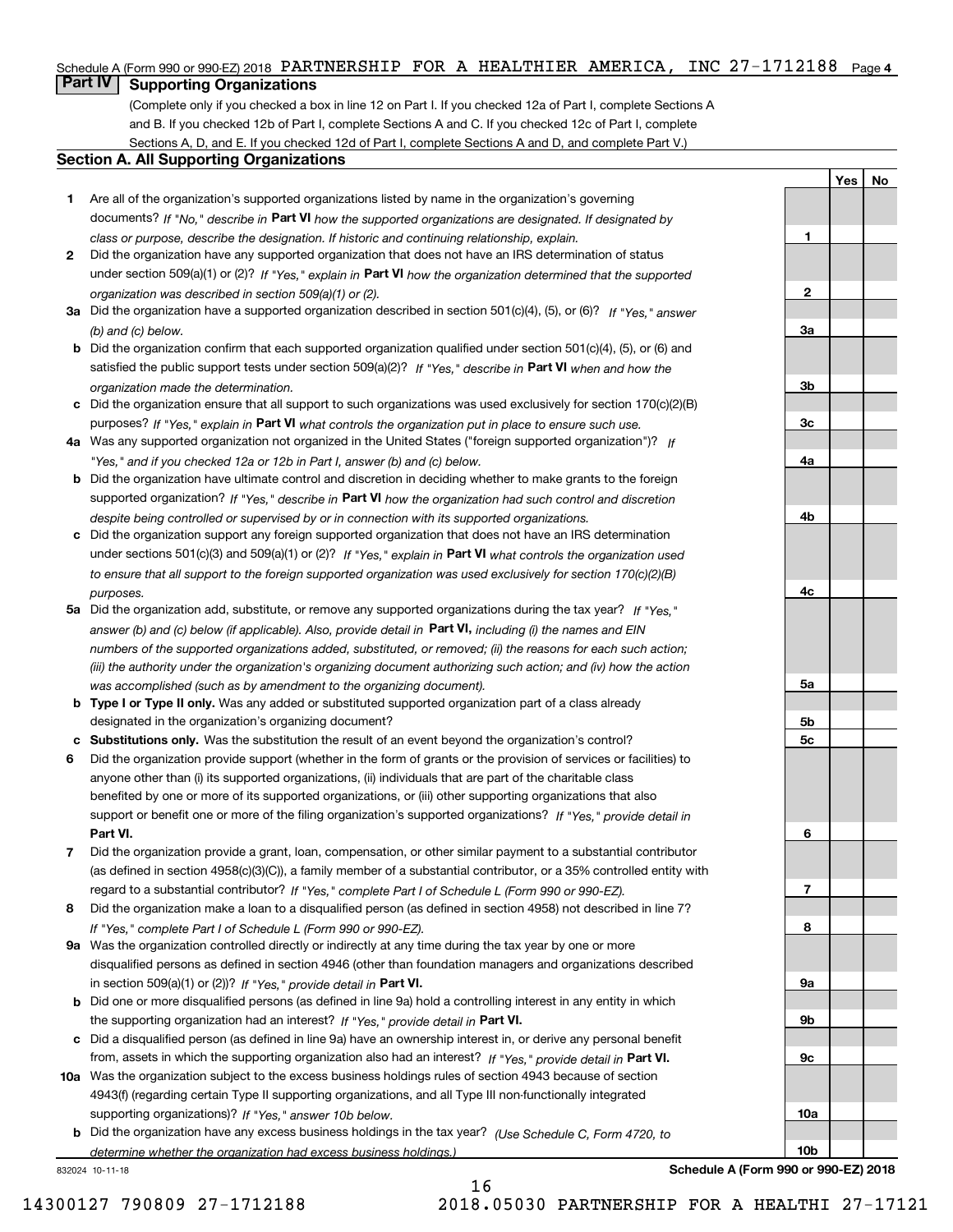## Schedule A (Form 990 or 990-EZ) 2018 PARTNERSHIP FOR A HEALTHIER AMERICA, INC 27-1712188 <sub>Page 5</sub> **Part IV Supporting Organizations** *(continued)*

|    |                                                                                                                                                                                                                      |                 | Yes | No |
|----|----------------------------------------------------------------------------------------------------------------------------------------------------------------------------------------------------------------------|-----------------|-----|----|
| 11 | Has the organization accepted a gift or contribution from any of the following persons?                                                                                                                              |                 |     |    |
|    | a A person who directly or indirectly controls, either alone or together with persons described in (b) and (c)                                                                                                       |                 |     |    |
|    | below, the governing body of a supported organization?                                                                                                                                                               | 11a             |     |    |
|    | <b>b</b> A family member of a person described in (a) above?                                                                                                                                                         | 11 <sub>b</sub> |     |    |
|    | c A 35% controlled entity of a person described in (a) or (b) above? If "Yes" to a, b, or c, provide detail in Part VI.                                                                                              | 11c             |     |    |
|    | <b>Section B. Type I Supporting Organizations</b>                                                                                                                                                                    |                 |     |    |
|    |                                                                                                                                                                                                                      |                 | Yes | No |
| 1  | Did the directors, trustees, or membership of one or more supported organizations have the power to                                                                                                                  |                 |     |    |
|    | regularly appoint or elect at least a majority of the organization's directors or trustees at all times during the                                                                                                   |                 |     |    |
|    | tax year? If "No," describe in Part VI how the supported organization(s) effectively operated, supervised, or                                                                                                        |                 |     |    |
|    | controlled the organization's activities. If the organization had more than one supported organization,                                                                                                              |                 |     |    |
|    | describe how the powers to appoint and/or remove directors or trustees were allocated among the supported                                                                                                            |                 |     |    |
|    | organizations and what conditions or restrictions, if any, applied to such powers during the tax year.                                                                                                               | 1               |     |    |
| 2  | Did the organization operate for the benefit of any supported organization other than the supported                                                                                                                  |                 |     |    |
|    | organization(s) that operated, supervised, or controlled the supporting organization? If "Yes," explain in                                                                                                           |                 |     |    |
|    |                                                                                                                                                                                                                      |                 |     |    |
|    | Part VI how providing such benefit carried out the purposes of the supported organization(s) that operated,<br>supervised, or controlled the supporting organization.                                                | $\mathbf{2}$    |     |    |
|    | <b>Section C. Type II Supporting Organizations</b>                                                                                                                                                                   |                 |     |    |
|    |                                                                                                                                                                                                                      |                 | Yes | No |
| 1. | Were a majority of the organization's directors or trustees during the tax year also a majority of the directors                                                                                                     |                 |     |    |
|    | or trustees of each of the organization's supported organization(s)? If "No," describe in Part VI how control                                                                                                        |                 |     |    |
|    | or management of the supporting organization was vested in the same persons that controlled or managed                                                                                                               |                 |     |    |
|    | the supported organization(s).                                                                                                                                                                                       | 1               |     |    |
|    | <b>Section D. All Type III Supporting Organizations</b>                                                                                                                                                              |                 |     |    |
|    |                                                                                                                                                                                                                      |                 | Yes | No |
| 1  | Did the organization provide to each of its supported organizations, by the last day of the fifth month of the                                                                                                       |                 |     |    |
|    | organization's tax year, (i) a written notice describing the type and amount of support provided during the prior tax                                                                                                |                 |     |    |
|    | year, (ii) a copy of the Form 990 that was most recently filed as of the date of notification, and (iii) copies of the                                                                                               |                 |     |    |
|    | organization's governing documents in effect on the date of notification, to the extent not previously provided?                                                                                                     | 1               |     |    |
| 2  | Were any of the organization's officers, directors, or trustees either (i) appointed or elected by the supported                                                                                                     |                 |     |    |
|    | organization(s) or (ii) serving on the governing body of a supported organization? If "No," explain in Part VI how                                                                                                   |                 |     |    |
|    |                                                                                                                                                                                                                      | $\mathbf{2}$    |     |    |
| 3  | the organization maintained a close and continuous working relationship with the supported organization(s).<br>By reason of the relationship described in (2), did the organization's supported organizations have a |                 |     |    |
|    | significant voice in the organization's investment policies and in directing the use of the organization's                                                                                                           |                 |     |    |
|    | income or assets at all times during the tax year? If "Yes," describe in Part VI the role the organization's                                                                                                         |                 |     |    |
|    | supported organizations played in this regard.                                                                                                                                                                       | з               |     |    |
|    | Section E. Type III Functionally Integrated Supporting Organizations                                                                                                                                                 |                 |     |    |
| 1  | Check the box next to the method that the organization used to satisfy the Integral Part Test during the year (see instructions).                                                                                    |                 |     |    |
| а  | The organization satisfied the Activities Test. Complete line 2 below.                                                                                                                                               |                 |     |    |
| b  | The organization is the parent of each of its supported organizations. Complete line 3 below.                                                                                                                        |                 |     |    |
| c  | The organization supported a governmental entity. Describe in Part VI how you supported a government entity (see instructions),                                                                                      |                 |     |    |
| 2  | Activities Test. Answer (a) and (b) below.                                                                                                                                                                           |                 | Yes | No |
| а  | Did substantially all of the organization's activities during the tax year directly further the exempt purposes of                                                                                                   |                 |     |    |
|    | the supported organization(s) to which the organization was responsive? If "Yes," then in Part VI identify                                                                                                           |                 |     |    |
|    | those supported organizations and explain how these activities directly furthered their exempt purposes,                                                                                                             |                 |     |    |
|    | how the organization was responsive to those supported organizations, and how the organization determined                                                                                                            |                 |     |    |
|    | that these activities constituted substantially all of its activities.                                                                                                                                               | 2a              |     |    |
|    | <b>b</b> Did the activities described in (a) constitute activities that, but for the organization's involvement, one or more                                                                                         |                 |     |    |
|    | of the organization's supported organization(s) would have been engaged in? If "Yes," explain in Part VI the                                                                                                         |                 |     |    |
|    | reasons for the organization's position that its supported organization(s) would have engaged in these                                                                                                               |                 |     |    |
|    | activities but for the organization's involvement.                                                                                                                                                                   | 2b              |     |    |
| З  | Parent of Supported Organizations. Answer (a) and (b) below.                                                                                                                                                         |                 |     |    |
| а  | Did the organization have the power to regularly appoint or elect a majority of the officers, directors, or                                                                                                          |                 |     |    |
|    | trustees of each of the supported organizations? Provide details in Part VI.                                                                                                                                         | За              |     |    |
|    | <b>b</b> Did the organization exercise a substantial degree of direction over the policies, programs, and activities of each                                                                                         |                 |     |    |
|    | of its supported organizations? If "Yes." describe in Part VI the role played by the organization in this regard.                                                                                                    | 3b              |     |    |
|    | Schedule A (Form 990 or 990-EZ) 2018<br>832025 10-11-18                                                                                                                                                              |                 |     |    |

17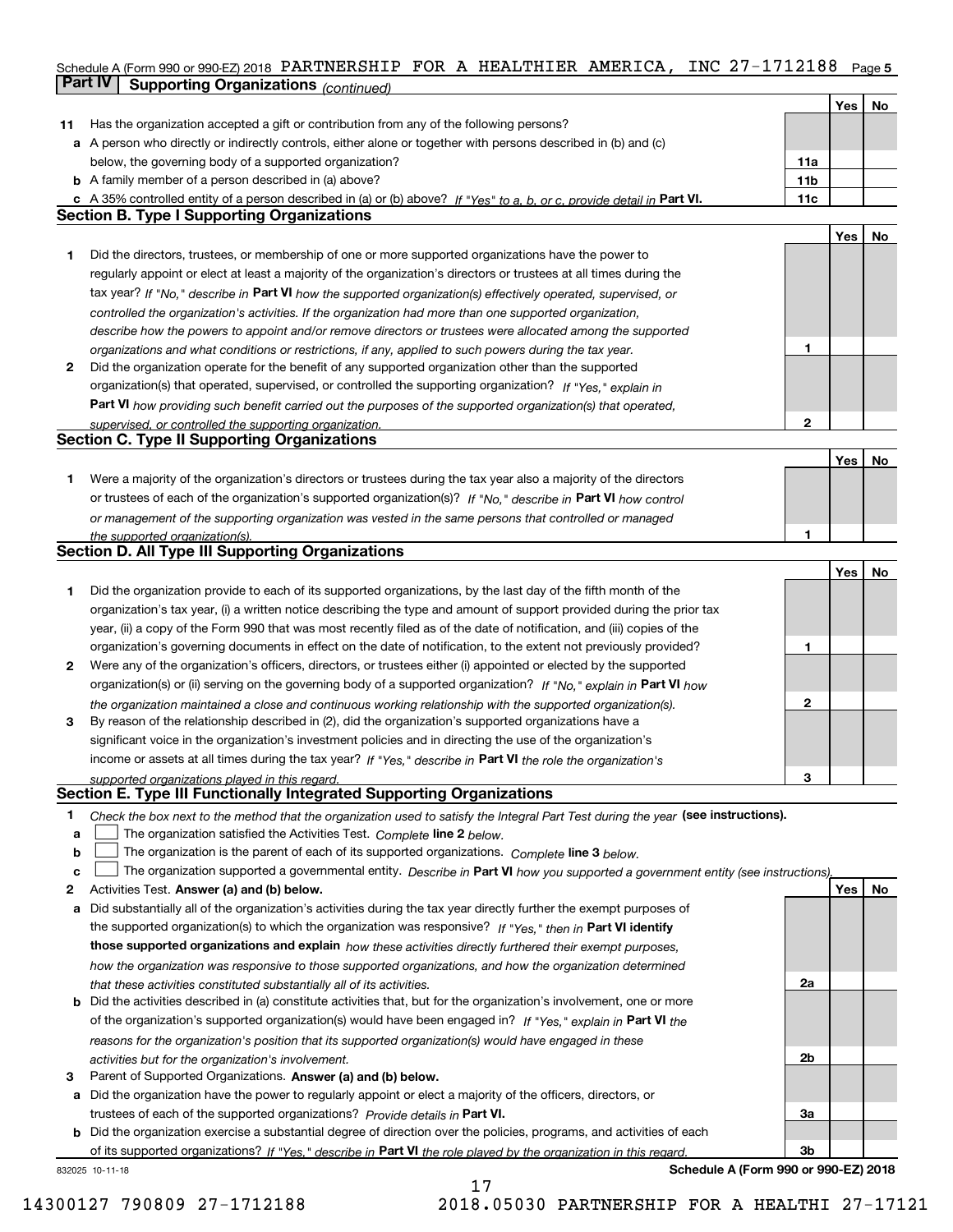|                | Schedule A (Form 990 or 990-EZ) 2018 PARTNERSHIP FOR A HEALTHIER AMERICA, INC 27-1712188<br><b>Part V</b><br>Type III Non-Functionally Integrated 509(a)(3) Supporting Organizations |                |                | Page 6                         |
|----------------|--------------------------------------------------------------------------------------------------------------------------------------------------------------------------------------|----------------|----------------|--------------------------------|
| 1              | Check here if the organization satisfied the Integral Part Test as a qualifying trust on Nov. 20, 1970 (explain in Part VI.) See instructions. Al                                    |                |                |                                |
|                | other Type III non-functionally integrated supporting organizations must complete Sections A through E.                                                                              |                |                |                                |
|                | Section A - Adjusted Net Income                                                                                                                                                      |                | (A) Prior Year | (B) Current Year<br>(optional) |
| 1              | Net short-term capital gain                                                                                                                                                          | 1.             |                |                                |
| $\overline{2}$ | Recoveries of prior-year distributions                                                                                                                                               | $\mathbf{2}$   |                |                                |
| З              | Other gross income (see instructions)                                                                                                                                                | 3              |                |                                |
| 4              | Add lines 1 through 3                                                                                                                                                                | 4              |                |                                |
| 5              | Depreciation and depletion                                                                                                                                                           | 5              |                |                                |
| 6              | Portion of operating expenses paid or incurred for production or                                                                                                                     |                |                |                                |
|                | collection of gross income or for management, conservation, or                                                                                                                       |                |                |                                |
|                | maintenance of property held for production of income (see instructions)                                                                                                             | 6              |                |                                |
| 7              | Other expenses (see instructions)                                                                                                                                                    | $\overline{7}$ |                |                                |
| 8              | Adjusted Net Income (subtract lines 5, 6, and 7 from line 4)                                                                                                                         | 8              |                |                                |
|                | <b>Section B - Minimum Asset Amount</b>                                                                                                                                              |                | (A) Prior Year | (B) Current Year<br>(optional) |
| 1              | Aggregate fair market value of all non-exempt-use assets (see                                                                                                                        |                |                |                                |
|                | instructions for short tax year or assets held for part of year):                                                                                                                    |                |                |                                |
|                | <b>a</b> Average monthly value of securities                                                                                                                                         | 1a             |                |                                |
|                | <b>b</b> Average monthly cash balances                                                                                                                                               | 1b             |                |                                |
|                | c Fair market value of other non-exempt-use assets                                                                                                                                   | 1c             |                |                                |
|                | d Total (add lines 1a, 1b, and 1c)                                                                                                                                                   | 1d             |                |                                |
|                | <b>e</b> Discount claimed for blockage or other                                                                                                                                      |                |                |                                |
|                | factors (explain in detail in Part VI):                                                                                                                                              |                |                |                                |
| 2              | Acquisition indebtedness applicable to non-exempt-use assets                                                                                                                         | $\mathbf{2}$   |                |                                |
| 3              | Subtract line 2 from line 1d                                                                                                                                                         | 3              |                |                                |
| 4              | Cash deemed held for exempt use. Enter 1-1/2% of line 3 (for greater amount,                                                                                                         |                |                |                                |
|                | see instructions)                                                                                                                                                                    | 4              |                |                                |
| 5              | Net value of non-exempt-use assets (subtract line 4 from line 3)                                                                                                                     | 5              |                |                                |
| 6              | Multiply line 5 by .035                                                                                                                                                              | 6              |                |                                |
| 7              | Recoveries of prior-year distributions                                                                                                                                               | $\overline{7}$ |                |                                |
| 8              | Minimum Asset Amount (add line 7 to line 6)                                                                                                                                          | 8              |                |                                |
|                | <b>Section C - Distributable Amount</b>                                                                                                                                              |                |                | <b>Current Year</b>            |
|                | Adjusted net income for prior year (from Section A, line 8, Column A)                                                                                                                | 1              |                |                                |
|                | Enter 85% of line 1                                                                                                                                                                  | 2              |                |                                |
| 3              | Minimum asset amount for prior year (from Section B, line 8, Column A)                                                                                                               | 3              |                |                                |
| 4              | Enter greater of line 2 or line 3                                                                                                                                                    | 4              |                |                                |
| 5              | Income tax imposed in prior year                                                                                                                                                     | 5              |                |                                |
| 6              | <b>Distributable Amount.</b> Subtract line 5 from line 4, unless subject to                                                                                                          |                |                |                                |
|                | emergency temporary reduction (see instructions)                                                                                                                                     | 6              |                |                                |
| 7              | Check here if the current year is the organization's first as a non-functionally integrated Type III supporting organization (see                                                    |                |                |                                |

instructions).

**Schedule A (Form 990 or 990-EZ) 2018**

832026 10-11-18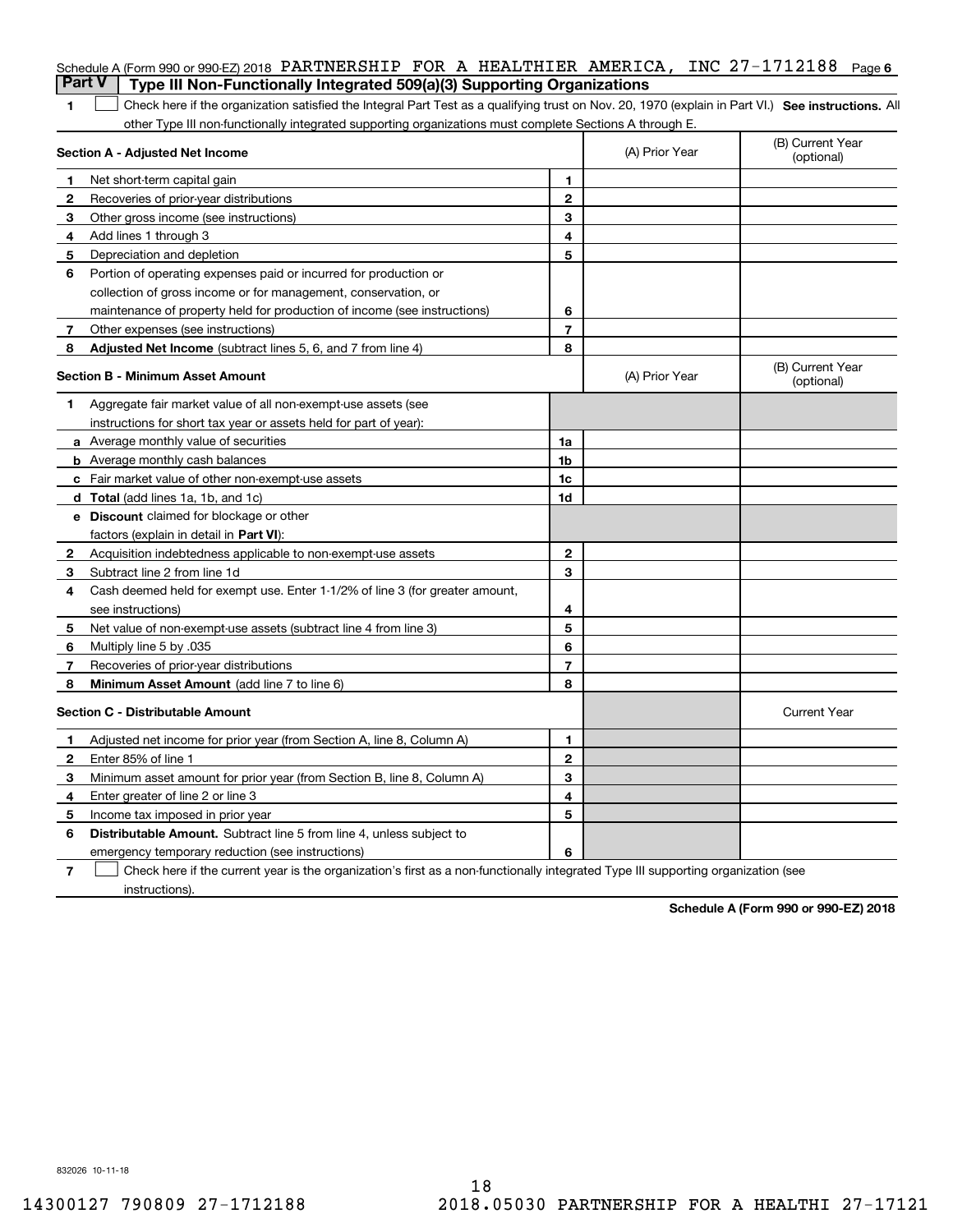# Schedule A (Form 990 or 990-EZ) 2018 PARTNERSHIP FOR A HEALTHIER AMERICA, INC 27-1712188 <sub>Page 7</sub>

| <b>Part V</b> | Type III Non-Functionally Integrated 509(a)(3) Supporting Organizations                    |                             | (continued)                           |                                         |  |  |  |  |  |
|---------------|--------------------------------------------------------------------------------------------|-----------------------------|---------------------------------------|-----------------------------------------|--|--|--|--|--|
|               | <b>Current Year</b><br><b>Section D - Distributions</b>                                    |                             |                                       |                                         |  |  |  |  |  |
| 1             | Amounts paid to supported organizations to accomplish exempt purposes                      |                             |                                       |                                         |  |  |  |  |  |
| 2             | Amounts paid to perform activity that directly furthers exempt purposes of supported       |                             |                                       |                                         |  |  |  |  |  |
|               | organizations, in excess of income from activity                                           |                             |                                       |                                         |  |  |  |  |  |
| 3             | Administrative expenses paid to accomplish exempt purposes of supported organizations      |                             |                                       |                                         |  |  |  |  |  |
| 4             | Amounts paid to acquire exempt-use assets                                                  |                             |                                       |                                         |  |  |  |  |  |
| 5             | Qualified set-aside amounts (prior IRS approval required)                                  |                             |                                       |                                         |  |  |  |  |  |
| 6             | Other distributions (describe in Part VI). See instructions.                               |                             |                                       |                                         |  |  |  |  |  |
| 7             | <b>Total annual distributions.</b> Add lines 1 through 6.                                  |                             |                                       |                                         |  |  |  |  |  |
| 8             | Distributions to attentive supported organizations to which the organization is responsive |                             |                                       |                                         |  |  |  |  |  |
|               | (provide details in Part VI). See instructions.                                            |                             |                                       |                                         |  |  |  |  |  |
| 9             | Distributable amount for 2018 from Section C, line 6                                       |                             |                                       |                                         |  |  |  |  |  |
| 10            | Line 8 amount divided by line 9 amount                                                     |                             |                                       |                                         |  |  |  |  |  |
|               |                                                                                            | (i)                         | (ii)                                  | (iii)                                   |  |  |  |  |  |
|               | <b>Section E - Distribution Allocations</b> (see instructions)                             | <b>Excess Distributions</b> | <b>Underdistributions</b><br>Pre-2018 | <b>Distributable</b><br>Amount for 2018 |  |  |  |  |  |
| 1             | Distributable amount for 2018 from Section C, line 6                                       |                             |                                       |                                         |  |  |  |  |  |
| 2             | Underdistributions, if any, for years prior to 2018 (reason-                               |                             |                                       |                                         |  |  |  |  |  |
|               | able cause required- explain in Part VI). See instructions.                                |                             |                                       |                                         |  |  |  |  |  |
| З             | Excess distributions carryover, if any, to 2018                                            |                             |                                       |                                         |  |  |  |  |  |
|               | <b>a</b> From 2013                                                                         |                             |                                       |                                         |  |  |  |  |  |
|               | <b>b</b> From $2014$                                                                       |                             |                                       |                                         |  |  |  |  |  |
|               | c From 2015                                                                                |                             |                                       |                                         |  |  |  |  |  |
|               | <b>d</b> From 2016                                                                         |                             |                                       |                                         |  |  |  |  |  |
|               | e From 2017                                                                                |                             |                                       |                                         |  |  |  |  |  |
|               | Total of lines 3a through e                                                                |                             |                                       |                                         |  |  |  |  |  |
| g             | Applied to underdistributions of prior years                                               |                             |                                       |                                         |  |  |  |  |  |
|               | h Applied to 2018 distributable amount                                                     |                             |                                       |                                         |  |  |  |  |  |
|               | Carryover from 2013 not applied (see instructions)                                         |                             |                                       |                                         |  |  |  |  |  |
|               | Remainder. Subtract lines 3g, 3h, and 3i from 3f.                                          |                             |                                       |                                         |  |  |  |  |  |
| 4             | Distributions for 2018 from Section D,                                                     |                             |                                       |                                         |  |  |  |  |  |
|               | line $7:$                                                                                  |                             |                                       |                                         |  |  |  |  |  |
|               | <b>a</b> Applied to underdistributions of prior years                                      |                             |                                       |                                         |  |  |  |  |  |
|               | <b>b</b> Applied to 2018 distributable amount                                              |                             |                                       |                                         |  |  |  |  |  |
|               | c Remainder. Subtract lines 4a and 4b from 4.                                              |                             |                                       |                                         |  |  |  |  |  |
| 5             | Remaining underdistributions for years prior to 2018, if                                   |                             |                                       |                                         |  |  |  |  |  |
|               | any. Subtract lines 3g and 4a from line 2. For result greater                              |                             |                                       |                                         |  |  |  |  |  |
|               | than zero, explain in Part VI. See instructions.                                           |                             |                                       |                                         |  |  |  |  |  |
| 6             | Remaining underdistributions for 2018. Subtract lines 3h                                   |                             |                                       |                                         |  |  |  |  |  |
|               | and 4b from line 1. For result greater than zero, explain in                               |                             |                                       |                                         |  |  |  |  |  |
|               | Part VI. See instructions.                                                                 |                             |                                       |                                         |  |  |  |  |  |
| 7             | Excess distributions carryover to 2019. Add lines 3j                                       |                             |                                       |                                         |  |  |  |  |  |
|               | and 4c.                                                                                    |                             |                                       |                                         |  |  |  |  |  |
| 8             | Breakdown of line 7:                                                                       |                             |                                       |                                         |  |  |  |  |  |
|               | a Excess from 2014                                                                         |                             |                                       |                                         |  |  |  |  |  |
|               | <b>b</b> Excess from 2015                                                                  |                             |                                       |                                         |  |  |  |  |  |
|               | c Excess from 2016                                                                         |                             |                                       |                                         |  |  |  |  |  |
|               | d Excess from 2017                                                                         |                             |                                       |                                         |  |  |  |  |  |
|               |                                                                                            |                             |                                       |                                         |  |  |  |  |  |
|               | e Excess from 2018                                                                         |                             |                                       |                                         |  |  |  |  |  |

**Schedule A (Form 990 or 990-EZ) 2018**

832027 10-11-18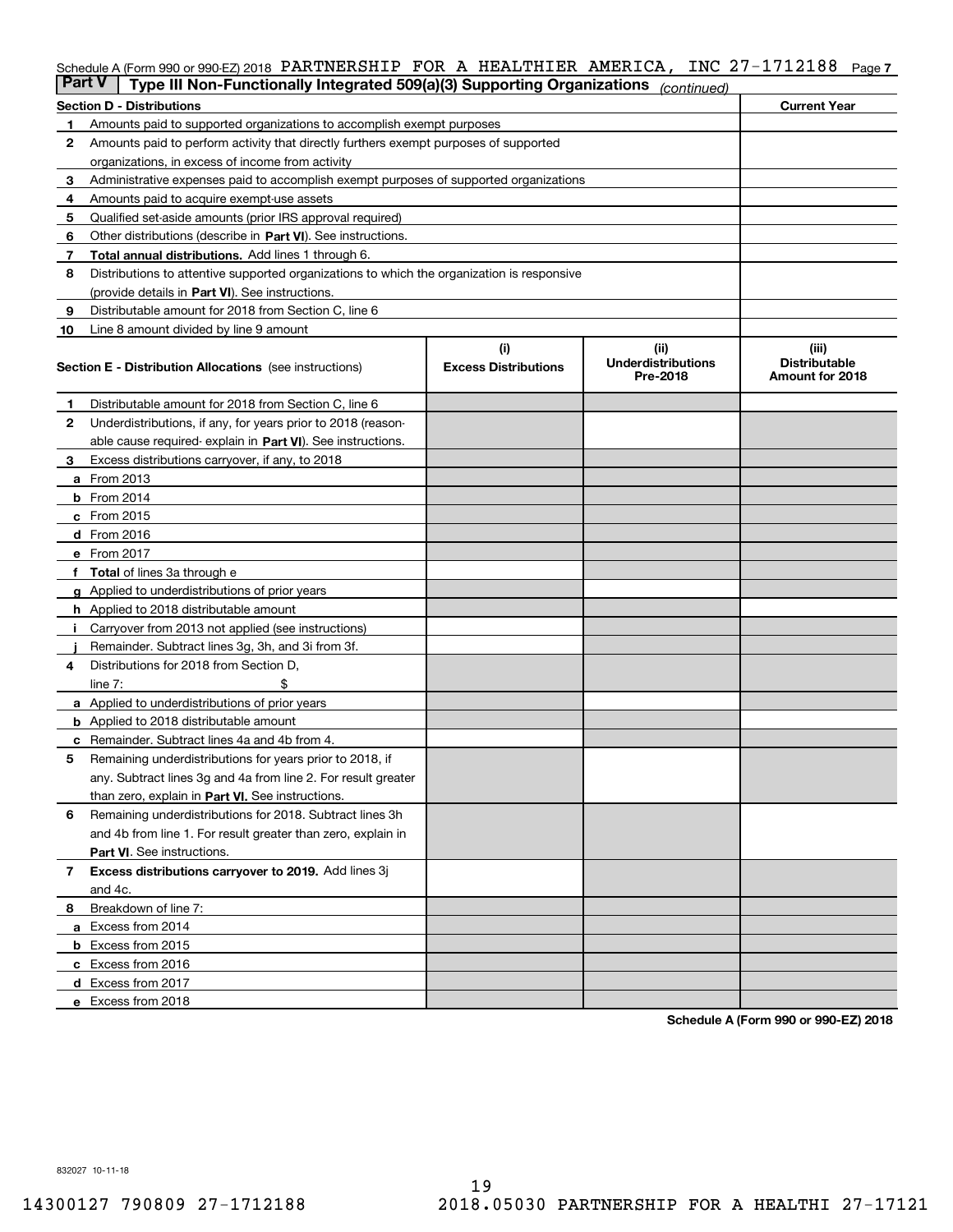|                 |                     |  |  |    |  | Schedule A (Form 990 or 990-EZ) 2018 PARTNERSHIP FOR A HEALTHIER AMERICA, INC 27-1712188 Page 8                                                                                                                                                                                                                                                                                                                                                                                                                                                                      |  |
|-----------------|---------------------|--|--|----|--|----------------------------------------------------------------------------------------------------------------------------------------------------------------------------------------------------------------------------------------------------------------------------------------------------------------------------------------------------------------------------------------------------------------------------------------------------------------------------------------------------------------------------------------------------------------------|--|
| <b>Part VI</b>  |                     |  |  |    |  | Supplemental Information. Provide the explanations required by Part II, line 10; Part II, line 17a or 17b; Part III, line 12;<br>Part IV, Section A, lines 1, 2, 3b, 3c, 4b, 4c, 5a, 6, 9a, 9b, 9c, 11a, 11b, and 11c; Part IV, Section B, lines 1 and 2; Part IV, Section C,<br>line 1; Part IV, Section D, lines 2 and 3; Part IV, Section E, lines 1c, 2a, 2b, 3a, and 3b; Part V, line 1; Part V, Section B, line 1e; Part V,<br>Section D, lines 5, 6, and 8; and Part V, Section E, lines 2, 5, and 6. Also complete this part for any additional information. |  |
|                 | (See instructions.) |  |  |    |  |                                                                                                                                                                                                                                                                                                                                                                                                                                                                                                                                                                      |  |
|                 |                     |  |  |    |  |                                                                                                                                                                                                                                                                                                                                                                                                                                                                                                                                                                      |  |
|                 |                     |  |  |    |  |                                                                                                                                                                                                                                                                                                                                                                                                                                                                                                                                                                      |  |
|                 |                     |  |  |    |  |                                                                                                                                                                                                                                                                                                                                                                                                                                                                                                                                                                      |  |
|                 |                     |  |  |    |  |                                                                                                                                                                                                                                                                                                                                                                                                                                                                                                                                                                      |  |
|                 |                     |  |  |    |  |                                                                                                                                                                                                                                                                                                                                                                                                                                                                                                                                                                      |  |
|                 |                     |  |  |    |  |                                                                                                                                                                                                                                                                                                                                                                                                                                                                                                                                                                      |  |
|                 |                     |  |  |    |  |                                                                                                                                                                                                                                                                                                                                                                                                                                                                                                                                                                      |  |
|                 |                     |  |  |    |  |                                                                                                                                                                                                                                                                                                                                                                                                                                                                                                                                                                      |  |
|                 |                     |  |  |    |  |                                                                                                                                                                                                                                                                                                                                                                                                                                                                                                                                                                      |  |
|                 |                     |  |  |    |  |                                                                                                                                                                                                                                                                                                                                                                                                                                                                                                                                                                      |  |
|                 |                     |  |  |    |  |                                                                                                                                                                                                                                                                                                                                                                                                                                                                                                                                                                      |  |
|                 |                     |  |  |    |  |                                                                                                                                                                                                                                                                                                                                                                                                                                                                                                                                                                      |  |
|                 |                     |  |  |    |  |                                                                                                                                                                                                                                                                                                                                                                                                                                                                                                                                                                      |  |
|                 |                     |  |  |    |  |                                                                                                                                                                                                                                                                                                                                                                                                                                                                                                                                                                      |  |
|                 |                     |  |  |    |  |                                                                                                                                                                                                                                                                                                                                                                                                                                                                                                                                                                      |  |
|                 |                     |  |  |    |  |                                                                                                                                                                                                                                                                                                                                                                                                                                                                                                                                                                      |  |
|                 |                     |  |  |    |  |                                                                                                                                                                                                                                                                                                                                                                                                                                                                                                                                                                      |  |
|                 |                     |  |  |    |  |                                                                                                                                                                                                                                                                                                                                                                                                                                                                                                                                                                      |  |
|                 |                     |  |  |    |  |                                                                                                                                                                                                                                                                                                                                                                                                                                                                                                                                                                      |  |
|                 |                     |  |  |    |  |                                                                                                                                                                                                                                                                                                                                                                                                                                                                                                                                                                      |  |
|                 |                     |  |  |    |  |                                                                                                                                                                                                                                                                                                                                                                                                                                                                                                                                                                      |  |
|                 |                     |  |  |    |  |                                                                                                                                                                                                                                                                                                                                                                                                                                                                                                                                                                      |  |
|                 |                     |  |  |    |  |                                                                                                                                                                                                                                                                                                                                                                                                                                                                                                                                                                      |  |
|                 |                     |  |  |    |  |                                                                                                                                                                                                                                                                                                                                                                                                                                                                                                                                                                      |  |
|                 |                     |  |  |    |  |                                                                                                                                                                                                                                                                                                                                                                                                                                                                                                                                                                      |  |
|                 |                     |  |  |    |  |                                                                                                                                                                                                                                                                                                                                                                                                                                                                                                                                                                      |  |
|                 |                     |  |  |    |  |                                                                                                                                                                                                                                                                                                                                                                                                                                                                                                                                                                      |  |
|                 |                     |  |  |    |  |                                                                                                                                                                                                                                                                                                                                                                                                                                                                                                                                                                      |  |
|                 |                     |  |  |    |  |                                                                                                                                                                                                                                                                                                                                                                                                                                                                                                                                                                      |  |
|                 |                     |  |  |    |  |                                                                                                                                                                                                                                                                                                                                                                                                                                                                                                                                                                      |  |
|                 |                     |  |  |    |  |                                                                                                                                                                                                                                                                                                                                                                                                                                                                                                                                                                      |  |
|                 |                     |  |  |    |  |                                                                                                                                                                                                                                                                                                                                                                                                                                                                                                                                                                      |  |
|                 |                     |  |  |    |  |                                                                                                                                                                                                                                                                                                                                                                                                                                                                                                                                                                      |  |
|                 |                     |  |  |    |  |                                                                                                                                                                                                                                                                                                                                                                                                                                                                                                                                                                      |  |
|                 |                     |  |  |    |  |                                                                                                                                                                                                                                                                                                                                                                                                                                                                                                                                                                      |  |
| 832028 10-11-18 |                     |  |  | 20 |  | Schedule A (Form 990 or 990-EZ) 2018                                                                                                                                                                                                                                                                                                                                                                                                                                                                                                                                 |  |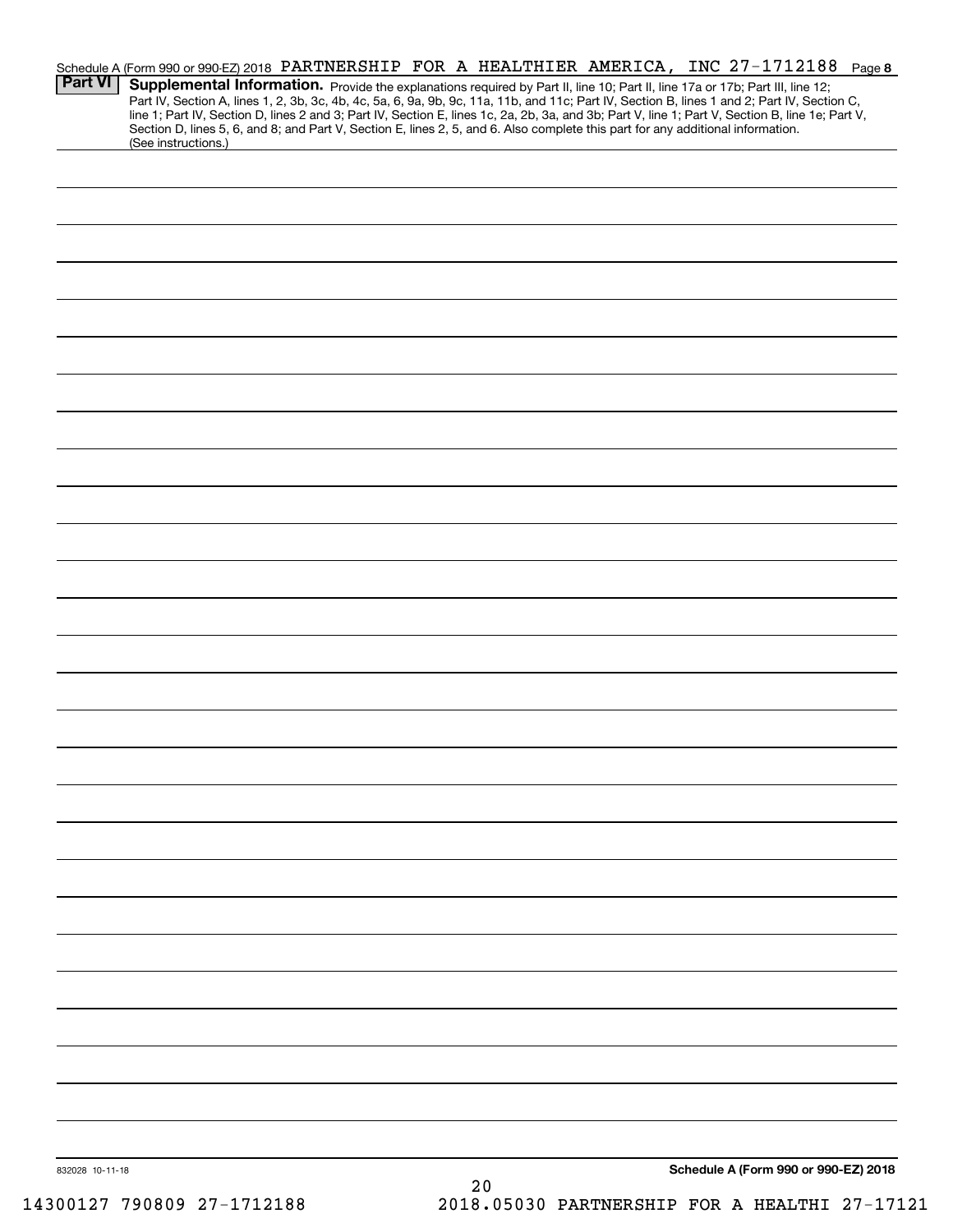Department of the Treasury Internal Revenue Service **(Form 990, 990-EZ, or 990-PF)**

Name of the organization

# \*\* PUBLIC DISCLOSURE COPY \*\*

# **Schedule B Schedule of Contributors**

**| Attach to Form 990, Form 990-EZ, or Form 990-PF. | Go to www.irs.gov/Form990 for the latest information.** OMB No. 1545-0047

**2018**

**Employer identification number**

|                                       | PARTNERSHIP FOR A HEALTHIER AMERICA, INC |  |  |  |
|---------------------------------------|------------------------------------------|--|--|--|
| <b>Organization type</b> (check one): |                                          |  |  |  |

PARTNERSHIP FOR A HEALTHIER AMERICA, INC 27-1712188

| Filers of:         | <b>Section:</b>                                                           |
|--------------------|---------------------------------------------------------------------------|
| Form 990 or 990-EZ | $\mathbf{X}$ 501(c)(<br>$3$ ) (enter number) organization                 |
|                    | 4947(a)(1) nonexempt charitable trust not treated as a private foundation |
|                    | 527 political organization                                                |
| Form 990-PF        | 501(c)(3) exempt private foundation                                       |
|                    | 4947(a)(1) nonexempt charitable trust treated as a private foundation     |
|                    | 501(c)(3) taxable private foundation                                      |

Check if your organization is covered by the **General Rule** or a **Special Rule. Note:**  Only a section 501(c)(7), (8), or (10) organization can check boxes for both the General Rule and a Special Rule. See instructions.

## **General Rule**

 $\mathcal{L}^{\text{max}}$ 

For an organization filing Form 990, 990-EZ, or 990-PF that received, during the year, contributions totaling \$5,000 or more (in money or property) from any one contributor. Complete Parts I and II. See instructions for determining a contributor's total contributions.

#### **Special Rules**

any one contributor, during the year, total contributions of the greater of  $\,$  (1) \$5,000; or **(2)** 2% of the amount on (i) Form 990, Part VIII, line 1h;  $\boxed{\textbf{X}}$  For an organization described in section 501(c)(3) filing Form 990 or 990-EZ that met the 33 1/3% support test of the regulations under sections 509(a)(1) and 170(b)(1)(A)(vi), that checked Schedule A (Form 990 or 990-EZ), Part II, line 13, 16a, or 16b, and that received from or (ii) Form 990-EZ, line 1. Complete Parts I and II.

year, total contributions of more than \$1,000 *exclusively* for religious, charitable, scientific, literary, or educational purposes, or for the For an organization described in section 501(c)(7), (8), or (10) filing Form 990 or 990-EZ that received from any one contributor, during the prevention of cruelty to children or animals. Complete Parts I (entering "N/A" in column (b) instead of the contributor name and address), II, and III.  $\mathcal{L}^{\text{max}}$ 

purpose. Don't complete any of the parts unless the **General Rule** applies to this organization because it received *nonexclusively* year, contributions <sub>exclusively</sub> for religious, charitable, etc., purposes, but no such contributions totaled more than \$1,000. If this box is checked, enter here the total contributions that were received during the year for an  $\;$ exclusively religious, charitable, etc., For an organization described in section 501(c)(7), (8), or (10) filing Form 990 or 990-EZ that received from any one contributor, during the religious, charitable, etc., contributions totaling \$5,000 or more during the year  $\Box$ — $\Box$   $\Box$  $\mathcal{L}^{\text{max}}$ 

**Caution:**  An organization that isn't covered by the General Rule and/or the Special Rules doesn't file Schedule B (Form 990, 990-EZ, or 990-PF),  **must** but it answer "No" on Part IV, line 2, of its Form 990; or check the box on line H of its Form 990-EZ or on its Form 990-PF, Part I, line 2, to certify that it doesn't meet the filing requirements of Schedule B (Form 990, 990-EZ, or 990-PF).

**For Paperwork Reduction Act Notice, see the instructions for Form 990, 990-EZ, or 990-PF. Schedule B (Form 990, 990-EZ, or 990-PF) (2018)** LHA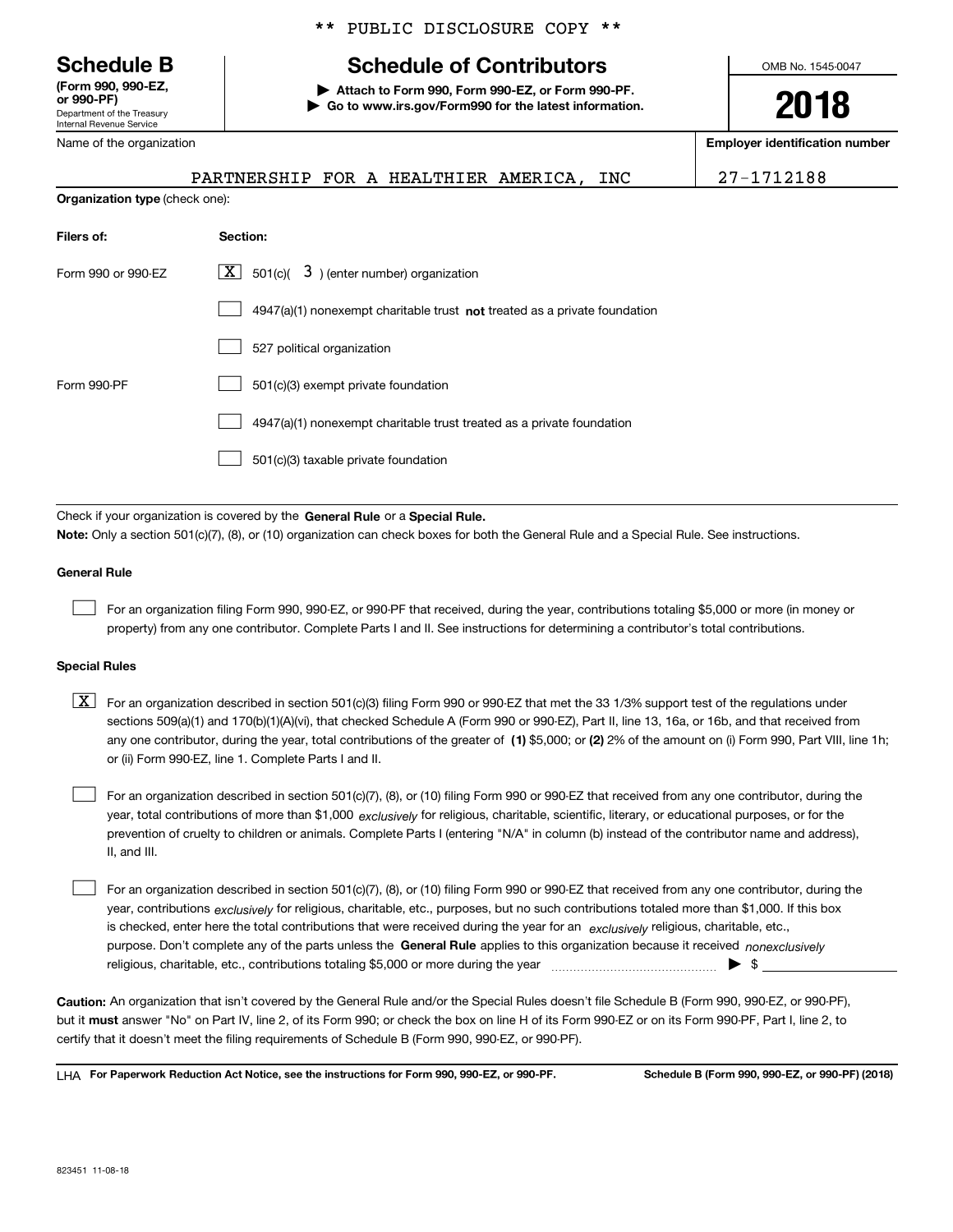Name of organization

**Employer identification number**

### PARTNERSHIP FOR A HEALTHIER AMERICA, INC  $\vert$  27-1712188

**(a)No.(b)Name, address, and ZIP + 4 (c)Total contributions (d)Type of contribution PersonPayrollNoncash (a)No.(b)Name, address, and ZIP + 4 (c)Total contributions (d)Type of contribution PersonPayrollNoncash (a)No.(b)Name, address, and ZIP + 4 (c)Total contributions (d)Type of contribution PersonPayrollNoncash (a) No.(b) Name, address, and ZIP + 4 (c) Total contributions (d) Type of contribution PersonPayrollNoncash (a) No.(b)Name, address, and ZIP + 4 (c) Total contributions (d) Type of contribution PersonPayrollNoncash(a) No.(b)Name, address, and ZIP + 4 (c) Total contributions (d)Type of contribution PersonPayrollNoncash** Contributors (see instructions). Use duplicate copies of Part I if additional space is needed. \$(Complete Part II for noncash contributions.) \$(Complete Part II for noncash contributions.) \$(Complete Part II for noncash contributions.) \$(Complete Part II for noncash contributions.) \$(Complete Part II for noncash contributions.) \$(Complete Part II for noncash contributions.) Chedule B (Form 990, 990-EZ, or 990-PF) (2018)<br>Iame of organization<br>**2PARTNERSHIP FOR A HEALTHIER AMERICA, INC** 27-1712188<br>**Part I** Contributors (see instructions). Use duplicate copies of Part I if additional space is nee  $|X|$  $\mathcal{L}^{\text{max}}$  $\mathcal{L}^{\text{max}}$  $\boxed{\text{X}}$  $\mathcal{L}^{\text{max}}$  $\mathcal{L}^{\text{max}}$  $|X|$  $\mathcal{L}^{\text{max}}$  $\mathcal{L}^{\text{max}}$  $|X|$  $\mathcal{L}^{\text{max}}$  $\mathcal{L}^{\text{max}}$  $\mathcal{L}^{\text{max}}$  $\mathcal{L}^{\text{max}}$  $\mathcal{L}^{\text{max}}$  $\mathcal{L}^{\text{max}}$  $\mathcal{L}^{\text{max}}$  $\mathcal{L}^{\text{max}}$  $\begin{array}{c|c|c|c|c|c} 1 & \hspace{1.5cm} & \hspace{1.5cm} & \hspace{1.5cm} & \hspace{1.5cm} & \hspace{1.5cm} & \hspace{1.5cm} & \hspace{1.5cm} & \hspace{1.5cm} & \hspace{1.5cm} & \hspace{1.5cm} & \hspace{1.5cm} & \hspace{1.5cm} & \hspace{1.5cm} & \hspace{1.5cm} & \hspace{1.5cm} & \hspace{1.5cm} & \hspace{1.5cm} & \hspace{1.5cm} & \hspace{1.5cm} & \hspace{1.5cm} &$ 80,000.  $2$  | Person  $\overline{\text{X}}$ 1,000,000.  $\overline{3}$  | Person  $\overline{X}$ 264,500.  $4$  | Person  $\overline{\text{X}}$ 300,800.

823452 11-08-18 **Schedule B (Form 990, 990-EZ, or 990-PF) (2018)**

22 14300127 790809 27-1712188 2018.05030 PARTNERSHIP FOR A HEALTHI 27-17121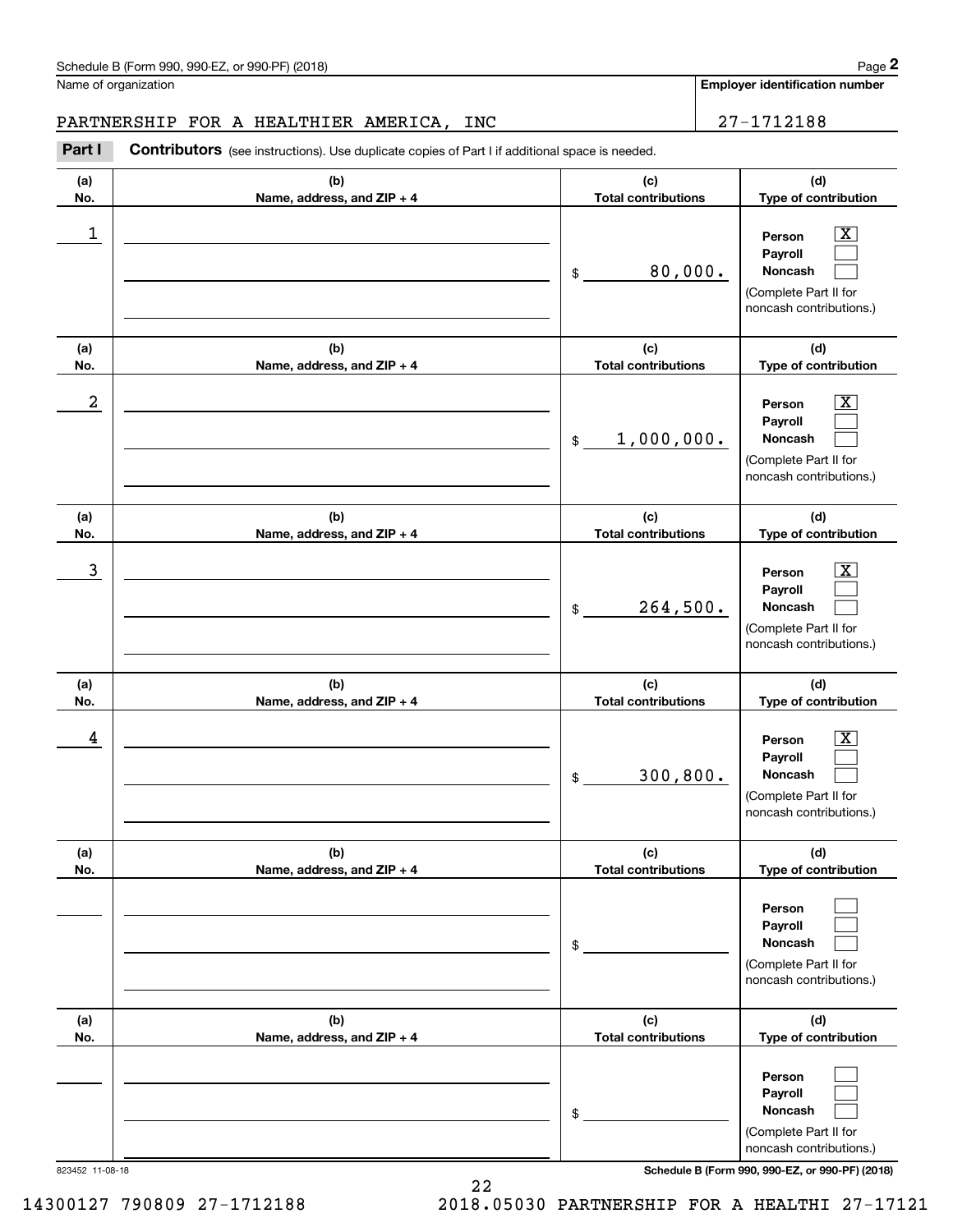Name of organization

# PARTNERSHIP FOR A HEALTHIER AMERICA, INC 27-1712188

Chedule B (Form 990, 990-EZ, or 990-PF) (2018)<br> **2Part II is additional space of Part II** if additional space is needed.<br> **1998 PARTINERSHIP FOR A HEALTHIER AMERICA, INC**<br> **27-1712188** 

| (a)<br>No.<br>from<br>Part I | (b)<br>Description of noncash property given | (c)<br>FMV (or estimate)<br>(See instructions.) | (d)<br>Date received                            |
|------------------------------|----------------------------------------------|-------------------------------------------------|-------------------------------------------------|
|                              |                                              |                                                 |                                                 |
|                              |                                              |                                                 |                                                 |
|                              |                                              | $\frac{1}{2}$                                   |                                                 |
| (a)<br>No.<br>from           | (b)<br>Description of noncash property given | (c)<br>FMV (or estimate)<br>(See instructions.) | (d)<br>Date received                            |
| Part I                       |                                              |                                                 |                                                 |
|                              |                                              |                                                 |                                                 |
|                              |                                              |                                                 |                                                 |
|                              |                                              | $\frac{1}{2}$                                   |                                                 |
| (a)<br>No.<br>from           | (b)<br>Description of noncash property given | (c)<br>FMV (or estimate)<br>(See instructions.) | (d)<br>Date received                            |
| Part I                       |                                              |                                                 |                                                 |
|                              |                                              |                                                 |                                                 |
|                              |                                              | $\mathcal{L}$                                   |                                                 |
|                              |                                              |                                                 |                                                 |
| (a)<br>No.<br>from<br>Part I | (b)<br>Description of noncash property given | (c)<br>FMV (or estimate)<br>(See instructions.) | (d)<br>Date received                            |
|                              |                                              |                                                 |                                                 |
|                              |                                              |                                                 |                                                 |
|                              |                                              | \$                                              |                                                 |
|                              |                                              |                                                 |                                                 |
| (a)<br>No.<br>from<br>Part I | (b)<br>Description of noncash property given | (c)<br>FMV (or estimate)<br>(See instructions.) | (d)<br>Date received                            |
|                              |                                              |                                                 |                                                 |
|                              |                                              |                                                 |                                                 |
|                              |                                              | $$\mathbb{S}$$                                  |                                                 |
|                              |                                              |                                                 |                                                 |
| (a)<br>No.                   | (b)                                          | (c)                                             | (d)                                             |
| from                         | Description of noncash property given        | FMV (or estimate)<br>(See instructions.)        | Date received                                   |
| Part I                       |                                              |                                                 |                                                 |
|                              |                                              |                                                 |                                                 |
|                              |                                              |                                                 |                                                 |
| 823453 11-08-18              |                                              | \$                                              | Schedule B (Form 990, 990-EZ, or 990-PF) (2018) |

23

# 14300127 790809 27-1712188 2018.05030 PARTNERSHIP FOR A HEALTHI 27-17121

**Employer identification number**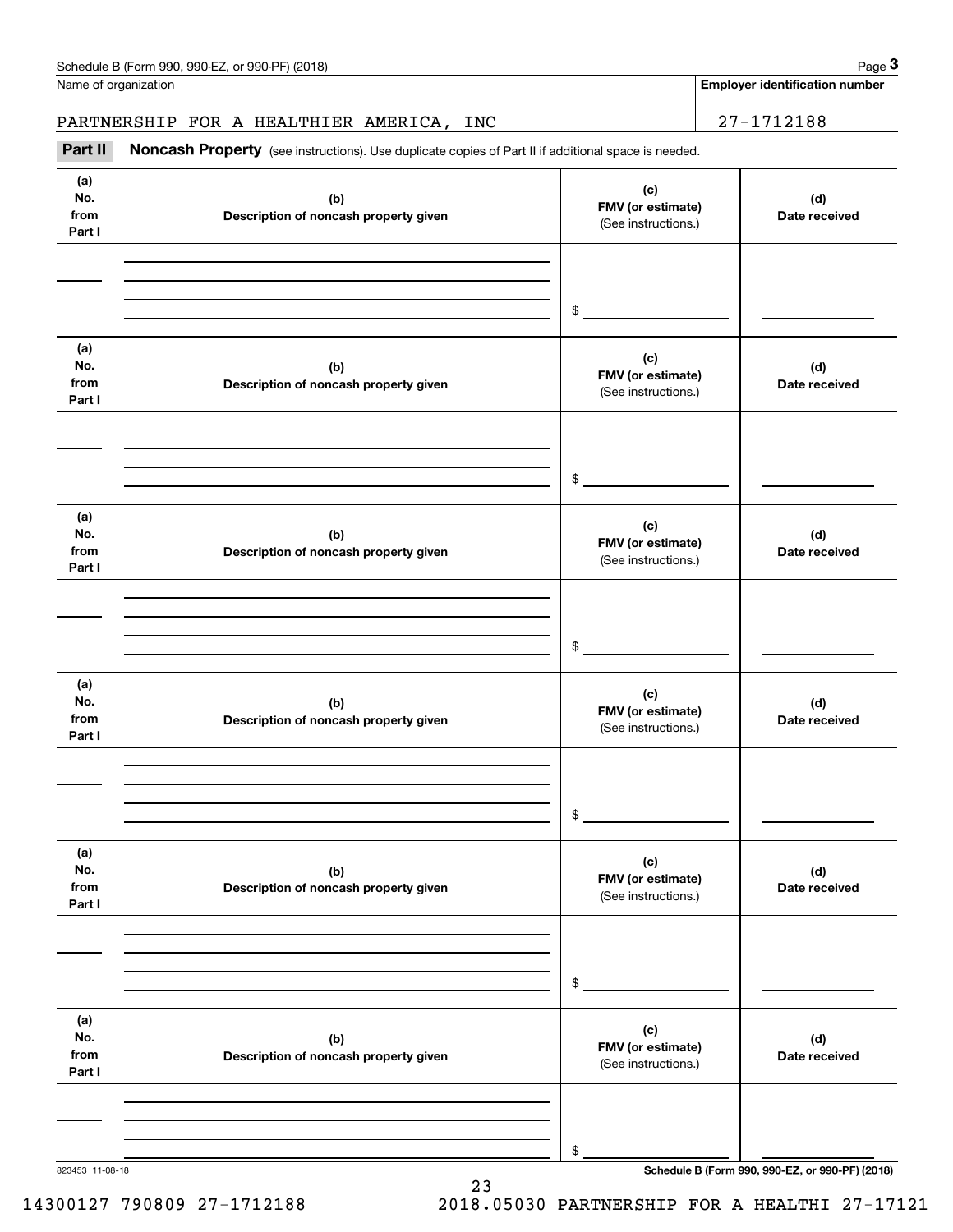|                           | Schedule B (Form 990, 990-EZ, or 990-PF) (2018)                                                                                                                                                                                                                              |                      | Page 4                                          |
|---------------------------|------------------------------------------------------------------------------------------------------------------------------------------------------------------------------------------------------------------------------------------------------------------------------|----------------------|-------------------------------------------------|
| Name of organization      |                                                                                                                                                                                                                                                                              |                      | <b>Employer identification number</b>           |
|                           | PARTNERSHIP FOR A HEALTHIER AMERICA, INC                                                                                                                                                                                                                                     |                      | 27-1712188                                      |
| Part III                  | Exclusively religious, charitable, etc., contributions to organizations described in section 501(c)(7), (8), or (10) that total more than \$1,000 for the year<br>from any one contributor. Complete columns (a) through (e) and the following line entry. For organizations |                      |                                                 |
|                           | completing Part III, enter the total of exclusively religious, charitable, etc., contributions of \$1,000 or less for the year. (Enter this info. once.) $\blacktriangleright$ \$<br>Use duplicate copies of Part III if additional space is needed.                         |                      |                                                 |
| (a) No.                   |                                                                                                                                                                                                                                                                              |                      |                                                 |
| from<br>Part I            | (b) Purpose of gift                                                                                                                                                                                                                                                          | (c) Use of gift      | (d) Description of how gift is held             |
|                           |                                                                                                                                                                                                                                                                              |                      |                                                 |
|                           |                                                                                                                                                                                                                                                                              |                      |                                                 |
|                           |                                                                                                                                                                                                                                                                              |                      |                                                 |
|                           |                                                                                                                                                                                                                                                                              | (e) Transfer of gift |                                                 |
|                           | Transferee's name, address, and ZIP + 4                                                                                                                                                                                                                                      |                      | Relationship of transferor to transferee        |
|                           |                                                                                                                                                                                                                                                                              |                      |                                                 |
|                           |                                                                                                                                                                                                                                                                              |                      |                                                 |
|                           |                                                                                                                                                                                                                                                                              |                      |                                                 |
| (a) No.                   |                                                                                                                                                                                                                                                                              |                      |                                                 |
| from<br>Part I            | (b) Purpose of gift                                                                                                                                                                                                                                                          | (c) Use of gift      | (d) Description of how gift is held             |
|                           |                                                                                                                                                                                                                                                                              |                      |                                                 |
|                           |                                                                                                                                                                                                                                                                              |                      |                                                 |
|                           |                                                                                                                                                                                                                                                                              |                      |                                                 |
|                           |                                                                                                                                                                                                                                                                              | (e) Transfer of gift |                                                 |
|                           | Transferee's name, address, and ZIP + 4                                                                                                                                                                                                                                      |                      | Relationship of transferor to transferee        |
|                           |                                                                                                                                                                                                                                                                              |                      |                                                 |
|                           |                                                                                                                                                                                                                                                                              |                      |                                                 |
|                           |                                                                                                                                                                                                                                                                              |                      |                                                 |
| (a) No.<br>from           | (b) Purpose of gift                                                                                                                                                                                                                                                          | (c) Use of gift      | (d) Description of how gift is held             |
| Part I                    |                                                                                                                                                                                                                                                                              |                      |                                                 |
|                           |                                                                                                                                                                                                                                                                              |                      |                                                 |
|                           |                                                                                                                                                                                                                                                                              |                      |                                                 |
|                           |                                                                                                                                                                                                                                                                              | (e) Transfer of gift |                                                 |
|                           |                                                                                                                                                                                                                                                                              |                      |                                                 |
|                           | Transferee's name, address, and ZIP + 4                                                                                                                                                                                                                                      |                      | Relationship of transferor to transferee        |
|                           |                                                                                                                                                                                                                                                                              |                      |                                                 |
|                           |                                                                                                                                                                                                                                                                              |                      |                                                 |
|                           |                                                                                                                                                                                                                                                                              |                      |                                                 |
| (a) No.<br>from<br>Part I | (b) Purpose of gift                                                                                                                                                                                                                                                          | (c) Use of gift      | (d) Description of how gift is held             |
|                           |                                                                                                                                                                                                                                                                              |                      |                                                 |
|                           |                                                                                                                                                                                                                                                                              |                      |                                                 |
|                           |                                                                                                                                                                                                                                                                              |                      |                                                 |
|                           |                                                                                                                                                                                                                                                                              | (e) Transfer of gift |                                                 |
|                           |                                                                                                                                                                                                                                                                              |                      |                                                 |
|                           | Transferee's name, address, and ZIP + 4                                                                                                                                                                                                                                      |                      | Relationship of transferor to transferee        |
|                           |                                                                                                                                                                                                                                                                              |                      |                                                 |
|                           |                                                                                                                                                                                                                                                                              |                      |                                                 |
| 823454 11-08-18           |                                                                                                                                                                                                                                                                              |                      | Schedule B (Form 990, 990-EZ, or 990-PF) (2018) |

24

**Schedule B (Form 990, 990-EZ, or 990-PF) (2018)**

14300127 790809 27-1712188 2018.05030 PARTNERSHIP FOR A HEALTHI 27-17121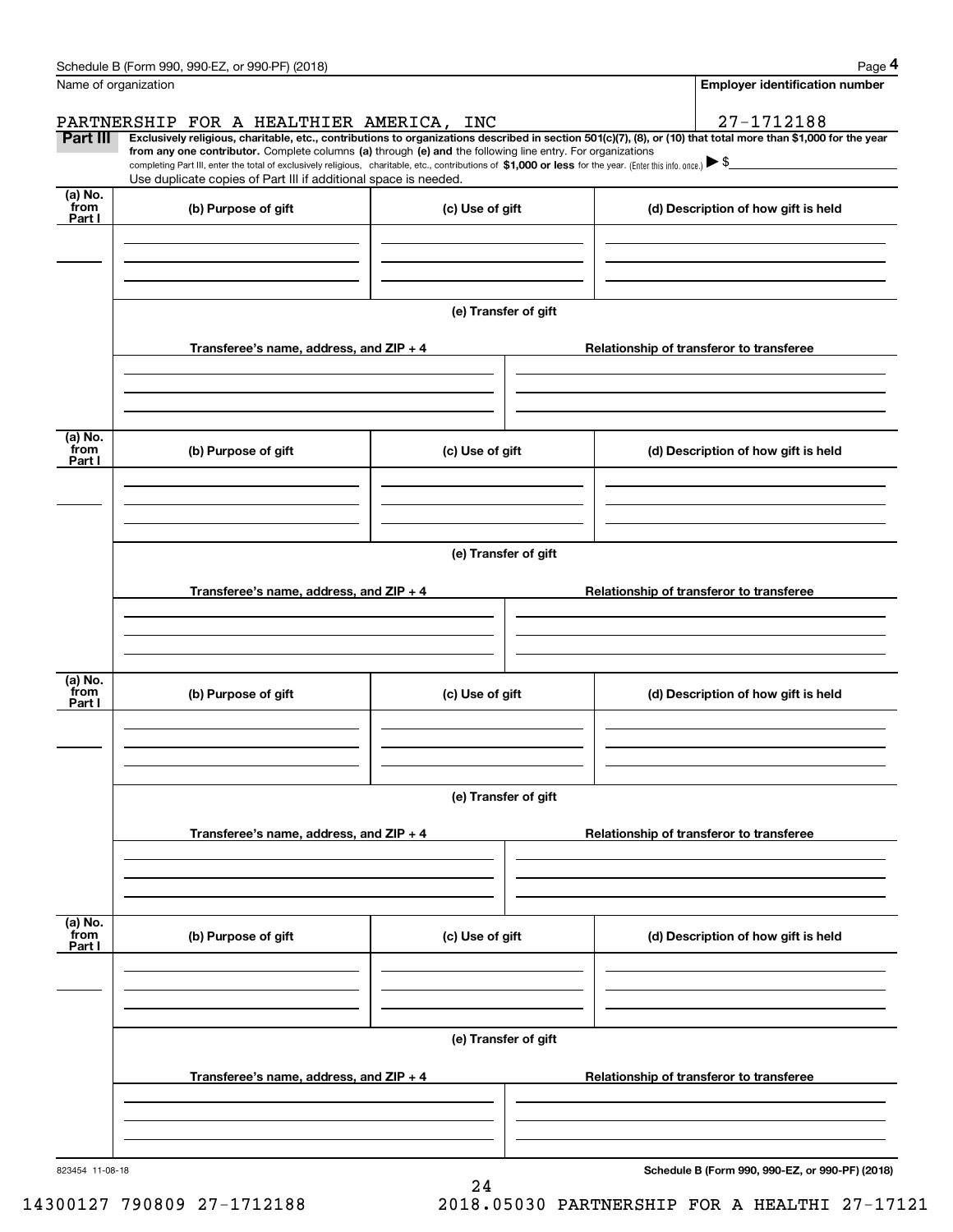Department of the Treasury Internal Revenue Service

# **SCHEDULE D Supplemental Financial Statements**

(Form 990)<br>
Pepartment of the Treasury<br>
Department of the Treasury<br>
Department of the Treasury<br>
Department of the Treasury<br> **Co to www.irs.gov/Form990 for instructions and the latest information.**<br> **Co to www.irs.gov/Form9** 

|  |  |  | $\blacktriangleright$ Go to www.irs.gov/Form990 for instructions and the latest information |  |  |  |
|--|--|--|---------------------------------------------------------------------------------------------|--|--|--|
|  |  |  |                                                                                             |  |  |  |



|                | Name of the organization<br>PARTNERSHIP FOR A HEALTHIER AMERICA, INC                                                                                       |                          |  | <b>Employer identification number</b><br>27-1712188 |           |  |  |  |  |
|----------------|------------------------------------------------------------------------------------------------------------------------------------------------------------|--------------------------|--|-----------------------------------------------------|-----------|--|--|--|--|
| Part I         | Organizations Maintaining Donor Advised Funds or Other Similar Funds or Accounts. Complete if the                                                          |                          |  |                                                     |           |  |  |  |  |
|                | organization answered "Yes" on Form 990, Part IV, line 6.                                                                                                  |                          |  |                                                     |           |  |  |  |  |
|                | (a) Donor advised funds                                                                                                                                    |                          |  | (b) Funds and other accounts                        |           |  |  |  |  |
| 1              |                                                                                                                                                            |                          |  |                                                     |           |  |  |  |  |
| 2              | Aggregate value of contributions to (during year)                                                                                                          |                          |  |                                                     |           |  |  |  |  |
| 3              |                                                                                                                                                            |                          |  |                                                     |           |  |  |  |  |
| 4              |                                                                                                                                                            |                          |  |                                                     |           |  |  |  |  |
| 5              | Did the organization inform all donors and donor advisors in writing that the assets held in donor advised funds                                           |                          |  |                                                     |           |  |  |  |  |
|                |                                                                                                                                                            |                          |  | Yes                                                 | No        |  |  |  |  |
| 6              | Did the organization inform all grantees, donors, and donor advisors in writing that grant funds can be used only                                          |                          |  |                                                     |           |  |  |  |  |
|                | for charitable purposes and not for the benefit of the donor or donor advisor, or for any other purpose conferring                                         |                          |  |                                                     |           |  |  |  |  |
|                | impermissible private benefit?                                                                                                                             |                          |  | Yes                                                 | No        |  |  |  |  |
| <b>Part II</b> | Conservation Easements. Complete if the organization answered "Yes" on Form 990, Part IV, line 7.                                                          |                          |  |                                                     |           |  |  |  |  |
| 1              | Purpose(s) of conservation easements held by the organization (check all that apply).                                                                      |                          |  |                                                     |           |  |  |  |  |
|                | Preservation of land for public use (e.g., recreation or education)<br>Preservation of a historically important land area                                  |                          |  |                                                     |           |  |  |  |  |
|                | Protection of natural habitat<br>Preservation of a certified historic structure                                                                            |                          |  |                                                     |           |  |  |  |  |
|                | Preservation of open space                                                                                                                                 |                          |  |                                                     |           |  |  |  |  |
| 2              | Complete lines 2a through 2d if the organization held a qualified conservation contribution in the form of a conservation easement on the last             |                          |  |                                                     |           |  |  |  |  |
|                | day of the tax year.                                                                                                                                       |                          |  | Held at the End of the Tax Year                     |           |  |  |  |  |
| a              | Total number of conservation easements                                                                                                                     | 2a                       |  |                                                     |           |  |  |  |  |
|                | <b>b</b> Total acreage restricted by conservation easements                                                                                                | 2 <sub>b</sub>           |  |                                                     |           |  |  |  |  |
|                | c Number of conservation easements on a certified historic structure included in (a) manufacture of conservation                                           | 2c                       |  |                                                     |           |  |  |  |  |
|                | d Number of conservation easements included in (c) acquired after 7/25/06, and not on a historic structure                                                 |                          |  |                                                     |           |  |  |  |  |
|                |                                                                                                                                                            | 2d                       |  |                                                     |           |  |  |  |  |
| 3              | Number of conservation easements modified, transferred, released, extinguished, or terminated by the organization during the tax                           |                          |  |                                                     |           |  |  |  |  |
|                | $year \blacktriangleright$                                                                                                                                 |                          |  |                                                     |           |  |  |  |  |
| 4              | Number of states where property subject to conservation easement is located >                                                                              |                          |  |                                                     |           |  |  |  |  |
| 5              | Does the organization have a written policy regarding the periodic monitoring, inspection, handling of                                                     |                          |  |                                                     |           |  |  |  |  |
|                | violations, and enforcement of the conservation easements it holds?                                                                                        |                          |  | Yes                                                 | <b>No</b> |  |  |  |  |
| 6              | Staff and volunteer hours devoted to monitoring, inspecting, handling of violations, and enforcing conservation easements during the year                  |                          |  |                                                     |           |  |  |  |  |
|                |                                                                                                                                                            |                          |  |                                                     |           |  |  |  |  |
| 7.             | Amount of expenses incurred in monitoring, inspecting, handling of violations, and enforcing conservation easements during the year                        |                          |  |                                                     |           |  |  |  |  |
|                | ▶ \$                                                                                                                                                       |                          |  |                                                     |           |  |  |  |  |
| 8              | Does each conservation easement reported on line 2(d) above satisfy the requirements of section 170(h)(4)(B)(i)                                            |                          |  |                                                     |           |  |  |  |  |
|                |                                                                                                                                                            |                          |  | Yes                                                 | No        |  |  |  |  |
|                | In Part XIII, describe how the organization reports conservation easements in its revenue and expense statement, and balance sheet, and                    |                          |  |                                                     |           |  |  |  |  |
|                | include, if applicable, the text of the footnote to the organization's financial statements that describes the organization's accounting for               |                          |  |                                                     |           |  |  |  |  |
|                | conservation easements.                                                                                                                                    |                          |  |                                                     |           |  |  |  |  |
|                | Part III   Organizations Maintaining Collections of Art, Historical Treasures, or Other Similar Assets.                                                    |                          |  |                                                     |           |  |  |  |  |
|                | Complete if the organization answered "Yes" on Form 990, Part IV, line 8.                                                                                  |                          |  |                                                     |           |  |  |  |  |
|                | 1a If the organization elected, as permitted under SFAS 116 (ASC 958), not to report in its revenue statement and balance sheet works of art,              |                          |  |                                                     |           |  |  |  |  |
|                | historical treasures, or other similar assets held for public exhibition, education, or research in furtherance of public service, provide, in Part XIII,  |                          |  |                                                     |           |  |  |  |  |
|                | the text of the footnote to its financial statements that describes these items.                                                                           |                          |  |                                                     |           |  |  |  |  |
|                | <b>b</b> If the organization elected, as permitted under SFAS 116 (ASC 958), to report in its revenue statement and balance sheet works of art, historical |                          |  |                                                     |           |  |  |  |  |
|                | treasures, or other similar assets held for public exhibition, education, or research in furtherance of public service, provide the following amounts      |                          |  |                                                     |           |  |  |  |  |
|                | relating to these items:                                                                                                                                   |                          |  |                                                     |           |  |  |  |  |
|                |                                                                                                                                                            |                          |  |                                                     |           |  |  |  |  |
|                | (ii) Assets included in Form 990, Part X                                                                                                                   | $\blacktriangleright$ \$ |  |                                                     |           |  |  |  |  |
| 2              | If the organization received or held works of art, historical treasures, or other similar assets for financial gain, provide                               |                          |  |                                                     |           |  |  |  |  |
|                | the following amounts required to be reported under SFAS 116 (ASC 958) relating to these items:                                                            |                          |  |                                                     |           |  |  |  |  |
|                |                                                                                                                                                            | - \$                     |  |                                                     |           |  |  |  |  |
|                |                                                                                                                                                            | $\blacktriangleright$ \$ |  |                                                     |           |  |  |  |  |
|                | LHA For Paperwork Reduction Act Notice, see the Instructions for Form 990.                                                                                 |                          |  | Schedule D (Form 990) 2018                          |           |  |  |  |  |
|                | 832051 10-29-18                                                                                                                                            |                          |  |                                                     |           |  |  |  |  |

25

14300127 790809 27-1712188 2018.05030 PARTNERSHIP FOR A HEALTHI 27-17121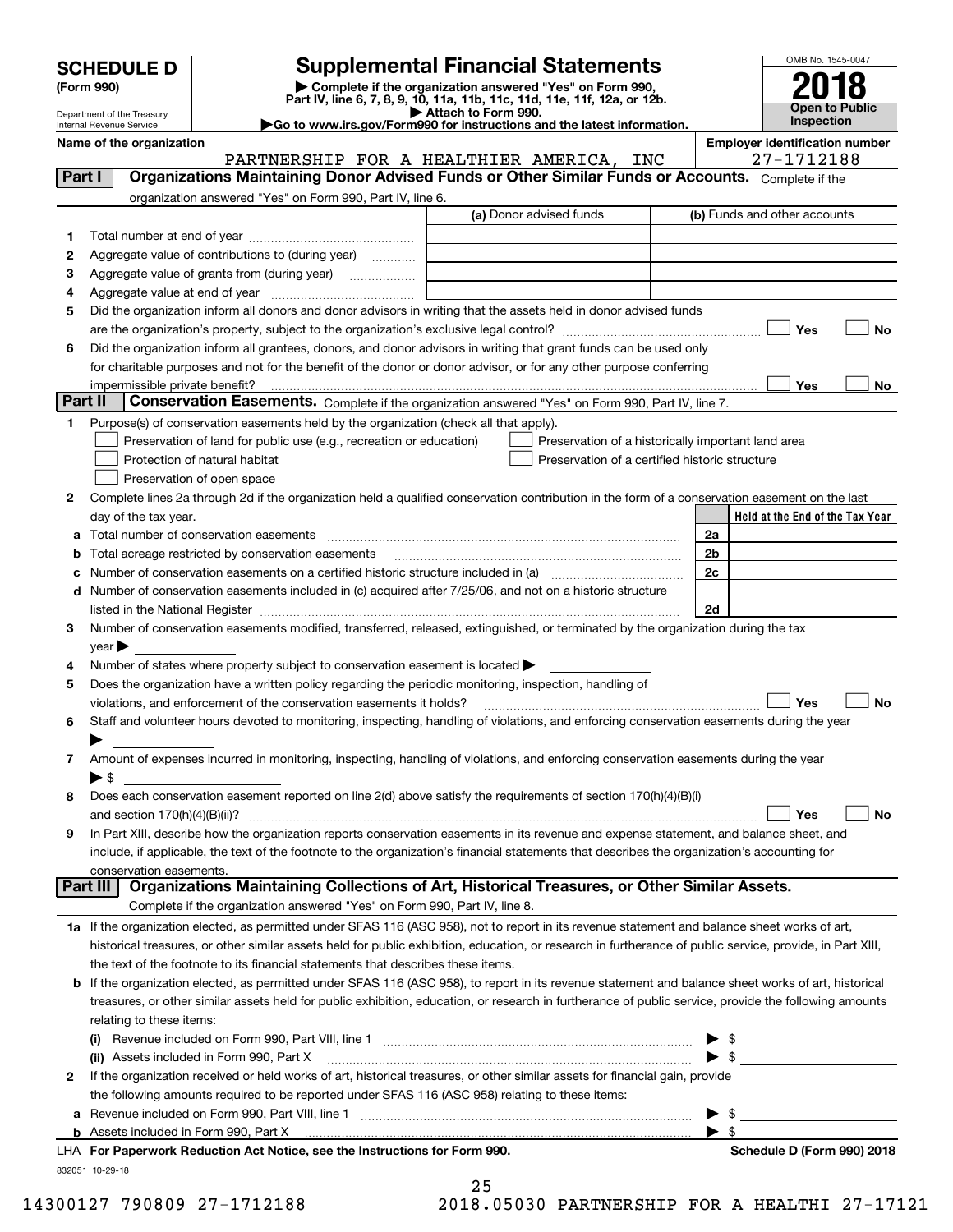|                | Schedule D (Form 990) 2018                                                                                                                                                                                                                        | PARTNERSHIP FOR A HEALTHIER AMERICA, INC |   |                |                                                                                                                                                                                                                               |  |                      | 27-1712188 |                | Page 2             |
|----------------|---------------------------------------------------------------------------------------------------------------------------------------------------------------------------------------------------------------------------------------------------|------------------------------------------|---|----------------|-------------------------------------------------------------------------------------------------------------------------------------------------------------------------------------------------------------------------------|--|----------------------|------------|----------------|--------------------|
|                | Part III<br>Organizations Maintaining Collections of Art, Historical Treasures, or Other Similar Assets (continued)                                                                                                                               |                                          |   |                |                                                                                                                                                                                                                               |  |                      |            |                |                    |
| 3              | Using the organization's acquisition, accession, and other records, check any of the following that are a significant use of its collection items                                                                                                 |                                          |   |                |                                                                                                                                                                                                                               |  |                      |            |                |                    |
|                | (check all that apply):                                                                                                                                                                                                                           |                                          |   |                |                                                                                                                                                                                                                               |  |                      |            |                |                    |
| a              | Public exhibition                                                                                                                                                                                                                                 | d                                        |   |                | Loan or exchange programs                                                                                                                                                                                                     |  |                      |            |                |                    |
| b              | Scholarly research                                                                                                                                                                                                                                | e                                        |   |                | Other and the contract of the contract of the contract of the contract of the contract of the contract of the contract of the contract of the contract of the contract of the contract of the contract of the contract of the |  |                      |            |                |                    |
| c              | Preservation for future generations                                                                                                                                                                                                               |                                          |   |                |                                                                                                                                                                                                                               |  |                      |            |                |                    |
| 4              | Provide a description of the organization's collections and explain how they further the organization's exempt purpose in Part XIII.                                                                                                              |                                          |   |                |                                                                                                                                                                                                                               |  |                      |            |                |                    |
| 5              | During the year, did the organization solicit or receive donations of art, historical treasures, or other similar assets                                                                                                                          |                                          |   |                |                                                                                                                                                                                                                               |  |                      |            |                |                    |
|                |                                                                                                                                                                                                                                                   |                                          |   |                |                                                                                                                                                                                                                               |  |                      |            | Yes            | No                 |
|                | <b>Part IV</b><br>Escrow and Custodial Arrangements. Complete if the organization answered "Yes" on Form 990, Part IV, line 9, or                                                                                                                 |                                          |   |                |                                                                                                                                                                                                                               |  |                      |            |                |                    |
|                | reported an amount on Form 990, Part X, line 21.                                                                                                                                                                                                  |                                          |   |                |                                                                                                                                                                                                                               |  |                      |            |                |                    |
|                | 1a Is the organization an agent, trustee, custodian or other intermediary for contributions or other assets not included                                                                                                                          |                                          |   |                |                                                                                                                                                                                                                               |  |                      |            |                |                    |
|                | on Form 990, Part X? [11] matter contracts and contracts and contracts are contracted as a function of the set of the set of the set of the set of the set of the set of the set of the set of the set of the set of the set o                    |                                          |   |                |                                                                                                                                                                                                                               |  |                      |            | Yes            | No                 |
|                | <b>b</b> If "Yes," explain the arrangement in Part XIII and complete the following table:                                                                                                                                                         |                                          |   |                |                                                                                                                                                                                                                               |  |                      |            |                |                    |
|                |                                                                                                                                                                                                                                                   |                                          |   |                |                                                                                                                                                                                                                               |  |                      |            | Amount         |                    |
|                | c Beginning balance measurements and the contract of the contract of the contract of the contract of the contract of the contract of the contract of the contract of the contract of the contract of the contract of the contr                    |                                          |   |                |                                                                                                                                                                                                                               |  | 1c                   |            |                |                    |
|                | d Additions during the year measurements are also contained a state of the year measurement of the year measurement of the state of the state of the state of the state of the state of the state of the state of the state of                    |                                          |   |                |                                                                                                                                                                                                                               |  | 1d<br>1e             |            |                |                    |
| f              | e Distributions during the year manufactured and continuum and contact the year manufactured and contact the year manufactured and contact the year manufactured and contact the year manufactured and contact the year manufa                    |                                          |   |                |                                                                                                                                                                                                                               |  | 1f                   |            |                |                    |
|                |                                                                                                                                                                                                                                                   |                                          |   |                |                                                                                                                                                                                                                               |  |                      |            | <b>Yes</b>     |                    |
|                | 2a Did the organization include an amount on Form 990, Part X, line 21, for escrow or custodial account liability?<br>No<br><b>b</b> If "Yes," explain the arrangement in Part XIII. Check here if the explanation has been provided on Part XIII |                                          |   |                |                                                                                                                                                                                                                               |  |                      |            |                |                    |
|                | <b>Part V</b><br>Endowment Funds. Complete if the organization answered "Yes" on Form 990, Part IV, line 10.                                                                                                                                      |                                          |   |                |                                                                                                                                                                                                                               |  |                      |            |                |                    |
|                |                                                                                                                                                                                                                                                   | (a) Current year                         |   | (b) Prior year | (c) Two years back $\vert$ (d) Three years back $\vert$ (e) Four years back                                                                                                                                                   |  |                      |            |                |                    |
|                | 1a Beginning of year balance                                                                                                                                                                                                                      |                                          |   |                |                                                                                                                                                                                                                               |  |                      |            |                |                    |
|                |                                                                                                                                                                                                                                                   |                                          |   |                |                                                                                                                                                                                                                               |  |                      |            |                |                    |
|                | c Net investment earnings, gains, and losses                                                                                                                                                                                                      |                                          |   |                |                                                                                                                                                                                                                               |  |                      |            |                |                    |
|                |                                                                                                                                                                                                                                                   |                                          |   |                |                                                                                                                                                                                                                               |  |                      |            |                |                    |
|                | <b>e</b> Other expenditures for facilities                                                                                                                                                                                                        |                                          |   |                |                                                                                                                                                                                                                               |  |                      |            |                |                    |
|                |                                                                                                                                                                                                                                                   |                                          |   |                |                                                                                                                                                                                                                               |  |                      |            |                |                    |
|                |                                                                                                                                                                                                                                                   |                                          |   |                |                                                                                                                                                                                                                               |  |                      |            |                |                    |
| g              | End of year balance                                                                                                                                                                                                                               |                                          |   |                |                                                                                                                                                                                                                               |  |                      |            |                |                    |
| 2              | Provide the estimated percentage of the current year end balance (line 1g, column (a)) held as:                                                                                                                                                   |                                          |   |                |                                                                                                                                                                                                                               |  |                      |            |                |                    |
|                | a Board designated or quasi-endowment > _____                                                                                                                                                                                                     |                                          | % |                |                                                                                                                                                                                                                               |  |                      |            |                |                    |
|                | <b>b</b> Permanent endowment $\blacktriangleright$                                                                                                                                                                                                | %                                        |   |                |                                                                                                                                                                                                                               |  |                      |            |                |                    |
|                | <b>c</b> Temporarily restricted endowment $\blacktriangleright$                                                                                                                                                                                   | %                                        |   |                |                                                                                                                                                                                                                               |  |                      |            |                |                    |
|                | The percentages on lines 2a, 2b, and 2c should equal 100%.                                                                                                                                                                                        |                                          |   |                |                                                                                                                                                                                                                               |  |                      |            |                |                    |
|                | 3a Are there endowment funds not in the possession of the organization that are held and administered for the organization                                                                                                                        |                                          |   |                |                                                                                                                                                                                                                               |  |                      |            |                |                    |
|                | by:                                                                                                                                                                                                                                               |                                          |   |                |                                                                                                                                                                                                                               |  |                      |            |                | Yes<br>No          |
|                | (i)                                                                                                                                                                                                                                               |                                          |   |                |                                                                                                                                                                                                                               |  |                      |            | 3a(i)          |                    |
|                |                                                                                                                                                                                                                                                   |                                          |   |                |                                                                                                                                                                                                                               |  |                      |            | 3a(ii)         |                    |
|                |                                                                                                                                                                                                                                                   |                                          |   |                |                                                                                                                                                                                                                               |  |                      |            | 3 <sub>b</sub> |                    |
| 4              | Describe in Part XIII the intended uses of the organization's endowment funds.                                                                                                                                                                    |                                          |   |                |                                                                                                                                                                                                                               |  |                      |            |                |                    |
| <b>Part VI</b> | Land, Buildings, and Equipment.                                                                                                                                                                                                                   |                                          |   |                |                                                                                                                                                                                                                               |  |                      |            |                |                    |
|                | Complete if the organization answered "Yes" on Form 990, Part IV, line 11a. See Form 990, Part X, line 10.                                                                                                                                        |                                          |   |                |                                                                                                                                                                                                                               |  |                      |            |                |                    |
|                | Description of property                                                                                                                                                                                                                           | (a) Cost or other                        |   |                | (b) Cost or other                                                                                                                                                                                                             |  | (c) Accumulated      |            | (d) Book value |                    |
|                |                                                                                                                                                                                                                                                   | basis (investment)                       |   |                | basis (other)                                                                                                                                                                                                                 |  | depreciation         |            |                |                    |
|                |                                                                                                                                                                                                                                                   |                                          |   |                |                                                                                                                                                                                                                               |  |                      |            |                |                    |
|                |                                                                                                                                                                                                                                                   |                                          |   |                |                                                                                                                                                                                                                               |  |                      |            |                |                    |
|                |                                                                                                                                                                                                                                                   |                                          |   |                | 522,581.<br>126,158.                                                                                                                                                                                                          |  | 489,446.<br>104,131. |            |                | 33,135.<br>22,027. |
|                |                                                                                                                                                                                                                                                   |                                          |   |                | 429,201.                                                                                                                                                                                                                      |  | 319,648.             |            |                | 109,553.           |
|                |                                                                                                                                                                                                                                                   |                                          |   |                |                                                                                                                                                                                                                               |  |                      |            |                | 164, 715.          |
|                |                                                                                                                                                                                                                                                   |                                          |   |                |                                                                                                                                                                                                                               |  |                      |            |                |                    |

**Schedule D (Form 990) 2018**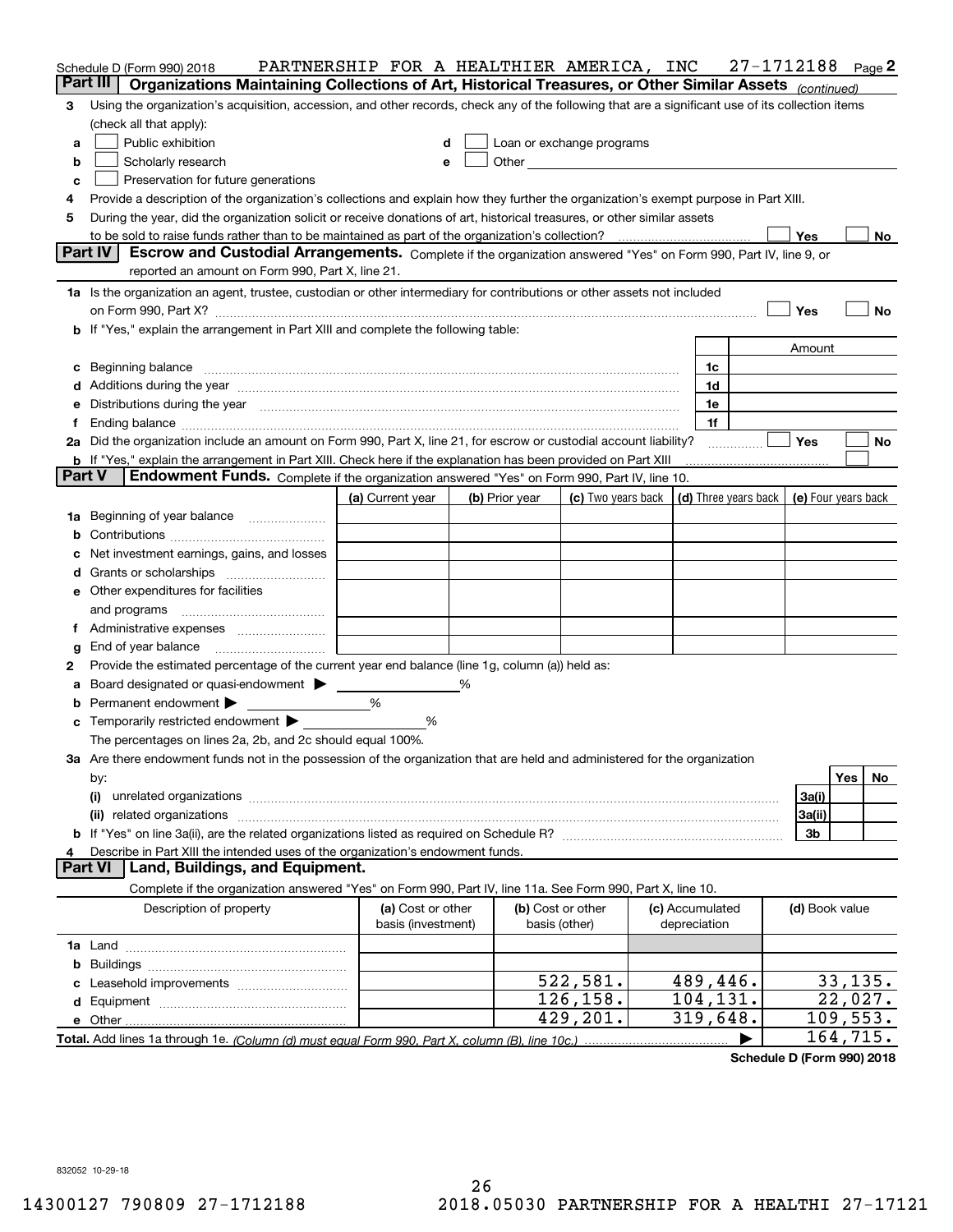| Schedule D (Form 990) 2018 |  | PARTNERSHIP FOR A HEALTHIER AMERICA, INC 27-1712188 Page 3 |  |  |  |  |
|----------------------------|--|------------------------------------------------------------|--|--|--|--|
|                            |  | Part VII Investments - Other Securities.                   |  |  |  |  |

Complete if the organization answered "Yes" on Form 990, Part IV, line 11b. See Form 990, Part X, line 12.

| (a) Description of security or category (including name of security)                   | (b) Book value | (c) Method of valuation: Cost or end-of-year market value |
|----------------------------------------------------------------------------------------|----------------|-----------------------------------------------------------|
| (1) Financial derivatives                                                              |                |                                                           |
| (2) Closely-held equity interests                                                      |                |                                                           |
| $(3)$ Other                                                                            |                |                                                           |
| (A)                                                                                    |                |                                                           |
| (B)                                                                                    |                |                                                           |
| (C)                                                                                    |                |                                                           |
| (D)                                                                                    |                |                                                           |
| (E)                                                                                    |                |                                                           |
| (F)                                                                                    |                |                                                           |
| (G)                                                                                    |                |                                                           |
| (H)                                                                                    |                |                                                           |
| Total. (Col. (b) must equal Form 990, Part X, col. (B) line 12.) $\blacktriangleright$ |                |                                                           |

### **Part VIII Investments - Program Related.**

Complete if the organization answered "Yes" on Form 990, Part IV, line 11c. See Form 990, Part X, line 13.

| (a) Description of investment                                                                 | (b) Book value | (c) Method of valuation: Cost or end-of-year market value |
|-----------------------------------------------------------------------------------------------|----------------|-----------------------------------------------------------|
| (1)                                                                                           |                |                                                           |
| (2)                                                                                           |                |                                                           |
| $\frac{1}{2}$                                                                                 |                |                                                           |
| (4)                                                                                           |                |                                                           |
| $\left(5\right)$                                                                              |                |                                                           |
| (6)                                                                                           |                |                                                           |
| (7)                                                                                           |                |                                                           |
| (8)                                                                                           |                |                                                           |
| (9)                                                                                           |                |                                                           |
| <b>Total.</b> (Col. (b) must equal Form 990, Part X, col. (B) line 13.) $\blacktriangleright$ |                |                                                           |

# **Part IX Other Assets.**

Complete if the organization answered "Yes" on Form 990, Part IV, line 11d. See Form 990, Part X, line 15.

| (a) Description | (b) Book value |
|-----------------|----------------|
| (1)             |                |
| (2)             |                |
| $\frac{1}{2}$   |                |
| (4)             |                |
| $\frac{1}{2}$   |                |
| (6)             |                |
| (7)             |                |
| (8)             |                |
| (9)             |                |
|                 |                |

**Part X Other Liabilities.**

Complete if the organization answered "Yes" on Form 990, Part IV, line 11e or 11f. See Form 990, Part X, line 25.

| 1.  | (a) Description of liability                                            | (b) Book value |
|-----|-------------------------------------------------------------------------|----------------|
|     | Federal income taxes                                                    |                |
| (2) | DEFERRED RENT & LEASE INCENTIVES                                        | 37,212.        |
| (3) |                                                                         |                |
| (4) |                                                                         |                |
| (5) |                                                                         |                |
| (6) |                                                                         |                |
|     |                                                                         |                |
| (8) |                                                                         |                |
| (9) |                                                                         |                |
|     | Total. (Column (b) must equal Form 990, Part X, col. (B) line 25.)<br>. | 37,212.        |

**2.** Liability for uncertain tax positions. In Part XIII, provide the text of the footnote to the organization's financial statements that reports the

organization's liability for uncertain tax positions under FIN 48 (ASC 740). Check here if the text of the footnote has been provided in Part XIII

**Schedule D (Form 990) 2018**

 $\mathcal{L}^{\text{max}}$ 

832053 10-29-18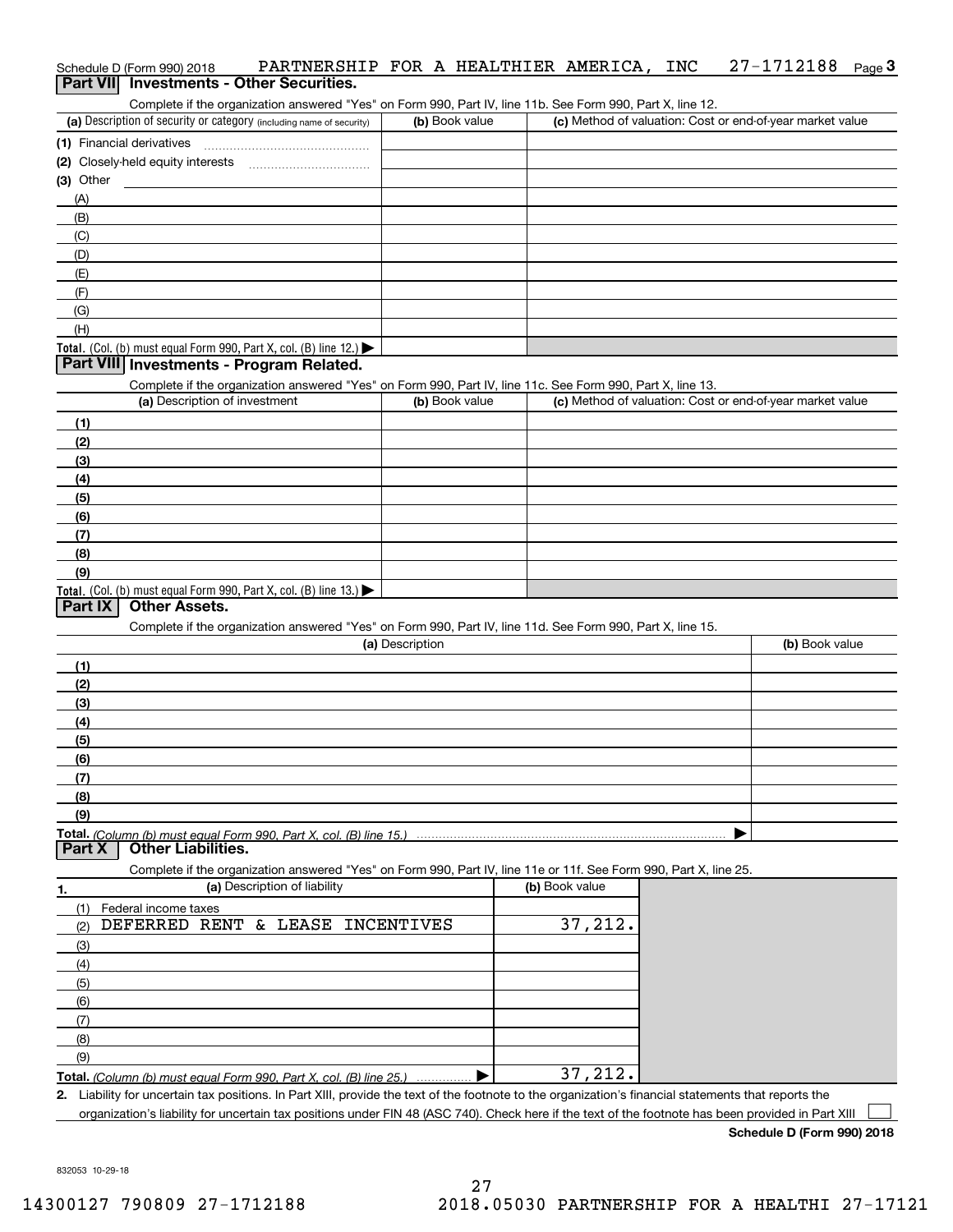|    | PARTNERSHIP FOR A HEALTHIER AMERICA, INC<br>Schedule D (Form 990) 2018                                                                                                                                                              |                |                      |              | $27 - 1712188$ Page 4 |           |
|----|-------------------------------------------------------------------------------------------------------------------------------------------------------------------------------------------------------------------------------------|----------------|----------------------|--------------|-----------------------|-----------|
|    | Reconciliation of Revenue per Audited Financial Statements With Revenue per Return.<br><b>Part XI</b>                                                                                                                               |                |                      |              |                       |           |
|    | Complete if the organization answered "Yes" on Form 990, Part IV, line 12a.                                                                                                                                                         |                |                      |              |                       |           |
| 1  | Total revenue, gains, and other support per audited financial statements                                                                                                                                                            |                |                      | $\mathbf{1}$ | 3,800,890.            |           |
| 2  | Amounts included on line 1 but not on Form 990, Part VIII, line 12:                                                                                                                                                                 |                |                      |              |                       |           |
| a  | Net unrealized gains (losses) on investments [11] matter contracts and the unrealized gains (losses) on investments                                                                                                                 | 2a             | 4,863.               |              |                       |           |
| b  |                                                                                                                                                                                                                                     | 2 <sub>b</sub> | $\overline{5,000}$ . |              |                       |           |
|    |                                                                                                                                                                                                                                     | 2c             |                      |              |                       |           |
| d  |                                                                                                                                                                                                                                     | 2d             | 161, 173.            |              |                       |           |
|    | e Add lines 2a through 2d <b>continuum contract and all and all and all and all and all and all and all and all and a</b>                                                                                                           |                |                      | 2e           |                       | 171,036.  |
| 3  |                                                                                                                                                                                                                                     |                |                      | $\mathbf{3}$ | 3,629,854.            |           |
| 4  | Amounts included on Form 990, Part VIII, line 12, but not on line 1:                                                                                                                                                                |                |                      |              |                       |           |
| a  | Investment expenses not included on Form 990, Part VIII, line 7b                                                                                                                                                                    | 4a             | 4,930.               |              |                       |           |
| b  | Other (Describe in Part XIII.)                                                                                                                                                                                                      | 4b             |                      |              |                       |           |
|    | c Add lines 4a and 4b                                                                                                                                                                                                               |                |                      | 4с           |                       | 4,930.    |
| 5  |                                                                                                                                                                                                                                     |                |                      | 5            | 3,634,784.            |           |
|    | Part XII   Reconciliation of Expenses per Audited Financial Statements With Expenses per Return.                                                                                                                                    |                |                      |              |                       |           |
|    | Complete if the organization answered "Yes" on Form 990, Part IV, line 12a.                                                                                                                                                         |                |                      |              |                       |           |
| 1  | Total expenses and losses per audited financial statements [11] [12] contain an intervention and the statements [13] [13] and the statements [13] and the statements [13] and the statements and the statements and the statem      |                |                      | $\mathbf{1}$ | 5,057,823.            |           |
| 2  | Amounts included on line 1 but not on Form 990, Part IX, line 25:                                                                                                                                                                   |                |                      |              |                       |           |
| a  |                                                                                                                                                                                                                                     | 2a             |                      |              |                       |           |
| b  |                                                                                                                                                                                                                                     | 2 <sub>b</sub> |                      |              |                       |           |
| c  |                                                                                                                                                                                                                                     | 2c             |                      |              |                       |           |
| d  |                                                                                                                                                                                                                                     | 2d             | 161, 173.            |              |                       |           |
|    | e Add lines 2a through 2d <b>contract and a contract and a contract a</b> contract a contract and a contract a contract a contract a contract a contract a contract a contract a contract a contract a contract a contract a contra |                |                      | 2e           |                       | 161, 173. |
| 3  |                                                                                                                                                                                                                                     |                |                      | 3            | 4,896,650.            |           |
| 4  | Amounts included on Form 990, Part IX, line 25, but not on line 1:                                                                                                                                                                  |                |                      |              |                       |           |
| a  |                                                                                                                                                                                                                                     | 4a             | 4,930.               |              |                       |           |
| b  | Other (Describe in Part XIII.) <b>2006</b> 2007 2010 2010 2010 2010 2011 2012 2013 2014 2014 2015 2016 2017 2018 2019 2016 2017 2018 2019 2016 2017 2018 2019 2016 2017 2018 2019 2018 2019 2019 2016 2017 2018 2019 2018 2019 2019 | 4b             |                      |              |                       |           |
|    | c Add lines 4a and 4b                                                                                                                                                                                                               |                |                      | 4c           |                       | 4,930.    |
| 5. |                                                                                                                                                                                                                                     |                |                      | 5            | 4,901,580.            |           |
|    | <b>Part XIII Supplemental Information.</b>                                                                                                                                                                                          |                |                      |              |                       |           |
|    | Provide the descriptions required for Part II, lines 3, 5, and 9; Part III, lines 1a and 4; Part IV, lines 1b and 2b; Part V, line 4; Part X, line 2; Part XI,                                                                      |                |                      |              |                       |           |
|    | lines 2d and 4b; and Part XII, lines 2d and 4b. Also complete this part to provide any additional information.                                                                                                                      |                |                      |              |                       |           |

# PART XI, LINE 2D - OTHER ADJUSTMENTS:

GALA EXPENSES 161,173.

# PART XII, LINE 2D - OTHER ADJUSTMENTS:

# GALA EXPENSES 161,173.

832054 10-29-18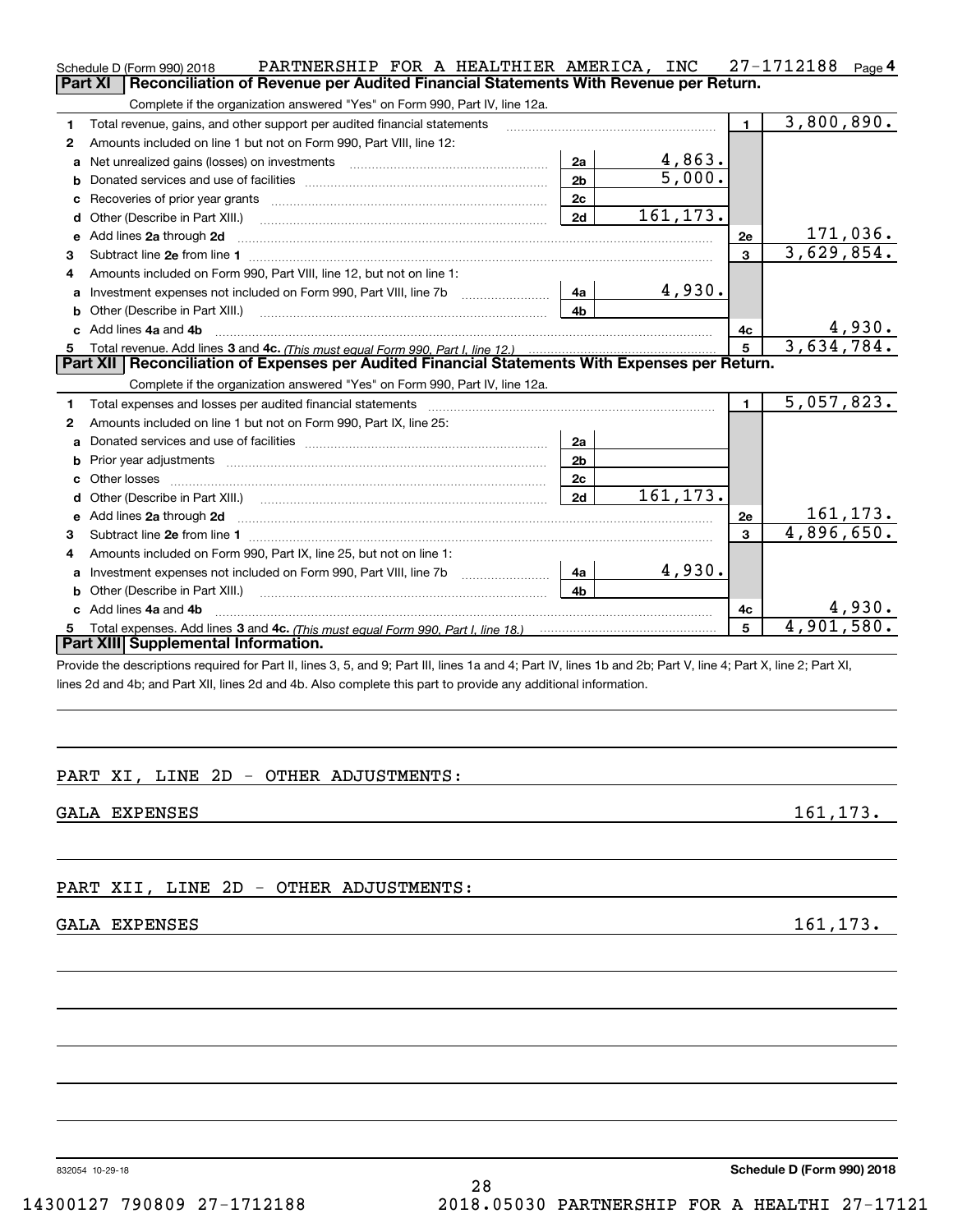| <b>SCHEDULE G</b>                                        |                                                                                                                                                                     | <b>Supplemental Information Regarding Fundraising or Gaming Activities</b>                                                                                                |                                                 |    |                                       |  |                                        | OMB No. 1545-0047                    |  |  |  |  |
|----------------------------------------------------------|---------------------------------------------------------------------------------------------------------------------------------------------------------------------|---------------------------------------------------------------------------------------------------------------------------------------------------------------------------|-------------------------------------------------|----|---------------------------------------|--|----------------------------------------|--------------------------------------|--|--|--|--|
| (Form 990 or 990-EZ)                                     | Complete if the organization answered "Yes" on Form 990, Part IV, line 17, 18, or 19, or if the<br>organization entered more than \$15,000 on Form 990-EZ, line 6a. | 2018                                                                                                                                                                      |                                                 |    |                                       |  |                                        |                                      |  |  |  |  |
| Department of the Treasury                               |                                                                                                                                                                     |                                                                                                                                                                           | <b>Open to Public</b><br>Inspection             |    |                                       |  |                                        |                                      |  |  |  |  |
| Internal Revenue Service<br>Name of the organization     | ► Go to www.irs.gov/Form990 for instructions and the latest information.<br><b>Employer identification number</b>                                                   |                                                                                                                                                                           |                                                 |    |                                       |  |                                        |                                      |  |  |  |  |
|                                                          | 27-1712188                                                                                                                                                          |                                                                                                                                                                           |                                                 |    |                                       |  |                                        |                                      |  |  |  |  |
| Part I                                                   | required to complete this part.                                                                                                                                     | PARTNERSHIP FOR A HEALTHIER AMERICA, INC<br>Fundraising Activities. Complete if the organization answered "Yes" on Form 990, Part IV, line 17. Form 990-EZ filers are not |                                                 |    |                                       |  |                                        |                                      |  |  |  |  |
|                                                          |                                                                                                                                                                     | 1 Indicate whether the organization raised funds through any of the following activities. Check all that apply.                                                           |                                                 |    |                                       |  |                                        |                                      |  |  |  |  |
| Mail solicitations<br>a                                  |                                                                                                                                                                     | e                                                                                                                                                                         |                                                 |    | Solicitation of non-government grants |  |                                        |                                      |  |  |  |  |
| b                                                        | Internet and email solicitations                                                                                                                                    | f                                                                                                                                                                         |                                                 |    | Solicitation of government grants     |  |                                        |                                      |  |  |  |  |
| Phone solicitations<br>c<br>In-person solicitations<br>d |                                                                                                                                                                     | Special fundraising events<br>g                                                                                                                                           |                                                 |    |                                       |  |                                        |                                      |  |  |  |  |
|                                                          |                                                                                                                                                                     | 2 a Did the organization have a written or oral agreement with any individual (including officers, directors, trustees, or                                                |                                                 |    |                                       |  |                                        |                                      |  |  |  |  |
|                                                          |                                                                                                                                                                     | key employees listed in Form 990, Part VII) or entity in connection with professional fundraising services?                                                               |                                                 |    |                                       |  | Yes                                    | No                                   |  |  |  |  |
|                                                          |                                                                                                                                                                     | <b>b</b> If "Yes," list the 10 highest paid individuals or entities (fundraisers) pursuant to agreements under which the fundraiser is to be                              |                                                 |    |                                       |  |                                        |                                      |  |  |  |  |
| compensated at least \$5,000 by the organization.        |                                                                                                                                                                     |                                                                                                                                                                           |                                                 |    |                                       |  |                                        |                                      |  |  |  |  |
| (i) Name and address of individual                       |                                                                                                                                                                     |                                                                                                                                                                           | (iii) Did<br>fundraiser                         |    | (iv) Gross receipts                   |  | (v) Amount paid<br>to (or retained by) | (vi) Amount paid                     |  |  |  |  |
| or entity (fundraiser)                                   |                                                                                                                                                                     | (ii) Activity                                                                                                                                                             | have custody<br>or control of<br>contributions? |    | from activity                         |  | fundraiser<br>listed in col. (i)       | to (or retained by)<br>organization  |  |  |  |  |
|                                                          |                                                                                                                                                                     |                                                                                                                                                                           | Yes                                             | No |                                       |  |                                        |                                      |  |  |  |  |
|                                                          |                                                                                                                                                                     |                                                                                                                                                                           |                                                 |    |                                       |  |                                        |                                      |  |  |  |  |
|                                                          |                                                                                                                                                                     |                                                                                                                                                                           |                                                 |    |                                       |  |                                        |                                      |  |  |  |  |
|                                                          |                                                                                                                                                                     |                                                                                                                                                                           |                                                 |    |                                       |  |                                        |                                      |  |  |  |  |
|                                                          |                                                                                                                                                                     |                                                                                                                                                                           |                                                 |    |                                       |  |                                        |                                      |  |  |  |  |
|                                                          |                                                                                                                                                                     |                                                                                                                                                                           |                                                 |    |                                       |  |                                        |                                      |  |  |  |  |
|                                                          |                                                                                                                                                                     |                                                                                                                                                                           |                                                 |    |                                       |  |                                        |                                      |  |  |  |  |
|                                                          |                                                                                                                                                                     |                                                                                                                                                                           |                                                 |    |                                       |  |                                        |                                      |  |  |  |  |
|                                                          |                                                                                                                                                                     |                                                                                                                                                                           |                                                 |    |                                       |  |                                        |                                      |  |  |  |  |
|                                                          |                                                                                                                                                                     |                                                                                                                                                                           |                                                 |    |                                       |  |                                        |                                      |  |  |  |  |
|                                                          |                                                                                                                                                                     |                                                                                                                                                                           |                                                 |    |                                       |  |                                        |                                      |  |  |  |  |
|                                                          |                                                                                                                                                                     |                                                                                                                                                                           |                                                 |    |                                       |  |                                        |                                      |  |  |  |  |
|                                                          |                                                                                                                                                                     |                                                                                                                                                                           |                                                 |    |                                       |  |                                        |                                      |  |  |  |  |
|                                                          |                                                                                                                                                                     |                                                                                                                                                                           |                                                 |    |                                       |  |                                        |                                      |  |  |  |  |
| Total                                                    |                                                                                                                                                                     |                                                                                                                                                                           |                                                 |    |                                       |  |                                        |                                      |  |  |  |  |
|                                                          |                                                                                                                                                                     | 3 List all states in which the organization is registered or licensed to solicit contributions or has been notified it is exempt from registration                        |                                                 |    |                                       |  |                                        |                                      |  |  |  |  |
| or licensing.                                            |                                                                                                                                                                     |                                                                                                                                                                           |                                                 |    |                                       |  |                                        |                                      |  |  |  |  |
|                                                          |                                                                                                                                                                     |                                                                                                                                                                           |                                                 |    |                                       |  |                                        |                                      |  |  |  |  |
|                                                          |                                                                                                                                                                     |                                                                                                                                                                           |                                                 |    |                                       |  |                                        |                                      |  |  |  |  |
|                                                          |                                                                                                                                                                     |                                                                                                                                                                           |                                                 |    |                                       |  |                                        |                                      |  |  |  |  |
|                                                          |                                                                                                                                                                     |                                                                                                                                                                           |                                                 |    |                                       |  |                                        |                                      |  |  |  |  |
|                                                          |                                                                                                                                                                     |                                                                                                                                                                           |                                                 |    |                                       |  |                                        |                                      |  |  |  |  |
|                                                          |                                                                                                                                                                     |                                                                                                                                                                           |                                                 |    |                                       |  |                                        |                                      |  |  |  |  |
|                                                          |                                                                                                                                                                     |                                                                                                                                                                           |                                                 |    |                                       |  |                                        |                                      |  |  |  |  |
|                                                          |                                                                                                                                                                     |                                                                                                                                                                           |                                                 |    |                                       |  |                                        |                                      |  |  |  |  |
|                                                          |                                                                                                                                                                     | LHA For Paperwork Reduction Act Notice, see the Instructions for Form 990 or 990-EZ.                                                                                      |                                                 |    |                                       |  |                                        | Schedule G (Form 990 or 990-EZ) 2018 |  |  |  |  |

832081 10-03-18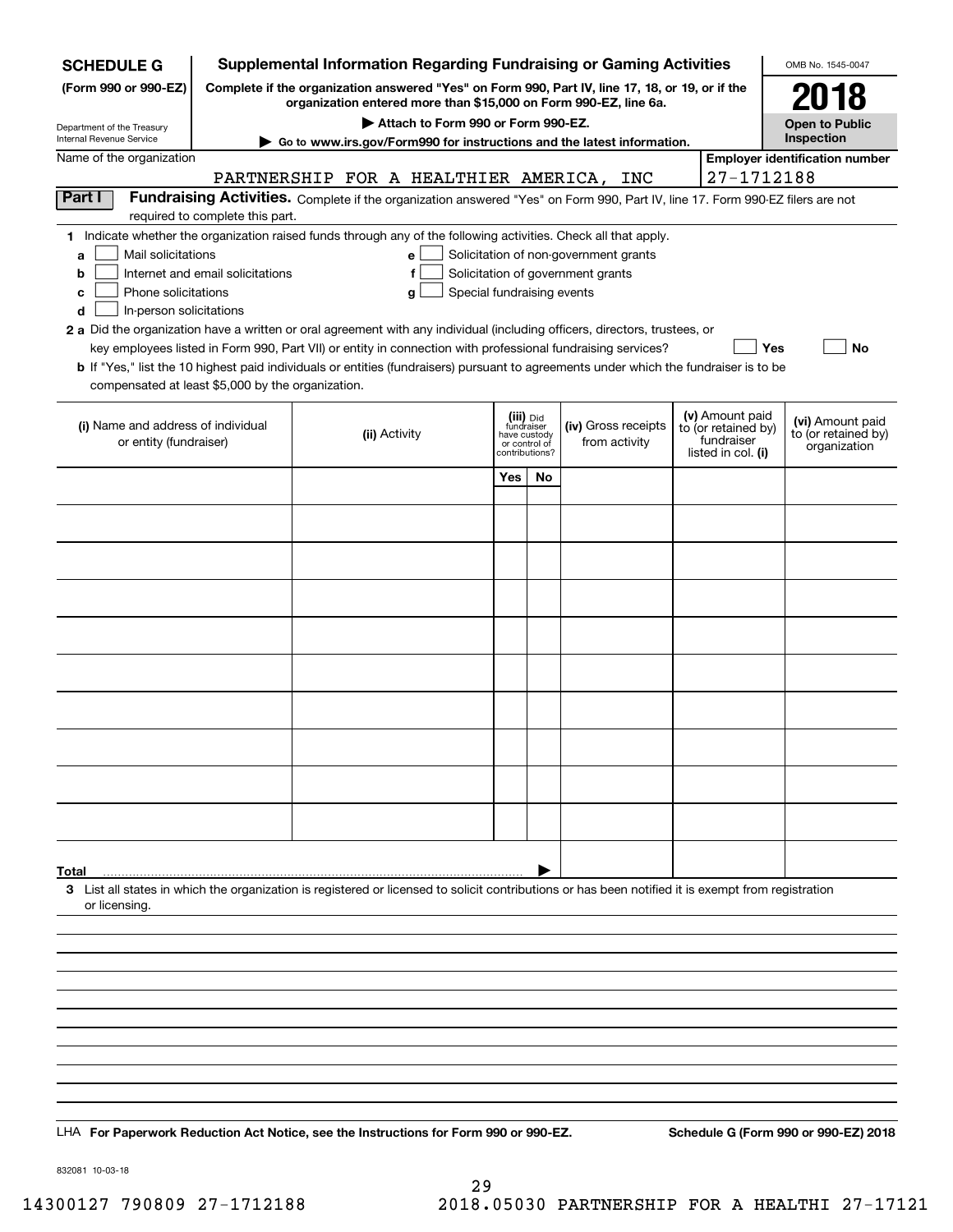Schedule G (Form 990 or 990-EZ) 2018 PARTNERSHIP FOR A HEALTHIER AMERICA, INC 27-1712188 <sub>Page</sub> 2 **Part II** | Fundraising Events. Complete if the organization answered "Yes" on Form 990, Part IV, line 18, or reported more than \$15,000

of fundraising event contributions and gross income on Form 990-EZ, lines 1 and 6b. List events with gross receipts greater than \$5,000.

|                 |    | 01 Turidi aləli iy everit continuutun ə anu yi 033 incurre on r onn 330-LZ, illies T anu 0D. List events with yiO33 receipts yieater than \$0,000. |                |                                                  |                                 |                                                     |
|-----------------|----|----------------------------------------------------------------------------------------------------------------------------------------------------|----------------|--------------------------------------------------|---------------------------------|-----------------------------------------------------|
|                 |    |                                                                                                                                                    | (a) Event $#1$ | $(b)$ Event #2                                   | (c) Other events<br><b>NONE</b> | (d) Total events                                    |
|                 |    |                                                                                                                                                    | GALA           | <b>GALA ADS</b>                                  |                                 | (add col. (a) through                               |
|                 |    |                                                                                                                                                    | (event type)   | (event type)                                     | (total number)                  | col. (c)                                            |
|                 |    |                                                                                                                                                    |                |                                                  |                                 |                                                     |
| Revenue         | 1  |                                                                                                                                                    | 217,825.       | 2,500.                                           |                                 | 220, 325.                                           |
|                 |    |                                                                                                                                                    | 30, 274.       |                                                  |                                 | 30, 274.                                            |
|                 | 3  | Gross income (line 1 minus line 2)                                                                                                                 | 187,551.       | 2,500.                                           |                                 | 190,051.                                            |
|                 | 4  |                                                                                                                                                    |                |                                                  |                                 |                                                     |
|                 | 5  |                                                                                                                                                    |                |                                                  |                                 |                                                     |
|                 | 6  |                                                                                                                                                    |                |                                                  |                                 |                                                     |
| Direct Expenses | 7  | Food and beverages                                                                                                                                 |                |                                                  |                                 |                                                     |
|                 | 8  |                                                                                                                                                    |                |                                                  |                                 |                                                     |
|                 | 9  |                                                                                                                                                    | 161, 173.      |                                                  |                                 | 161, 173.                                           |
|                 | 10 | Direct expense summary. Add lines 4 through 9 in column (d)                                                                                        |                |                                                  |                                 | 161, 173.                                           |
|                 |    | 11 Net income summary. Subtract line 10 from line 3, column (d)                                                                                    |                |                                                  |                                 | 28,878.                                             |
| Part III        |    | Gaming. Complete if the organization answered "Yes" on Form 990, Part IV, line 19, or reported more than                                           |                |                                                  |                                 |                                                     |
|                 |    | \$15,000 on Form 990-EZ, line 6a.                                                                                                                  |                |                                                  |                                 |                                                     |
| Revenue         |    |                                                                                                                                                    | (a) Bingo      | (b) Pull tabs/instant<br>bingo/progressive bingo | (c) Other gaming                | (d) Total gaming (add<br>col. (a) through col. (c)) |
|                 |    |                                                                                                                                                    |                |                                                  |                                 |                                                     |
|                 |    |                                                                                                                                                    |                |                                                  |                                 |                                                     |
|                 | 2  | Cash prizes [11] Cash prizes [11] Cash prizes [11] Cash prizes [11] [11] Casa Divideo [11] [11] 2012                                               |                |                                                  |                                 |                                                     |
|                 | 3  |                                                                                                                                                    |                |                                                  |                                 |                                                     |
| Direct Expenses | 4  |                                                                                                                                                    |                |                                                  |                                 |                                                     |
|                 |    | 5 Other direct expenses                                                                                                                            |                |                                                  |                                 |                                                     |
|                 |    |                                                                                                                                                    | Yes<br>%       | Yes<br>%                                         | Yes<br>%                        |                                                     |
|                 | 6  | Volunteer labor                                                                                                                                    | No             | No                                               | No                              |                                                     |
|                 | 7  | Direct expense summary. Add lines 2 through 5 in column (d)                                                                                        |                |                                                  |                                 |                                                     |
|                 | 8  |                                                                                                                                                    |                |                                                  |                                 |                                                     |
|                 |    |                                                                                                                                                    |                |                                                  |                                 |                                                     |
| 9               |    | Enter the state(s) in which the organization conducts gaming activities:                                                                           |                | <u> 1989 - Andrea Andrew Maria (h. 1989).</u>    |                                 |                                                     |
|                 |    |                                                                                                                                                    |                |                                                  |                                 | Yes<br><b>No</b>                                    |
|                 |    |                                                                                                                                                    |                |                                                  |                                 |                                                     |
|                 |    |                                                                                                                                                    |                |                                                  |                                 |                                                     |
|                 |    |                                                                                                                                                    |                |                                                  |                                 |                                                     |
|                 |    |                                                                                                                                                    |                |                                                  |                                 | <b>Yes</b><br>No                                    |
|                 |    | <b>b</b> If "Yes," explain: <b>b</b> If "Yes," explain:                                                                                            |                |                                                  |                                 |                                                     |
|                 |    |                                                                                                                                                    |                |                                                  |                                 |                                                     |
|                 |    |                                                                                                                                                    |                |                                                  |                                 |                                                     |
|                 |    | 832082 10-03-18                                                                                                                                    |                |                                                  |                                 | Schedule G (Form 990 or 990-EZ) 2018                |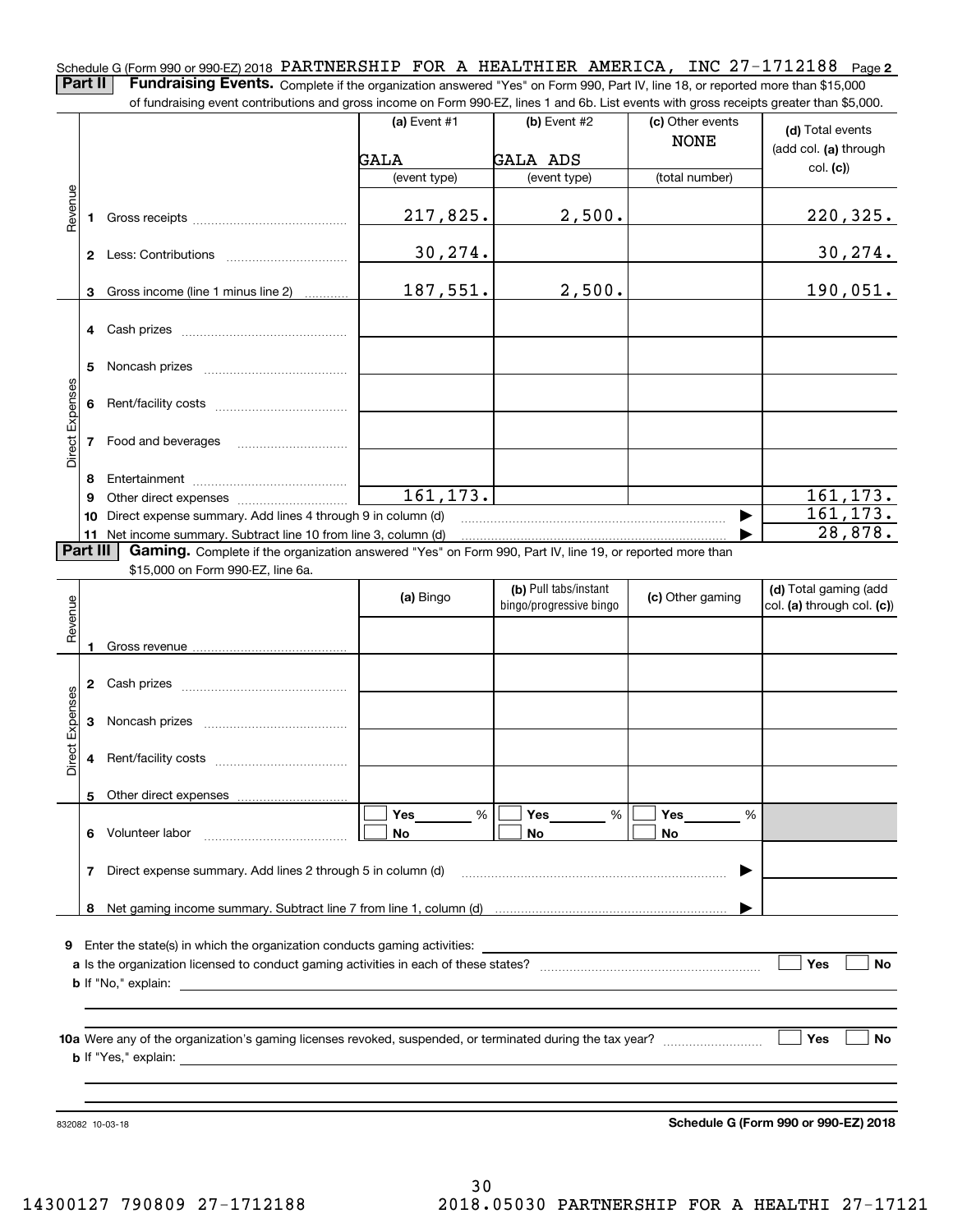|    | Schedule G (Form 990 or 990-EZ) 2018 PARTNERSHIP FOR A HEALTHIER AMERICA, INC 27-1712188                                                                                                                                                   |                 | Page 3 |
|----|--------------------------------------------------------------------------------------------------------------------------------------------------------------------------------------------------------------------------------------------|-----------------|--------|
|    |                                                                                                                                                                                                                                            | Yes             | No     |
|    | 12 Is the organization a grantor, beneficiary or trustee of a trust, or a member of a partnership or other entity formed                                                                                                                   |                 |        |
|    |                                                                                                                                                                                                                                            | Yes             | No     |
|    | 13 Indicate the percentage of gaming activity conducted in:                                                                                                                                                                                |                 |        |
|    |                                                                                                                                                                                                                                            | 13а             | %      |
|    | <b>b</b> An outside facility <b>contract and the contract of the contract of the contract of the contract of the contract of the contract of the contract of the contract of the contract of the contract of the contract of the cont</b>  | 13 <sub>b</sub> | %      |
|    | 14 Enter the name and address of the person who prepares the organization's gaming/special events books and records:                                                                                                                       |                 |        |
|    | Name $\blacktriangleright$                                                                                                                                                                                                                 |                 |        |
|    | <u> 1990 - John Harry Harry Harry Harry Harry Harry Harry Harry Harry Harry Harry Harry Harry Harry Harry Harry H</u>                                                                                                                      |                 |        |
|    |                                                                                                                                                                                                                                            |                 |        |
|    |                                                                                                                                                                                                                                            |                 |        |
|    | 15a Does the organization have a contract with a third party from whom the organization receives gaming revenue?                                                                                                                           | Yes             | No     |
|    |                                                                                                                                                                                                                                            |                 |        |
|    |                                                                                                                                                                                                                                            |                 |        |
|    |                                                                                                                                                                                                                                            |                 |        |
|    | c If "Yes," enter name and address of the third party:                                                                                                                                                                                     |                 |        |
|    |                                                                                                                                                                                                                                            |                 |        |
|    | Name $\blacktriangleright$<br><u> 1989 - Johann Barbara, martin amerikan basar dan berasal dan berasal dalam basar dalam basar dalam basar dala</u>                                                                                        |                 |        |
|    |                                                                                                                                                                                                                                            |                 |        |
|    | Address $\blacktriangleright$<br><u>some started and the started and the started and the started and the started and the started and the started and</u>                                                                                   |                 |        |
| 16 | Gaming manager information:                                                                                                                                                                                                                |                 |        |
|    |                                                                                                                                                                                                                                            |                 |        |
|    | Name $\blacktriangleright$                                                                                                                                                                                                                 |                 |        |
|    |                                                                                                                                                                                                                                            |                 |        |
|    | Gaming manager compensation > \$                                                                                                                                                                                                           |                 |        |
|    |                                                                                                                                                                                                                                            |                 |        |
|    | Description of services provided $\blacktriangleright$<br><u> 1989 - Andrea Aonaichte ann an Comhan ann an Comhan ann an t-</u>                                                                                                            |                 |        |
|    |                                                                                                                                                                                                                                            |                 |        |
|    |                                                                                                                                                                                                                                            |                 |        |
|    | Director/officer<br>Employee<br>Independent contractor                                                                                                                                                                                     |                 |        |
|    |                                                                                                                                                                                                                                            |                 |        |
|    | <b>17</b> Mandatory distributions:                                                                                                                                                                                                         |                 |        |
|    | a Is the organization required under state law to make charitable distributions from the gaming proceeds to                                                                                                                                |                 |        |
|    | retain the state gaming license?                                                                                                                                                                                                           | $\Box$ Yes      |        |
|    | <b>b</b> Enter the amount of distributions required under state law to be distributed to other exempt organizations or spent in the                                                                                                        |                 |        |
|    | organization's own exempt activities during the tax year $\triangleright$ \$<br><b>Part IV</b>                                                                                                                                             |                 |        |
|    | Supplemental Information. Provide the explanations required by Part I, line 2b, columns (iii) and (v); and Part III, lines 9, 9b, 10b,<br>15b, 15c, 16, and 17b, as applicable. Also provide any additional information. See instructions. |                 |        |
|    |                                                                                                                                                                                                                                            |                 |        |
|    |                                                                                                                                                                                                                                            |                 |        |
|    |                                                                                                                                                                                                                                            |                 |        |
|    |                                                                                                                                                                                                                                            |                 |        |
|    |                                                                                                                                                                                                                                            |                 |        |
|    |                                                                                                                                                                                                                                            |                 |        |
|    |                                                                                                                                                                                                                                            |                 |        |
|    |                                                                                                                                                                                                                                            |                 |        |
|    |                                                                                                                                                                                                                                            |                 |        |
|    |                                                                                                                                                                                                                                            |                 |        |
|    |                                                                                                                                                                                                                                            |                 |        |
|    |                                                                                                                                                                                                                                            |                 |        |
|    |                                                                                                                                                                                                                                            |                 |        |
|    |                                                                                                                                                                                                                                            |                 |        |
|    |                                                                                                                                                                                                                                            |                 |        |
|    |                                                                                                                                                                                                                                            |                 |        |
|    | Schedule G (Form 990 or 990-EZ) 2018<br>832083 10-03-18                                                                                                                                                                                    |                 |        |
|    | 31                                                                                                                                                                                                                                         |                 |        |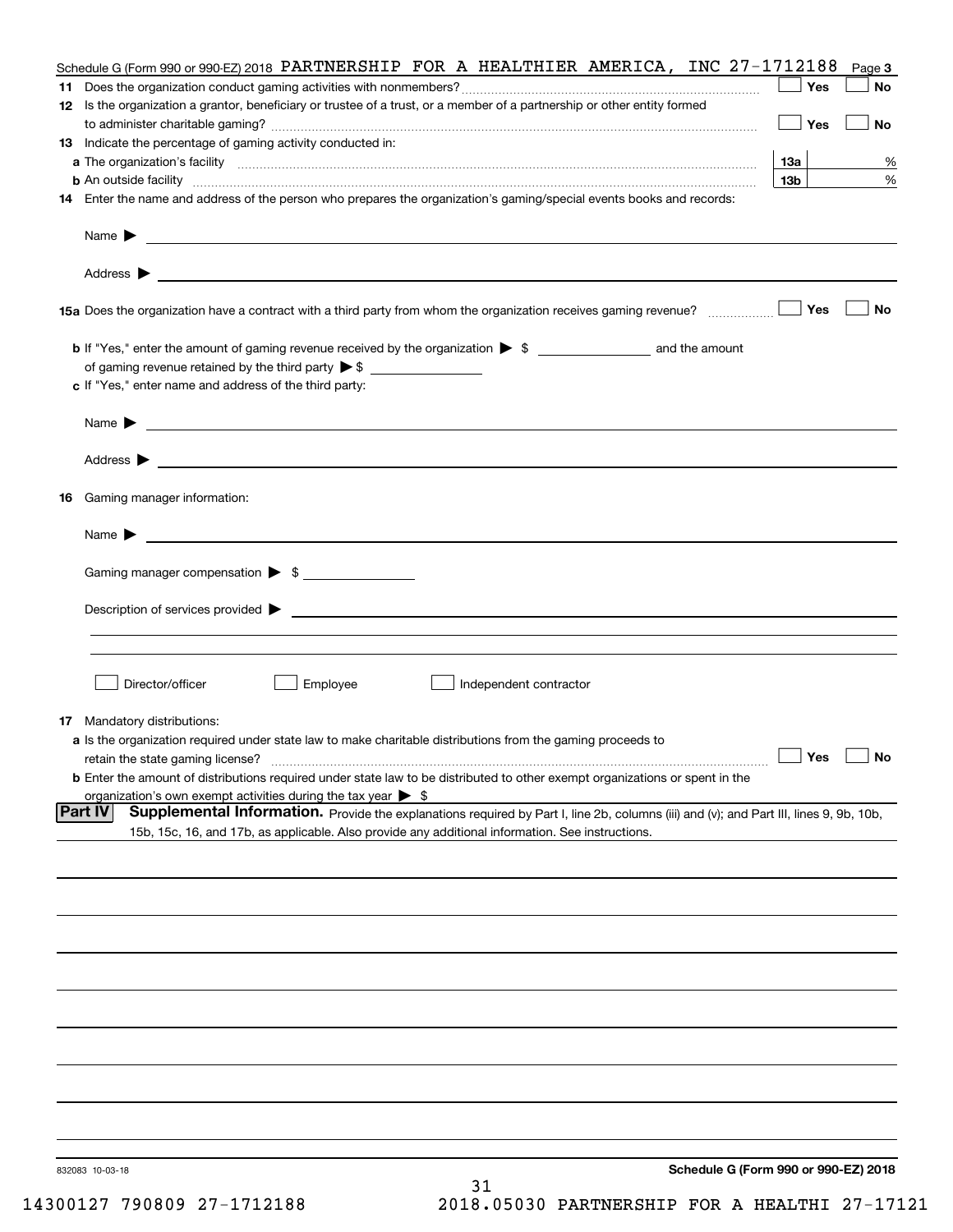| Schedule G (Form 990 or 990-EZ) PARTNERSHI<br>Part IV   Supplemental Information (continued) |  |  | PARTNERSHIP FOR A HEALTHIER AMERICA, INC 27-1712188 Page 4 |  |
|----------------------------------------------------------------------------------------------|--|--|------------------------------------------------------------|--|
|                                                                                              |  |  |                                                            |  |
|                                                                                              |  |  |                                                            |  |
|                                                                                              |  |  |                                                            |  |
|                                                                                              |  |  |                                                            |  |
|                                                                                              |  |  |                                                            |  |
|                                                                                              |  |  |                                                            |  |
|                                                                                              |  |  |                                                            |  |
|                                                                                              |  |  |                                                            |  |
|                                                                                              |  |  |                                                            |  |
|                                                                                              |  |  |                                                            |  |
|                                                                                              |  |  |                                                            |  |
|                                                                                              |  |  |                                                            |  |
|                                                                                              |  |  |                                                            |  |
|                                                                                              |  |  |                                                            |  |
|                                                                                              |  |  |                                                            |  |
|                                                                                              |  |  |                                                            |  |
|                                                                                              |  |  |                                                            |  |
|                                                                                              |  |  |                                                            |  |
|                                                                                              |  |  |                                                            |  |
|                                                                                              |  |  |                                                            |  |
|                                                                                              |  |  |                                                            |  |
|                                                                                              |  |  |                                                            |  |
|                                                                                              |  |  |                                                            |  |
|                                                                                              |  |  |                                                            |  |
|                                                                                              |  |  |                                                            |  |
|                                                                                              |  |  |                                                            |  |
|                                                                                              |  |  |                                                            |  |
|                                                                                              |  |  |                                                            |  |
|                                                                                              |  |  |                                                            |  |
|                                                                                              |  |  |                                                            |  |
|                                                                                              |  |  |                                                            |  |
|                                                                                              |  |  |                                                            |  |
|                                                                                              |  |  |                                                            |  |
|                                                                                              |  |  |                                                            |  |
|                                                                                              |  |  |                                                            |  |
|                                                                                              |  |  |                                                            |  |
|                                                                                              |  |  |                                                            |  |
|                                                                                              |  |  |                                                            |  |
|                                                                                              |  |  |                                                            |  |
|                                                                                              |  |  |                                                            |  |
|                                                                                              |  |  | Schedule G (Form 990 or 990-EZ)                            |  |

832084 04-01-18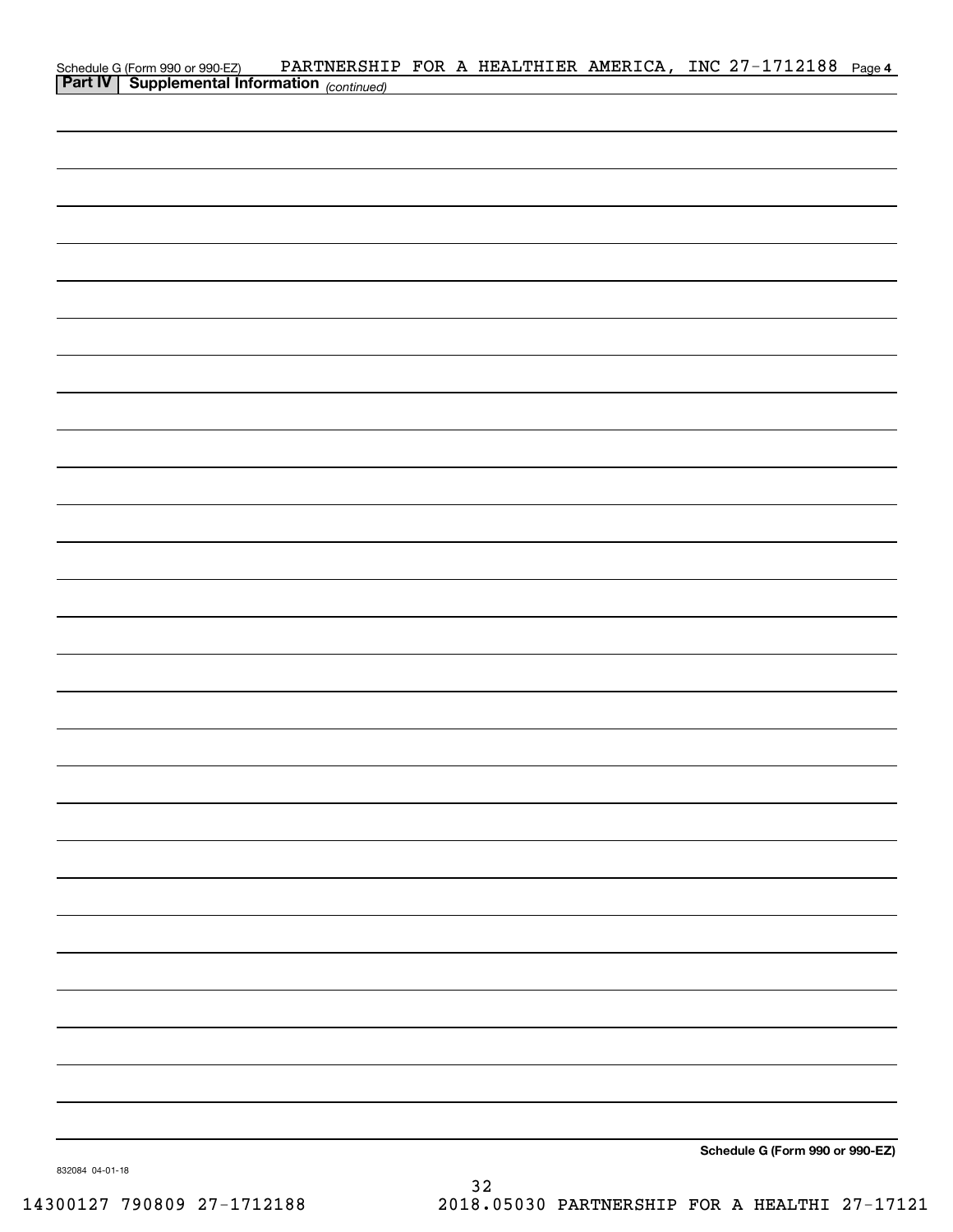| <b>SCHEDULE I</b><br>(Form 990)<br>Department of the Treasury<br>Internal Revenue Service                                                                                                                                                                                                                                | <b>Grants and Other Assistance to Organizations,</b><br>Governments, and Individuals in the United States<br>Complete if the organization answered "Yes" on Form 990, Part IV, line 21 or 22.<br>Attach to Form 990.<br>Go to www.irs.gov/Form990 for the latest information. |                                          |                             |                                         |                                                                |                                          |                                                                                                         |  |  |  |  |
|--------------------------------------------------------------------------------------------------------------------------------------------------------------------------------------------------------------------------------------------------------------------------------------------------------------------------|-------------------------------------------------------------------------------------------------------------------------------------------------------------------------------------------------------------------------------------------------------------------------------|------------------------------------------|-----------------------------|-----------------------------------------|----------------------------------------------------------------|------------------------------------------|---------------------------------------------------------------------------------------------------------|--|--|--|--|
| Name of the organization                                                                                                                                                                                                                                                                                                 |                                                                                                                                                                                                                                                                               |                                          |                             |                                         |                                                                |                                          | <b>Employer identification number</b>                                                                   |  |  |  |  |
| Part I<br><b>General Information on Grants and Assistance</b>                                                                                                                                                                                                                                                            |                                                                                                                                                                                                                                                                               | PARTNERSHIP FOR A HEALTHIER AMERICA, INC |                             |                                         |                                                                |                                          | 27-1712188                                                                                              |  |  |  |  |
| Does the organization maintain records to substantiate the amount of the grants or assistance, the grantees' eligibility for the grants or assistance, and the selection<br>$\mathbf 1$<br>Describe in Part IV the organization's procedures for monitoring the use of grant funds in the United States.<br>$\mathbf{2}$ |                                                                                                                                                                                                                                                                               |                                          |                             |                                         |                                                                |                                          | $\boxed{\text{X}}$ Yes<br>  No                                                                          |  |  |  |  |
| Part II<br>Grants and Other Assistance to Domestic Organizations and Domestic Governments. Complete if the organization answered "Yes" on Form 990, Part IV, line 21, for any                                                                                                                                            |                                                                                                                                                                                                                                                                               |                                          |                             |                                         |                                                                |                                          |                                                                                                         |  |  |  |  |
| recipient that received more than \$5,000. Part II can be duplicated if additional space is needed.<br><b>1 (a)</b> Name and address of organization<br>or government                                                                                                                                                    | $(b)$ EIN                                                                                                                                                                                                                                                                     | (c) IRC section<br>(if applicable)       | (d) Amount of<br>cash grant | (e) Amount of<br>non-cash<br>assistance | (f) Method of<br>valuation (book,<br>FMV, appraisal,<br>other) | (g) Description of<br>noncash assistance | (h) Purpose of grant<br>or assistance                                                                   |  |  |  |  |
| GALVESTON COUNTY FOOD BANK<br>634 4TH AVENUE N.<br>TEXAS CITY, TX 77590                                                                                                                                                                                                                                                  | 20-0408375                                                                                                                                                                                                                                                                    | 501(C)(3)                                | 5,000.                      | $\mathbf{0}$                            |                                                                |                                          | SUPPLEMENT AND ASSIST IN<br>THE PURCHASE OF HEALTHY<br>FOOD FOR LOW INCOME<br>FAMILIES AND INDIVIDUALS. |  |  |  |  |
|                                                                                                                                                                                                                                                                                                                          |                                                                                                                                                                                                                                                                               |                                          |                             |                                         |                                                                |                                          |                                                                                                         |  |  |  |  |
|                                                                                                                                                                                                                                                                                                                          |                                                                                                                                                                                                                                                                               |                                          |                             |                                         |                                                                |                                          |                                                                                                         |  |  |  |  |
| Enter total number of section $501(c)(3)$ and government organizations listed in the line 1 table<br>$\mathbf{2}$                                                                                                                                                                                                        |                                                                                                                                                                                                                                                                               |                                          |                             |                                         |                                                                |                                          | 1.                                                                                                      |  |  |  |  |
| Enter total number of other organizations listed in the line 1 table<br>3<br>LHA For Paperwork Reduction Act Notice, see the Instructions for Form 990.                                                                                                                                                                  |                                                                                                                                                                                                                                                                               |                                          |                             |                                         |                                                                |                                          | 0.<br>Schedule I (Form 990) (2018)                                                                      |  |  |  |  |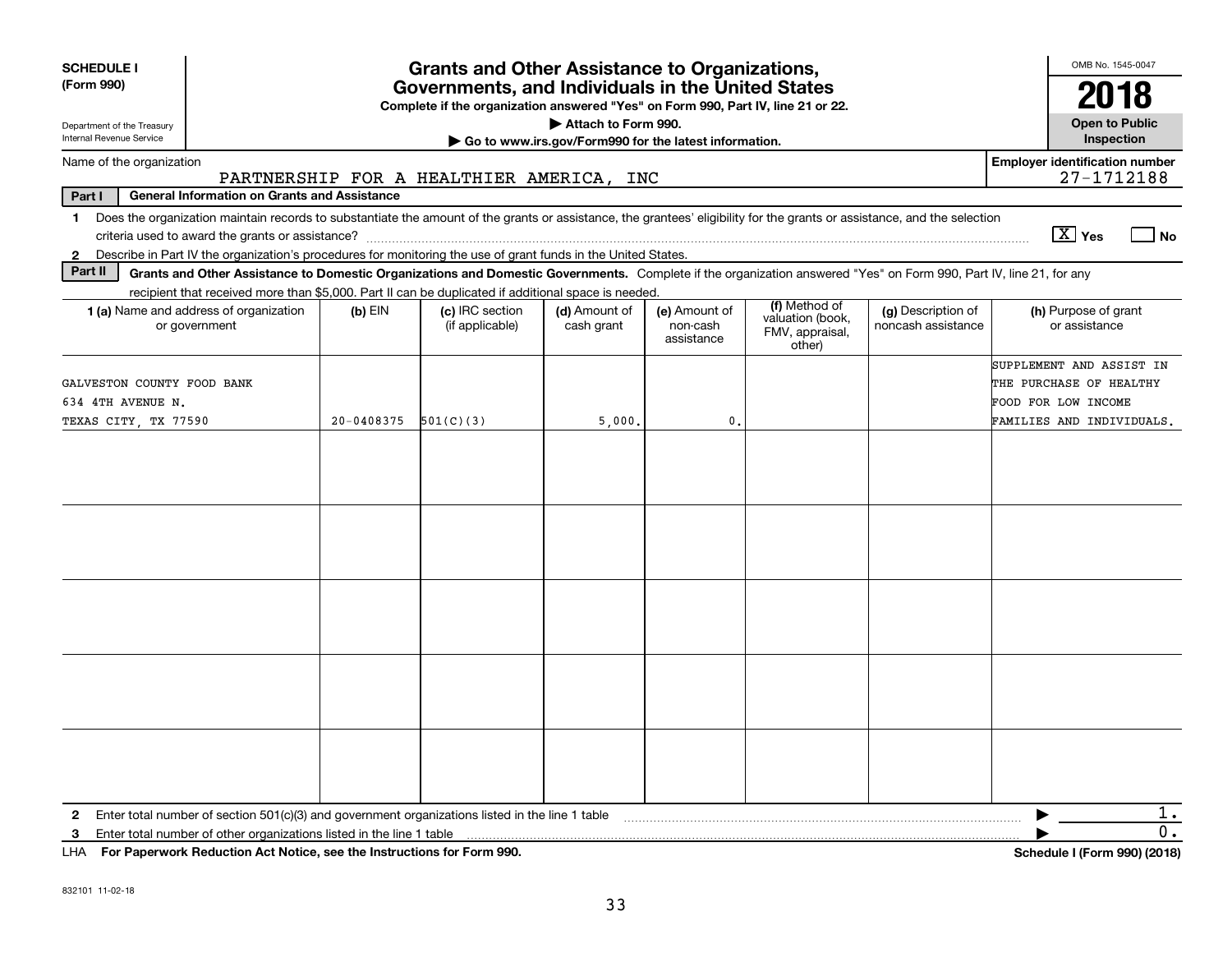### Schedule I (Form 990) (2018) PARTNERSHIP FOR A HEALTHIER AMERICA, INC 27-1712188 Page

**2**

**Part III | Grants and Other Assistance to Domestic Individuals. Complete if the organization answered "Yes" on Form 990, Part IV, line 22.** Part III can be duplicated if additional space is needed.

| (a) Type of grant or assistance | (b) Number of<br>recipients | (c) Amount of<br>cash grant | (d) Amount of non-<br>cash assistance | (e) Method of valuation<br>(book, FMV, appraisal, other) | (f) Description of noncash assistance |
|---------------------------------|-----------------------------|-----------------------------|---------------------------------------|----------------------------------------------------------|---------------------------------------|
|                                 |                             |                             |                                       |                                                          |                                       |
|                                 |                             |                             |                                       |                                                          |                                       |
|                                 |                             |                             |                                       |                                                          |                                       |
|                                 |                             |                             |                                       |                                                          |                                       |
|                                 |                             |                             |                                       |                                                          |                                       |
|                                 |                             |                             |                                       |                                                          |                                       |
|                                 |                             |                             |                                       |                                                          |                                       |
|                                 |                             |                             |                                       |                                                          |                                       |
|                                 |                             |                             |                                       |                                                          |                                       |
|                                 |                             |                             |                                       |                                                          |                                       |

Part IV | Supplemental Information. Provide the information required in Part I, line 2; Part III, column (b); and any other additional information.

PART I, LINE 2:

THE ORGANIZATION EXPENDED A TOTAL SUM OF \$26K TO SEVEN FOOD BANKS IN THE

COUNTRY. THE SELECTION PROCESS WAS BASED ON THE FOOD BANKS THAT HAD THE

GREATEST NEED FOR ASSISTANCE. THERE WERE STIPULATIONS FROM PHA TO THE FOOD

BANKS ON HOW THE FUNDS WERE TO BE SPENT. SIX OF THE FOOD BANK GOT \$3,500

EACH WHILE ONLY ONE RECEIVED \$5,000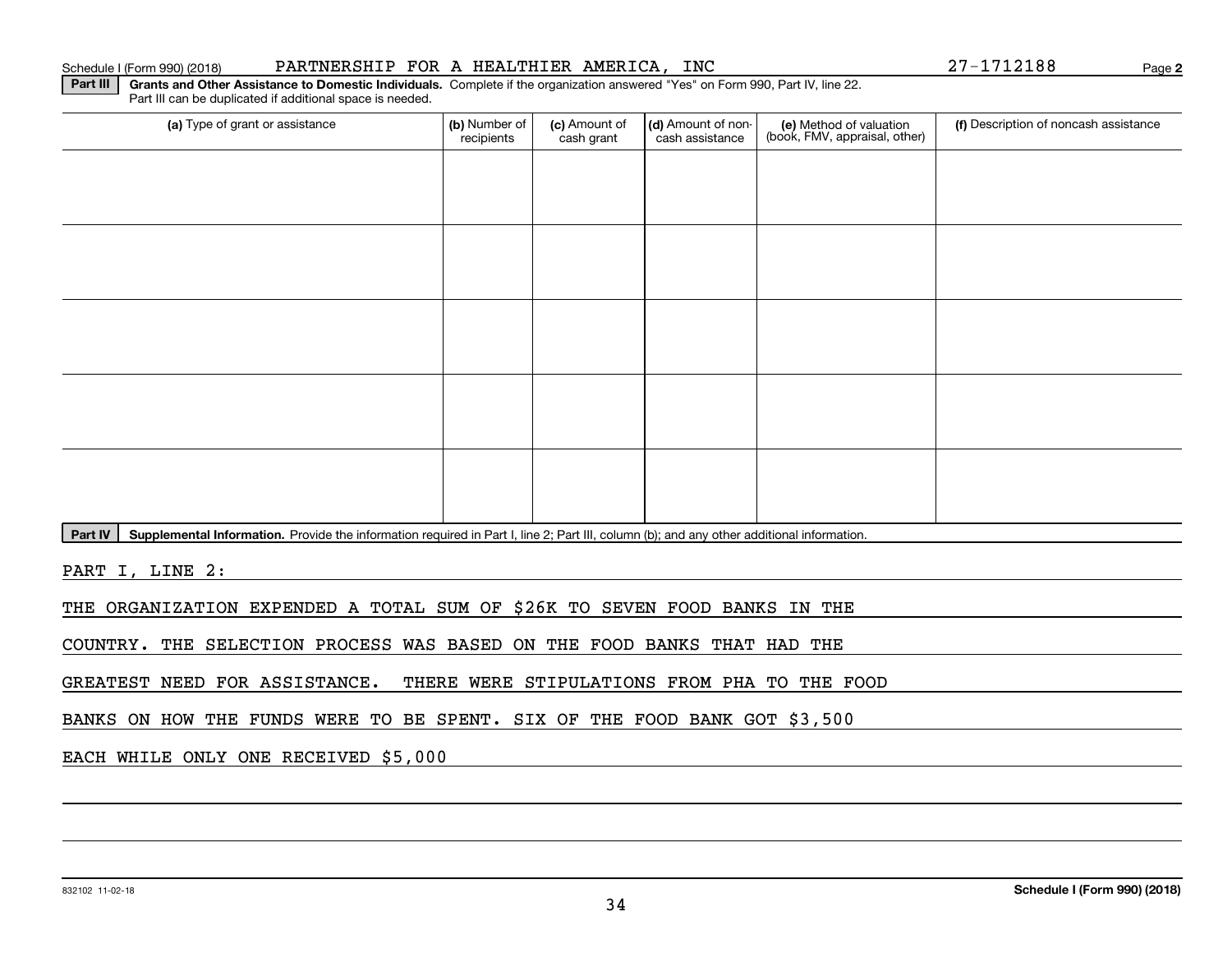|    | <b>Compensation Information</b><br><b>SCHEDULE J</b>                                                                                                                                                          |                                       | OMB No. 1545-0047          |     |                                     |  |
|----|---------------------------------------------------------------------------------------------------------------------------------------------------------------------------------------------------------------|---------------------------------------|----------------------------|-----|-------------------------------------|--|
|    | (Form 990)<br>For certain Officers, Directors, Trustees, Key Employees, and Highest                                                                                                                           |                                       |                            |     |                                     |  |
|    | <b>Compensated Employees</b>                                                                                                                                                                                  |                                       | 2018                       |     |                                     |  |
|    | Complete if the organization answered "Yes" on Form 990, Part IV, line 23.                                                                                                                                    |                                       | <b>Open to Public</b>      |     |                                     |  |
|    | Attach to Form 990.<br>Department of the Treasury<br>Go to www.irs.gov/Form990 for instructions and the latest information.<br>Internal Revenue Service                                                       |                                       | Inspection                 |     |                                     |  |
|    | Name of the organization                                                                                                                                                                                      | <b>Employer identification number</b> |                            |     |                                     |  |
|    | PARTNERSHIP FOR A HEALTHIER AMERICA, INC                                                                                                                                                                      |                                       | 27-1712188                 |     |                                     |  |
|    | <b>Questions Regarding Compensation</b><br>Part I                                                                                                                                                             |                                       |                            |     |                                     |  |
|    |                                                                                                                                                                                                               |                                       |                            | Yes | No                                  |  |
|    | 1a Check the appropriate box(es) if the organization provided any of the following to or for a person listed on Form 990,                                                                                     |                                       |                            |     |                                     |  |
|    | Part VII, Section A, line 1a. Complete Part III to provide any relevant information regarding these items.                                                                                                    |                                       |                            |     |                                     |  |
|    | First-class or charter travel<br>Housing allowance or residence for personal use                                                                                                                              |                                       |                            |     |                                     |  |
|    | Travel for companions<br>Payments for business use of personal residence                                                                                                                                      |                                       |                            |     |                                     |  |
|    | Tax indemnification and gross-up payments<br>Health or social club dues or initiation fees                                                                                                                    |                                       |                            |     |                                     |  |
|    | Discretionary spending account<br>Personal services (such as maid, chauffeur, chef)                                                                                                                           |                                       |                            |     |                                     |  |
|    |                                                                                                                                                                                                               |                                       |                            |     |                                     |  |
|    | <b>b</b> If any of the boxes on line 1a are checked, did the organization follow a written policy regarding payment or                                                                                        |                                       |                            |     |                                     |  |
|    | reimbursement or provision of all of the expenses described above? If "No," complete Part III to explain                                                                                                      |                                       | 1b                         |     |                                     |  |
| 2  | Did the organization require substantiation prior to reimbursing or allowing expenses incurred by all directors,                                                                                              |                                       |                            |     |                                     |  |
|    |                                                                                                                                                                                                               |                                       | $\mathbf{2}$               |     |                                     |  |
|    |                                                                                                                                                                                                               |                                       |                            |     |                                     |  |
| з  | Indicate which, if any, of the following the filing organization used to establish the compensation of the organization's                                                                                     |                                       |                            |     |                                     |  |
|    | CEO/Executive Director. Check all that apply. Do not check any boxes for methods used by a related organization to                                                                                            |                                       |                            |     |                                     |  |
|    | establish compensation of the CEO/Executive Director, but explain in Part III.                                                                                                                                |                                       |                            |     |                                     |  |
|    | Compensation committee<br>Written employment contract                                                                                                                                                         |                                       |                            |     |                                     |  |
|    | Compensation survey or study<br>Independent compensation consultant                                                                                                                                           |                                       |                            |     |                                     |  |
|    | Form 990 of other organizations<br>Approval by the board or compensation committee                                                                                                                            |                                       |                            |     |                                     |  |
|    |                                                                                                                                                                                                               |                                       |                            |     |                                     |  |
|    | During the year, did any person listed on Form 990, Part VII, Section A, line 1a, with respect to the filing                                                                                                  |                                       |                            |     |                                     |  |
|    | organization or a related organization:                                                                                                                                                                       |                                       |                            |     |                                     |  |
|    | Receive a severance payment or change-of-control payment?                                                                                                                                                     |                                       | 4a                         |     | <u>x</u><br>$\overline{\mathtt{x}}$ |  |
|    |                                                                                                                                                                                                               |                                       | 4b                         |     | $\overline{\text{x}}$               |  |
| с  | Participate in, or receive payment from, an equity-based compensation arrangement?                                                                                                                            |                                       | 4c                         |     |                                     |  |
|    | If "Yes" to any of lines 4a-c, list the persons and provide the applicable amounts for each item in Part III.                                                                                                 |                                       |                            |     |                                     |  |
|    |                                                                                                                                                                                                               |                                       |                            |     |                                     |  |
|    | Only section 501(c)(3), 501(c)(4), and 501(c)(29) organizations must complete lines 5-9.<br>For persons listed on Form 990, Part VII, Section A, line 1a, did the organization pay or accrue any compensation |                                       |                            |     |                                     |  |
| 5. |                                                                                                                                                                                                               |                                       |                            |     |                                     |  |
|    | contingent on the revenues of:                                                                                                                                                                                |                                       | 5a                         |     |                                     |  |
|    |                                                                                                                                                                                                               |                                       | 5b                         |     | $\frac{\text{X}}{\text{X}}$         |  |
|    | If "Yes" on line 5a or 5b, describe in Part III.                                                                                                                                                              |                                       |                            |     |                                     |  |
| 6. | For persons listed on Form 990, Part VII, Section A, line 1a, did the organization pay or accrue any compensation                                                                                             |                                       |                            |     |                                     |  |
|    | contingent on the net earnings of:                                                                                                                                                                            |                                       |                            |     |                                     |  |
|    |                                                                                                                                                                                                               |                                       | 6a                         |     | <u>x</u>                            |  |
|    |                                                                                                                                                                                                               |                                       | 6b                         |     | $\overline{\mathtt{x}}$             |  |
|    | If "Yes" on line 6a or 6b, describe in Part III.                                                                                                                                                              |                                       |                            |     |                                     |  |
|    | 7 For persons listed on Form 990, Part VII, Section A, line 1a, did the organization provide any nonfixed payments                                                                                            |                                       |                            |     |                                     |  |
|    |                                                                                                                                                                                                               |                                       | $\overline{7}$             | х   |                                     |  |
| 8  | Were any amounts reported on Form 990, Part VII, paid or accrued pursuant to a contract that was subject to the                                                                                               |                                       |                            |     |                                     |  |
|    | initial contract exception described in Regulations section 53.4958-4(a)(3)? If "Yes," describe in Part III                                                                                                   |                                       | 8                          |     | x                                   |  |
| 9  | If "Yes" on line 8, did the organization also follow the rebuttable presumption procedure described in                                                                                                        |                                       |                            |     |                                     |  |
|    | Regulations section 53.4958-6(c)?                                                                                                                                                                             |                                       | 9                          |     |                                     |  |
|    | LHA For Paperwork Reduction Act Notice, see the Instructions for Form 990.                                                                                                                                    |                                       | Schedule J (Form 990) 2018 |     |                                     |  |

832111 10-26-18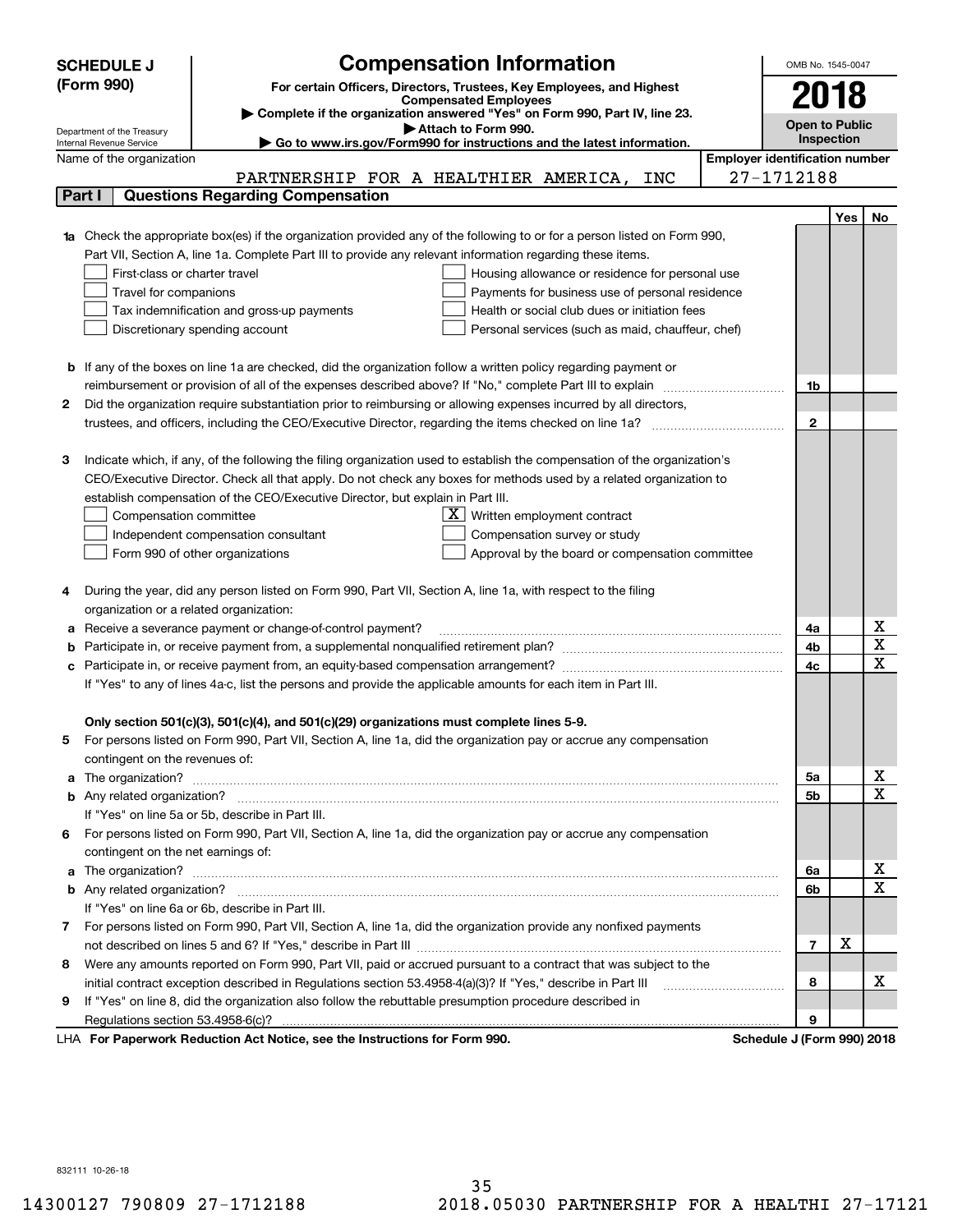## PARTNERSHIP FOR A HEALTHIER AMERICA, INC 27-1712188

# Schedule J (Form 990) 2018 PAR'I'NERSHIP F'OR A HEAL'I'HILER AMERICA , INC 27 = 17 I 2 I 8 8<br>| **Part II | Officers, Directors, Trustees, Key Employees, and Highest Compensated Employee**

For each individual whose compensation must be reported on Schedule J, report compensation from the organization on row (i) and from related organizations, described in the instructions, on row (ii). Do not list any individuals that aren't listed on Form 990, Part VII.

**Note:**  The sum of columns (B)(i)-(iii) for each listed individual must equal the total amount of Form 990, Part VII, Section A, line 1a, applicable column (D) and (E) amounts for that individual.

| (A) Name and Title      |      |                          | (B) Breakdown of W-2 and/or 1099-MISC compensation |                                           | (C) Retirement and<br>other deferred | (D) Nontaxable   | (E) Total of columns | (F) Compensation<br>in column (B)         |
|-------------------------|------|--------------------------|----------------------------------------------------|-------------------------------------------|--------------------------------------|------------------|----------------------|-------------------------------------------|
|                         |      | (i) Base<br>compensation | (ii) Bonus &<br>incentive<br>compensation          | (iii) Other<br>reportable<br>compensation | compensation                         | benefits         | $(B)(i)-(D)$         | reported as deferred<br>on prior Form 990 |
| NANCY ROMAN<br>(1)      | (i)  | 343, 235.                | 0.                                                 | $\overline{516}$ .                        | 14,071.                              | 28,837.          | 386,659.             | 0.                                        |
| CEO                     | (ii) | 0.                       | $\overline{0}$ .                                   | $\overline{0}$ .                          | $\overline{0}$ .                     | $\overline{0}$ . | 0.                   | $\overline{0}$ .                          |
| STACY MOLANDER<br>(2)   | (i)  | 175,583.                 | 19,209.                                            | 180.                                      | 7,294.                               | 22,875.          | 225,141.             | $\overline{0}$ .                          |
| CHIEF OPERATING OFFICER | (ii) | 0.                       | 0.                                                 | 0.                                        | 0.                                   | 0.               | 0.                   | $\overline{0}$ .                          |
| BLYTHE THOMAS<br>(3)    | (i)  | 138,718.                 | 15,872.                                            | 120.                                      | 6,684.                               | 29,789.          | 191, 183.            | $\overline{0}$ .                          |
| CHIEF MARKETING OFFICER | (ii) | 0.                       | 0.                                                 | 0.                                        | 0.                                   | 0.               | 0.                   | $\overline{0}$ .                          |
|                         | (i)  |                          |                                                    |                                           |                                      |                  |                      |                                           |
|                         | (ii) |                          |                                                    |                                           |                                      |                  |                      |                                           |
|                         | (i)  |                          |                                                    |                                           |                                      |                  |                      |                                           |
|                         | (ii) |                          |                                                    |                                           |                                      |                  |                      |                                           |
|                         | (i)  |                          |                                                    |                                           |                                      |                  |                      |                                           |
|                         | (ii) |                          |                                                    |                                           |                                      |                  |                      |                                           |
|                         | (i)  |                          |                                                    |                                           |                                      |                  |                      |                                           |
|                         | (ii) |                          |                                                    |                                           |                                      |                  |                      |                                           |
|                         | (i)  |                          |                                                    |                                           |                                      |                  |                      |                                           |
|                         | (ii) |                          |                                                    |                                           |                                      |                  |                      |                                           |
|                         | (i)  |                          |                                                    |                                           |                                      |                  |                      |                                           |
|                         | (ii) |                          |                                                    |                                           |                                      |                  |                      |                                           |
|                         | (i)  |                          |                                                    |                                           |                                      |                  |                      |                                           |
|                         | (ii) |                          |                                                    |                                           |                                      |                  |                      |                                           |
|                         | (i)  |                          |                                                    |                                           |                                      |                  |                      |                                           |
|                         | (ii) |                          |                                                    |                                           |                                      |                  |                      |                                           |
|                         | (i)  |                          |                                                    |                                           |                                      |                  |                      |                                           |
|                         | (ii) |                          |                                                    |                                           |                                      |                  |                      |                                           |
|                         | (i)  |                          |                                                    |                                           |                                      |                  |                      |                                           |
|                         | (ii) |                          |                                                    |                                           |                                      |                  |                      |                                           |
|                         | (i)  |                          |                                                    |                                           |                                      |                  |                      |                                           |
|                         | (ii) |                          |                                                    |                                           |                                      |                  |                      |                                           |
|                         | (i)  |                          |                                                    |                                           |                                      |                  |                      |                                           |
|                         | (ii) |                          |                                                    |                                           |                                      |                  |                      |                                           |
|                         | (i)  |                          |                                                    |                                           |                                      |                  |                      |                                           |
|                         | (ii) |                          |                                                    |                                           |                                      |                  |                      |                                           |

**Schedule J (Form 990) 2018**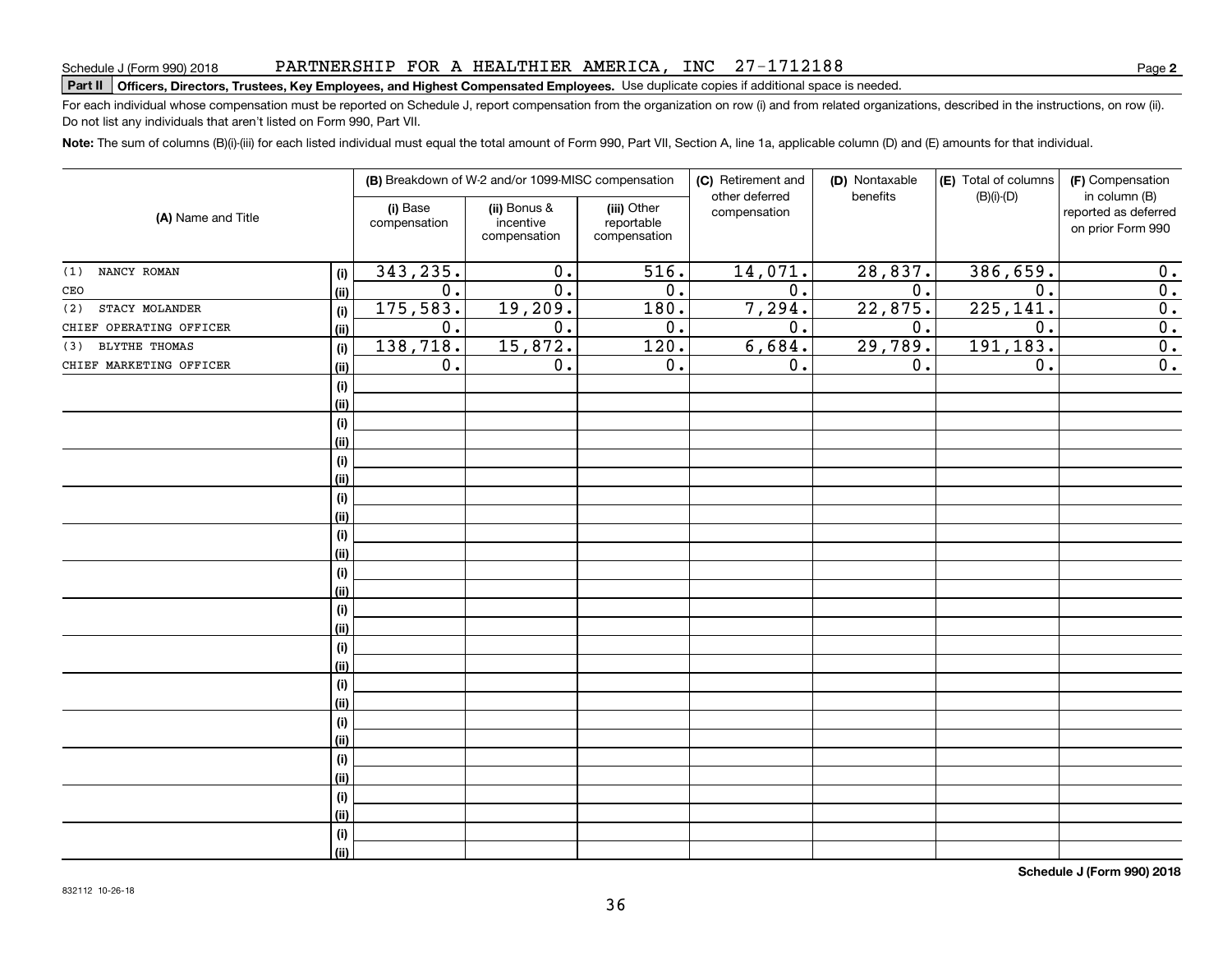#### **Part III Supplemental Information**

Schedule J (Form 990) 2018 PARTNERSHIP FOR A HEALTHIER AMERICA, INC 27-1712188<br>Part III Supplemental Information<br>Provide the information, explanation, or descriptions required for Part I, lines 1a, 1b, 3, 4a, 4b, 4c, 5a, 5

### PART I, LINE 7:

PHA HAS AN INCENTIVE COMPENSATION PLAN, WHICH APPLIES TO ALL EMPLOYEES.

EMPLOYEES AND SUPERVISORS SET GOALS EACH YEAR AND ARE EVALUATED ANNUALLY

AGAINST THOSE GOALS. PERFORMANCE GOALS ARE A BROAD SPECTRUM OF FINANCIAL

AND NON-FINANCIAL GOALS. THE PHA COMPENSATION COMMITTEE OVERSEES THE

#### INCENTIVE COMPENSATION PLAN.

**Schedule J (Form 990) 2018**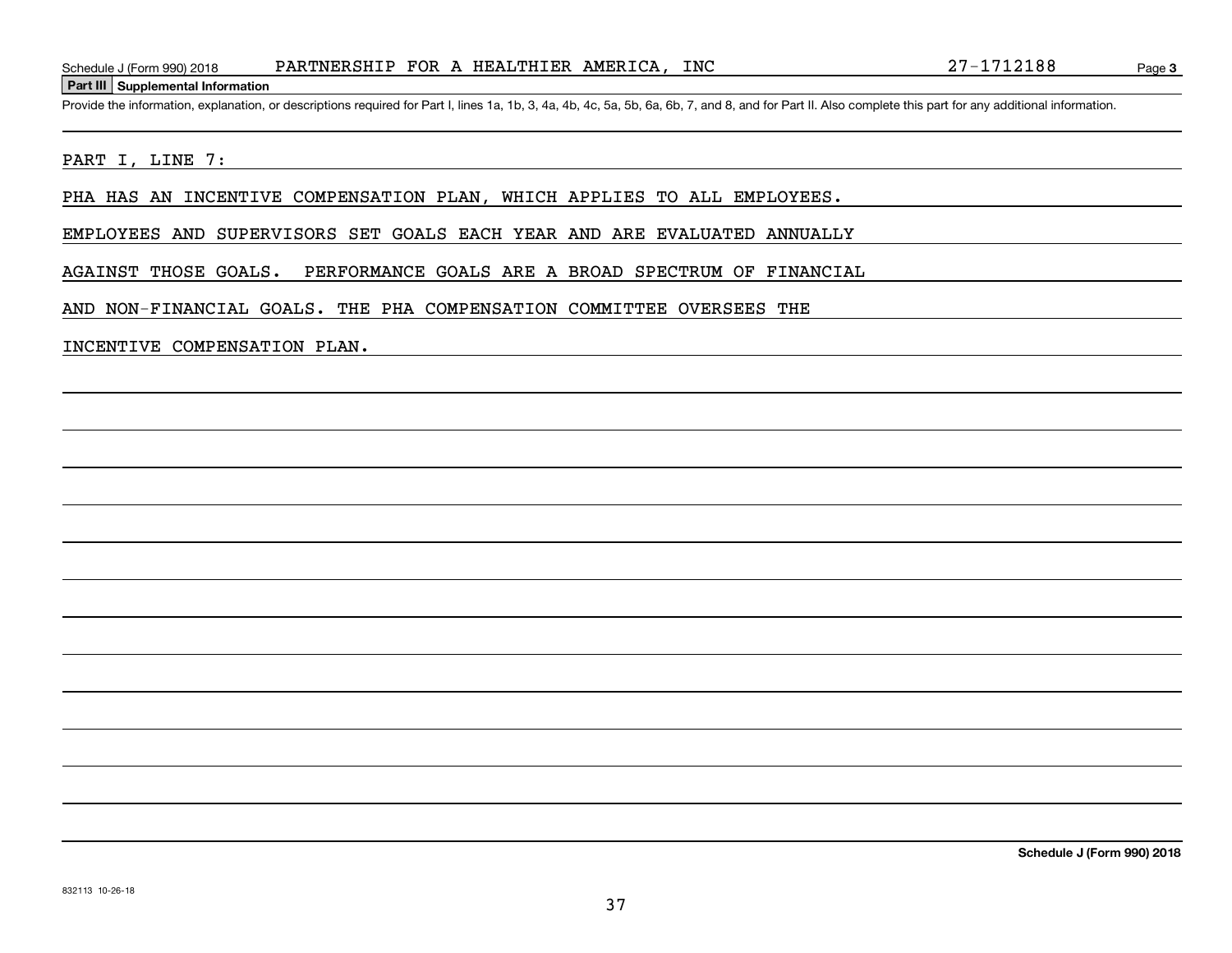**(Form 990 or 990-EZ)**

Department of the Treasury Internal Revenue Service Name of the organization

**Complete to provide information for responses to specific questions on Form 990 or 990-EZ or to provide any additional information. SCHEDULE O Supplemental Information to Form 990 or 990-EZ**

**| Attach to Form 990 or 990-EZ. | Go to www.irs.gov/Form990 for the latest information.** OMB No. 1545-0047 **Open to Public Inspection2018**

PARTNERSHIP FOR A HEALTHIER AMERICA, INC | 27-1712188

**Employer identification number**

# FORM 990, PART I, LINE 19

THE FORM 990 DOES NOT DISTINGUISH BETWEEN UNRESTRICTED AND TEMPORARILY

RESTRICTED REVENUE. ACCORDINGLY, DUE TO MULTI-YEAR GRANTS AND OTHER

SUPPORT LINE 19, "REVENUE LESS EXPENSES" REFLECTS FUNDING RECEIVED FOR

FUTURE YEARS

PART III, LINE 1, DESCRIPTION OF ORGANIZATION MISSION MOST IMPORTANTLY, PHA ENSURES THAT COMMITMENTS MADE ARE COMMITMENTS KEPT BY MONITORING AND PUBLICLY REPORTING ON THE PROGRESS OUR PARTNERS ARE MAKING.

832211 10-10-18 LHA For Paperwork Reduction Act Notice, see the Instructions for Form 990 or 990-EZ. Schedule O (Form 990 or 990-EZ) (2018) PHA IS A NONPARTISAN, NONPROFIT THAT IS LED BY SOME OF THE NATION'S MOST RESPECTED HEALTH AND CHILDHOOD OBESITY ADVOCATES. SUPPORTING OUR EFFORT IS OUR HONORARY CHAIR, FIRST LADY MICHELLE OBAMA, AND OUR HONORARY VICE CHAIRS, FORMER SENATE MAJORITY LEADER BILL FRIST AND U.S. SENATOR CORY BOOKER. OUR BOARD OF DIRECTORS ALSO INCLUDES NATIONALLY RECOGNIZED BUSINESS LEADERS, HEALTH PROFESSIONALS AND THOUGHT LEADERS FROM A VARIETY OF BACKGROUNDS. PHA IS DEVOTED TO WORKING WITH THE PRIVATE SECTOR TO ENSURE THAT EVERY CHILD IS AT A HEALTHY WEIGHT. PHA BRINGS TOGETHER PUBLIC, PRIVATE AND NONPROFIT LEADERS TO DEVELOP PARTNERSHIPS TO MAKE THE HEALTHY CHOICE THE EASY CHOICE FOR BUSY PARENTS AND FAMILIES AND WORK TO INCREASE DEMAND FOR THOSE OPTIONS. PHA'S PROGRAMS MAKE HEALTHIER CHOICES EASIER FOR BUSY PARENTS AND FAMILIES BY HELPING BUILD DEMAND FOR HEALTHIER CHOICES. THEY INCLUDE DRINK UP, FNV, AND LET'S MOVE! ACTIVE SCHOOLS. FOR MORE DETAILS ON FNV

38

 <sup>14300127 790809 27-1712188 2018.05030</sup> PARTNERSHIP FOR A HEALTHI 27-17121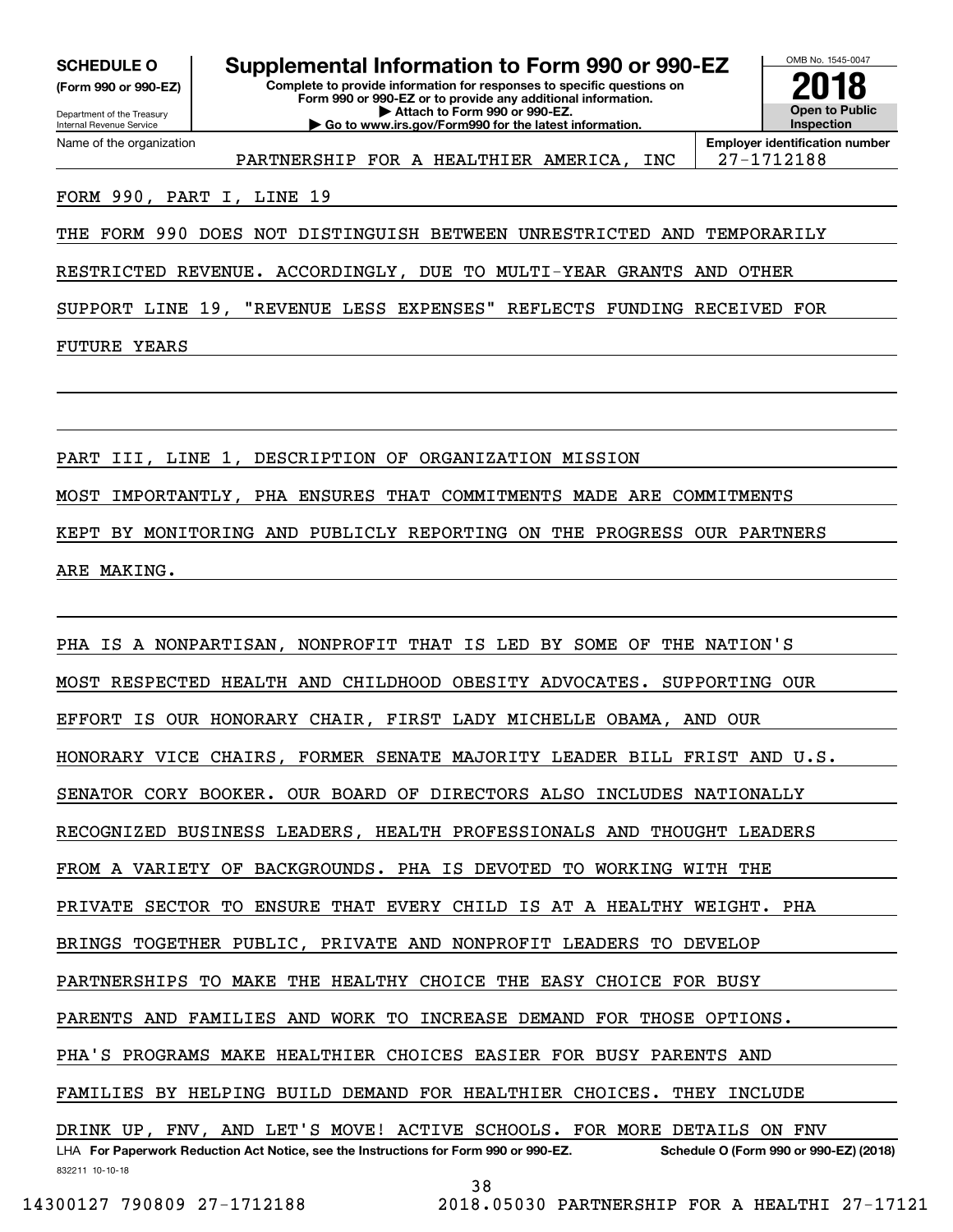| Schedule O (Form 990 or 990-EZ) (2018)<br>Page 2 |                                      |  |  |  |  |     |                                                     |
|--------------------------------------------------|--------------------------------------|--|--|--|--|-----|-----------------------------------------------------|
| Name of the organization                         | PARTNERSHIP FOR A HEALTHIER AMERICA, |  |  |  |  | INC | <b>Employer identification number</b><br>27-1712188 |
|                                                  |                                      |  |  |  |  |     |                                                     |

AND LMAS, PLEASE SEE PART III, LINE 2.

FORM 990, PART VI, SECTION B, LINE 11B:

AFTER THE AUDITED FINANCIAL STATEMENTS ARE APPROVED BY THE FINANCE AND AUDIT COMMITTEE OF THE PHA BOARD OF DIRECTORS, THE FORM 990 IS FIRST PREPARED AND REVIEWED BY EXTERNAL ACCOUNTANTS, THEN REVIEWED INTERNALLY BY PHA STAFF, THEN BY THE FINANCE AND AUDIT COMMITTEE OF THE BOARD AND FINALLY IS SHARED WITH THE FULL BOARD OF DIRECTORS.

FORM 990, PART VI, SECTION B, LINE 12C:

PHA REQUIRES ALL DIRECTORS, OFFICERS, MEMBERS OF THE BOARD OF DIRECTORS AND KEY EMPLOYEES TO SIGN A STATEMENT ANNUALLY, WHICH INDICATES THEIR UNDERSTANDING AND ACCEPTANCE OF THE CONFLICT OF INTEREST POLICY. PHA ENFORCES COMPLIANCE ON A SITUATIONAL BASIS. IT DOES NOT INCLUDE INDIVIDUALS WITH POTENTIAL CONFLICTS IN CERTAIN CONVERSATIONS OR MEETINGS WHERE A CONFLICT MAY EXIST. PERIODIC REVIEWS ARE CONDUCTED TO ENSURE PHA DOES NOT ENGAGE IN ACTIVITIES THAT MAY JEOPARDIZE ITS TAX-EXEMPT STATUS. IF THERE IS CAUSE TO BELIEVE THAT AN INDIVIDUAL HAS ACTED IN VIOLATION OF THE CONFLICT OF INTEREST POLICY, THE BOARD OR COMMITTEE SHALL INFORM THE INDIVIDUAL AND OFFER THE OPPORTUNITY TO EXPLAIN THE VIOLATION. IF THE INDIVIDUAL FAILS TO EXPLAIN THE CONFLICT OF INTEREST VIOLATION ADEQUATELY, PROPER DISCIPLINARY ACTION IS TAKEN.

832212 10-10-18 **Schedule O (Form 990 or 990-EZ) (2018)** FORM 990, PART VI, SECTION B, LINE 15: WHEN HIRED, THE BOARD OF DIRECTORS USED AN EXECUTIVE COMPENSATION CONSULTANT TO ASSESS COMPETITIVE MARKET PAY LEVELS FOR THE CEO AND SENIOR STAFF OF SIMILARLY SITUATED ORGANIZATIONS AND RECOMMENDED A SALARY RANGE. THE COMPENSATION COMMITTEE UTILIZED THIS DATA TO DETERMINE APPROPRIATE 39 14300127 790809 27-1712188 2018.05030 PARTNERSHIP FOR A HEALTHI 27-17121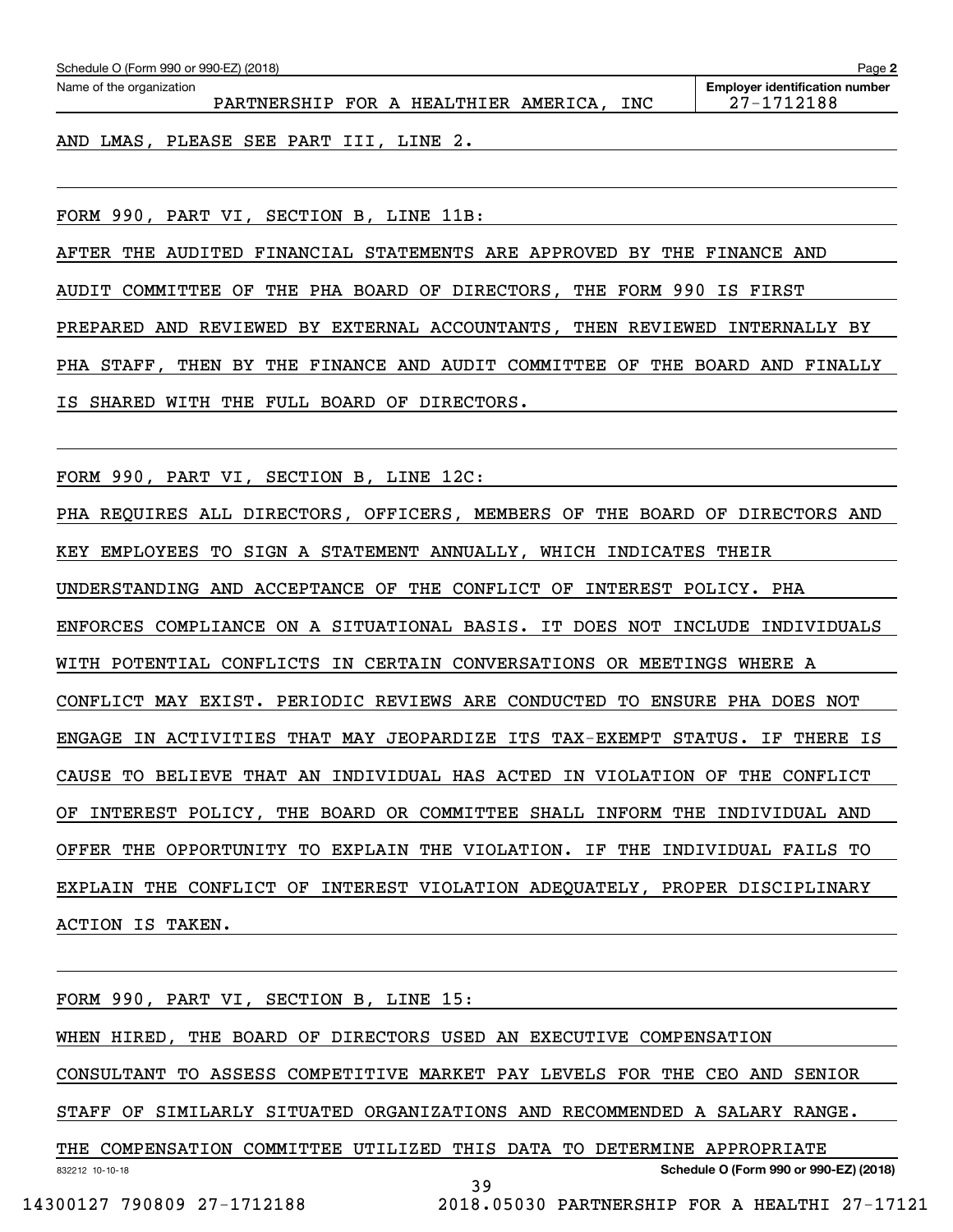| Schedule O (Form 990 or 990-EZ) (2018)                                                             | Page 2                                              |
|----------------------------------------------------------------------------------------------------|-----------------------------------------------------|
| Name of the organization<br>PARTNERSHIP FOR A HEALTHIER AMERICA, INC                               | <b>Employer identification number</b><br>27-1712188 |
| COMPENSATION. THE BOARD OF DIRECTORS APPROVES THE COMPENSATION OF THE CEO.                         |                                                     |
| FORM 990, PART VI, LINE 17, LIST OF STATES RECEIVING COPY OF FORM 990:                             |                                                     |
| AL, AK, AZ, AR, CA, CO, CT, DC, FL, GA, HI, IL, KS, KY, LA, ME, MD, MA, MI, MN, MS, MO, NH, NJ, NM |                                                     |
| NY, NC, ND, OH, OK, OR, PA, RI, SC, VA, WV, WI                                                     |                                                     |
| FORM 990, PART VI, SECTION C, LINE 18:                                                             |                                                     |
| THE FORM 990 IS AVAILABLE ON THE PHA WEBSITE, BUT THE FORM 1023, IS ONLY                           |                                                     |
| AVAILABLE UPON REQUEST.                                                                            |                                                     |
| FORM 990, PART VI, SECTION C, LINE 19:                                                             |                                                     |
| PHA MAKES OUR FORM 990 AND AUDITED FINANCIAL STATEMENTS AVAILABLE ON THE                           |                                                     |
| PHA WEBSITE. THE CONFLICT OF INTEREST POLICY IS AVAILABLE UPON REQUEST.                            |                                                     |
| FORM 990, PART XII, LINE 2C                                                                        |                                                     |
| THE AUDIT OVERSIGHT PROCESS REMAINS UNCHANGED FROM THE PRIOR YEAR.                                 |                                                     |
|                                                                                                    |                                                     |
|                                                                                                    |                                                     |
|                                                                                                    |                                                     |
|                                                                                                    |                                                     |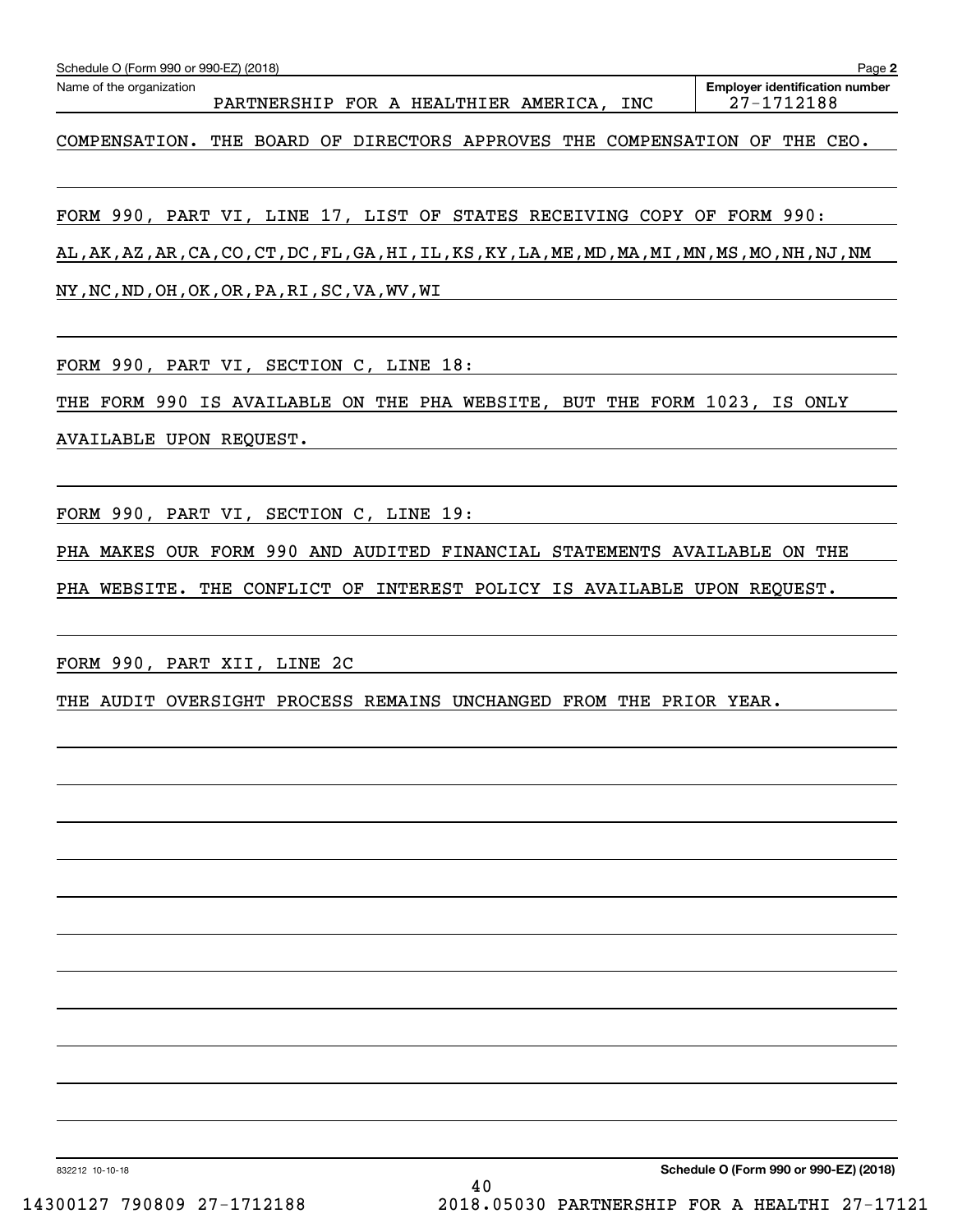| Form $990 - T$                                                                                                                                                                                                                                                                                                                                                                                 |                          | <b>Exempt Organization Business Income Tax Return</b>                                                                                                                                                                               |                                                                                   |                      |                                                  |                                                      |                 | OMB No. 1545-0687                                                                   |
|------------------------------------------------------------------------------------------------------------------------------------------------------------------------------------------------------------------------------------------------------------------------------------------------------------------------------------------------------------------------------------------------|--------------------------|-------------------------------------------------------------------------------------------------------------------------------------------------------------------------------------------------------------------------------------|-----------------------------------------------------------------------------------|----------------------|--------------------------------------------------|------------------------------------------------------|-----------------|-------------------------------------------------------------------------------------|
|                                                                                                                                                                                                                                                                                                                                                                                                |                          |                                                                                                                                                                                                                                     | (and proxy tax under section 6033(e))                                             |                      |                                                  |                                                      |                 |                                                                                     |
|                                                                                                                                                                                                                                                                                                                                                                                                |                          | For calendar year 2018 or other tax year beginning $JUL$ 1, $2018$ , and ending $JUN$ 30, $2019$ .                                                                                                                                  |                                                                                   |                      |                                                  |                                                      |                 | 2018                                                                                |
| Department of the Treasury<br>Internal Revenue Service                                                                                                                                                                                                                                                                                                                                         |                          | Go to www.irs.gov/Form990T for instructions and the latest information.<br>bo not enter SSN numbers on this form as it may be made public if your organization is a $501(c)(3)$ .                                                   |                                                                                   |                      |                                                  |                                                      |                 | Open to Public Inspection for<br>501(c)(3) Organizations Only                       |
| Check box if<br>address changed                                                                                                                                                                                                                                                                                                                                                                |                          | Name of organization $($                                                                                                                                                                                                            |                                                                                   |                      | Check box if name changed and see instructions.) |                                                      |                 | <b>D</b> Employer identification number<br>(Employees' trust, see<br>instructions.) |
| <b>B</b> Exempt under section                                                                                                                                                                                                                                                                                                                                                                  | Print                    |                                                                                                                                                                                                                                     | PARTNERSHIP FOR A HEALTHIER AMERICA, INC                                          |                      |                                                  |                                                      |                 | 27-1712188                                                                          |
| $\overline{X}$ 501(c)(3)                                                                                                                                                                                                                                                                                                                                                                       | or                       |                                                                                                                                                                                                                                     | Number, street, and room or suite no. If a P.O. box, see instructions.            |                      |                                                  |                                                      |                 | F Unrelated business activity code<br>(See instructions.)                           |
| 7220(e)<br>408(e)                                                                                                                                                                                                                                                                                                                                                                              | Type                     |                                                                                                                                                                                                                                     | 1203 19TH STREET, NW, 3RD FLOOR                                                   |                      |                                                  |                                                      |                 |                                                                                     |
| 530(a)<br>408A<br>529(a)                                                                                                                                                                                                                                                                                                                                                                       |                          | WASHINGTON, DC                                                                                                                                                                                                                      | City or town, state or province, country, and ZIP or foreign postal code<br>20036 |                      |                                                  |                                                      | 541800          |                                                                                     |
|                                                                                                                                                                                                                                                                                                                                                                                                |                          |                                                                                                                                                                                                                                     |                                                                                   |                      |                                                  |                                                      |                 |                                                                                     |
| C Book value of all assets<br>$\begin{array}{ l l l }\n\hline\n\text{6} & \text{6} & \text{6} & \text{6} & \text{6} & \text{6} & \text{6} & \text{6} & \text{6} & \text{6} & \text{6} & \text{6} & \text{6} & \text{6} & \text{6} & \text{6} & \text{6} & \text{6} & \text{6} & \text{6} & \text{6} & \text{6} & \text{6} & \text{6} & \text{6} & \text{6} & \text{6} & \text{6} & \text{6} &$ |                          |                                                                                                                                                                                                                                     |                                                                                   |                      | $501(c)$ trust                                   | $401(a)$ trust                                       |                 | Other trust                                                                         |
| H Enter the number of the organization's unrelated trades or businesses.                                                                                                                                                                                                                                                                                                                       |                          |                                                                                                                                                                                                                                     |                                                                                   | 1                    |                                                  | Describe the only (or first) unrelated               |                 |                                                                                     |
| trade or business here > ADVERTISING                                                                                                                                                                                                                                                                                                                                                           |                          |                                                                                                                                                                                                                                     |                                                                                   |                      |                                                  | . If only one, complete Parts I-V. If more than one, |                 |                                                                                     |
|                                                                                                                                                                                                                                                                                                                                                                                                |                          | describe the first in the blank space at the end of the previous sentence, complete Parts I and II, complete a Schedule M for each additional trade or                                                                              |                                                                                   |                      |                                                  |                                                      |                 |                                                                                     |
| business, then complete Parts III-V.                                                                                                                                                                                                                                                                                                                                                           |                          |                                                                                                                                                                                                                                     |                                                                                   |                      |                                                  |                                                      |                 |                                                                                     |
|                                                                                                                                                                                                                                                                                                                                                                                                |                          | During the tax year, was the corporation a subsidiary in an affiliated group or a parent-subsidiary controlled group?                                                                                                               |                                                                                   |                      |                                                  |                                                      | Yes             | $\boxed{\text{X}}$ No                                                               |
|                                                                                                                                                                                                                                                                                                                                                                                                |                          | If "Yes," enter the name and identifying number of the parent corporation. $\blacktriangleright$                                                                                                                                    |                                                                                   |                      |                                                  |                                                      |                 |                                                                                     |
| J The books are in care of $\blacktriangleright$ THE ORGANIZATION<br>Part I                                                                                                                                                                                                                                                                                                                    |                          | <b>Unrelated Trade or Business Income</b>                                                                                                                                                                                           |                                                                                   |                      |                                                  | Telephone number $\triangleright$ 202-842-9001       |                 |                                                                                     |
|                                                                                                                                                                                                                                                                                                                                                                                                |                          |                                                                                                                                                                                                                                     |                                                                                   |                      | (A) Income                                       | (B) Expenses                                         |                 | $(C)$ Net                                                                           |
| 1a Gross receipts or sales                                                                                                                                                                                                                                                                                                                                                                     |                          |                                                                                                                                                                                                                                     |                                                                                   |                      |                                                  |                                                      |                 |                                                                                     |
| <b>b</b> Less returns and allowances                                                                                                                                                                                                                                                                                                                                                           |                          |                                                                                                                                                                                                                                     | c Balance <b>Division</b>                                                         | 1c<br>$\overline{2}$ |                                                  |                                                      |                 |                                                                                     |
| 2<br>3                                                                                                                                                                                                                                                                                                                                                                                         |                          | Gross profit. Subtract line 2 from line 1c [11] [11] [12] [12] [13] [14] [15] [15] [15] [15] [15] [15] [15] [1                                                                                                                      |                                                                                   | 3                    |                                                  |                                                      |                 |                                                                                     |
|                                                                                                                                                                                                                                                                                                                                                                                                |                          |                                                                                                                                                                                                                                     |                                                                                   | 4a                   |                                                  |                                                      |                 |                                                                                     |
| b                                                                                                                                                                                                                                                                                                                                                                                              |                          |                                                                                                                                                                                                                                     |                                                                                   | 4 <sub>b</sub>       |                                                  |                                                      |                 |                                                                                     |
| C                                                                                                                                                                                                                                                                                                                                                                                              |                          |                                                                                                                                                                                                                                     |                                                                                   | 4c                   |                                                  |                                                      |                 |                                                                                     |
| 5                                                                                                                                                                                                                                                                                                                                                                                              |                          | Income (loss) from a partnership or an S corporation (attach statement)                                                                                                                                                             |                                                                                   | 5                    |                                                  |                                                      |                 |                                                                                     |
| 6                                                                                                                                                                                                                                                                                                                                                                                              |                          |                                                                                                                                                                                                                                     |                                                                                   | 6                    |                                                  |                                                      |                 |                                                                                     |
| 7                                                                                                                                                                                                                                                                                                                                                                                              |                          |                                                                                                                                                                                                                                     |                                                                                   | $\overline{7}$       |                                                  |                                                      |                 |                                                                                     |
| 8                                                                                                                                                                                                                                                                                                                                                                                              |                          | Interest, annuities, royalties, and rents from a controlled organization (Schedule F)                                                                                                                                               |                                                                                   | 8                    |                                                  |                                                      |                 |                                                                                     |
| 9                                                                                                                                                                                                                                                                                                                                                                                              |                          | Investment income of a section $501(c)(7)$ , (9), or (17) organization (Schedule G)                                                                                                                                                 |                                                                                   | 9                    |                                                  |                                                      |                 |                                                                                     |
| 10                                                                                                                                                                                                                                                                                                                                                                                             |                          |                                                                                                                                                                                                                                     |                                                                                   | 10                   | 2,500.                                           | 16,792.                                              |                 | $-14, 292.$                                                                         |
| 11                                                                                                                                                                                                                                                                                                                                                                                             |                          |                                                                                                                                                                                                                                     |                                                                                   | 11                   |                                                  |                                                      |                 |                                                                                     |
| 12                                                                                                                                                                                                                                                                                                                                                                                             |                          |                                                                                                                                                                                                                                     |                                                                                   | 12<br>- 11           |                                                  |                                                      |                 |                                                                                     |
|                                                                                                                                                                                                                                                                                                                                                                                                | 16, 792.<br>2,500.<br>13 |                                                                                                                                                                                                                                     |                                                                                   |                      |                                                  |                                                      |                 | $-14,292.$                                                                          |
| Part II                                                                                                                                                                                                                                                                                                                                                                                        |                          | <b>Deductions Not Taken Elsewhere</b> (See instructions for limitations on deductions.)                                                                                                                                             |                                                                                   |                      |                                                  |                                                      |                 |                                                                                     |
|                                                                                                                                                                                                                                                                                                                                                                                                |                          | (Except for contributions, deductions must be directly connected with the unrelated business income.)                                                                                                                               |                                                                                   |                      |                                                  |                                                      |                 |                                                                                     |
| 14                                                                                                                                                                                                                                                                                                                                                                                             |                          |                                                                                                                                                                                                                                     |                                                                                   |                      |                                                  |                                                      | 14              |                                                                                     |
| 15                                                                                                                                                                                                                                                                                                                                                                                             |                          |                                                                                                                                                                                                                                     |                                                                                   |                      |                                                  |                                                      | 15              |                                                                                     |
| 16                                                                                                                                                                                                                                                                                                                                                                                             |                          | Repairs and maintenance <i>maintenance</i> and contained a series and maintenance and maintenance and maintenance and maintenance and maintenance and maintenance and maintenance and maintenance and maintenance and maintenance a |                                                                                   |                      |                                                  |                                                      | 16              |                                                                                     |
| 17                                                                                                                                                                                                                                                                                                                                                                                             |                          | Bad debts <b>www.communication.communication.communication.com</b>                                                                                                                                                                  |                                                                                   |                      |                                                  |                                                      | 17              |                                                                                     |
| 18                                                                                                                                                                                                                                                                                                                                                                                             |                          | Interest (attach schedule) (see instructions) www.communications.communications are interest (attach schedule)                                                                                                                      |                                                                                   |                      |                                                  |                                                      | 18<br>19        | 250.                                                                                |
| 19<br>20                                                                                                                                                                                                                                                                                                                                                                                       |                          | Taxes and licenses <b>construction and construction of the construction</b> and construction of the construction of the                                                                                                             |                                                                                   |                      |                                                  |                                                      | 20              |                                                                                     |
| 21                                                                                                                                                                                                                                                                                                                                                                                             |                          |                                                                                                                                                                                                                                     |                                                                                   |                      |                                                  |                                                      |                 |                                                                                     |
| 22                                                                                                                                                                                                                                                                                                                                                                                             |                          | Less depreciation claimed on Schedule A and elsewhere on return [100] [122] [224]                                                                                                                                                   |                                                                                   |                      |                                                  |                                                      | 22 <sub>b</sub> |                                                                                     |
| 23<br>Depletion                                                                                                                                                                                                                                                                                                                                                                                |                          |                                                                                                                                                                                                                                     |                                                                                   |                      |                                                  |                                                      | 23              |                                                                                     |
| 24                                                                                                                                                                                                                                                                                                                                                                                             |                          |                                                                                                                                                                                                                                     |                                                                                   |                      |                                                  |                                                      | 24              |                                                                                     |
| Employee benefit programs<br>25                                                                                                                                                                                                                                                                                                                                                                |                          |                                                                                                                                                                                                                                     |                                                                                   |                      |                                                  |                                                      | 25              |                                                                                     |
| 26                                                                                                                                                                                                                                                                                                                                                                                             |                          |                                                                                                                                                                                                                                     |                                                                                   |                      |                                                  |                                                      | 26              |                                                                                     |
| 27                                                                                                                                                                                                                                                                                                                                                                                             |                          |                                                                                                                                                                                                                                     |                                                                                   |                      |                                                  |                                                      | 27              |                                                                                     |
| 28                                                                                                                                                                                                                                                                                                                                                                                             |                          | Other deductions (attach schedule) measurements of the SEE STATEMENT 1                                                                                                                                                              |                                                                                   |                      |                                                  |                                                      | 28              | 2,260.                                                                              |
| 29                                                                                                                                                                                                                                                                                                                                                                                             |                          |                                                                                                                                                                                                                                     |                                                                                   |                      |                                                  |                                                      | 29              | 2,510.                                                                              |
| 30                                                                                                                                                                                                                                                                                                                                                                                             |                          | Unrelated business taxable income before net operating loss deduction. Subtract line 29 from line 13                                                                                                                                |                                                                                   |                      |                                                  |                                                      | 30              | $-16,802.$                                                                          |
| 31                                                                                                                                                                                                                                                                                                                                                                                             |                          | Deduction for net operating loss arising in tax years beginning on or after January 1, 2018 (see instructions)                                                                                                                      |                                                                                   |                      |                                                  |                                                      | 31              |                                                                                     |
| 32                                                                                                                                                                                                                                                                                                                                                                                             |                          | Unrelated business taxable income. Subtract line 31 from line 30 manufactured contains and contained business taxable income. Subtract line 31 from line 30 manufactured contains and the United States of the United States a      |                                                                                   |                      |                                                  |                                                      | 32              | $-16,802.$                                                                          |
| 823701 01-09-19 LHA For Paperwork Reduction Act Notice, see instructions.                                                                                                                                                                                                                                                                                                                      |                          |                                                                                                                                                                                                                                     |                                                                                   |                      |                                                  |                                                      |                 | Form 990-T (2018)                                                                   |

41

14300127 790809 27-1712188 2018.05030 PARTNERSHIP FOR A HEALTHI 27-17121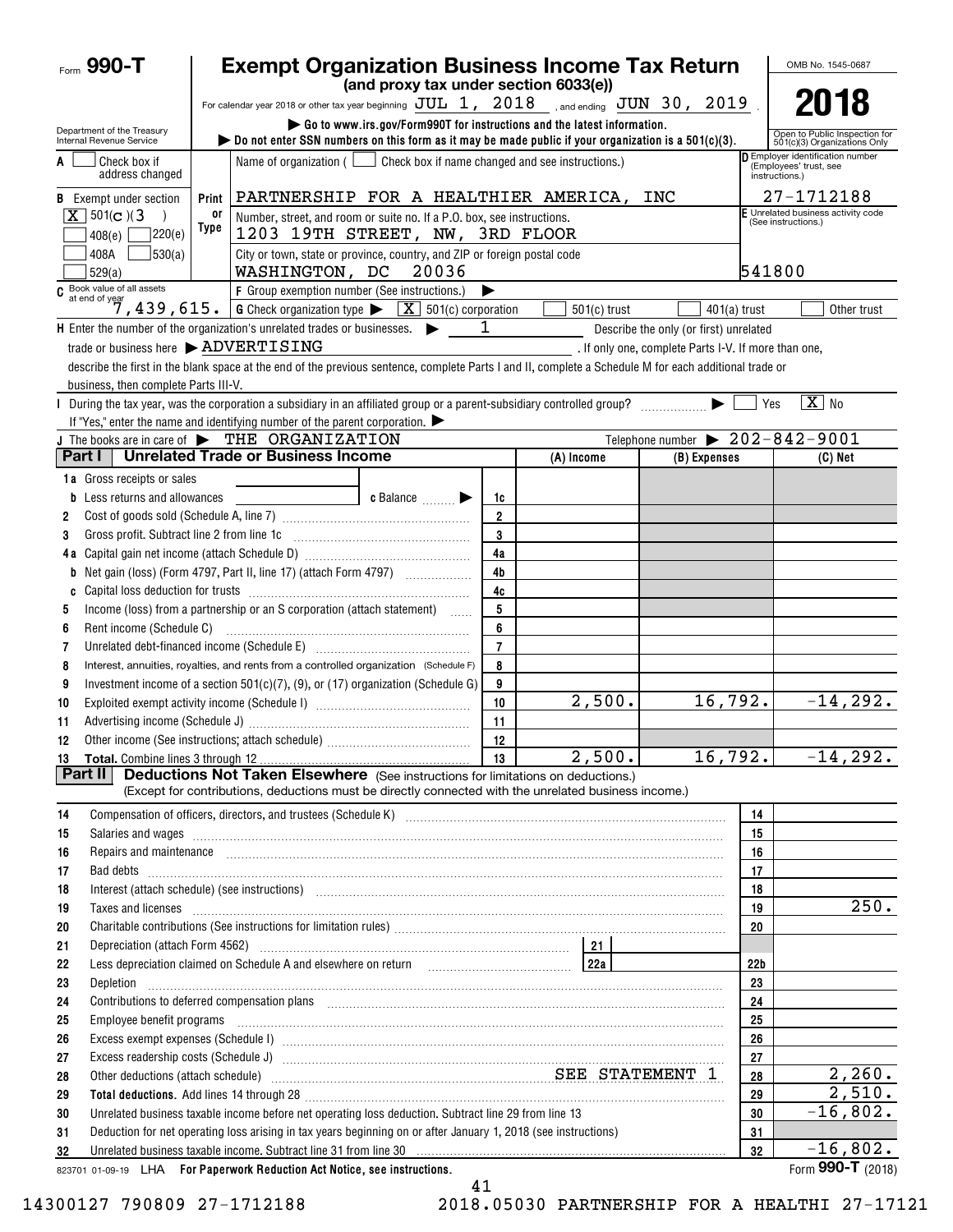| Form 990-T (2018) | PARTNERSHIP FOR A HEALTHIER AMERICA, INC                                                                                                                                                                                                                                                                                  |                                    |               | 27-1712188                    | Page 2                               |
|-------------------|---------------------------------------------------------------------------------------------------------------------------------------------------------------------------------------------------------------------------------------------------------------------------------------------------------------------------|------------------------------------|---------------|-------------------------------|--------------------------------------|
| Part III          | <b>Total Unrelated Business Taxable Income</b>                                                                                                                                                                                                                                                                            |                                    |               |                               |                                      |
| 33                | Total of unrelated business taxable income computed from all unrelated trades or businesses (see instructions)                                                                                                                                                                                                            |                                    |               | 33                            | $-16,802.$                           |
| 34                | Amounts paid for disallowed fringes [11] Amount of the contract of the state of the state of the state of the state of the state of the state of the state of the state of the state of the state of the state of the state of                                                                                            |                                    |               | 34                            |                                      |
| 35                | Deduction for net operating loss arising in tax years beginning before January 1, 2018 (see instructions) $STMT$                                                                                                                                                                                                          |                                    |               | 35                            | $\overline{0}$ .                     |
| 36                | Total of unrelated business taxable income before specific deduction. Subtract line 35 from the sum of                                                                                                                                                                                                                    |                                    |               |                               |                                      |
|                   | lines 33 and 34                                                                                                                                                                                                                                                                                                           |                                    |               | 36                            | $-16,802.$                           |
| 37                |                                                                                                                                                                                                                                                                                                                           |                                    |               | 37                            | 1,000.                               |
| 38                | Unrelated business taxable income. Subtract line 37 from line 36. If line 37 is greater than line 36,                                                                                                                                                                                                                     |                                    |               |                               |                                      |
|                   | enter the smaller of zero or line 36                                                                                                                                                                                                                                                                                      |                                    |               | 38                            | $-16,802.$                           |
|                   | Part IV   Tax Computation                                                                                                                                                                                                                                                                                                 |                                    |               |                               |                                      |
| 39                |                                                                                                                                                                                                                                                                                                                           |                                    |               | 39                            | 0.                                   |
| 40                | Trusts Taxable at Trust Rates. See instructions for tax computation. Income tax on the amount on line 38 from:                                                                                                                                                                                                            |                                    |               |                               |                                      |
|                   | Tax rate schedule or                                                                                                                                                                                                                                                                                                      |                                    |               | 40                            |                                      |
| 41                | Proxy tax. See instructions information and contact the set of the set of the set of the set of the set of the set of the set of the set of the set of the set of the set of the set of the set of the set of the set of the s                                                                                            |                                    |               | 41                            |                                      |
| 42                | Alternative minimum tax (trusts only) [11] matter control and the control of the control of the control of the control of the control of the control of the control of the control of the control of the control of the contro                                                                                            |                                    |               | 42                            |                                      |
| 43                |                                                                                                                                                                                                                                                                                                                           |                                    |               | 43                            |                                      |
| 44                |                                                                                                                                                                                                                                                                                                                           |                                    |               | 44                            | $\overline{0}$ .                     |
| Part V            | Tax and Payments                                                                                                                                                                                                                                                                                                          |                                    |               |                               |                                      |
|                   | 45a Foreign tax credit (corporations attach Form 1118; trusts attach Form 1116) [                                                                                                                                                                                                                                         | 45a                                |               |                               |                                      |
| b                 | Other credits (see instructions)                                                                                                                                                                                                                                                                                          | 45b                                |               |                               |                                      |
|                   |                                                                                                                                                                                                                                                                                                                           | 45с                                |               |                               |                                      |
|                   |                                                                                                                                                                                                                                                                                                                           |                                    |               |                               |                                      |
|                   |                                                                                                                                                                                                                                                                                                                           |                                    |               | 45e                           |                                      |
| 46                | Subtract line 45e from line 44 <b>www.areas.com</b> in the 44 <b>contract of the 45</b> from line 45                                                                                                                                                                                                                      |                                    |               | 46                            | 0.                                   |
| 47                | Other taxes. Check if from: Form 4255 Form 8611 Form 8697 Form 8866 O Other (attach schedule)                                                                                                                                                                                                                             |                                    |               | 47                            |                                      |
| 48                |                                                                                                                                                                                                                                                                                                                           |                                    |               | 48                            | 0.                                   |
| 49                |                                                                                                                                                                                                                                                                                                                           |                                    |               | 49                            | $\overline{0}$ .                     |
|                   |                                                                                                                                                                                                                                                                                                                           | 50a                                |               |                               |                                      |
|                   | <b>b</b> 2018 estimated tax payments <b>constructs</b> and <b>constructs</b> and <b>constructs</b> and <b>constructs</b> and <b>constructs</b> and <b>constructs</b> and <b>constructs</b> and <b>constructs</b> and <b>constructs</b> and <b>constructs</b> and <b>constructs</b> and <b>co</b>                          | 50b                                |               |                               |                                      |
|                   |                                                                                                                                                                                                                                                                                                                           | 50c                                | 2,400.        |                               |                                      |
|                   | d Foreign organizations: Tax paid or withheld at source (see instructions) [100011111111111111111111111111111                                                                                                                                                                                                             | 50d                                |               |                               |                                      |
|                   |                                                                                                                                                                                                                                                                                                                           | <b>50e</b>                         |               |                               |                                      |
|                   |                                                                                                                                                                                                                                                                                                                           | 50f                                |               |                               |                                      |
|                   | <b>g</b> Other credits, adjustments, and payments: $\boxed{\phantom{0}}$ Form 2439                                                                                                                                                                                                                                        |                                    |               |                               |                                      |
|                   | Form 4136<br>Other <b>Communication</b>                                                                                                                                                                                                                                                                                   | Total $\blacktriangleright$<br>50g |               |                               |                                      |
|                   |                                                                                                                                                                                                                                                                                                                           |                                    |               | 51                            | 2,400.                               |
| 52                | Estimated tax penalty (see instructions). Check if Form 2220 is attached $\blacktriangleright$                                                                                                                                                                                                                            |                                    |               | 52                            |                                      |
| 53                | Tax due. If line 51 is less than the total of lines 48, 49, and 52, enter amount owed <i>manumeral infinition</i> contains the set of the total of the total of the total of the total of the total of the total of the total of th                                                                                       |                                    |               | 53                            |                                      |
| 54                | Overpayment. If line 51 is larger than the total of lines 48, 49, and 52, enter amount overpaid                                                                                                                                                                                                                           |                                    |               | 54                            | 2,400.                               |
| 55                | Enter the amount of line 54 you want: Credited to 2019 estimated tax<br>$\rightarrow$                                                                                                                                                                                                                                     |                                    | Refunded      | 55                            | 2,400.                               |
| <b>Part VI</b>    | <b>Statements Regarding Certain Activities and Other Information</b> (see instructions)                                                                                                                                                                                                                                   |                                    |               |                               |                                      |
| 56                | At any time during the 2018 calendar year, did the organization have an interest in or a signature or other authority                                                                                                                                                                                                     |                                    |               |                               | Yes<br>No                            |
|                   | over a financial account (bank, securities, or other) in a foreign country? If "Yes," the organization may have to file                                                                                                                                                                                                   |                                    |               |                               |                                      |
|                   | FinCEN Form 114, Report of Foreign Bank and Financial Accounts. If "Yes," enter the name of the foreign country                                                                                                                                                                                                           |                                    |               |                               |                                      |
|                   | here $\blacktriangleright$                                                                                                                                                                                                                                                                                                |                                    |               |                               | $\overline{\mathbf{x}}$              |
| 57                | During the tax year, did the organization receive a distribution from, or was it the grantor of, or transferor to, a foreign trust?                                                                                                                                                                                       |                                    |               |                               | $\overline{\text{x}}$                |
|                   | If "Yes," see instructions for other forms the organization may have to file.                                                                                                                                                                                                                                             |                                    |               |                               |                                      |
| 58                | Enter the amount of tax-exempt interest received or accrued during the tax year $\triangleright$ \$                                                                                                                                                                                                                       |                                    |               |                               |                                      |
| Sign              | Under penalties of perjury, I declare that I have examined this return, including accompanying schedules and statements, and to the best of my knowledge and belief, it is true,<br>correct, and complete. Declaration of preparer (other than taxpayer) is based on all information of which preparer has any knowledge. |                                    |               |                               |                                      |
| Here              |                                                                                                                                                                                                                                                                                                                           | VICE PRESIDENT,                    |               |                               | May the IRS discuss this return with |
|                   | Signature of officer<br>Date<br>Title                                                                                                                                                                                                                                                                                     | <b>FINANCE</b>                     |               | the preparer shown below (see |                                      |
|                   |                                                                                                                                                                                                                                                                                                                           |                                    |               | instructions)?                | $\overline{X}$   Yes<br>No           |
|                   | Preparer's signature<br>Print/Type preparer's name                                                                                                                                                                                                                                                                        | Date                               | Check         | PTIN<br>if                    |                                      |
| Paid              |                                                                                                                                                                                                                                                                                                                           |                                    | self-employed |                               |                                      |
| Preparer          | FREDERICK LONGWOOD                                                                                                                                                                                                                                                                                                        | 1/27/220                           |               |                               | P00439715                            |
| <b>Use Only</b>   | Firm's name RSM US LLP                                                                                                                                                                                                                                                                                                    |                                    | Firm's $EIN$  |                               | 42-0714325                           |
|                   | 2021 L STREET NW #400                                                                                                                                                                                                                                                                                                     |                                    |               |                               |                                      |
|                   | Firm's address > WASHINGTON, DC 20036                                                                                                                                                                                                                                                                                     |                                    | Phone no.     |                               | $202 - 293 - 2200$                   |
| 823711 01-09-19   | 42                                                                                                                                                                                                                                                                                                                        |                                    |               |                               | Form 990-T (2018)                    |
|                   |                                                                                                                                                                                                                                                                                                                           |                                    |               |                               |                                      |

 <sup>14300127 790809 27-1712188 2018.05030</sup> PARTNERSHIP FOR A HEALTHI 27-17121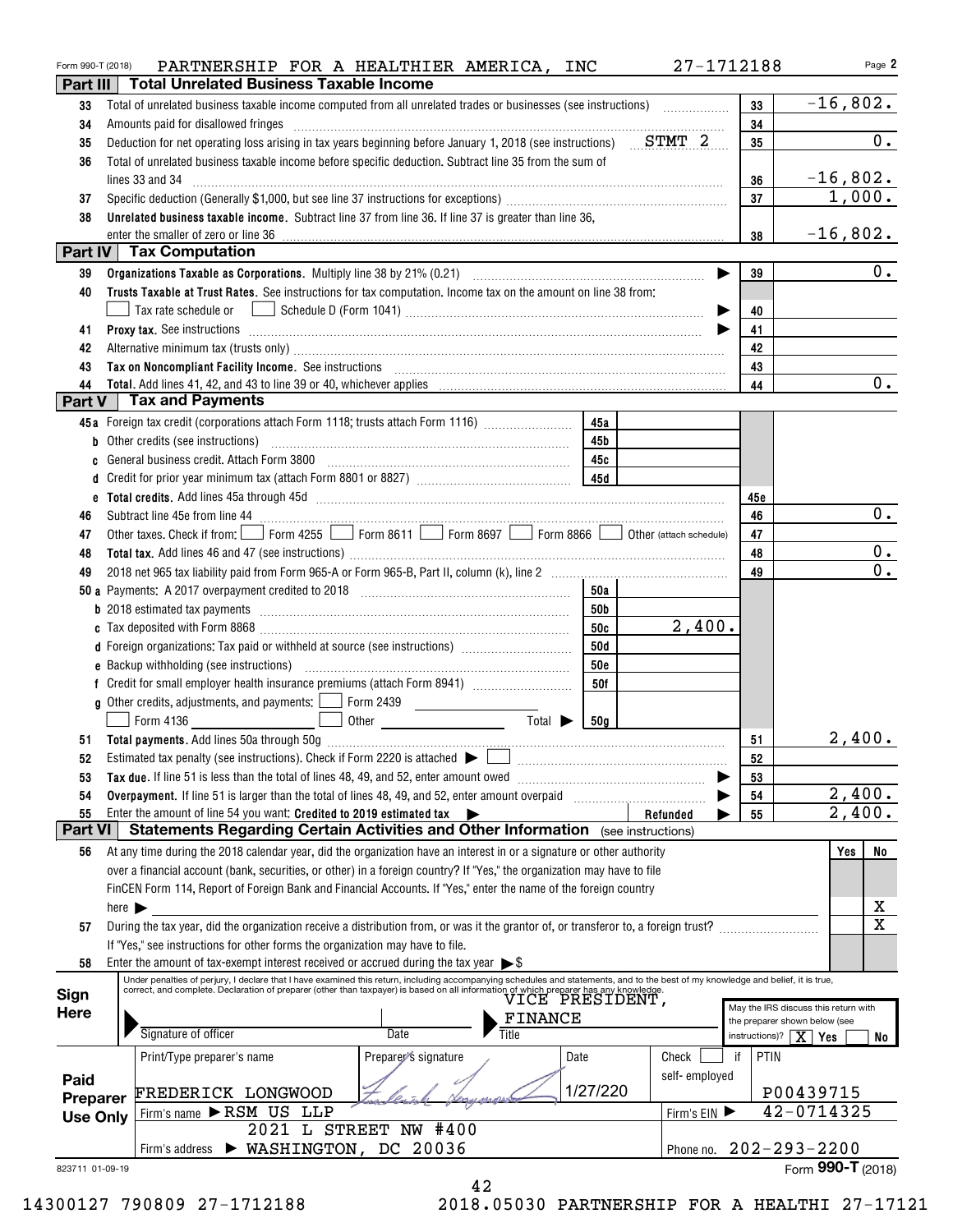| Page |
|------|
|      |

**3**

| 6<br>Inventory at beginning of year<br>6 Inventory at end of year<br>$\overline{2}$<br>7 Cost of goods sold. Subtract line 6<br>Purchases<br>2<br>3<br>from line 5. Enter here and in Part I,<br>3<br>4a Additional section 263A costs<br>7<br>Yes<br>Do the rules of section 263A (with respect to<br>(attach schedule)<br>4a<br><b>b</b> Other costs (attach schedule)<br>4b<br>property produced or acquired for resale) apply to<br>5<br>Total. Add lines 1 through 4b<br>the organization?<br>$\overline{5}$<br>Schedule C - Rent Income (From Real Property and Personal Property Leased With Real Property)<br>(see instructions)<br>1. Description of property<br>(1)<br>(2)<br>(3)<br>(4)<br>$2_{-}$<br>Rent received or accrued<br>3(a) Deductions directly connected with the income in<br>(a) From personal property (if the percentage of<br>(b) From real and personal property (if the percentage<br>columns 2(a) and 2(b) (attach schedule)<br>rent for personal property is more than<br>of rent for personal property exceeds 50% or if<br>10% but not more than 50%)<br>the rent is based on profit or income)<br>(1)<br>(2)<br>(3)<br>(4)<br>Total<br>0.<br>0.<br>Total<br>(b) Total deductions.<br>(c) Total income. Add totals of columns 2(a) and 2(b). Enter<br>Enter here and on page 1,<br>here and on page 1, Part I, line 6, column (A)<br>0.<br>Part I, line 6, column (B)<br><b>Schedule E - Unrelated Debt-Financed Income</b> (see instructions)<br>3. Deductions directly connected with or allocable<br>to debt-financed property<br>2. Gross income from<br>or allocable to debt-<br>(a) Straight line depreciation<br>(b) Other deductions<br>1. Description of debt-financed property<br>financed property<br>(attach schedule)<br>(attach schedule)<br>(1)<br>(2)<br>(3)<br>(4)<br>4. Amount of average acquisition<br>5. Average adjusted basis<br>6. Column 4 divided<br>7. Gross income<br>8. Allocable deductions<br>debt on or allocable to debt-financed<br>of or allocable to<br>(column 6 x total of columns<br>by column 5<br>reportable (column<br>property (attach schedule)<br>debt-financed property<br>2 x column 6)<br>$3(a)$ and $3(b)$<br>(attach schedule) | <b>Schedule A - Cost of Goods Sold.</b> Enter method of inventory valuation $\triangleright N/A$ |  |  |  |      |  |  |    |    |
|--------------------------------------------------------------------------------------------------------------------------------------------------------------------------------------------------------------------------------------------------------------------------------------------------------------------------------------------------------------------------------------------------------------------------------------------------------------------------------------------------------------------------------------------------------------------------------------------------------------------------------------------------------------------------------------------------------------------------------------------------------------------------------------------------------------------------------------------------------------------------------------------------------------------------------------------------------------------------------------------------------------------------------------------------------------------------------------------------------------------------------------------------------------------------------------------------------------------------------------------------------------------------------------------------------------------------------------------------------------------------------------------------------------------------------------------------------------------------------------------------------------------------------------------------------------------------------------------------------------------------------------------------------------------------------------------------------------------------------------------------------------------------------------------------------------------------------------------------------------------------------------------------------------------------------------------------------------------------------------------------------------------------------------------------------------------------------------------------------------------------------------------------------------------------------------------------------------------|--------------------------------------------------------------------------------------------------|--|--|--|------|--|--|----|----|
|                                                                                                                                                                                                                                                                                                                                                                                                                                                                                                                                                                                                                                                                                                                                                                                                                                                                                                                                                                                                                                                                                                                                                                                                                                                                                                                                                                                                                                                                                                                                                                                                                                                                                                                                                                                                                                                                                                                                                                                                                                                                                                                                                                                                                    |                                                                                                  |  |  |  |      |  |  |    |    |
|                                                                                                                                                                                                                                                                                                                                                                                                                                                                                                                                                                                                                                                                                                                                                                                                                                                                                                                                                                                                                                                                                                                                                                                                                                                                                                                                                                                                                                                                                                                                                                                                                                                                                                                                                                                                                                                                                                                                                                                                                                                                                                                                                                                                                    |                                                                                                  |  |  |  |      |  |  |    |    |
|                                                                                                                                                                                                                                                                                                                                                                                                                                                                                                                                                                                                                                                                                                                                                                                                                                                                                                                                                                                                                                                                                                                                                                                                                                                                                                                                                                                                                                                                                                                                                                                                                                                                                                                                                                                                                                                                                                                                                                                                                                                                                                                                                                                                                    |                                                                                                  |  |  |  |      |  |  |    |    |
|                                                                                                                                                                                                                                                                                                                                                                                                                                                                                                                                                                                                                                                                                                                                                                                                                                                                                                                                                                                                                                                                                                                                                                                                                                                                                                                                                                                                                                                                                                                                                                                                                                                                                                                                                                                                                                                                                                                                                                                                                                                                                                                                                                                                                    |                                                                                                  |  |  |  |      |  |  |    |    |
|                                                                                                                                                                                                                                                                                                                                                                                                                                                                                                                                                                                                                                                                                                                                                                                                                                                                                                                                                                                                                                                                                                                                                                                                                                                                                                                                                                                                                                                                                                                                                                                                                                                                                                                                                                                                                                                                                                                                                                                                                                                                                                                                                                                                                    |                                                                                                  |  |  |  |      |  |  | No |    |
|                                                                                                                                                                                                                                                                                                                                                                                                                                                                                                                                                                                                                                                                                                                                                                                                                                                                                                                                                                                                                                                                                                                                                                                                                                                                                                                                                                                                                                                                                                                                                                                                                                                                                                                                                                                                                                                                                                                                                                                                                                                                                                                                                                                                                    |                                                                                                  |  |  |  |      |  |  |    |    |
|                                                                                                                                                                                                                                                                                                                                                                                                                                                                                                                                                                                                                                                                                                                                                                                                                                                                                                                                                                                                                                                                                                                                                                                                                                                                                                                                                                                                                                                                                                                                                                                                                                                                                                                                                                                                                                                                                                                                                                                                                                                                                                                                                                                                                    |                                                                                                  |  |  |  |      |  |  |    |    |
|                                                                                                                                                                                                                                                                                                                                                                                                                                                                                                                                                                                                                                                                                                                                                                                                                                                                                                                                                                                                                                                                                                                                                                                                                                                                                                                                                                                                                                                                                                                                                                                                                                                                                                                                                                                                                                                                                                                                                                                                                                                                                                                                                                                                                    |                                                                                                  |  |  |  |      |  |  |    |    |
|                                                                                                                                                                                                                                                                                                                                                                                                                                                                                                                                                                                                                                                                                                                                                                                                                                                                                                                                                                                                                                                                                                                                                                                                                                                                                                                                                                                                                                                                                                                                                                                                                                                                                                                                                                                                                                                                                                                                                                                                                                                                                                                                                                                                                    |                                                                                                  |  |  |  |      |  |  |    |    |
|                                                                                                                                                                                                                                                                                                                                                                                                                                                                                                                                                                                                                                                                                                                                                                                                                                                                                                                                                                                                                                                                                                                                                                                                                                                                                                                                                                                                                                                                                                                                                                                                                                                                                                                                                                                                                                                                                                                                                                                                                                                                                                                                                                                                                    |                                                                                                  |  |  |  |      |  |  |    |    |
|                                                                                                                                                                                                                                                                                                                                                                                                                                                                                                                                                                                                                                                                                                                                                                                                                                                                                                                                                                                                                                                                                                                                                                                                                                                                                                                                                                                                                                                                                                                                                                                                                                                                                                                                                                                                                                                                                                                                                                                                                                                                                                                                                                                                                    |                                                                                                  |  |  |  |      |  |  |    |    |
|                                                                                                                                                                                                                                                                                                                                                                                                                                                                                                                                                                                                                                                                                                                                                                                                                                                                                                                                                                                                                                                                                                                                                                                                                                                                                                                                                                                                                                                                                                                                                                                                                                                                                                                                                                                                                                                                                                                                                                                                                                                                                                                                                                                                                    |                                                                                                  |  |  |  |      |  |  |    |    |
|                                                                                                                                                                                                                                                                                                                                                                                                                                                                                                                                                                                                                                                                                                                                                                                                                                                                                                                                                                                                                                                                                                                                                                                                                                                                                                                                                                                                                                                                                                                                                                                                                                                                                                                                                                                                                                                                                                                                                                                                                                                                                                                                                                                                                    |                                                                                                  |  |  |  |      |  |  |    |    |
|                                                                                                                                                                                                                                                                                                                                                                                                                                                                                                                                                                                                                                                                                                                                                                                                                                                                                                                                                                                                                                                                                                                                                                                                                                                                                                                                                                                                                                                                                                                                                                                                                                                                                                                                                                                                                                                                                                                                                                                                                                                                                                                                                                                                                    |                                                                                                  |  |  |  |      |  |  |    |    |
|                                                                                                                                                                                                                                                                                                                                                                                                                                                                                                                                                                                                                                                                                                                                                                                                                                                                                                                                                                                                                                                                                                                                                                                                                                                                                                                                                                                                                                                                                                                                                                                                                                                                                                                                                                                                                                                                                                                                                                                                                                                                                                                                                                                                                    |                                                                                                  |  |  |  |      |  |  |    |    |
|                                                                                                                                                                                                                                                                                                                                                                                                                                                                                                                                                                                                                                                                                                                                                                                                                                                                                                                                                                                                                                                                                                                                                                                                                                                                                                                                                                                                                                                                                                                                                                                                                                                                                                                                                                                                                                                                                                                                                                                                                                                                                                                                                                                                                    |                                                                                                  |  |  |  |      |  |  |    |    |
|                                                                                                                                                                                                                                                                                                                                                                                                                                                                                                                                                                                                                                                                                                                                                                                                                                                                                                                                                                                                                                                                                                                                                                                                                                                                                                                                                                                                                                                                                                                                                                                                                                                                                                                                                                                                                                                                                                                                                                                                                                                                                                                                                                                                                    |                                                                                                  |  |  |  |      |  |  |    |    |
|                                                                                                                                                                                                                                                                                                                                                                                                                                                                                                                                                                                                                                                                                                                                                                                                                                                                                                                                                                                                                                                                                                                                                                                                                                                                                                                                                                                                                                                                                                                                                                                                                                                                                                                                                                                                                                                                                                                                                                                                                                                                                                                                                                                                                    |                                                                                                  |  |  |  |      |  |  |    |    |
|                                                                                                                                                                                                                                                                                                                                                                                                                                                                                                                                                                                                                                                                                                                                                                                                                                                                                                                                                                                                                                                                                                                                                                                                                                                                                                                                                                                                                                                                                                                                                                                                                                                                                                                                                                                                                                                                                                                                                                                                                                                                                                                                                                                                                    |                                                                                                  |  |  |  |      |  |  |    |    |
|                                                                                                                                                                                                                                                                                                                                                                                                                                                                                                                                                                                                                                                                                                                                                                                                                                                                                                                                                                                                                                                                                                                                                                                                                                                                                                                                                                                                                                                                                                                                                                                                                                                                                                                                                                                                                                                                                                                                                                                                                                                                                                                                                                                                                    |                                                                                                  |  |  |  |      |  |  |    |    |
|                                                                                                                                                                                                                                                                                                                                                                                                                                                                                                                                                                                                                                                                                                                                                                                                                                                                                                                                                                                                                                                                                                                                                                                                                                                                                                                                                                                                                                                                                                                                                                                                                                                                                                                                                                                                                                                                                                                                                                                                                                                                                                                                                                                                                    |                                                                                                  |  |  |  |      |  |  |    | 0. |
|                                                                                                                                                                                                                                                                                                                                                                                                                                                                                                                                                                                                                                                                                                                                                                                                                                                                                                                                                                                                                                                                                                                                                                                                                                                                                                                                                                                                                                                                                                                                                                                                                                                                                                                                                                                                                                                                                                                                                                                                                                                                                                                                                                                                                    |                                                                                                  |  |  |  |      |  |  |    |    |
|                                                                                                                                                                                                                                                                                                                                                                                                                                                                                                                                                                                                                                                                                                                                                                                                                                                                                                                                                                                                                                                                                                                                                                                                                                                                                                                                                                                                                                                                                                                                                                                                                                                                                                                                                                                                                                                                                                                                                                                                                                                                                                                                                                                                                    |                                                                                                  |  |  |  |      |  |  |    |    |
|                                                                                                                                                                                                                                                                                                                                                                                                                                                                                                                                                                                                                                                                                                                                                                                                                                                                                                                                                                                                                                                                                                                                                                                                                                                                                                                                                                                                                                                                                                                                                                                                                                                                                                                                                                                                                                                                                                                                                                                                                                                                                                                                                                                                                    |                                                                                                  |  |  |  |      |  |  |    |    |
|                                                                                                                                                                                                                                                                                                                                                                                                                                                                                                                                                                                                                                                                                                                                                                                                                                                                                                                                                                                                                                                                                                                                                                                                                                                                                                                                                                                                                                                                                                                                                                                                                                                                                                                                                                                                                                                                                                                                                                                                                                                                                                                                                                                                                    |                                                                                                  |  |  |  |      |  |  |    |    |
|                                                                                                                                                                                                                                                                                                                                                                                                                                                                                                                                                                                                                                                                                                                                                                                                                                                                                                                                                                                                                                                                                                                                                                                                                                                                                                                                                                                                                                                                                                                                                                                                                                                                                                                                                                                                                                                                                                                                                                                                                                                                                                                                                                                                                    |                                                                                                  |  |  |  |      |  |  |    |    |
|                                                                                                                                                                                                                                                                                                                                                                                                                                                                                                                                                                                                                                                                                                                                                                                                                                                                                                                                                                                                                                                                                                                                                                                                                                                                                                                                                                                                                                                                                                                                                                                                                                                                                                                                                                                                                                                                                                                                                                                                                                                                                                                                                                                                                    |                                                                                                  |  |  |  |      |  |  |    |    |
|                                                                                                                                                                                                                                                                                                                                                                                                                                                                                                                                                                                                                                                                                                                                                                                                                                                                                                                                                                                                                                                                                                                                                                                                                                                                                                                                                                                                                                                                                                                                                                                                                                                                                                                                                                                                                                                                                                                                                                                                                                                                                                                                                                                                                    |                                                                                                  |  |  |  |      |  |  |    |    |
|                                                                                                                                                                                                                                                                                                                                                                                                                                                                                                                                                                                                                                                                                                                                                                                                                                                                                                                                                                                                                                                                                                                                                                                                                                                                                                                                                                                                                                                                                                                                                                                                                                                                                                                                                                                                                                                                                                                                                                                                                                                                                                                                                                                                                    |                                                                                                  |  |  |  |      |  |  |    |    |
|                                                                                                                                                                                                                                                                                                                                                                                                                                                                                                                                                                                                                                                                                                                                                                                                                                                                                                                                                                                                                                                                                                                                                                                                                                                                                                                                                                                                                                                                                                                                                                                                                                                                                                                                                                                                                                                                                                                                                                                                                                                                                                                                                                                                                    | (1)                                                                                              |  |  |  | $\%$ |  |  |    |    |
| (2)<br>$\frac{0}{0}$                                                                                                                                                                                                                                                                                                                                                                                                                                                                                                                                                                                                                                                                                                                                                                                                                                                                                                                                                                                                                                                                                                                                                                                                                                                                                                                                                                                                                                                                                                                                                                                                                                                                                                                                                                                                                                                                                                                                                                                                                                                                                                                                                                                               |                                                                                                  |  |  |  |      |  |  |    |    |
| (3)<br>$\frac{0}{0}$                                                                                                                                                                                                                                                                                                                                                                                                                                                                                                                                                                                                                                                                                                                                                                                                                                                                                                                                                                                                                                                                                                                                                                                                                                                                                                                                                                                                                                                                                                                                                                                                                                                                                                                                                                                                                                                                                                                                                                                                                                                                                                                                                                                               |                                                                                                  |  |  |  |      |  |  |    |    |
| (4)<br>$\frac{0}{0}$                                                                                                                                                                                                                                                                                                                                                                                                                                                                                                                                                                                                                                                                                                                                                                                                                                                                                                                                                                                                                                                                                                                                                                                                                                                                                                                                                                                                                                                                                                                                                                                                                                                                                                                                                                                                                                                                                                                                                                                                                                                                                                                                                                                               |                                                                                                  |  |  |  |      |  |  |    |    |
| Enter here and on page 1,<br>Enter here and on page 1,<br>Part I, line 7, column (A).<br>Part I, line 7, column (B).                                                                                                                                                                                                                                                                                                                                                                                                                                                                                                                                                                                                                                                                                                                                                                                                                                                                                                                                                                                                                                                                                                                                                                                                                                                                                                                                                                                                                                                                                                                                                                                                                                                                                                                                                                                                                                                                                                                                                                                                                                                                                               |                                                                                                  |  |  |  |      |  |  |    |    |
| 0.<br>Totals                                                                                                                                                                                                                                                                                                                                                                                                                                                                                                                                                                                                                                                                                                                                                                                                                                                                                                                                                                                                                                                                                                                                                                                                                                                                                                                                                                                                                                                                                                                                                                                                                                                                                                                                                                                                                                                                                                                                                                                                                                                                                                                                                                                                       |                                                                                                  |  |  |  |      |  |  |    | 0. |
| Total dividends-received deductions included in column 8                                                                                                                                                                                                                                                                                                                                                                                                                                                                                                                                                                                                                                                                                                                                                                                                                                                                                                                                                                                                                                                                                                                                                                                                                                                                                                                                                                                                                                                                                                                                                                                                                                                                                                                                                                                                                                                                                                                                                                                                                                                                                                                                                           |                                                                                                  |  |  |  |      |  |  |    | 0. |

**990-T**  Form (2018)

823721 01-09-19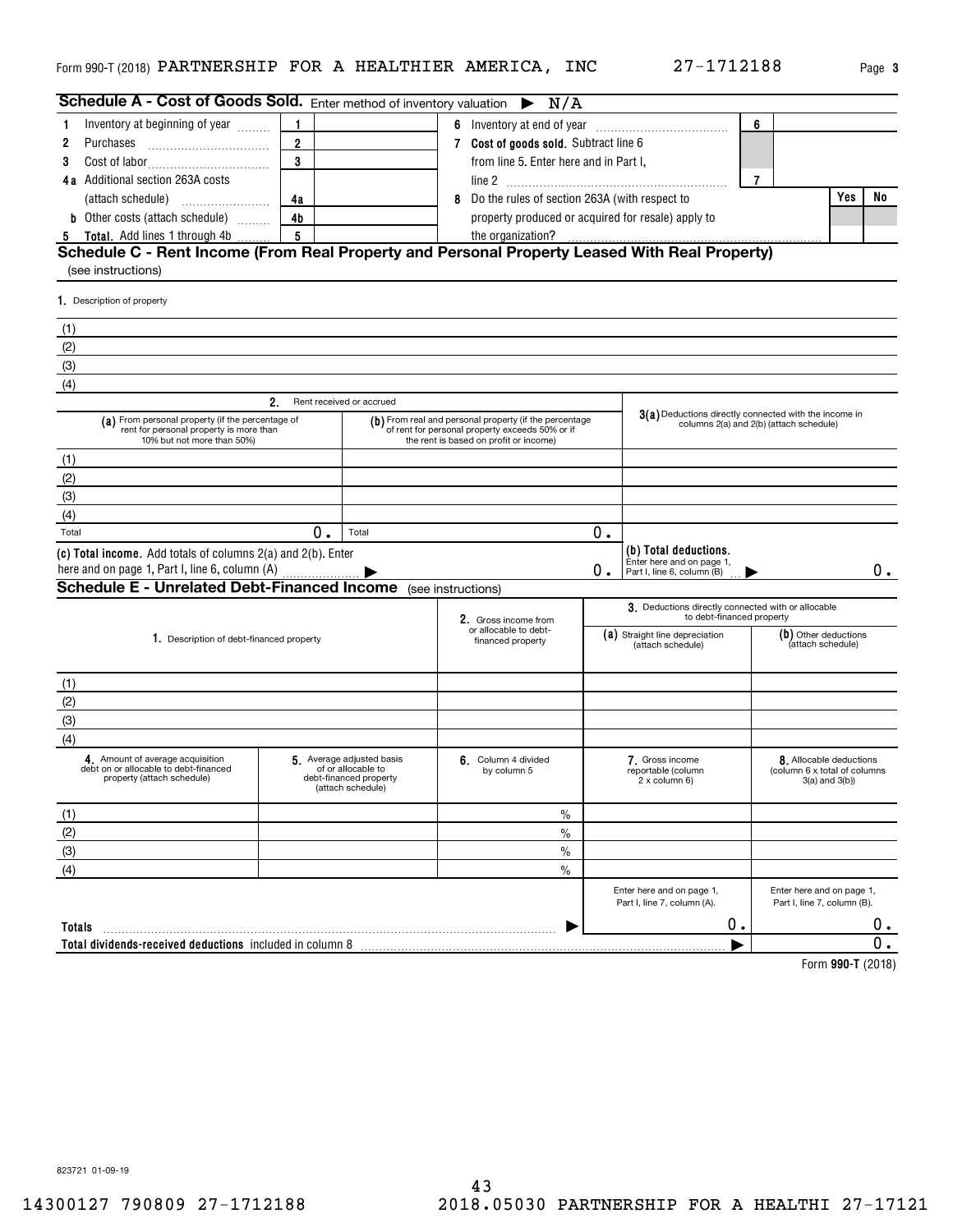| Form 990-T (2018) PARTNERSHIP FOR A HEALTHIER AMERICA, INC<br>Schedule F - Interest, Annuities, Royalties, and Rents From Controlled Organizations |                                                                               |                                                            |                             |                                                            |                                                                                                |                                                                      |  |                                                                                                                                     |                     | 27-1712188                            |                   | Page 4                                                                                     |
|----------------------------------------------------------------------------------------------------------------------------------------------------|-------------------------------------------------------------------------------|------------------------------------------------------------|-----------------------------|------------------------------------------------------------|------------------------------------------------------------------------------------------------|----------------------------------------------------------------------|--|-------------------------------------------------------------------------------------------------------------------------------------|---------------------|---------------------------------------|-------------------|--------------------------------------------------------------------------------------------|
|                                                                                                                                                    |                                                                               |                                                            |                             |                                                            |                                                                                                |                                                                      |  |                                                                                                                                     |                     | (see instructions)                    |                   |                                                                                            |
|                                                                                                                                                    | 1. Name of controlled organization<br>2. Employer<br>identification<br>number |                                                            |                             |                                                            | <b>Exempt Controlled Organizations</b><br>3. Net unrelated income<br>(loss) (see instructions) |                                                                      |  | 5. Part of column 4 that is<br>4. Total of specified<br>included in the controlling<br>payments made<br>organization's gross income |                     |                                       |                   | 6. Deductions directly<br>connected with income<br>in column 5                             |
|                                                                                                                                                    |                                                                               |                                                            |                             |                                                            |                                                                                                |                                                                      |  |                                                                                                                                     |                     |                                       |                   |                                                                                            |
| (1)<br>(2)                                                                                                                                         |                                                                               |                                                            |                             |                                                            |                                                                                                |                                                                      |  |                                                                                                                                     |                     |                                       |                   |                                                                                            |
| (3)                                                                                                                                                |                                                                               |                                                            |                             |                                                            |                                                                                                |                                                                      |  |                                                                                                                                     |                     |                                       |                   |                                                                                            |
| (4)                                                                                                                                                |                                                                               |                                                            |                             |                                                            |                                                                                                |                                                                      |  |                                                                                                                                     |                     |                                       |                   |                                                                                            |
| Nonexempt Controlled Organizations                                                                                                                 |                                                                               |                                                            |                             |                                                            |                                                                                                |                                                                      |  |                                                                                                                                     |                     |                                       |                   |                                                                                            |
| 7. Taxable Income                                                                                                                                  |                                                                               | 8. Net unrelated income (loss)<br>(see instructions)       |                             |                                                            | 9. Total of specified payments<br>made                                                         |                                                                      |  | in the controlling organization's                                                                                                   | gross income        | 10. Part of column 9 that is included |                   | 11. Deductions directly connected<br>with income in column 10                              |
| (1)                                                                                                                                                |                                                                               |                                                            |                             |                                                            |                                                                                                |                                                                      |  |                                                                                                                                     |                     |                                       |                   |                                                                                            |
| (2)                                                                                                                                                |                                                                               |                                                            |                             |                                                            |                                                                                                |                                                                      |  |                                                                                                                                     |                     |                                       |                   |                                                                                            |
| (3)                                                                                                                                                |                                                                               |                                                            |                             |                                                            |                                                                                                |                                                                      |  |                                                                                                                                     |                     |                                       |                   |                                                                                            |
| (4)                                                                                                                                                |                                                                               |                                                            |                             |                                                            |                                                                                                |                                                                      |  |                                                                                                                                     |                     |                                       |                   |                                                                                            |
|                                                                                                                                                    |                                                                               |                                                            |                             |                                                            |                                                                                                |                                                                      |  | Add columns 5 and 10.<br>Enter here and on page 1, Part I,                                                                          | line 8, column (A). |                                       |                   | Add columns 6 and 11.<br>Enter here and on page 1, Part I,<br>line 8, column (B).          |
| Totals                                                                                                                                             |                                                                               |                                                            |                             |                                                            |                                                                                                |                                                                      |  |                                                                                                                                     |                     | О.                                    |                   | $0$ .                                                                                      |
| Schedule G - Investment Income of a Section 501(c)(7), (9), or (17) Organization                                                                   |                                                                               |                                                            |                             |                                                            |                                                                                                |                                                                      |  |                                                                                                                                     |                     |                                       |                   |                                                                                            |
| (see instructions)                                                                                                                                 |                                                                               |                                                            |                             |                                                            |                                                                                                |                                                                      |  |                                                                                                                                     |                     |                                       |                   |                                                                                            |
|                                                                                                                                                    | 1. Description of income                                                      |                                                            |                             |                                                            | 2. Amount of income                                                                            |                                                                      |  | 3. Deductions<br>directly connected<br>(attach schedule)                                                                            |                     | 4. Set-asides                         | (attach schedule) | 5. Total deductions<br>and set-asides<br>(col. 3 plus col. 4)                              |
| (1)                                                                                                                                                |                                                                               |                                                            |                             |                                                            |                                                                                                |                                                                      |  |                                                                                                                                     |                     |                                       |                   |                                                                                            |
| (2)                                                                                                                                                |                                                                               |                                                            |                             |                                                            |                                                                                                |                                                                      |  |                                                                                                                                     |                     |                                       |                   |                                                                                            |
| (3)                                                                                                                                                |                                                                               |                                                            |                             |                                                            |                                                                                                |                                                                      |  |                                                                                                                                     |                     |                                       |                   |                                                                                            |
| (4)                                                                                                                                                |                                                                               |                                                            |                             |                                                            |                                                                                                |                                                                      |  |                                                                                                                                     |                     |                                       |                   |                                                                                            |
|                                                                                                                                                    |                                                                               |                                                            |                             |                                                            | Enter here and on page 1,<br>Part I, line 9, column (A).                                       |                                                                      |  |                                                                                                                                     |                     |                                       |                   | Enter here and on page 1,<br>Part I, line 9, column (B).                                   |
| Totals                                                                                                                                             |                                                                               |                                                            |                             |                                                            |                                                                                                | ο.                                                                   |  |                                                                                                                                     |                     |                                       |                   | 0.                                                                                         |
| Schedule I - Exploited Exempt Activity Income, Other Than Advertising Income<br>(see instructions)                                                 |                                                                               |                                                            |                             |                                                            |                                                                                                |                                                                      |  |                                                                                                                                     |                     |                                       |                   |                                                                                            |
| 1. Description of                                                                                                                                  |                                                                               | 2. Gross<br>unrelated business                             |                             | 3. Expenses<br>directly connected                          | 4. Net income (loss)<br>from unrelated trade or<br>business (column 2                          |                                                                      |  | 5. Gross income<br>from activity that                                                                                               |                     | 6. Expenses                           |                   | 7. Excess exempt<br>expenses (column                                                       |
| exploited activity                                                                                                                                 |                                                                               | income from<br>trade or business                           | STMT <sup>ness income</sup> | with production<br>of unrelated                            | minus column 3). If a<br>gain, compute cols. 5<br>through 7.                                   |                                                                      |  | is not unrelated<br>business income                                                                                                 |                     | attributable to<br>column 5           |                   | 6 minus column 5,<br>but not more than<br>column 4).                                       |
| $(1)$ GALA                                                                                                                                         |                                                                               | 2,500.                                                     |                             | 16, 792.                                                   | $-14, 292.$                                                                                    |                                                                      |  |                                                                                                                                     |                     |                                       |                   |                                                                                            |
| $\frac{(2)}{(3)}$                                                                                                                                  |                                                                               |                                                            |                             |                                                            |                                                                                                |                                                                      |  |                                                                                                                                     |                     |                                       |                   |                                                                                            |
|                                                                                                                                                    |                                                                               |                                                            |                             |                                                            |                                                                                                |                                                                      |  |                                                                                                                                     |                     |                                       |                   |                                                                                            |
| $\overline{(4)}$                                                                                                                                   |                                                                               |                                                            |                             |                                                            |                                                                                                |                                                                      |  |                                                                                                                                     |                     |                                       |                   |                                                                                            |
|                                                                                                                                                    |                                                                               | Enter here and on<br>page 1, Part I,<br>line 10, col. (A). |                             | Enter here and on<br>page 1, Part I,<br>line 10, col. (B). |                                                                                                |                                                                      |  |                                                                                                                                     |                     |                                       |                   | Enter here and<br>on page 1,<br>Part II, line 26.                                          |
| Totals                                                                                                                                             |                                                                               | 2,500.                                                     |                             | 16,792.                                                    |                                                                                                |                                                                      |  |                                                                                                                                     |                     |                                       |                   | 0.                                                                                         |
| <b>Schedule J - Advertising Income</b> (see instructions)<br>Income From Periodicals Reported on a Consolidated Basis<br>Part I                    |                                                                               |                                                            |                             |                                                            |                                                                                                |                                                                      |  |                                                                                                                                     |                     |                                       |                   |                                                                                            |
|                                                                                                                                                    |                                                                               |                                                            |                             |                                                            |                                                                                                |                                                                      |  |                                                                                                                                     |                     |                                       |                   |                                                                                            |
| 1. Name of periodical                                                                                                                              |                                                                               | 2. Gross<br>advertising<br>income                          |                             | 3. Direct<br>advertising costs                             | col. 3). If a gain, compute                                                                    | 4. Advertising gain<br>or (loss) (col. 2 minus<br>cols. 5 through 7. |  | 5. Circulation<br>income                                                                                                            |                     | 6. Readership<br>costs                |                   | 7. Excess readership<br>costs (column 6 minus<br>column 5, but not more<br>than column 4). |
| (1)                                                                                                                                                |                                                                               |                                                            |                             |                                                            |                                                                                                |                                                                      |  |                                                                                                                                     |                     |                                       |                   |                                                                                            |
| (2)                                                                                                                                                |                                                                               |                                                            |                             |                                                            |                                                                                                |                                                                      |  |                                                                                                                                     |                     |                                       |                   |                                                                                            |

 $\blacktriangleright$ 

823731 01-09-19

(3) (4)

**Totals** (carry to Part II, line (5))

0. 0. 0.

Form (2018) **990-T**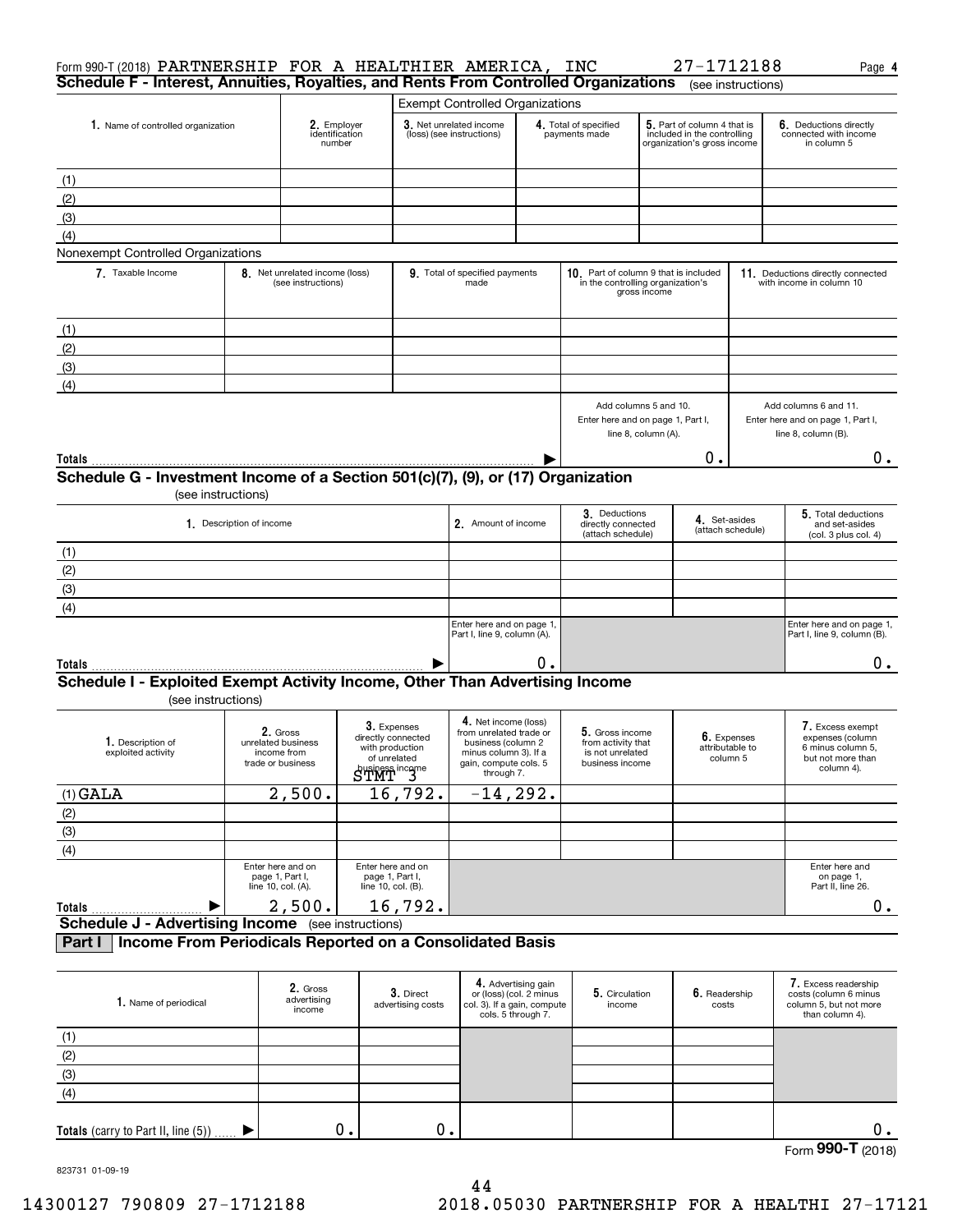## Form 990-T(2018)  $\verb|PARTNERSHIP FOR A HEALTHIER AMERICA, INC 27-1712188 \textcolor{red}{Page}$

**Part II | Income From Periodicals Reported on a Separate Basis** (For each periodical listed in Part II, fill in columns 2 through 7 on a line-by-line basis.)

Gross**2.**  advertising income **3.** Direct advertising costs **4.** Advertising gain<br>or (loss) (col. 2 minus col. 3). If a gain, compute cols. 5 through 7. **5.** Circulation | **6.** income Readership costs Excess readership **7.**  costs (column 6 minus column 5, but not more than column 4). **1.** Name of periodical Enter here and on page 1, Part I, line 11, col. (A). Enter here and on page 1, Part I, line 11, col. (B). Enter here and on page 1, Part II, line 27. **3**. Percent of<br>time devoted to<br>business e and the compensation attributable<br>
2. Title to unrelated business<br>
to unrelated business<br>
to unrelated business Name**1. 2. Totals from Part I Totals,** Part II (lines 1-5) **Schedule K - Compensation of Officers, Directors, and Trustees 3. 4.**  $\frac{1}{2}$ (1) (2) (3) (4) (see instructions) (1)  $\blacktriangleright$  $\blacktriangleright$  $0.1$  0 0. 0. 0.

**Total.**  Enter here and on page 1, Part II, line 14  $\frac{1}{2}$ % $\frac{1}{2}$ (2) (3)(4)  $\blacktriangleright$  $\overline{0}$ .

**990-T**  Form (2018)

823732 01-09-19

 $0_{.}$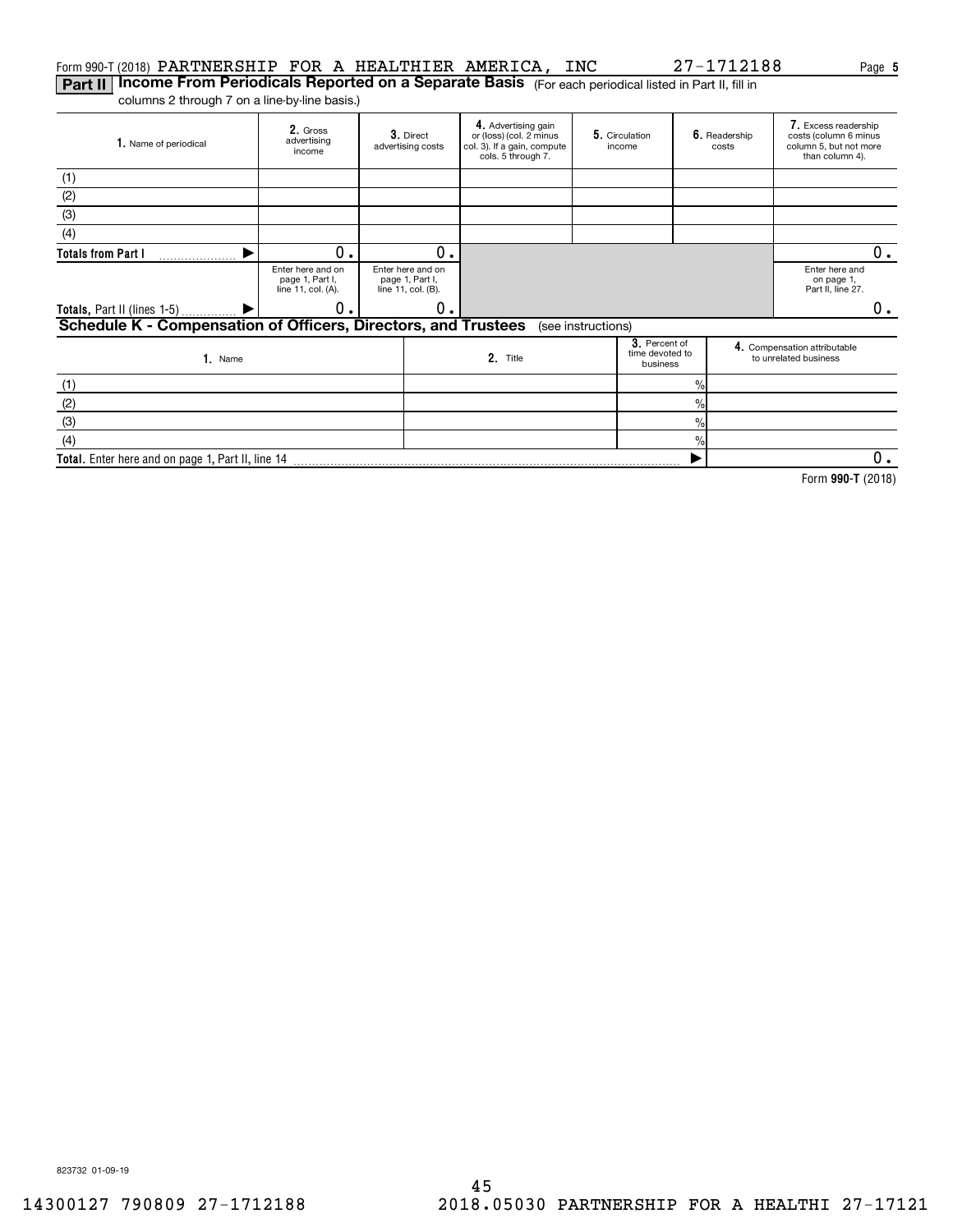| FORM $990-T$                         | OTHER DEDUCTIONS | STATEMENT 1   |
|--------------------------------------|------------------|---------------|
| DESCRIPTION                          |                  | <b>AMOUNT</b> |
| TAX PREPARATION FEE                  |                  | 2,260.        |
| TOTAL TO FORM 990-T, PAGE 1, LINE 28 |                  | 2,260.        |

}}}}}}}}}}}}}}}}}}}}}}}}}}}}}}}}}}}}}}}} }}}}}}}}}}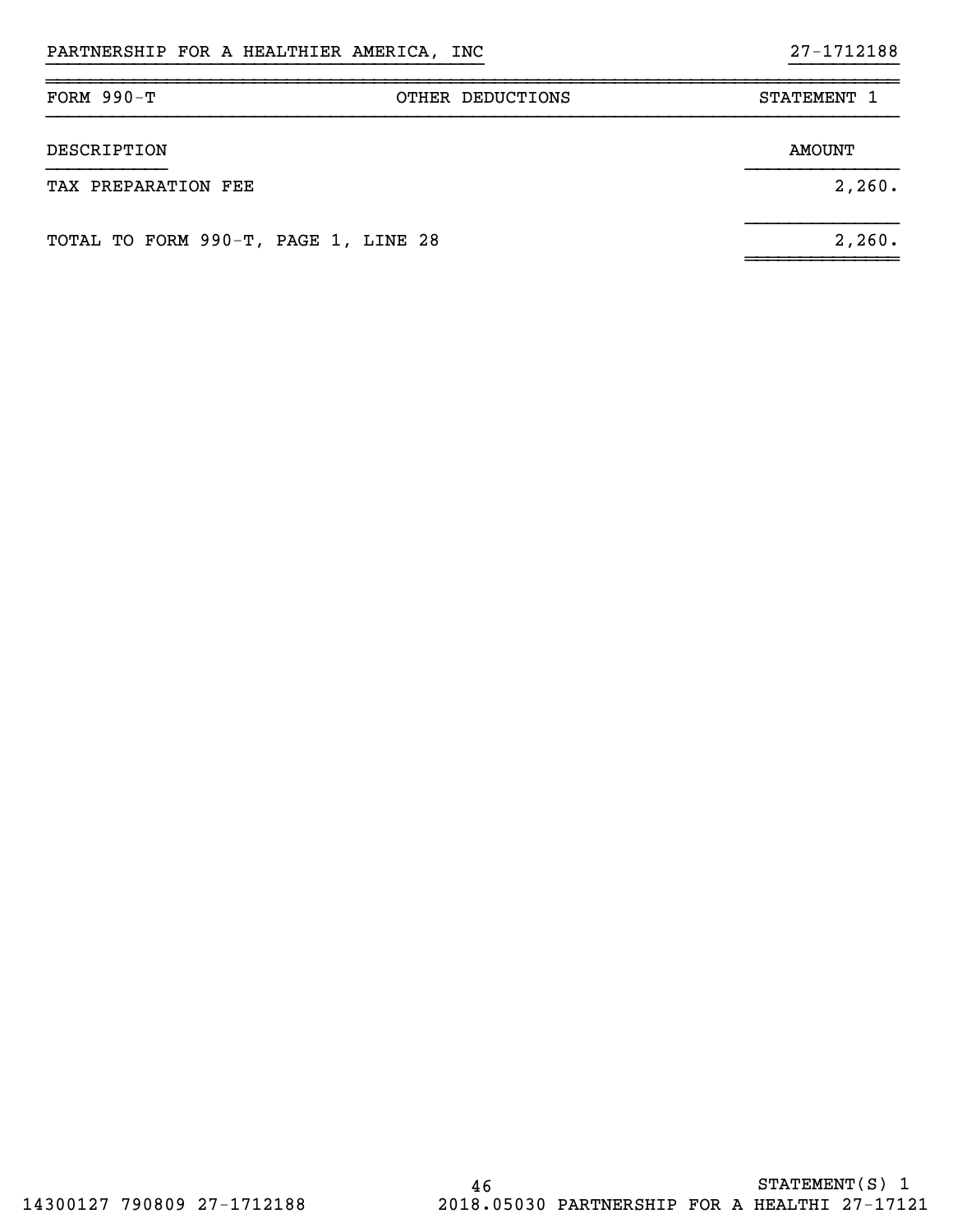| FORM $990-T$         |                                   | NET OPERATING LOSS DEDUCTION  |                   | STATEMENT 2            |
|----------------------|-----------------------------------|-------------------------------|-------------------|------------------------|
| TAX YEAR             | LOSS SUSTAINED                    | LOSS<br>PREVIOUSLY<br>APPLIED | LOSS<br>REMAINING | AVAILABLE<br>THIS YEAR |
| 06/30/17<br>06/30/18 | 889.<br>4,636.                    | 0.<br>О.                      | 889.<br>4,636.    | 889.<br>4,636.         |
|                      | NOL CARRYOVER AVAILABLE THIS YEAR |                               | 5,525.            | 5,525.                 |

~~~~~~~~~~~~~~~~~~~~~~~~~~~~~~~~~~~~~~~~~~~~~~~~~~~~~~~~~~~~~~~~~~~~~~~~~~~~~~

}}}}}}}}}}}}}}}}}}}}}}}}}}}}}}}}}}}}}}}} }}}}}}}}}}